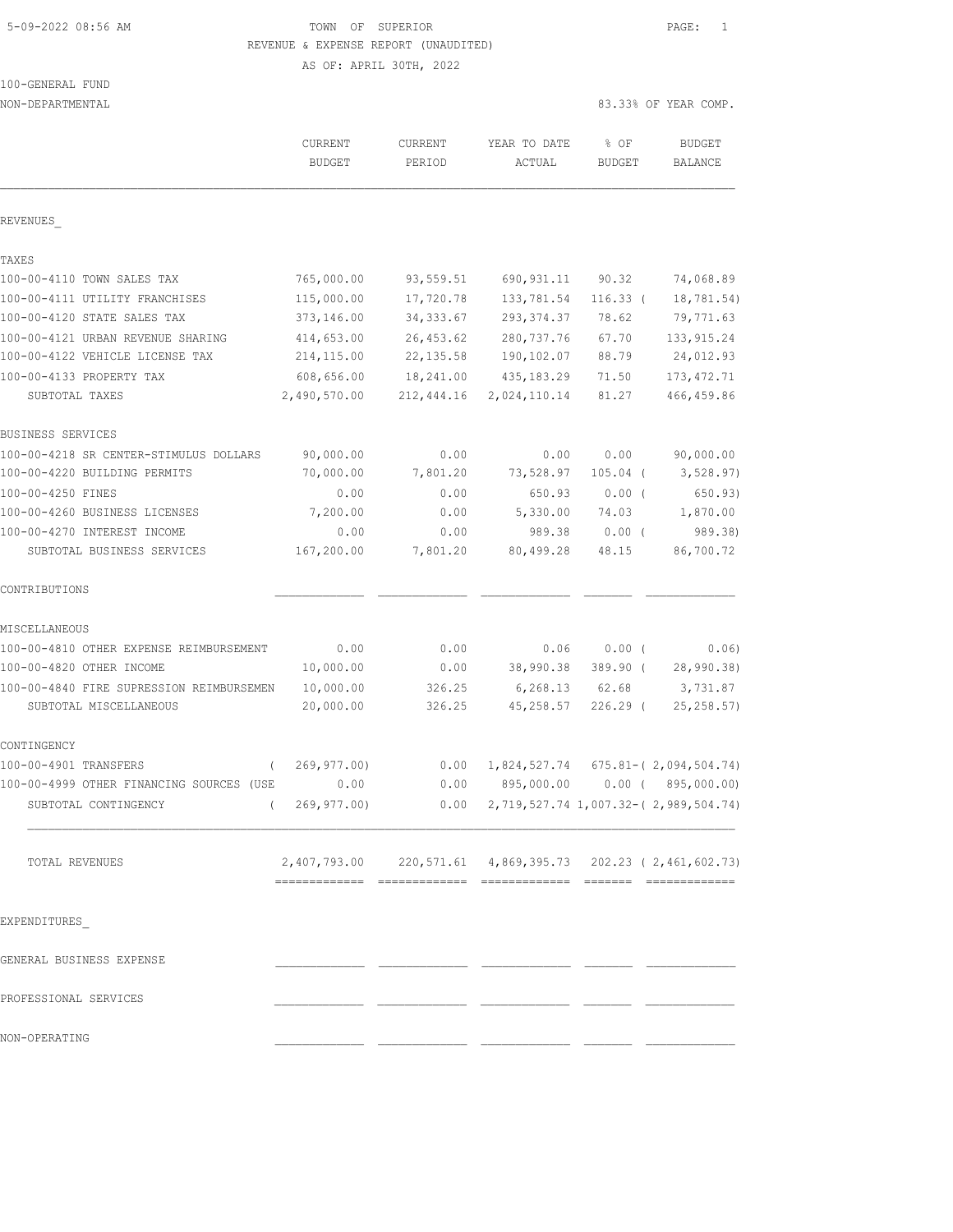| 5-09-2022 08:56 AM                 | TOWN<br>OF                           | SUPERIOR                |                                      |                  | 2<br>PAGE:           |
|------------------------------------|--------------------------------------|-------------------------|--------------------------------------|------------------|----------------------|
|                                    | REVENUE & EXPENSE REPORT (UNAUDITED) |                         |                                      |                  |                      |
|                                    |                                      | AS OF: APRIL 30TH, 2022 |                                      |                  |                      |
| 100-GENERAL FUND                   |                                      |                         |                                      |                  |                      |
| NON-DEPARTMENTAL                   |                                      |                         |                                      |                  | 83.33% OF YEAR COMP. |
|                                    | CURRENT                              | CURRENT                 | YEAR TO DATE                         | $\frac{1}{2}$ OF | BUDGET               |
|                                    | BUDGET                               | PERIOD                  | ACTUAL                               | BUDGET           | BALANCE              |
| DEBT SERVICE                       |                                      |                         |                                      |                  |                      |
|                                    |                                      |                         |                                      |                  |                      |
| REVENUES OVER/(UNDER) EXPENDITURES |                                      |                         | 2,407,793.00 220,571.61 4,869,395.73 |                  | (2, 461, 602.73)     |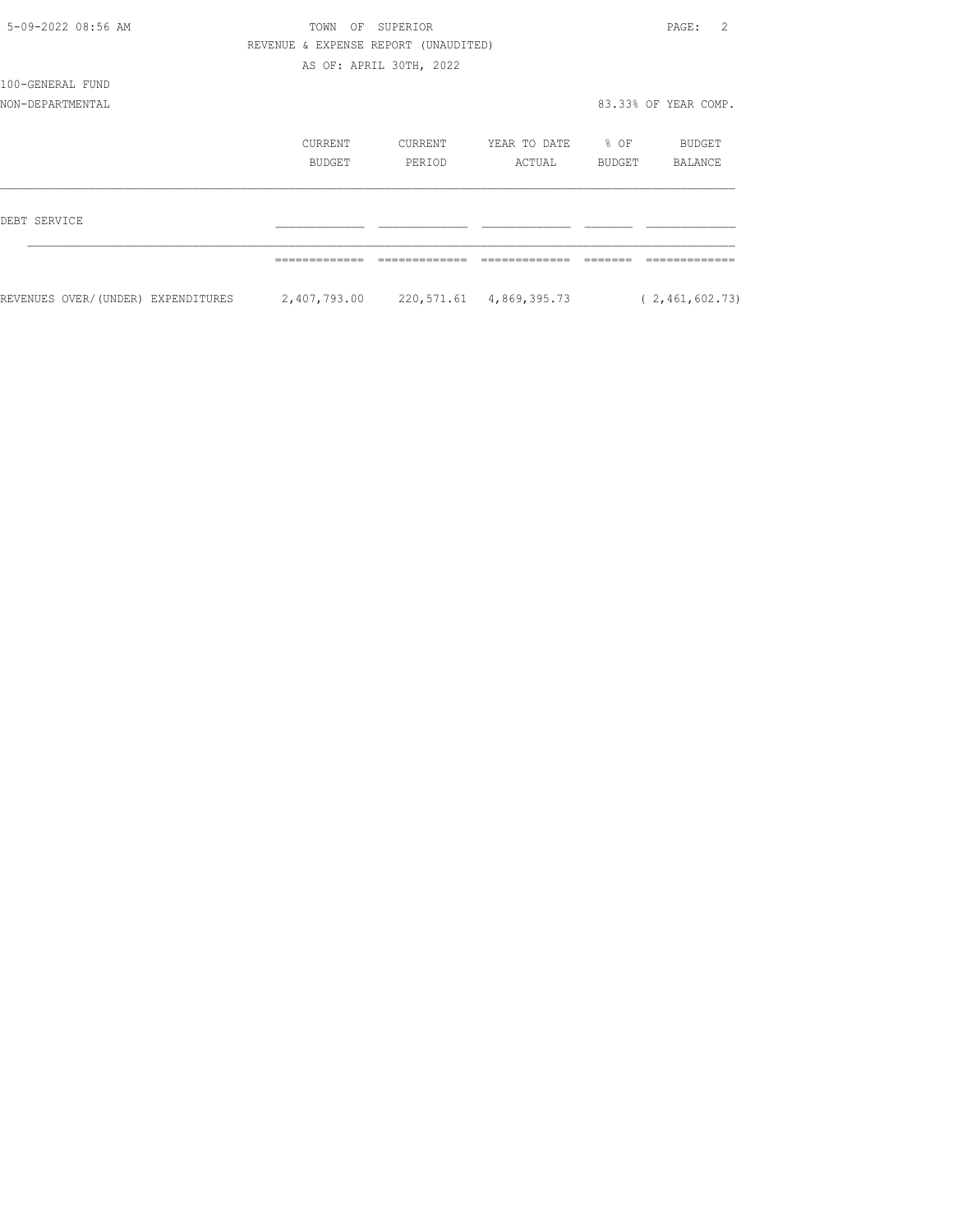# TOWN OF SUPERIOR **Example 20:56 AM TOWN OF SUPERIOR** REVENUE & EXPENSE REPORT (UNAUDITED)

AS OF: APRIL 30TH, 2022

| 100-GENERAL FUND |  |
|------------------|--|
|                  |  |

MAYOR AND COUNCIL 83.33% OF YEAR COMP.

|                                                  | CURRENT<br><b>BUDGET</b>                  | CURRENT<br>PERIOD | YEAR TO DATE<br>ACTUAL                                                                                                                                                                                                                                                                                                                                                                                                                                                                                                                                                         | % OF<br><b>BUDGET</b> | <b>BUDGET</b><br><b>BALANCE</b> |
|--------------------------------------------------|-------------------------------------------|-------------------|--------------------------------------------------------------------------------------------------------------------------------------------------------------------------------------------------------------------------------------------------------------------------------------------------------------------------------------------------------------------------------------------------------------------------------------------------------------------------------------------------------------------------------------------------------------------------------|-----------------------|---------------------------------|
|                                                  |                                           |                   |                                                                                                                                                                                                                                                                                                                                                                                                                                                                                                                                                                                |                       |                                 |
| EXPENDITURES                                     |                                           |                   |                                                                                                                                                                                                                                                                                                                                                                                                                                                                                                                                                                                |                       |                                 |
| PERSONEL                                         |                                           |                   |                                                                                                                                                                                                                                                                                                                                                                                                                                                                                                                                                                                |                       |                                 |
| 100-01-5100 SALARIES                             | 15,600.00                                 | 0.00              | 0.00                                                                                                                                                                                                                                                                                                                                                                                                                                                                                                                                                                           | 0.00                  | 15,600.00                       |
| 100-01-5151 FICA                                 | 967.20                                    | 0.00              | 0.00                                                                                                                                                                                                                                                                                                                                                                                                                                                                                                                                                                           | 0.00                  | 967.20                          |
| 100-01-5152 MEDICARE                             | 226.20                                    | 0.00              | 0.00                                                                                                                                                                                                                                                                                                                                                                                                                                                                                                                                                                           | 0.00                  | 226.20                          |
| SUBTOTAL PERSONEL                                | 16,793.40                                 | 0.00              | 0.00                                                                                                                                                                                                                                                                                                                                                                                                                                                                                                                                                                           | 0.00                  | 16,793.40                       |
| SUPPLIES                                         |                                           |                   |                                                                                                                                                                                                                                                                                                                                                                                                                                                                                                                                                                                |                       |                                 |
| 100-01-5299 OPERATING SUPPLIES                   | 0.00                                      | 0.00              | 6,433.31                                                                                                                                                                                                                                                                                                                                                                                                                                                                                                                                                                       | 0.00(                 | 6, 433.31)                      |
| SUBTOTAL SUPPLIES                                | 0.00                                      | 0.00              | 6,433.31                                                                                                                                                                                                                                                                                                                                                                                                                                                                                                                                                                       | $0.00$ (              | 6, 433.31)                      |
| UTILITIES                                        |                                           |                   |                                                                                                                                                                                                                                                                                                                                                                                                                                                                                                                                                                                |                       |                                 |
| 100-01-5350 TELEPHONE                            | 4,500.00                                  | 308.80            | 3,580.01                                                                                                                                                                                                                                                                                                                                                                                                                                                                                                                                                                       | 79.56                 | 919.99                          |
| SUBTOTAL UTILITIES                               | 4,500.00                                  | 308.80            | 3,580.01                                                                                                                                                                                                                                                                                                                                                                                                                                                                                                                                                                       | 79.56                 | 919.99                          |
| GENERAL BUSINESS EXPENSE                         |                                           |                   |                                                                                                                                                                                                                                                                                                                                                                                                                                                                                                                                                                                |                       |                                 |
| 100-01-5420 DUES & SUBSCRIPTIONS                 | 7,000.00                                  | 0.00              | 7,307.10                                                                                                                                                                                                                                                                                                                                                                                                                                                                                                                                                                       | $104.39$ (            | 307.10)                         |
| 100-01-5425 CONFERENCES & TRAINING               | 2,000.00                                  | 0.00              | 2,830.24                                                                                                                                                                                                                                                                                                                                                                                                                                                                                                                                                                       | $141.51$ (            | 830.24)                         |
| 100-01-5470 TRAVEL                               | 8,000.00                                  | 0.00              | 6,569.75 82.12                                                                                                                                                                                                                                                                                                                                                                                                                                                                                                                                                                 |                       | 1,430.25                        |
| 100-01-5471 HOST/MEALS                           | 0.00                                      | 0.00              |                                                                                                                                                                                                                                                                                                                                                                                                                                                                                                                                                                                | 61.45 0.00 (          | 61.45)                          |
| SUBTOTAL GENERAL BUSINESS EXPENSE                | 17,000.00                                 | 0.00              | 16,768.54                                                                                                                                                                                                                                                                                                                                                                                                                                                                                                                                                                      | 98.64                 | 231.46                          |
| PROFESSIONAL SERVICES                            |                                           |                   |                                                                                                                                                                                                                                                                                                                                                                                                                                                                                                                                                                                |                       |                                 |
| TOTAL EXPENDITURES                               | 38,293.40<br>------------- -------------- | 308.80            | 26,781.86<br>$\begin{array}{cccccc} \multicolumn{2}{c}{{\color{red}{{\color{magenta}\boldsymbol{\mathsf{G}}}}}{{\color{magenta}\boldsymbol{\mathsf{G}}}}} & \multicolumn{2}{c}{{\color{magenta}\boldsymbol{\mathsf{G}}}}} & \multicolumn{2}{c}{{\color{magenta}\boldsymbol{\mathsf{G}}}}} & \multicolumn{2}{c}{{\color{magenta}\boldsymbol{\mathsf{G}}}}} & \multicolumn{2}{c}{{\color{magenta}\boldsymbol{\mathsf{G}}}}} & \multicolumn{2}{c}{{\color{magenta}\boldsymbol{\mathsf{G}}}}} & \multicolumn{2}{c}{{\color{magenta}\boldsymbol{\mathsf{G}}}}} & \multicolumn{2}{c$ | 69.94                 | 11,511.54                       |
| REVENUES OVER/(UNDER) EXPENDITURES<br>$\sqrt{2}$ | $38, 293.40$ (                            | 308.80(           | 26,781.86)                                                                                                                                                                                                                                                                                                                                                                                                                                                                                                                                                                     | $\left($              | 11, 511.54)                     |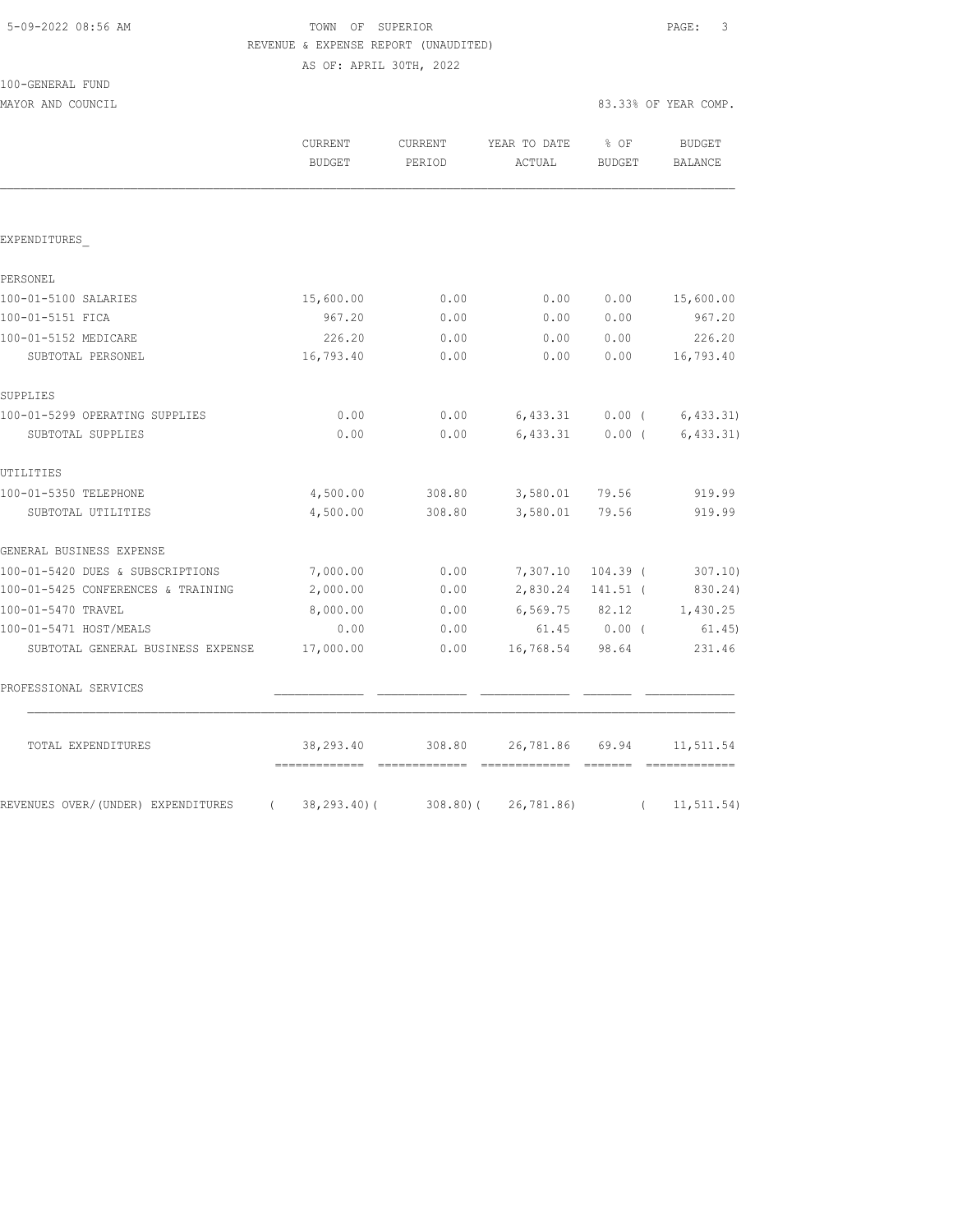# TOWN OF SUPERIOR **Example 2018** PAGE: 4 REVENUE & EXPENSE REPORT (UNAUDITED)

AS OF: APRIL 30TH, 2022

| 100-GENERAL FUND                     |                          |                   |                        |                |                                 |
|--------------------------------------|--------------------------|-------------------|------------------------|----------------|---------------------------------|
| TOWN MANAGER                         |                          |                   |                        |                | 83.33% OF YEAR COMP.            |
|                                      | CURRENT<br><b>BUDGET</b> | CURRENT<br>PERIOD | YEAR TO DATE<br>ACTUAL | % OF<br>BUDGET | <b>BUDGET</b><br><b>BALANCE</b> |
|                                      |                          |                   |                        |                |                                 |
| EXPENDITURES                         |                          |                   |                        |                |                                 |
| PERSONEL                             |                          |                   |                        |                |                                 |
| 100-02-5100 SALARIES                 | 88,397.00                | 0.00              | 57,989.60              | 65.60          | 30,407.40                       |
| 100-02-5151 FICA                     | 5,481.00                 | 0.00              | 3,595.31               | 65.60          | 1,885.69                        |
| 100-02-5152 MEDICARE                 | 1,282.00                 | 0.00              | 840.86                 | 65.59          | 441.14                          |
| 100-02-5153 STATE UNEMPLOYMENT       | 193.00                   | 0.00              | 55.37                  | 28.69          | 137.63                          |
| 100-02-5154 WORKERS COMP INSURANCE   | 234.00                   | 0.00              | 0.00                   | 0.00           | 234.00                          |
| 100-02-5161 ARIZONA STATE RETIREMENT | 10,970.00                | 0.00              | 6,867.94               | 62.61          | 4,102.06                        |
| 100-02-5162 LIFE INSURANCE           | 64.00                    | 6.70              | 73.70                  | $115.16$ (     | 9.70)                           |
| 100-02-5163 HEALTH INSURANCE         | 21,167.00                | 1,322.97          | 14,552.67              | 68.75          | 6,614.33                        |
| 100-02-5164 DENTAL INSURANCE         | 326.00                   | 31.58             | 347.38                 | $106.56$ (     | 21.38                           |
| SUBTOTAL PERSONEL                    | 128, 114.00              | 1,361.25          | 84, 322.83             | 65.82          | 43,791.17                       |
| SUPPLIES                             |                          |                   |                        |                |                                 |
| 100-02-5210 OFFICE SUPPLIES          | 0.00                     | 0.00              | 174.57                 | 0.00(          | 174.57)                         |
| 100-02-5299 OPERATING SUPPLIES       | 0.00                     | 0.00              | 66.00                  | $0.00$ (       | 66.00)                          |
| SUBTOTAL SUPPLIES                    | 0.00                     | 0.00              | 240.57                 | 0.00(          | 240.57)                         |
| UTILITIES                            |                          |                   |                        |                |                                 |
| 100-02-5350 TELEPHONE                | 0.00                     | 88.03             | 1,439.61               | $0.00$ (       | 1,439.61)                       |
| SUBTOTAL UTILITIES                   | 0.00                     | 88.03             | 1,439.61               | 0.00(          | 1,439.61)                       |
| GENERAL BUSINESS EXPENSE             |                          |                   |                        |                |                                 |
| 100-02-5420 DUES & SUBSCRIPTIONS     | 0.00                     | 221.29            | 221.29                 | 0.00(          | 221.29)                         |
| 100-02-5425 CONFERENCE & TRAINING    | 4,000.00                 | 0.00              | 4,833.94               | $120.85$ (     | 833.94)                         |
| 100-02-5470 TRAVEL                   | 1,000.00                 | 0.00              | 344.40                 | 34.44          | 655.60                          |
| SUBTOTAL GENERAL BUSINESS EXPENSE    | 5,000.00                 | 221.29            | 5,399.63               | $107.99$ (     | 399.63)                         |
| REPAIR/MAINTENANCE                   |                          |                   |                        |                |                                 |

DEBT SERVICE \_\_\_\_\_\_\_\_\_\_\_\_\_ \_\_\_\_\_\_\_\_\_\_\_\_\_ \_\_\_\_\_\_\_\_\_\_\_\_\_ \_\_\_\_\_\_\_ \_\_\_\_\_\_\_\_\_\_\_\_\_

 $\mathcal{L}_\text{max}$ 

TOTAL EXPENDITURES 133,114.00 1,670.57 91,402.64 68.66 41,711.36

REVENUES OVER/(UNDER) EXPENDITURES ( 133,114.00)( 1,670.57)( 91,402.64) ( 41,711.36)

============= ============= ============= ======= =============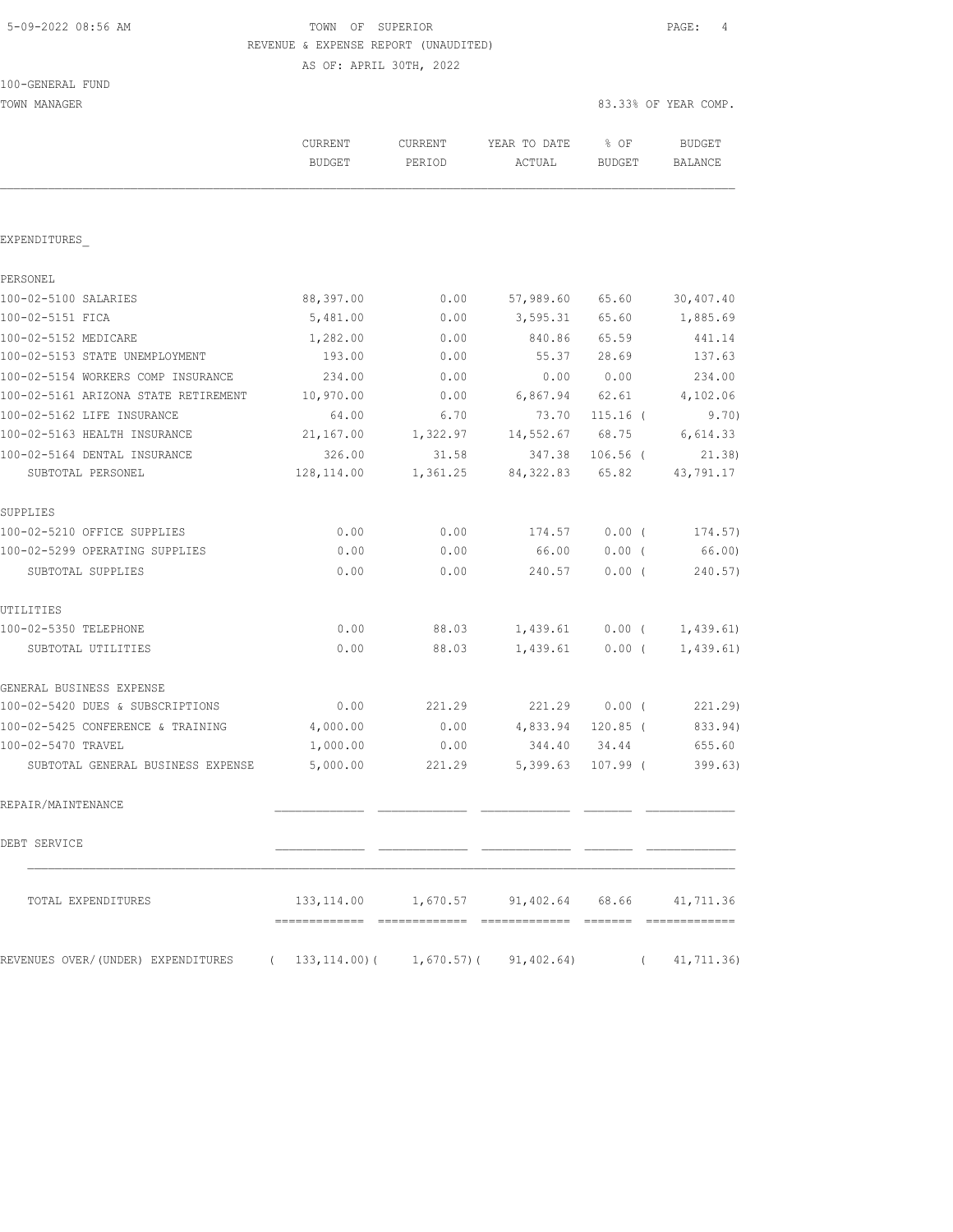| 5-09-2022 08:56 AM |  |
|--------------------|--|
|                    |  |

# TOWN OF SUPERIOR **Example 2018** PAGE: 5 REVENUE & EXPENSE REPORT (UNAUDITED) AS OF: APRIL 30TH, 2022

# 100-GENERAL FUND

TOWN ATTORNEY 83.33% OF YEAR COMP.

| CURRENT | TIRRENT.  | YEAR TO DATE | % OF          | <b>BUDGET</b>  |
|---------|-----------|--------------|---------------|----------------|
|         |           |              |               | <b>BALANCE</b> |
| BUDGET  | ח∩ד סים ס | ACTUAL       | <b>BUDGET</b> |                |

## EXPENDITURES\_

| PERSONEL                           |            |          |            |       |            |
|------------------------------------|------------|----------|------------|-------|------------|
| SUPPLIES                           |            |          |            |       |            |
| PROFESSIONAL SERVICES              |            |          |            |       |            |
| 100-03-5540 LEGAL SERVICES         | 63,000.00  | 0.00     | 47,250.00  | 75.00 | 15,750.00  |
| SUBTOTAL PROFESSIONAL SERVICES     | 63,000.00  | 0.00     | 47,250.00  | 75.00 | 15,750.00  |
| TOTAL EXPENDITURES                 | 63,000.00  | 0.00     | 47,250.00  | 75.00 | 15,750.00  |
| REVENUES OVER/(UNDER) EXPENDITURES | 63,000.00) | $0.00$ ( | 47,250.00) |       | 15,750.00) |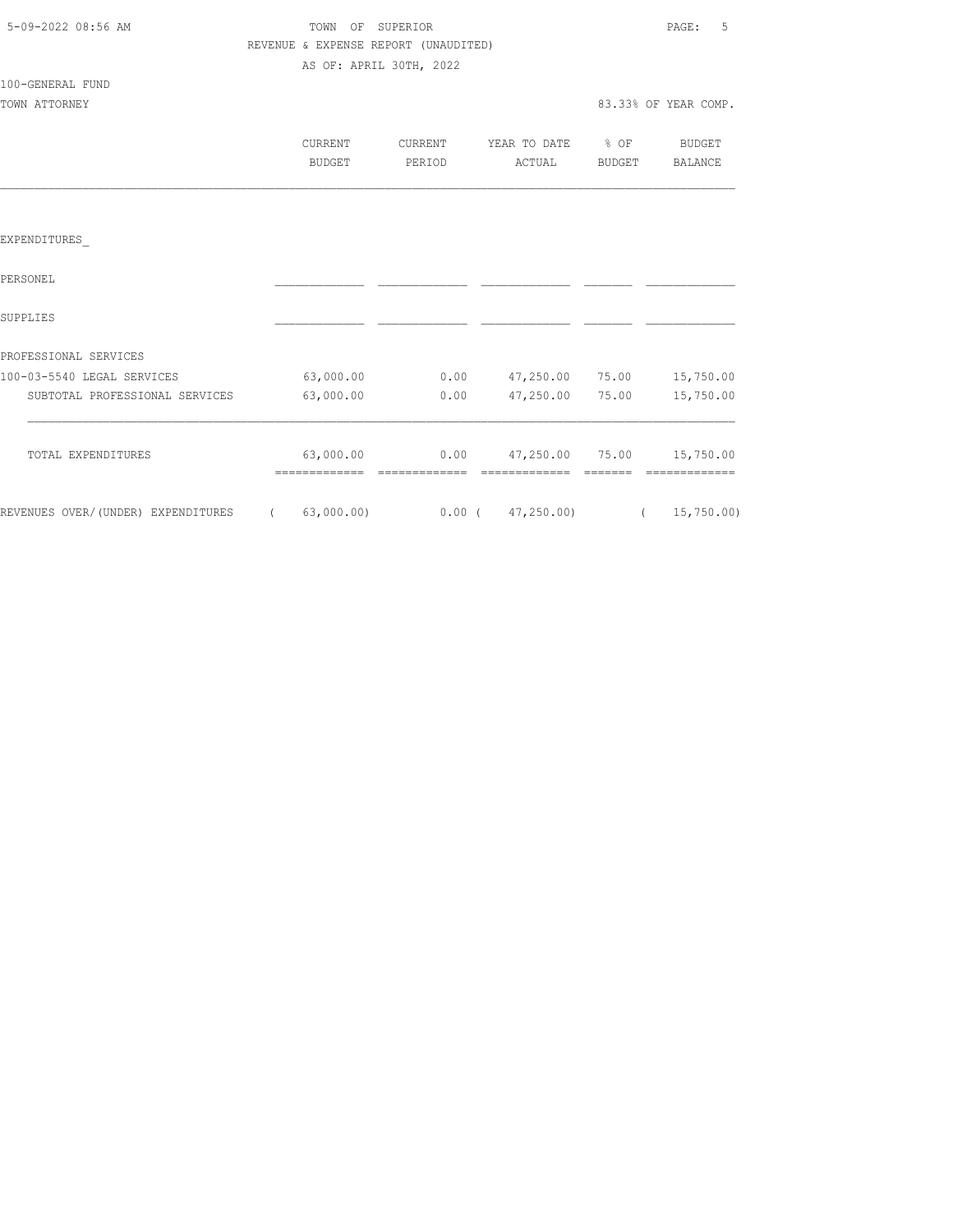# 5-09-2022 08:56 AM TOWN OF SUPERIOR PAGE: 6 REVENUE & EXPENSE REPORT (UNAUDITED)

AS OF: APRIL 30TH, 2022

| 100-GENERAL FUND |  |  |
|------------------|--|--|
|                  |  |  |

| MAGISTRATE                                       |                          |                   |                                  | 83.33% OF YEAR COMP.        |            |                                 |
|--------------------------------------------------|--------------------------|-------------------|----------------------------------|-----------------------------|------------|---------------------------------|
|                                                  | CURRENT<br><b>BUDGET</b> | CURRENT<br>PERIOD | YEAR TO DATE<br>ACTUAL           | % OF<br><b>BUDGET</b>       |            | <b>BUDGET</b><br><b>BALANCE</b> |
| REVENUES                                         |                          |                   |                                  |                             |            |                                 |
| BUSINESS SERVICES                                |                          |                   |                                  |                             |            |                                 |
| 100-04-4250 FINES                                | 0.00                     | 18.15             | 2,687.65                         | $0.00$ (                    |            | 2,687.65                        |
| 100-04-4251 MFTG - MAGISTRATE COURT              | 0.00                     | 0.00              | 256.14                           | $0.00$ (                    |            | 256.14)                         |
| SUBTOTAL BUSINESS SERVICES                       | 0.00                     | 18.15             | 2,943.79                         | $0.00$ (                    |            | 2,943.79                        |
| TOTAL REVENUES                                   | 0.00<br>=============    | 18.15             | 2,943.79                         | $0.00$ (<br><b>COOSSESS</b> |            | 2,943.79<br>=============       |
| EXPENDITURES                                     |                          |                   |                                  |                             |            |                                 |
| PERSONEL                                         |                          |                   |                                  |                             |            |                                 |
| 100-04-5100 SALARIES                             | 14,012.00                | 0.00              | 10,286.40                        | 73.41                       |            | 3,725.60                        |
| 100-04-5151 FICA                                 | 869.00                   | 0.00              | 637.70                           | 73.38                       |            | 231.30                          |
| 100-04-5152 MEDICARE                             | 203.00                   | 0.00              | 149.10                           | 73.45                       |            | 53.90                           |
| 100-04-5153 STATE UNEMPLOYMENT                   | 321.00                   | 0.00              | 44.91                            | 13.99                       |            | 276.09                          |
| 100-04-5154 WORKERS COMP INSURANCE               | 203.00                   | 0.00              | 221.99                           | $109.35$ (                  |            | 18.99)                          |
| 100-04-5161 ARIZONA STATE RETIREMENT             | 1,739.00                 | 0.00              | 827.76                           | 47.60                       |            | 911.24                          |
| SUBTOTAL PERSONEL                                | 17,347.00                | 0.00              | 12,167.86                        | 70.14                       |            | 5, 179. 14                      |
| SUPPLIES                                         |                          |                   |                                  |                             |            |                                 |
| 100-04-5210 OFFICE SUPPLIES                      | 886.00                   | 0.00              | 0.00                             | 0.00                        |            | 886.00                          |
| 100-04-5299 OPERATING SUPPLIES                   | 5,000.00                 | 0.00              | 0.00                             | 0.00                        |            | 5,000.00                        |
| SUBTOTAL SUPPLIES                                | 5,886.00                 | 0.00              | 0.00                             | 0.00                        |            | 5,886.00                        |
| GENERAL BUSINESS EXPENSE                         |                          |                   |                                  |                             |            |                                 |
| 100-04-5425 CONFERENCES/TRAINING                 | 0.00                     | 0.00              | 375.00                           | 0.00(                       |            | 375.00)                         |
| 100-04-5471 AUDIT & ACCOUNTING                   | 1,500.00                 | 0.00              | 2,077.27                         | 138.48 (                    |            | 577.27)                         |
| SUBTOTAL GENERAL BUSINESS EXPENSE                | 1,500.00                 | 0.00              | 2,452.27 163.48 (                |                             |            | 952.27)                         |
| PROFESSIONAL SERVICES                            |                          |                   |                                  |                             |            |                                 |
| 100-04-5550 OTHER PROFESSIONAL SVC               | 2,000.00                 | 0.00              | 0.00                             | 0.00                        |            | 2,000.00                        |
| SUBTOTAL PROFESSIONAL SERVICES                   | 2,000.00                 | 0.00              | 0.00                             | 0.00                        |            | 2,000.00                        |
| CAPITAL OUTLAY                                   |                          |                   |                                  |                             |            |                                 |
| 100-04-5720 OFFICE EQUIPMENT                     | 1,000.00                 | 0.00              | 787.97                           | 78.80                       |            | 212.03                          |
| SUBTOTAL CAPITAL OUTLAY                          | 1,000.00                 | 0.00              | 787.97                           | 78.80                       |            | 212.03                          |
| TOTAL EXPENDITURES                               | 27,733.00                |                   | $0.00$ 15,408.10 55.56 12,324.90 |                             |            |                                 |
| REVENUES OVER/(UNDER) EXPENDITURES<br>$\sqrt{2}$ | 27,733.00)               |                   | $18.15$ ( $12,464.31$ )          |                             | $\sqrt{2}$ | 15, 268.69                      |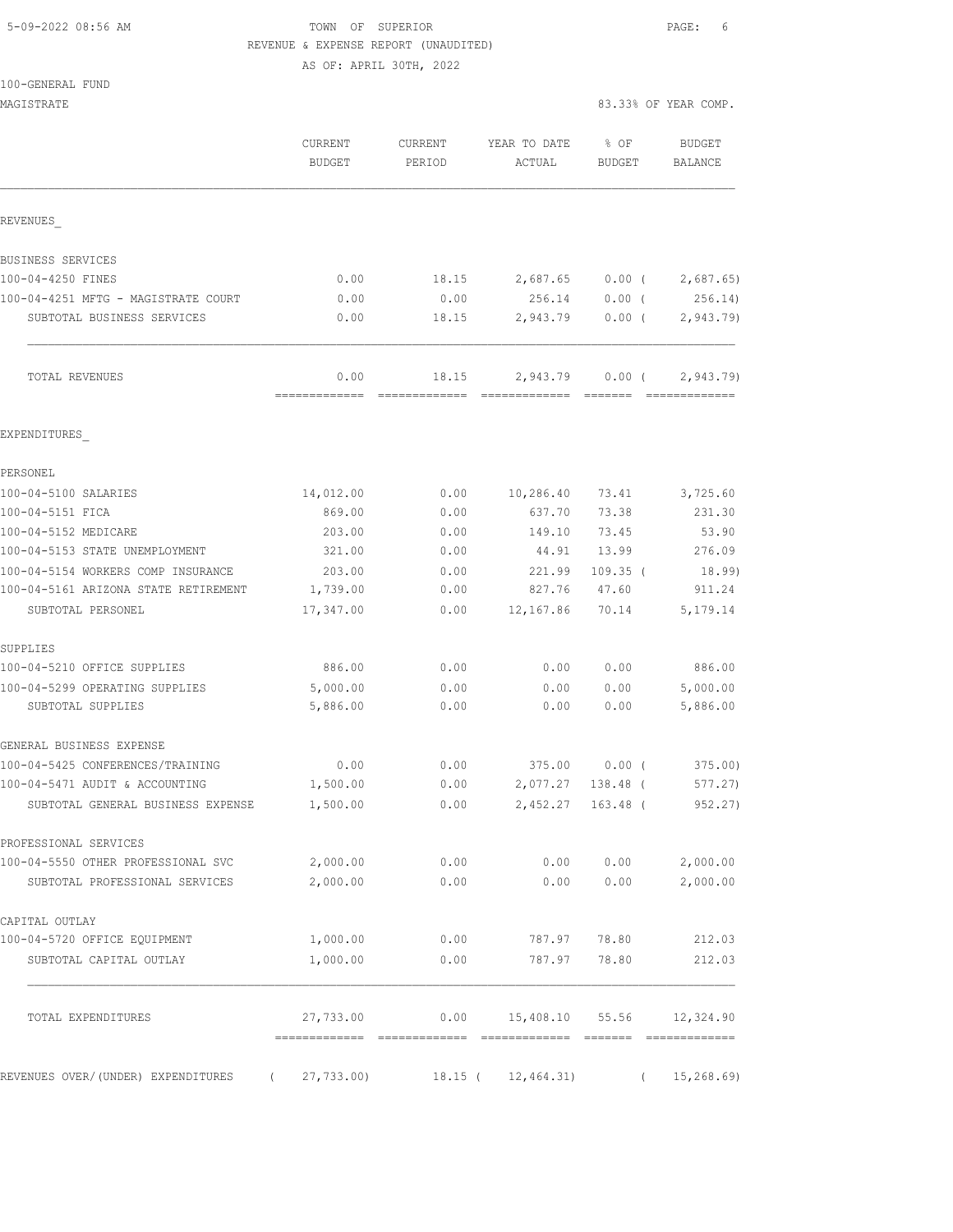## 5-09-2022 08:56 AM TOWN OF SUPERIOR PAGE: 7 REVENUE & EXPENSE REPORT (UNAUDITED) AS OF: APRIL 30TH, 2022

100-GENERAL FUND

ADMIN/TOWN CLERK 83.33% OF YEAR COMP.

|                                            | CURRENT<br><b>BUDGET</b> | CURRENT<br>PERIOD | YEAR TO DATE<br>ACTUAL | % OF<br><b>BUDGET</b> | <b>BUDGET</b><br><b>BALANCE</b> |
|--------------------------------------------|--------------------------|-------------------|------------------------|-----------------------|---------------------------------|
| REVENUES                                   |                          |                   |                        |                       |                                 |
| BUSINESS SERVICES                          |                          |                   |                        |                       |                                 |
| 100-05-4240 ADMIN FEES (FAX/COPY/NOTARY)   | 0.00                     | 14.00             | 320.25                 | $0.00$ (              | 320.25                          |
| SUBTOTAL BUSINESS SERVICES                 | 0.00                     | 14.00             | 320.25                 | $0.00$ (              | 320.25                          |
| <b>GRANTS</b>                              |                          |                   |                        |                       |                                 |
| 100-05-4600 ADMIN RENUE                    | 27,095.00                | 0.00              |                        | 1,300.60 4.80         | 25,794.40                       |
| 100-05-4601 CC CONVENIENCE FEE             | 0.00                     | 92.42             |                        | $1,858.27$ 0.00 (     | 1,858.27)                       |
| SUBTOTAL GRANTS                            | 27,095.00                | 92.42             | 3,158.87               | 11.66                 | 23,936.13                       |
| TOTAL REVENUES                             | 27,095.00                | 106.42            |                        | 3,479.12 12.84        | 23,615.88                       |
| EXPENDITURES                               |                          |                   |                        |                       |                                 |
| PERSONEL                                   |                          |                   |                        |                       |                                 |
| 100-05-5100 SALARIES                       | 112,915.00               | 0.00              |                        | 69,342.56 61.41       | 43,572.44                       |
| 100-05-5101 OVERTIME                       | 0.00                     | 0.00              |                        |                       | $1,985.06$ 0.00 ( 1,985.06)     |
| 100-05-5151 FICA                           | 7,001.00                 | 0.00              | 4,340.65               | 62.00                 | 2,660.35                        |
| 100-05-5152 MEDICARE                       | 1,637.00                 | 0.00              | 1,015.17               | 62.01                 | 621.83                          |
| 100-05-5153 STATE UNEMPLOYMENT             | 364.00                   | 0.00              | 88.70                  | 24.37                 | 275.30                          |
| 100-05-5154 WORKERS COMP INSURANCE         | 294.00                   | 0.00              | 273.00                 | 92.86                 | 21.00                           |
| 100-05-5161 ARIZONA STATE RETIREMENT       | 14,013.00                | 0.00              | 8,846.14               | 63.13                 | 5,166.86                        |
| 100-05-5162 LIFE INSURANCE                 | 193.00                   | 26.80             | 180.90                 | 93.73                 | 12.10                           |
| 100-05-5163 HEALTH INSURANCE               | 12,096.00                | 2,499.92          | 16,244.48              | 134.30 (              | 4, 148.48)                      |
| 100-05-5164 DENTAL INSURANCE               | 979.00                   | 157.90            | 1,136.88               | $116.13$ (            | 157.88)                         |
| SUBTOTAL PERSONEL                          | 149,492.00               | 2,684.62          | 103,453.54             | 69.20                 | 46,038.46                       |
| SUPPLIES                                   |                          |                   |                        |                       |                                 |
| 100-05-5210 OFFICE SUPPLIES                | 10,000.00                | 0.00              | 6,593.04               | 65.93                 | 3,406.96                        |
| 100-05-5299 OPERATING SUPPLIES             | 5,000.00                 | 1,722.75          | 9,124.52               |                       | $182.49$ ( $4,124.52$ )         |
| SUBTOTAL SUPPLIES                          | 15,000.00                | 1,722.75          | 15,717.56              | 104.78 (              | 717.56)                         |
| UTILITIES                                  |                          |                   |                        |                       |                                 |
| 100-05-5310 ELECTRICITY<br>100-05-5320 GAS | 18,910.00<br>1,800.00    | 0.00              | 23, 313.67<br>2,871.22 | 123.29 (              | 4,403.67)                       |
| 100-05-5350 TELEPHONE                      | 4,000.00                 | 0.00<br>306.06    | 3,085.60               | $159.51$ (<br>77.14   | 1,071.22)<br>914.40             |
| 100-05-5360 WATER                          | 2,300.00                 | 348.48            | 1,929.21               | 83.88                 | 370.79                          |
| 100-05-5380 SECURITY                       | 1,230.00                 | 0.00              | 0.00                   | 0.00                  | 1,230.00                        |
| SUBTOTAL UTILITIES                         | 28,240.00                | 654.54            | 31,199.70              | $110.48$ (            | 2,959.70                        |
| GENERAL BUSINESS EXPENSE                   |                          |                   |                        |                       |                                 |
| 100-05-5410 ADVERTISING                    | 6,000.00                 | 883.06            | 6,729.44               | $112.16$ (            | 729.44)                         |
| 100-05-5420 DUES & SUBSCRIPTIONS           | 9,000.00                 | 336.36            | 9,729.98               | $108.11$ (            | 729.98)                         |
| 100-05-5425 CONFERENCES & TRAINING         | 4,000.00                 | 415.00            | 24.89                  | 0.62                  | 3,975.11                        |
| 100-05-5430 PRINTING                       | 1,700.00                 | 320.44            | 1,441.54               | 84.80                 | 258.46                          |
| 100-05-5440 ELECTIONS                      | 2,500.00                 | 0.00              | 0.00                   | 0.00                  | 2,500.00                        |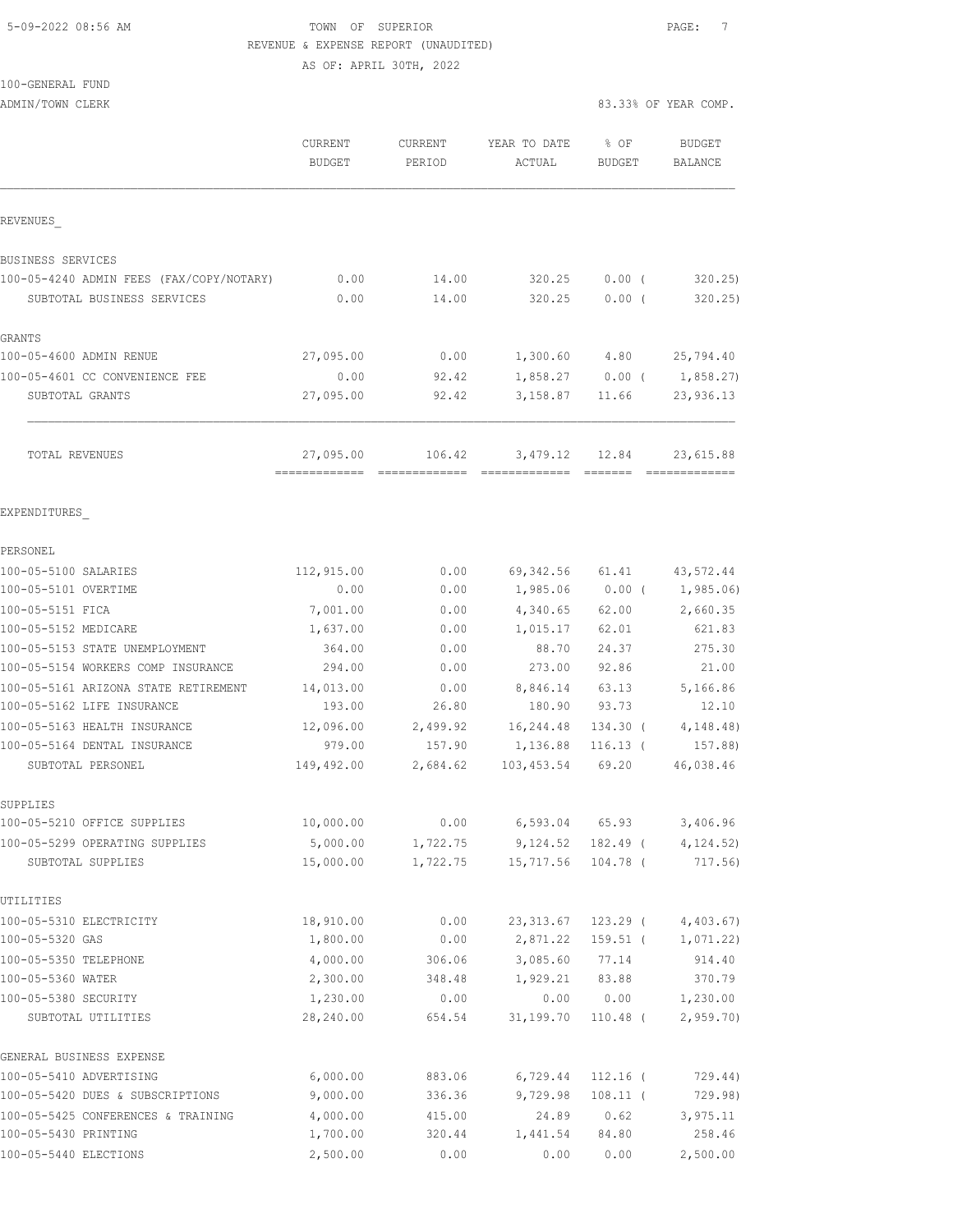## 5-09-2022 08:56 AM TOWN OF SUPERIOR PAGE: 8 REVENUE & EXPENSE REPORT (UNAUDITED) AS OF: APRIL 30TH, 2022

|                                                | CURRENT         | <b>CURRENT</b>  | YEAR TO DATE                              | % OF          | <b>BUDGET</b>  |
|------------------------------------------------|-----------------|-----------------|-------------------------------------------|---------------|----------------|
|                                                | <b>BUDGET</b>   | PERIOD          | ACTUAL                                    | <b>BUDGET</b> | <b>BALANCE</b> |
| 100-05-5460 POSTAGE                            | 2,200.00        | 223.39          | 3,019.44                                  | $137.25$ (    | 819.44)        |
| 100-05-5471 AUDIT & ACCOUNTING                 | 0.00            | 0.00            | 2,451.27                                  | $0.00$ (      | 2,451.27       |
| 100-05-5480 GENERAL INSURANCE                  | 12,820.00       | 0.00            | 44,566.24                                 | $347.63$ (    | 31, 746.24)    |
| 100-05-5482 LIABILITY INSURANCE                | 0.00            | 0.00            | 5,000.00                                  | $0.00$ (      | 5,000.00)      |
| 100-05-5491 FINANCE/BANK FEES                  | 3,000.00        | 0.00            | 3,191.99                                  | $106.40$ (    | 191.99)        |
| SUBTOTAL GENERAL BUSINESS EXPENSE              | 41,220.00       | 2,178.25        | 76,154.79                                 | 184.75 (      | 34,934.79)     |
| PROFESSIONAL SERVICES                          |                 |                 |                                           |               |                |
| 100-05-5520 CONTRACT                           | 0.00            | 600.00          | 20,195.00                                 | $0.00$ (      | 20, 195.00     |
| 100-05-5550 OTHER PROFESSIONAL SERVICES        | 56,000.00       | 27,663.37       | 113,985.91                                | $203.55$ (    | 57, 985.91)    |
| 100-05-5590 AUDIT & ACCOUNTING                 | 1,545.00        | 0.00            | 0.00                                      | 0.00          | 1,545.00       |
| SUBTOTAL PROFESSIONAL SERVICES                 | 57, 545.00      | 28, 263.37      | 134,180.91                                | $233.18$ (    | 76,635.91)     |
| REPAIR/MAINTENANCE                             |                 |                 |                                           |               |                |
| 100-05-5641 GAS & OIL                          | 0.00            | 96.40           | 495.62                                    | $0.00$ (      | 495.62)        |
| 100-05-5650 OTHER EQUIPMENT REPAIRS            | 0.00            | 0.00            | 256.00                                    | $0.00$ (      | 256.00         |
| SUBTOTAL REPAIR/MAINTENANCE                    | 0.00            | 96.40           | 751.62                                    | 0.00(         | 751.62)        |
| CAPITAL OUTLAY                                 |                 |                 |                                           |               |                |
| 100-05-5710 BUILDING                           | 5,000.00        | 333.33          | 3,333.30                                  | 66.67         | 1,666.70       |
| 100-05-5720 OFFICE EQUIPMENT                   | 5,000.00        | 0.00            | 0.00                                      | 0.00          | 5,000.00       |
| 100-05-5750 OTHER EOUIP/SMALL TOOLS            | 0.00            | 0.00            | 150.17                                    | $0.00$ (      | 150.17)        |
| 100-05-5780 COMPUTER/INCODE SOFTWARE           | 32,539.00       | 0.00            | 9,458.80                                  | 29.07         | 23,080.20      |
| SUBTOTAL CAPITAL OUTLAY                        | 42,539.00       | 333.33          | 12,942.27                                 | 30.42         | 29,596.73      |
| DEBT SERVICE                                   |                 |                 |                                           |               |                |
| 100-05-5900 DEBT SERVICE: PRINCIPAL            | 0.00            | 0.00            | 4,130.24                                  | $0.00$ (      | 4,130.24)      |
| 100-05-5901 DEBT SERVCE INTEREST               | 0.00            | 0.00            | 941.43                                    | $0.00$ (      | 941.43)        |
| 100-05-5902 DEBT FEES                          | 0.00            | 0.00            | 95,000.00                                 | $0.00$ (      | 95,000.00)     |
| SUBTOTAL DEBT SERVICE                          | 0.00            | 0.00            | 100,071.67                                | $0.00$ (      | 100, 071.67)   |
| TOTAL EXPENDITURES                             | 334,036.00      |                 | 35,933.26 474,472.06 142.04 ( 140,436.06) |               |                |
| REVENUES OVER/(UNDER) EXPENDITURES<br>$\left($ | $306, 941.00$ ( | $35,826.84$ ) ( | 470,992.94)                               |               | 164,051.94     |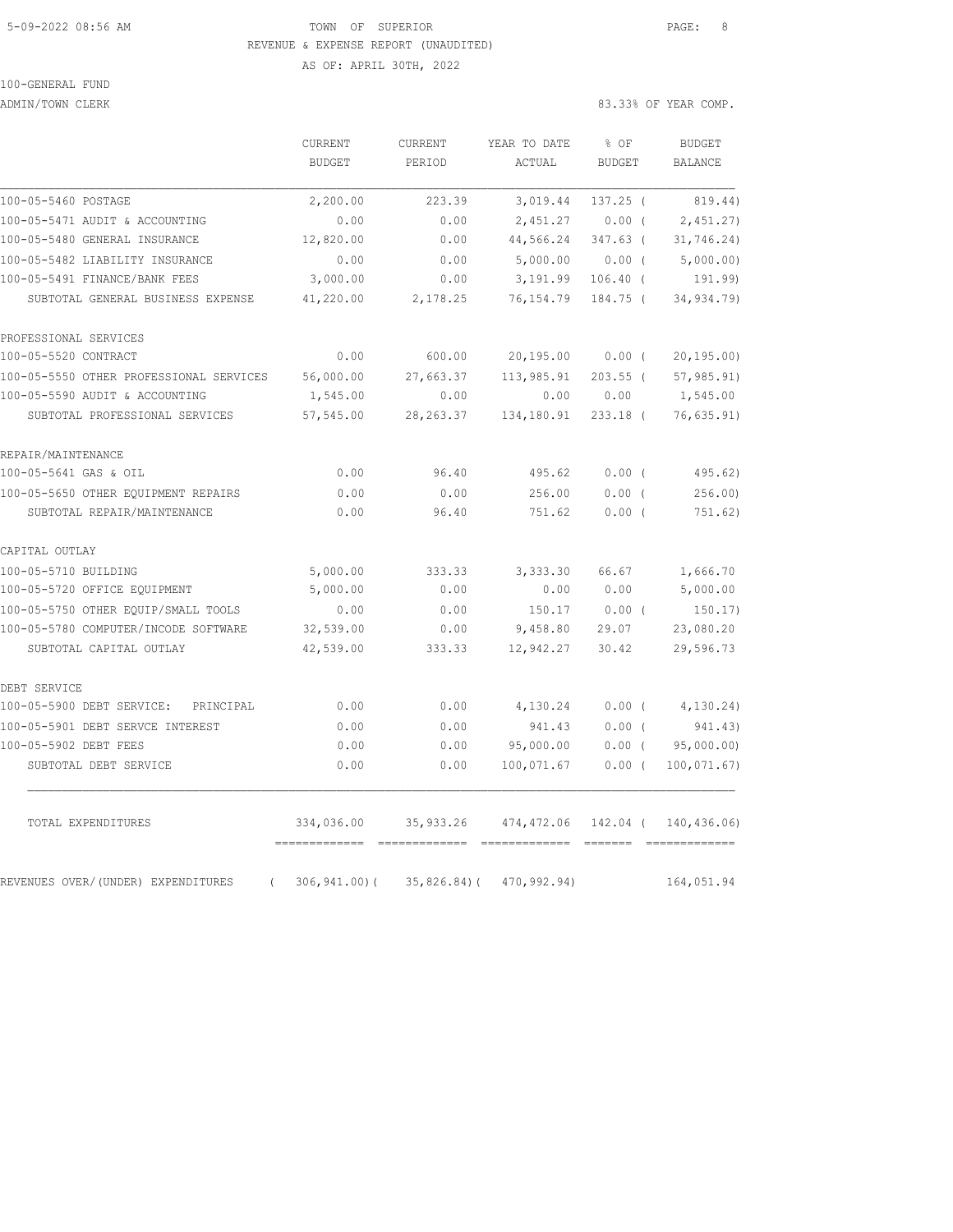| 5-09-2022 08:56 AM                                |                         | TOWN OF SUPERIOR<br>REVENUE & EXPENSE REPORT (UNAUDITED) |                                            |                       |                             |
|---------------------------------------------------|-------------------------|----------------------------------------------------------|--------------------------------------------|-----------------------|-----------------------------|
|                                                   | AS OF: APRIL 30TH, 2022 |                                                          |                                            |                       |                             |
| 100-GENERAL FUND<br>FINANCE                       |                         |                                                          |                                            |                       | 83.33% OF YEAR COMP.        |
|                                                   |                         |                                                          |                                            |                       |                             |
|                                                   | CURRENT<br>BUDGET       | CURRENT<br>PERIOD                                        | YEAR TO DATE<br>ACTUAL                     | % OF<br><b>BUDGET</b> | BUDGET<br>BALANCE           |
| REVENUES                                          |                         |                                                          |                                            |                       |                             |
| GRANTS                                            |                         |                                                          |                                            |                       |                             |
|                                                   |                         |                                                          |                                            |                       |                             |
| EXPENDITURES                                      |                         |                                                          |                                            |                       |                             |
| PERSONEL                                          |                         |                                                          |                                            |                       |                             |
| SUPPLIES                                          |                         |                                                          |                                            |                       |                             |
| 100-06-5299 OPERATING SUPPLIES                    | 0.00                    | 0.00                                                     |                                            |                       | 2,413.20 0.00 ( 2,413.20)   |
| SUBTOTAL SUPPLIES                                 | 0.00                    | 0.00                                                     | 2,413.20                                   | $0.00$ (              | 2,413.20                    |
| UTILITIES                                         |                         |                                                          |                                            |                       |                             |
| GENERAL BUSINESS EXPENSE                          |                         |                                                          |                                            |                       |                             |
| 100-06-5471 AUDIT & ACCOUNTING                    | 0.00                    | 0.00                                                     |                                            |                       | $2,077.27$ 0.00 ( 2,077.27) |
| 100-06-5480 GENERAL INSURANCE                     | 12,820.00               | 0.00                                                     | 0.00                                       |                       | $0.00$ $12,820.00$          |
| 100-06-5491 FINANCE/BANK FEES                     | 9,100.00                | 530.20                                                   | 6,857.16 75.35                             |                       | 2,242.84                    |
| SUBTOTAL GENERAL BUSINESS EXPENSE                 | 21,920.00               | 530.20                                                   | 8,934.43                                   | 40.76                 | 12,985.57                   |
| PROFESSIONAL SERVICES                             |                         |                                                          |                                            |                       |                             |
| 100-06-5550 OTHER PROFESSIONAL SERVICES 54,212.00 |                         | 0.00                                                     | 36,654.00                                  |                       | 67.61 17,558.00             |
| 100-06-5590 AUDIT & ACCOUNTING                    | 9,757.00                | 0.00                                                     | 0.00                                       | 0.00                  | 9,757.00                    |
| SUBTOTAL PROFESSIONAL SERVICES                    | 63,969.00               | 0.00                                                     | 36,654.00                                  | 57.30                 | 27, 315.00                  |
| CAPITAL OUTLAY                                    |                         |                                                          |                                            |                       |                             |
| TOTAL EXPENDITURES                                |                         |                                                          | 85,889.00 530.20 48,001.63 55.89 37,887.37 |                       |                             |
| REVENUES OVER/(UNDER) EXPENDITURES (              |                         |                                                          | 85,889.00) (530.20) (48,001.63)            |                       | (37,887.37)                 |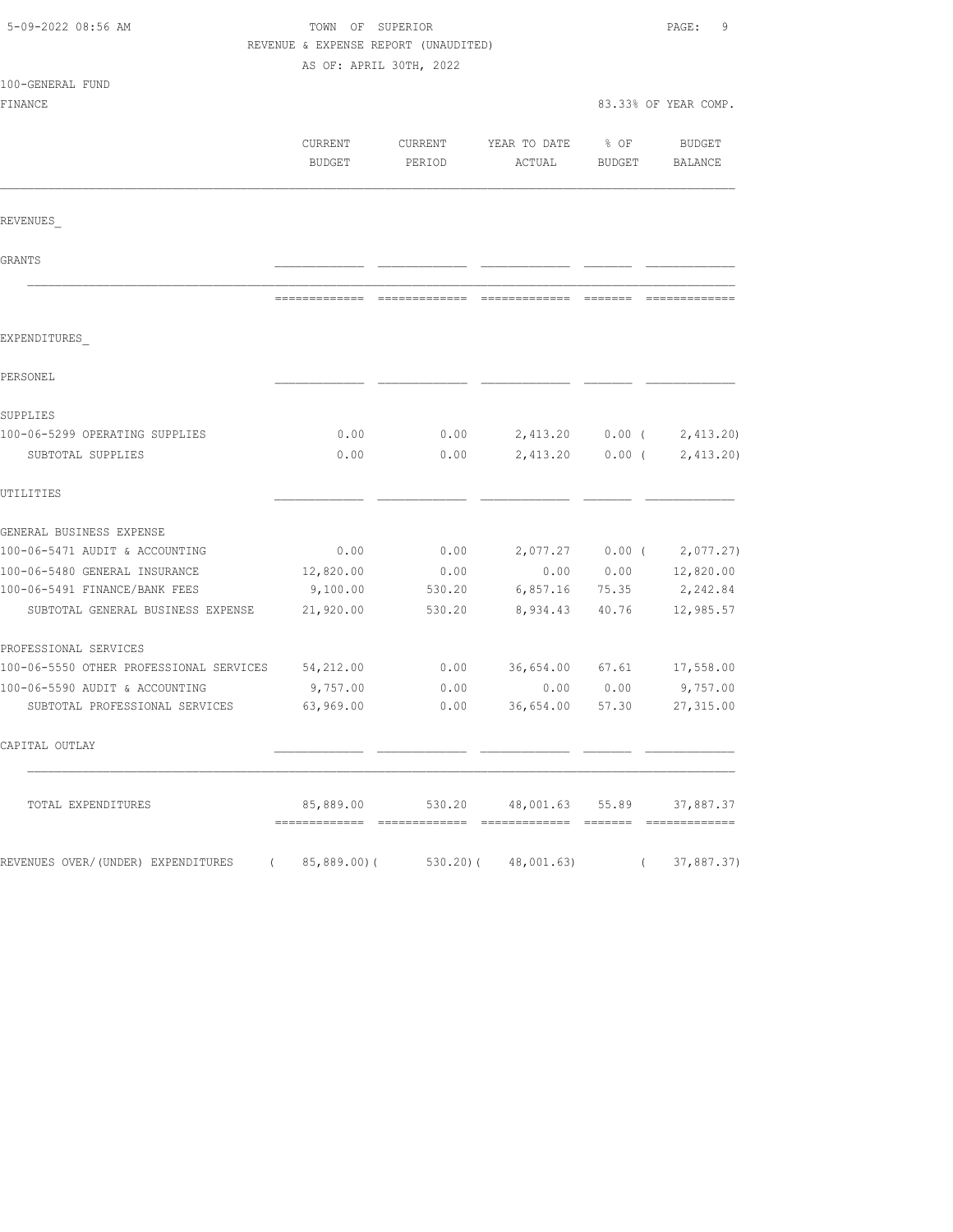5-09-2022 08:56 AM TOWN OF SUPERIOR PAGE: 10 REVENUE & EXPENSE REPORT (UNAUDITED)

AS OF: APRIL 30TH, 2022

|  | 100-GENERAL FUND |  |
|--|------------------|--|
|  |                  |  |

POLICE 83.33% OF YEAR COMP.

|                                                   | CURRENT<br><b>BUDGET</b> | <b>CURRENT</b><br>PERIOD | YEAR TO DATE<br>ACTUAL  | % OF<br><b>BUDGET</b> | <b>BUDGET</b><br>BALANCE |
|---------------------------------------------------|--------------------------|--------------------------|-------------------------|-----------------------|--------------------------|
| REVENUES                                          |                          |                          |                         |                       |                          |
| BUSINESS SERVICES                                 |                          |                          |                         |                       |                          |
| 100-07-4230 PD SERVICES-IMPOUND/FING PRI          | 18,000.00                | 65.00                    | 1,163.82 6.47           |                       | 16,836.18                |
| 100-07-4250 TRAFFIC FINES                         | 20,000.00                | 321.73                   | 10,002.33 50.01         |                       | 9,997.67                 |
| SUBTOTAL BUSINESS SERVICES                        | 38,000.00                | 386.73                   | 11,166.15               | 29.38                 | 26,833.85                |
| GRANTS                                            |                          |                          |                         |                       |                          |
| CONTRIBUTIONS                                     |                          |                          |                         |                       |                          |
| 100-07-4700 Smart & Safe Revenue                  | 0.00                     | 0.00                     | 10,684.39               | $0.00$ (              | 10,684.39                |
| 100-07-4781 OFF DUTY VEHICLE USE                  | 0.00                     | 0.00                     | 620.00                  | $0.00$ (              | 620.00                   |
| SUBTOTAL CONTRIBUTIONS                            | 0.00                     | 0.00                     | 11,304.39               | $0.00$ (              | 11,304.39)               |
| TOTAL REVENUES                                    | 38,000.00                | 386.73                   | 22,470.54               | 59.13                 | 15,529.46                |
| EXPENDITURES                                      |                          |                          |                         |                       |                          |
| PERSONEL                                          |                          |                          |                         |                       |                          |
| 100-07-5100 SALARIES                              | 561,655.00               | 0.00                     | 360, 136.42 64.12       |                       | 201, 518.58              |
| 100-07-5101 OVERTIME                              | 30,000.00                | 0.00                     | 48,806.18               | $162.69$ (            | 18,806.18)               |
| 100-07-5151 FICA                                  | 3,854.00                 | 0.00                     | 3,663.52                | 95.06                 | 190.48                   |
| 100-07-5152 MEDICARE                              | 7,898.00                 | 0.00                     | 5,778.98                | 73.17                 | 2,119.02                 |
| 100-07-5153 STATE UNEMPLOYMENT                    | 1,293.00                 | 0.00                     | 483.96                  | 37.43                 | 809.04                   |
| 100-07-5154 WORKERS COMP INSURANCE                | 33,599.00                | 0.00                     | 23,795.00               | 70.82                 | 9,804.00                 |
| 100-07-5160 PUBLIC SAFETY RETIREMENT              | 123,244.00               | 13,359.17                | 99,541.89               | 80.77                 | 23,702.11                |
| 100-07-5161 ARIZONA STATE RETIREMENT              | 0.00                     | 0.00                     | 4,670.19                | $0.00$ (              | 4,670.19                 |
| 100-07-5162 LIFE INSURANCE                        | 925.00                   | 46.90                    | 569.50                  | 61.57                 | 355.50                   |
| 100-07-5163 HEALTH INSURANCE                      | 76,732.00                | 4,374.86                 | 54, 171.77              | 70.60                 | 22,560.23                |
| 100-07-5164 DENTAL INSURANCE<br>SUBTOTAL PERSONEL | 4,692.00<br>843,892.00   | 284.22<br>18,065.15      | 2,820.02<br>604, 437.43 | 60.10<br>71.62        | 1,871.98<br>239, 454.57  |
| SUPPLIES                                          |                          |                          |                         |                       |                          |
| 100-07-5210 OFFICE SUPPLIES                       | 2,100.00                 | 166.09                   | 1,034.32                | 49.25                 | 1,065.68                 |
| 100-07-5225 SAFETY SUPPLIES/EQUIPMENT             | 0.00                     | 0.00                     | 653.86                  | $0.00$ (              | 653.86)                  |
| 100-07-5227 K9 FOOD & MEDICAL SUPPLIES            | 3,000.00                 | 0.00                     | 3,970.53                | $132.35$ (            | 970.53)                  |
| 100-07-5299 OPERATING SUPPLIES                    | 4,000.00                 | 75.44                    | 19,269.87               | 481.75 (              | 15, 269.87               |
| SUBTOTAL SUPPLIES                                 | 9,100.00                 | 241.53                   | 24,928.58               | 273.94 (              | 15,828.58)               |
| UTILITIES                                         |                          |                          |                         |                       |                          |
| 100-07-5310 ELECTRICITY                           | 4,900.00                 | 0.00                     | 0.00                    | 0.00                  | 4,900.00                 |
| 100-07-5320 GAS                                   | 200.00                   | 0.00                     | 0.00                    | 0.00                  | 200.00                   |
| 100-07-5350 TELEPHONE                             | 14,000.00                | 659.78                   | 7,300.79                | 52.15                 | 6,699.21                 |
| 100-07-5360 WATER                                 | 1,000.00                 | 136.62                   | 1,416.45                | 141.65 (              | 416.45                   |
| SUBTOTAL UTILITIES                                | 20,100.00                | 796.40                   | 8,717.24                | 43.37                 | 11,382.76                |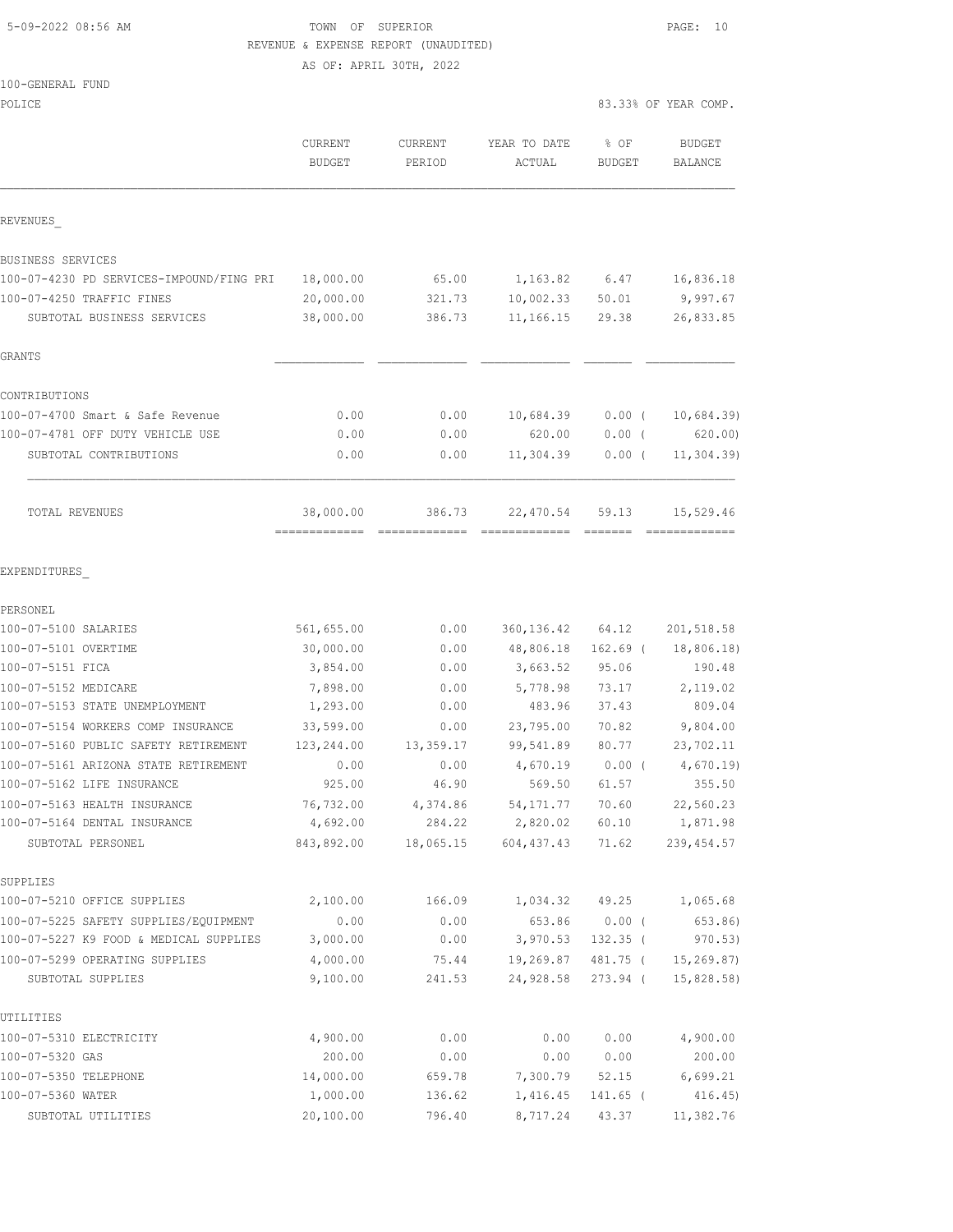# 5-09-2022 08:56 AM TOWN OF SUPERIOR PAGE: 11 REVENUE & EXPENSE REPORT (UNAUDITED)

AS OF: APRIL 30TH, 2022

#### 100-GENERAL FUND

POLICE 83.33% OF YEAR COMP.

|                                                | CURRENT<br><b>BUDGET</b>         | CURRENT<br>PERIOD | YEAR TO DATE<br>ACTUAL       | % OF<br><b>BUDGET</b> | <b>BUDGET</b><br><b>BALANCE</b> |
|------------------------------------------------|----------------------------------|-------------------|------------------------------|-----------------------|---------------------------------|
|                                                |                                  |                   |                              |                       |                                 |
| GENERAL BUSINESS EXPENSE                       |                                  |                   |                              |                       |                                 |
| 100-07-5410 ADVERTISING                        | 500.00                           | 0.00              | 0.00                         | 0.00                  | 500.00                          |
| 100-07-5420 DUES & SUBSCRIPTIONS               | 1,000.00                         | 0.00              | 940.00                       | 94.00                 | 60.00                           |
| 100-07-5430 PRINTING                           | 600.00                           | 0.00              | 0.00                         | 0.00                  | 600.00                          |
| 100-07-5460 POSTAGE                            | 500.00                           | 42.96             | 948.17                       | $189.63$ (            | 448.17)                         |
| 100-07-5471 AUDIT & ACCOUNTING                 | 1,545.00                         | 0.00              | 2,077.27                     | 134.45 (              | 532.27)                         |
| 100-07-5480 GENERAL INSURANCE                  | 12,820.00                        | 0.00              | 5,493.64                     | 42.85                 | 7,326.36                        |
| SUBTOTAL GENERAL BUSINESS EXPENSE              | 16,965.00                        | 42.96             | 9,459.08                     | 55.76                 | 7,505.92                        |
| PROFESSIONAL SERVICES                          |                                  |                   |                              |                       |                                 |
| 100-07-5520 CONTRACTUAL SERVICES               | 75,000.00                        | 0.00              | 62,573.41                    | 83.43                 | 12,426.59                       |
| 100-07-5530 Animal Control                     | 17,112.00                        | 530.50            | 24, 174.59                   | 141.27 (              | 7,062.59)                       |
| 100-07-5550 OTHER PROFESSIONAL SERVICES        | 2,000.00                         | 0.00              | 216.00                       | 10.80                 | 1,784.00                        |
| SUBTOTAL PROFESSIONAL SERVICES                 | 94,112.00                        | 530.50            | 86,964.00                    | 92.40                 | 7,148.00                        |
| REPAIR/MAINTENANCE                             |                                  |                   |                              |                       |                                 |
| 100-07-5610 PARK & BLDG IMPROVEMENTS           | 0.00                             | 0.00              | 6,589.29                     | 0.00(                 | 6,589.29                        |
| 100-07-5640 AUTO & TRUCK REPAIRS               | 0.00                             | 0.00              | 20,415.09                    | $0.00$ (              | 20, 415.09                      |
| 100-07-5641 GAS & OIL                          | 15,632.00                        | 0.00              | 20,248.45                    | $129.53$ (            | 4,616.45)                       |
| SUBTOTAL REPAIR/MAINTENANCE                    | 15,632.00                        | 0.00              | 47,252.83                    | $302.28$ (            | 31,620.83)                      |
| CAPITAL OUTLAY                                 |                                  |                   |                              |                       |                                 |
| 100-07-5710 BUILDING                           | 0.00                             | 450.42            | 14,802.70                    | 0.00(                 | 14,802.70)                      |
| SUBTOTAL CAPITAL OUTLAY                        | 0.00                             | 450.42            | 14,802.70                    | $0.00$ (              | 14,802.70)                      |
| TOTAL EXPENDITURES                             | 999,801.00                       | 20,126.96         | 796,561.86                   | 79.67                 | 203, 239.14                     |
| REVENUES OVER/(UNDER) EXPENDITURES<br>$\left($ | =============<br>$961, 801.00$ ( | $19,740.23$ ) (   | =============<br>774,091.32) | =======<br>$\left($   | 187,709.68)                     |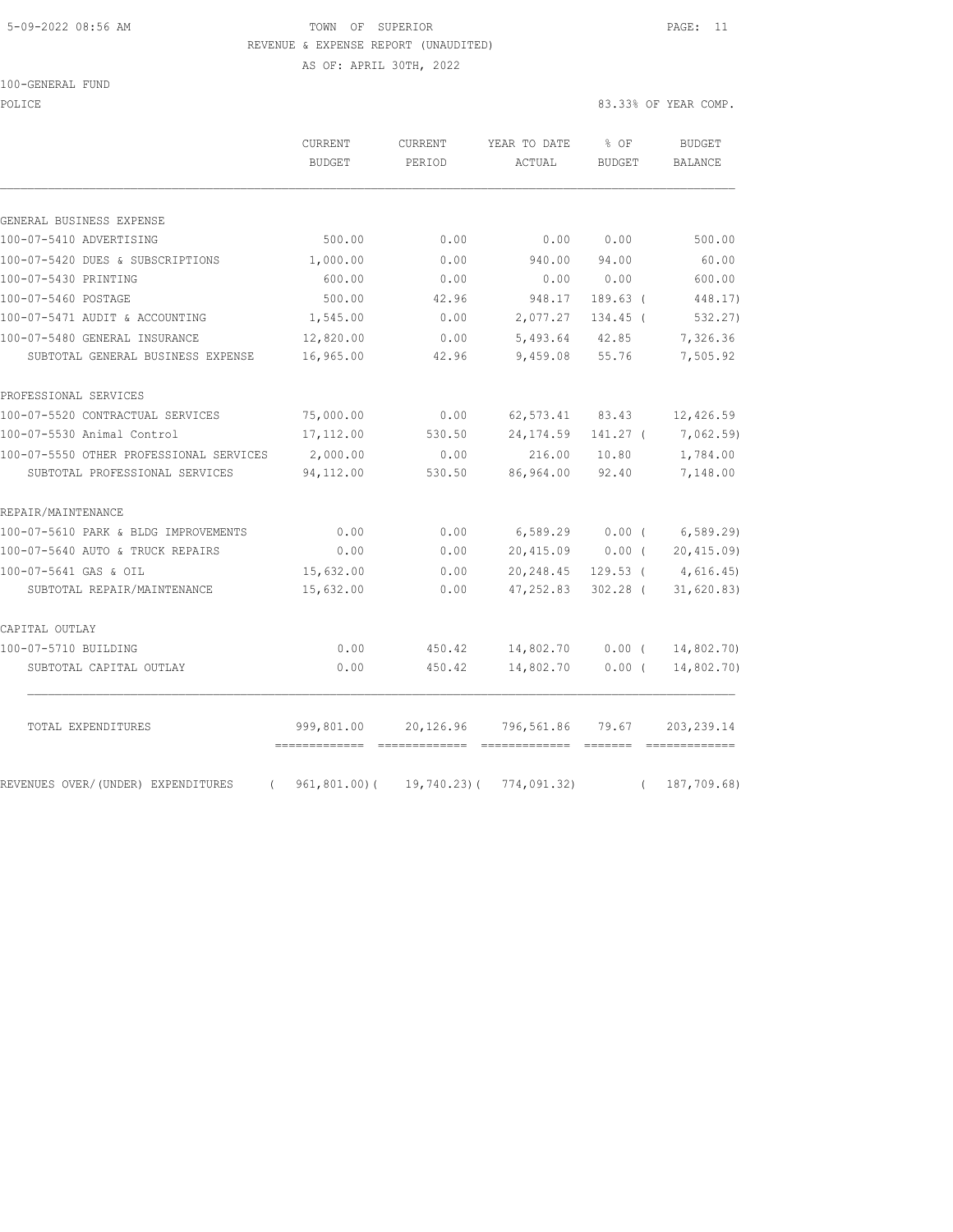# TOWN OF SUPERIOR **Example 2018** PAGE: 12 REVENUE & EXPENSE REPORT (UNAUDITED) AS OF: APRIL 30TH, 2022

|  | 100-GENERAL FUND |  |
|--|------------------|--|
|  |                  |  |

| FIRE                                                       |                          |                          |                           |                | 83.33% OF YEAR COMP.     |
|------------------------------------------------------------|--------------------------|--------------------------|---------------------------|----------------|--------------------------|
|                                                            | CURRENT<br><b>BUDGET</b> | <b>CURRENT</b><br>PERIOD | YEAR TO DATE<br>ACTUAL    | % OF<br>BUDGET | <b>BUDGET</b><br>BALANCE |
| REVENUES                                                   |                          |                          |                           |                |                          |
| BUSINESS SERVICES                                          |                          |                          |                           |                |                          |
| GRANTS                                                     |                          |                          |                           |                |                          |
| 100-08-4600 FIRE DEPT REVENUE                              | $0.00$ (                 | 16.26                    | 117.48                    | $0.00$ (       | 117.48)                  |
| SUBTOTAL GRANTS                                            | 0.00(                    | 16.26)                   | 117.48                    | 0.00(          | 117.48)                  |
| CONTRIBUTIONS                                              |                          |                          |                           |                |                          |
| 100-08-4700 Smart & Safe Revenue                           | 0.00                     | 0.00                     | 7,715.14                  | $0.00$ (       | 7,715.14)                |
| SUBTOTAL CONTRIBUTIONS                                     | 0.00                     | 0.00                     | 7,715.14                  | 0.00(          | 7,715.14)                |
| TOTAL REVENUES                                             | 0.00(                    | 16.26)                   | 7,832.62<br>============= | $0.00$ (       | 7,832.62)                |
| EXPENDITURES                                               |                          |                          |                           |                |                          |
| PERSONEL                                                   |                          |                          |                           |                |                          |
| 100-08-5100 SALARIES                                       | $70,504.00$ (            | 5.44)                    | 61,123.62                 | 86.70          | 9,380.38                 |
| 100-08-5101 OVERTIME                                       | 8,000.00                 | 0.00                     | 7,131.42                  | 89.14          | 868.58                   |
| 100-08-5151 FICA                                           | 4,443.00                 | 0.00                     | 3,809.17                  | 85.73          | 633.83                   |
| 100-08-5152 MEDICARE                                       | 1,039.00                 | 0.00                     | 890.85                    | 85.74          | 148.15                   |
| 100-08-5153 STATE UNEMPLOYMENT                             | 321.00                   | 0.00                     | 88.71                     | 27.64          | 232.29                   |
| 100-08-5154 WORKERS COMP INSURANCE                         | 4,483.00                 | 0.00                     | 8,231.16                  | $183.61$ (     | 3,748.16                 |
| 100-08-5160 PUBLIC SAFETY RETIREMENT                       | 9,849.00                 | 719.56                   | 7,111.54                  | 72.21          | 2,737.46                 |
| 100-08-5162 LIFE INSURANCE<br>100-08-5163 HEALTH INSURANCE | 113.00                   | 6.70                     | 96.48                     | 85.38          | 16.52                    |
| 100-08-5164 DENTAL INSURANCE                               | 9,072.00<br>571.00       | 749.98<br>44.21          | 8,699.76<br>378.75        | 95.90<br>66.33 | 372.24<br>192.25         |
| SUBTOTAL PERSONEL                                          | 108,395.00               | 1,515.01                 | 97,561.46                 | 90.01          | 10,833.54                |
| SUPPLIES                                                   |                          |                          |                           |                |                          |
| 100-08-5210 OFFICE SUPPLIES                                | 250.00                   | 0.00                     | 108.37                    | 43.35          | 141.63                   |
| 100-08-5215 PUBLIC EDUCATION                               | 1,200.00                 | 72.55                    | 72.55                     | 6.05           | 1,127.45                 |
| 100-08-5225 SAFETY SUPPLIES/EQUIPMENT                      | 0.00                     | 2,421.34                 | 2,421.34                  | $0.00$ (       | 2,421.34)                |
| 100-08-5299 OPERATING SUPPLIES                             | 3,000.00                 | 16.12                    | 2,430.03                  | 81.00          | 569.97                   |
| SUBTOTAL SUPPLIES                                          | 4,450.00                 | 2,510.01                 | 5,032.29                  | $113.09$ (     | 582.29)                  |
| UTILITIES                                                  |                          |                          |                           |                |                          |
| 100-08-5310 ELECTRICITY                                    | 2,783.00                 | 0.00                     | 1,849.35                  | 66.45          | 933.65                   |
| 100-08-5350 TELEPHONE                                      | 1,000.00                 | 675.43                   | 1,913.56                  | 191.36 (       | 913.56                   |
| 100-08-5360 WATER                                          | 1,100.00                 | 53.43                    | 563.35                    | 51.21          | 536.65                   |
| SUBTOTAL UTILITIES                                         | 4,883.00                 | 728.86                   | 4,326.26                  | 88.60          | 556.74                   |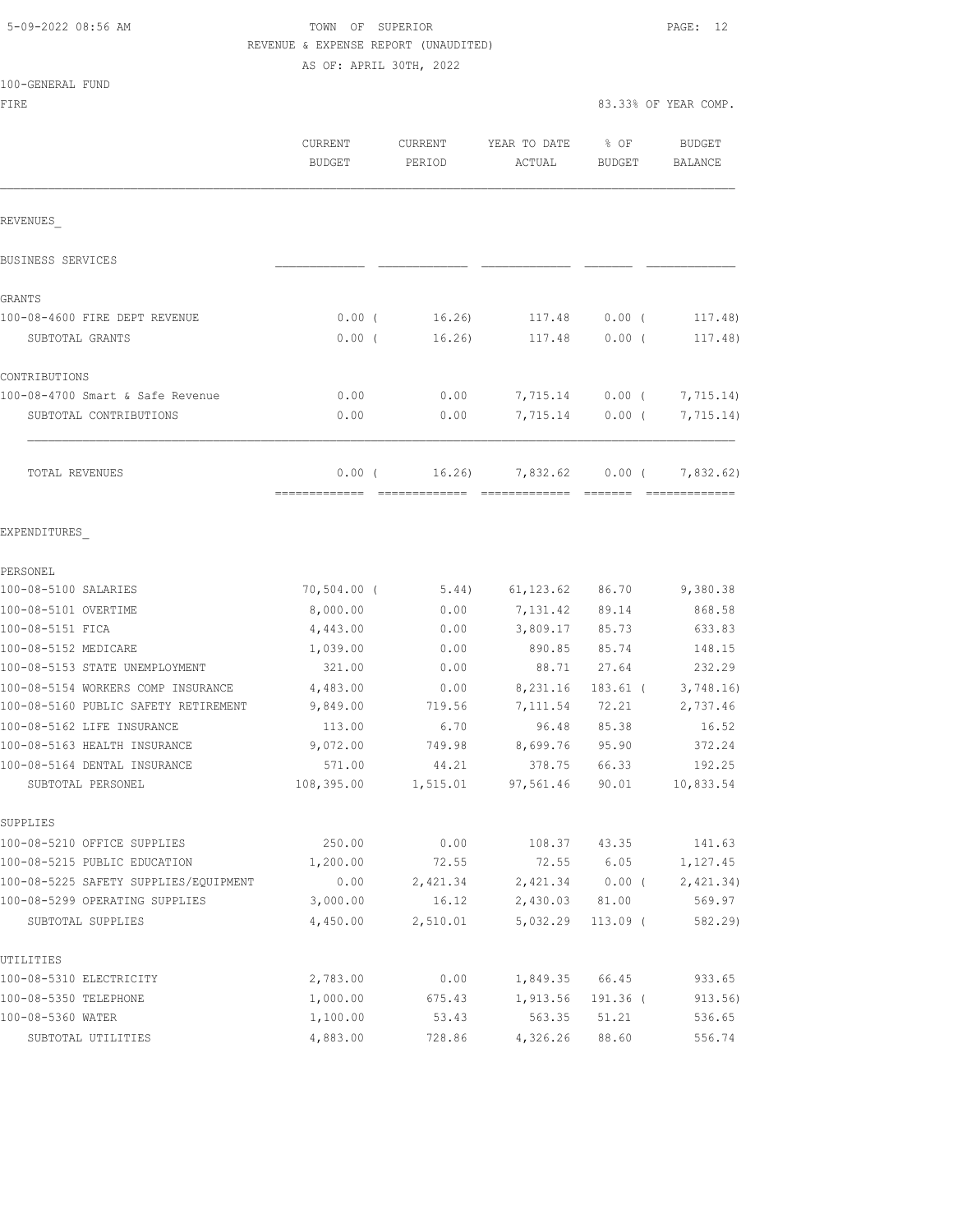# 5-09-2022 08:56 AM TOWN OF SUPERIOR PAGE: 13 REVENUE & EXPENSE REPORT (UNAUDITED)

AS OF: APRIL 30TH, 2022

100-GENERAL FUND

FIRE 83.33% OF YEAR COMP.

|                                                | CURRENT<br><b>BUDGET</b>                     | CURRENT<br>PERIOD | YEAR TO DATE<br>ACTUAL | $8$ OF<br><b>BUDGET</b> | <b>BUDGET</b><br><b>BALANCE</b> |
|------------------------------------------------|----------------------------------------------|-------------------|------------------------|-------------------------|---------------------------------|
| GENERAL BUSINESS EXPENSE                       |                                              |                   |                        |                         |                                 |
| 100-08-5410 ADVERTISING                        | 100.00                                       | 99.50             | 99.50                  | 99.50                   | 0.50                            |
| 100-08-5420 DUES & SUBSCRIPTIONS               | 600.00                                       | 0.00              | 524.40                 | 87.40                   | 75.60                           |
| 100-08-5425 CONFERENCES & TRAINING             | 0.00                                         | 0.00              | 15.00                  | $0.00$ (                | 15.00)                          |
| 100-08-5430 PRINTING                           | 700.00                                       | 69.10             | 375.04                 | 53.58                   | 324.96                          |
| 100-08-5460 POSTAGE                            | 400.00                                       | 42.96             | 520.86                 | $130.22$ (              | 120.86)                         |
| 100-08-5471 AUDIT                              | 1,545.00                                     | 0.00              | 2,077.27               | 134.45 (                | 532.27                          |
| 100-08-5480 GENERAL INSURANCE                  | 6,410.00                                     | 0.00              | 2,746.81               | 42.85                   | 3,663.19                        |
| SUBTOTAL GENERAL BUSINESS EXPENSE              | 9,755.00                                     | 211.56            | 6,358.88               | 65.19                   | 3,396.12                        |
| PROFESSIONAL SERVICES                          |                                              |                   |                        |                         |                                 |
| 100-08-5550 OTHER PROFESSIONAL SERVICES        | 15,000.00                                    | 640.00            | 5,129.60               | 34.20                   | 9,870.40                        |
| SUBTOTAL PROFESSIONAL SERVICES                 | 15,000.00                                    | 640.00            | 5,129.60               | 34.20                   | 9,870.40                        |
| REPAIR/MAINTENANCE                             |                                              |                   |                        |                         |                                 |
| 100-08-5641 GAS & OIL                          | 3,000.00                                     | 0.00              | 1,714.96               | 57.17                   | 1,285.04                        |
| SUBTOTAL REPAIR/MAINTENANCE                    | 3,000.00                                     | 0.00              | 1,714.96               | 57.17                   | 1,285.04                        |
| CAPITAL OUTLAY                                 |                                              |                   |                        |                         |                                 |
| 100-08-5720 OFFICE EQUIPMENT                   | 0.00                                         | 0.00              | 69.60                  | 0.00(                   | 69.60                           |
| SUBTOTAL CAPITAL OUTLAY                        | 0.00                                         | 0.00              | 69.60                  | 0.00(                   | 69.60)                          |
| DEBT SERVICE                                   |                                              |                   |                        |                         |                                 |
| 100-08-5900 DEBT SVC- PRINCIPAL                | 800.00                                       | 0.00              | 548.49                 | 68.56                   | 251.51                          |
| 100-08-5901 DEBT SVC INTEREST                  | 400.00                                       | 0.00              | 117.64                 | 29.41                   | 282.36                          |
| SUBTOTAL DEBT SERVICE                          | 1,200.00                                     | 0.00              | 666.13                 | 55.51                   | 533.87                          |
| TOTAL EXPENDITURES                             | 146,683.00<br>============================== | 5,605.44          | 120,859.18 82.39       |                         | 25,823.82                       |
| REVENUES OVER/(UNDER) EXPENDITURES<br>$\left($ | 146,683.00(                                  | 5,621.70(         | 113,026.56)            |                         | 33,656.44)                      |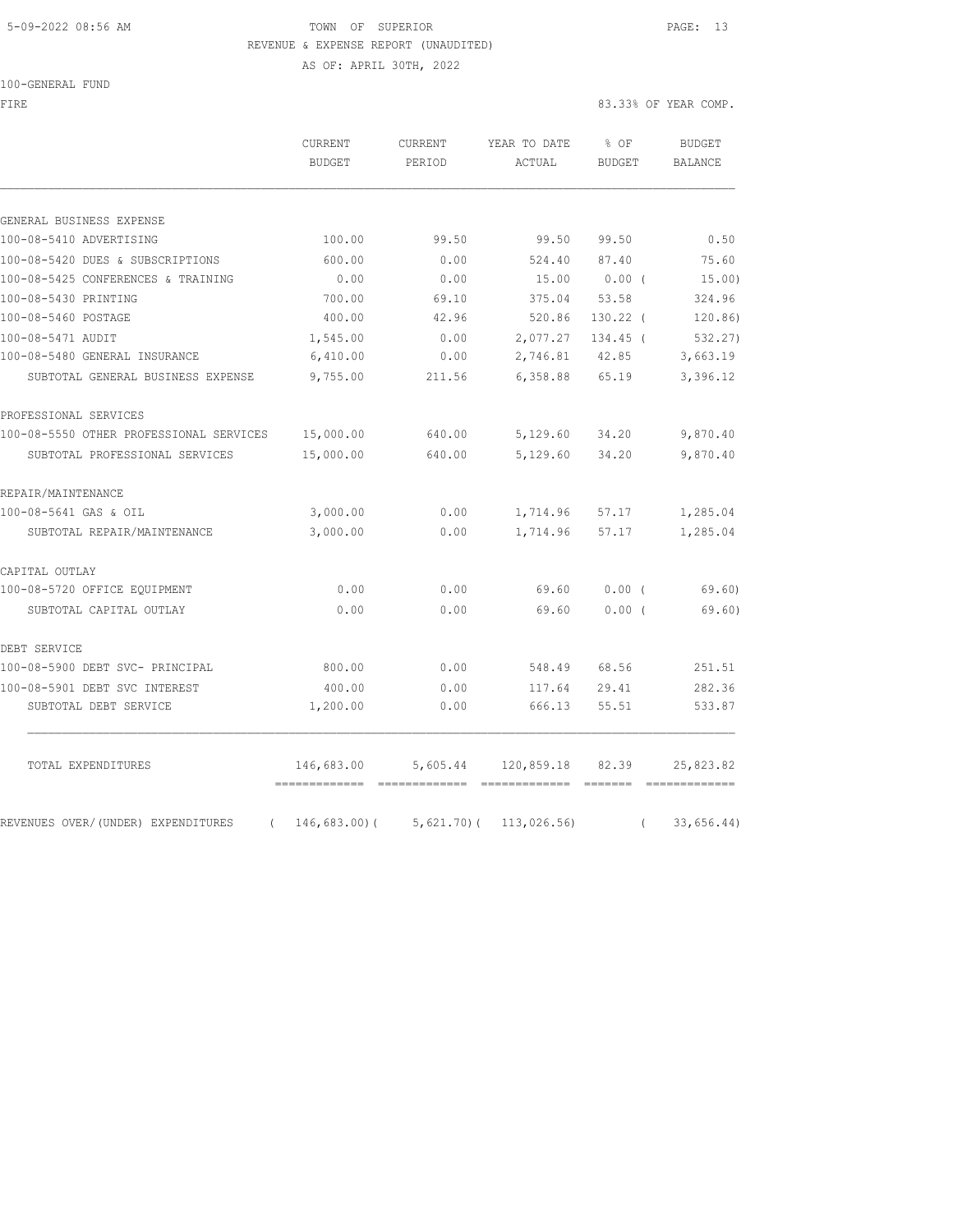|                                       | REVENUE & EXPENSE REPORT (UNAUDITED) | AS OF: APRIL 30TH, 2022 |                        |                       |                          |
|---------------------------------------|--------------------------------------|-------------------------|------------------------|-----------------------|--------------------------|
| 100-GENERAL FUND                      |                                      |                         |                        |                       |                          |
| PW-STREETS/BLDG MAINT                 |                                      |                         |                        |                       | 83.33% OF YEAR COMP.     |
|                                       | CURRENT<br><b>BUDGET</b>             | CURRENT<br>PERIOD       | YEAR TO DATE<br>ACTUAL | % OF<br><b>BUDGET</b> | <b>BUDGET</b><br>BALANCE |
| REVENUES                              |                                      |                         |                        |                       |                          |
| GRANTS                                |                                      |                         |                        |                       |                          |
| MISCELLANEOUS                         |                                      |                         |                        |                       |                          |
|                                       |                                      |                         |                        |                       |                          |
| EXPENDITURES                          |                                      |                         |                        |                       |                          |
| PERSONEL                              |                                      |                         |                        |                       |                          |
| 100-09-5100 SALARIES                  | 52, 525.00                           | 0.00                    | 51, 471.77             | 97.99                 | 1,053.23                 |
| 100-09-5101 OVERTIME                  | 2,000.00                             | 0.00                    | 3,222.22               | $161.11$ (            | 1,222.22)                |
| 100-09-5120 INMATE LABOR              | 4,500.00                             | 180.00                  | 1,345.00               | 29.89                 | 3,155.00                 |
| 100-09-5151 FICA                      | 3,257.00                             | 0.00                    | 3,272.20               | $100.47$ (            | 15.20)                   |
| 100-09-5152 MEDICARE                  | 762.00                               | 0.00                    | 765.28                 | $100.43$ (            | 3.28)                    |
| 100-09-5153 STATE UNEMPLOYMENT        | 324.00                               | 0.00                    | 41.76                  | 12.89                 | 282.24                   |
| 100-09-5154 WORKERS COMP INSURANCE    | 1,142.00                             | 0.00                    | 1,714.00               | $150.09$ (            | 572.00)                  |
| 100-09-5161 ARIZONA STATE RETIREMENT  | 6,483.00                             | 0.00                    | 7,960.20               | $122.79$ (            | 1,477.20                 |
| 100-09-5162 LIFE INSURANCE            | 76.00                                | 33.50                   | 341.70                 | 449.61 (              | 265.70                   |
| 100-09-5163 HEALTH INSURANCE          | 6,426.00                             | 2,499.92                | 16,249.48              | $252.87$ (            | 9,823.48                 |
| 100-09-5164 DENTAL INSURANCE          | 380.00                               | 94.74                   | 1,524.46               | 401.17 (              | 1,144.46)                |
| SUBTOTAL PERSONEL                     | 77,875.00                            | 2,808.16                | 87,908.07              | $112.88$ (            | 10,033.07)               |
| SUPPLIES                              |                                      |                         |                        |                       |                          |
| 100-09-5225 SAFETY SUPPLIES/EQUIPMENT | 2,000.00                             | 3,632.00                | 3,849.90               | 192.50 (              | 1,849.90)                |
| 100-09-5230 SANITATION SUPPLIES       | 14,000.00                            | 2,982.46                | 9,172.08               | 65.51                 | 4,827.92                 |
| 100-09-5240 CHEMICAL SUPPLIES         | 0.00                                 | 0.00                    | 9.30                   | $0.00$ (              | 9.30)                    |
| 100-09-5299 OPERATING SUPPLIES        | 9,000.00                             | 1,211.59                | 41,845.11              | 464.95 (              | 32,845.11)               |
| SUBTOTAL SUPPLIES                     | 25,000.00                            | 7,826.05                | 54,876.39              | $219.51$ (            | 29,876.39)               |
| UTILITIES                             |                                      |                         |                        |                       |                          |
| 100-09-5310 ELECTRICITY               | 12,000.00                            | 0.00                    | 8,951.80               | 74.60                 | 3,048.20                 |
| 100-09-5320 GAS                       | 750.00                               | 0.00                    | 973.19                 | 129.76 (              | 223.19)                  |
| 100-09-5330 REFUSE                    | 0.00                                 | 251.01                  | 7,991.42               | $0.00$ (              | 7,991.42)                |
| 100-09-5350 TELEPHONE                 | 675.00                               | 0.00                    | 775.34                 | 114.87 (              | 100.34)                  |
| 100-09-5360 WATER                     | 3,870.00                             | 167.84                  | 1,844.02               | 47.65                 | 2,025.98                 |
| SUBTOTAL UTILITIES                    | 17,295.00                            | 418.85                  | 20,535.77              | 118.74 (              | 3, 240.77)               |
| GENERAL BUSINESS EXPENSE              |                                      |                         |                        |                       |                          |
| 100-09-5410 ADVERTISING               | 955.00                               | 0.00                    | 0.00                   | 0.00                  | 955.00                   |
| 100-09-5425 CONFERENCES & TRAINING    | 2,000.00                             | 0.00                    | 304.92                 | 15.25                 | 1,695.08                 |
| 100-09-5430 PRINTING                  | 0.00                                 | 0.00                    | 29.69                  | $0.00$ (              | 29.69                    |
| 100-09-5450 UNIFORMS                  | 4,000.00                             | 147.89                  | 5,743.76               | $143.59$ (            | 1,743.76)                |
| 100-09-5460 POSTAGE                   | 100.00                               | 0.00                    | 0.00                   | 0.00                  | 100.00                   |
| 100-09-5471 AUDIT & ACCOUNTING        | 1,545.00                             | 0.00                    | 2,077.26               | 134.45 (              | 532.26)                  |
| 100-09-5480 GENERAL INSURANCE         | 12,820.00                            | 0.00                    | 5,853.65               | 45.66                 | 6,966.35                 |
| SUBTOTAL GENERAL BUSINESS EXPENSE     | 21,420.00                            | 147.89                  | 14,009.28              | 65.40                 | 7,410.72                 |

5-09-2022 08:56 AM TOWN OF SUPERIOR PAGE: 14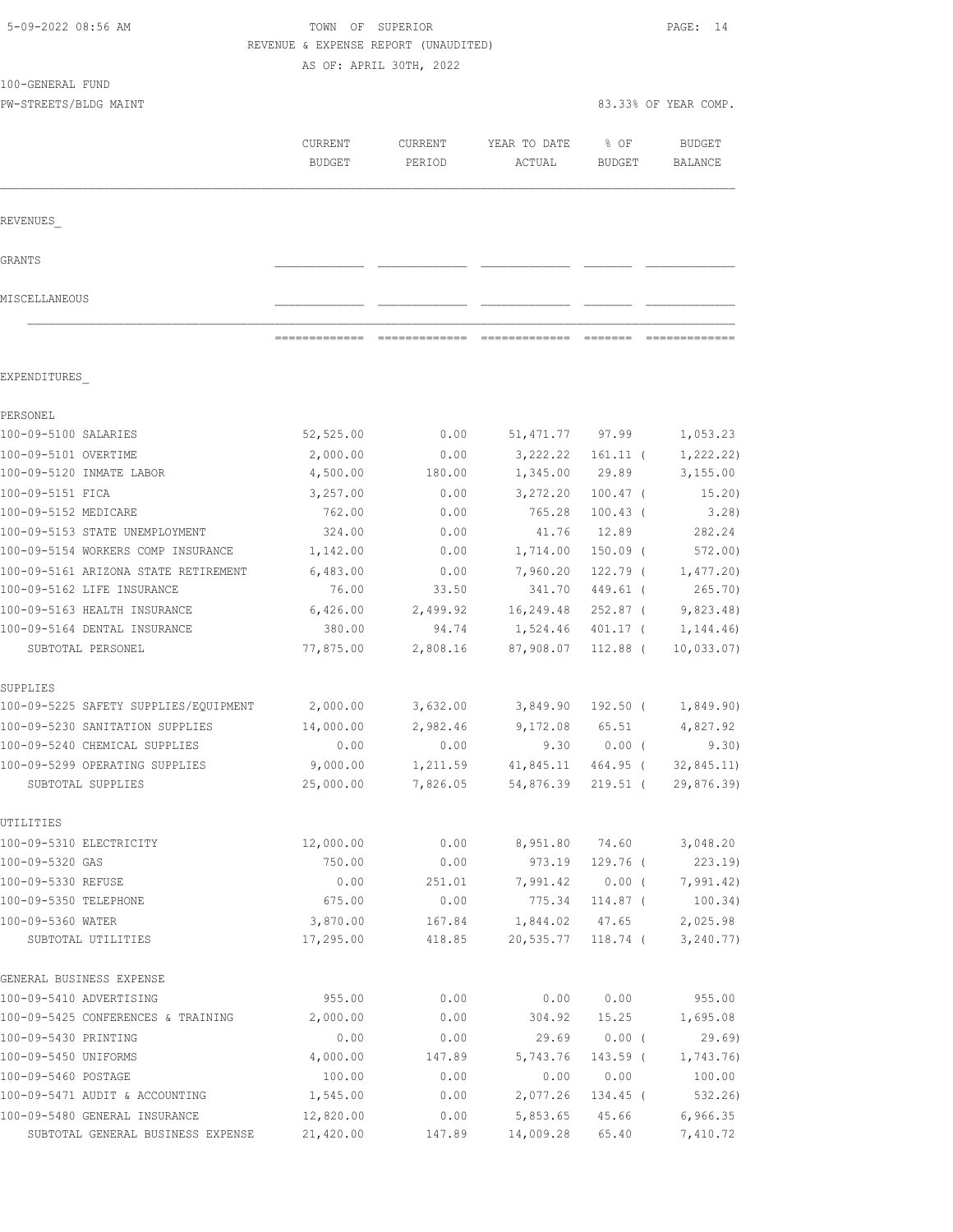# 5-09-2022 08:56 AM TOWN OF SUPERIOR PAGE: 15 REVENUE & EXPENSE REPORT (UNAUDITED)

AS OF: APRIL 30TH, 2022

100-GENERAL FUND

PW-STREETS/BLDG MAINT 83.33% OF YEAR COMP.

|                                                | <b>CURRENT</b><br><b>BUDGET</b> | CURRENT<br>PERIOD | YEAR TO DATE<br>ACTUAL | % OF<br><b>BUDGET</b> | <b>BUDGET</b><br>BALANCE          |
|------------------------------------------------|---------------------------------|-------------------|------------------------|-----------------------|-----------------------------------|
|                                                |                                 |                   |                        |                       |                                   |
| PROFESSIONAL SERVICES                          |                                 |                   |                        |                       |                                   |
| 100-09-5520 CONTRACTUAL SERVICESL              | 0.00                            | 11,841.33         | 91,340.46              | $0.00$ (              | 91,340.46)                        |
| 100-09-5550 OTHER PROFESSIONAL SERVICES        | 6,000.00                        | 0.00              | 3,717.00               | 61.95                 | 2,283.00                          |
| SUBTOTAL PROFESSIONAL SERVICES                 | 6,000.00                        | 11,841.33         |                        | 95,057.46 1,584.29 (  | 89,057.46)                        |
| REPAIR/MAINTENANCE                             |                                 |                   |                        |                       |                                   |
| 100-09-5610 PARK & BLDG IMPROVEMENTS           | 2,980.00                        | 0.00              |                        | 49,504.91 1,661.24 (  | 46,524.91)                        |
| 100-09-5640 AUTO & TRUCK REPAIRS               | 4,625.00                        | 2,197.30          | 16,179.00              | 349.82 (              | 11, 554.00                        |
| 100-09-5641 GAS & OIL                          | 6,310.00                        | 0.00              | 0.00                   | 0.00                  | 6,310.00                          |
| 100-09-5642 TIRES & TUBES                      | 0.00                            | 30.00             | 2,640.18               | 0.00(                 | 2,640.18                          |
| 100-09-5643 INMATE FUEL                        | 1,000.00                        | 0.00              | 0.00                   | 0.00                  | 1,000.00                          |
| 100-09-5650 OTHER EQUIPMENT REPAIRS            | 4,000.00                        | 0.00              | 5,288.83               | 132.22 (              | 1,288.83)                         |
| 100-09-5670 STREET & SIDEWALK REPAIR           | 0.00                            | 0.00              | 506.33                 | $0.00$ (              | 506.33                            |
| SUBTOTAL REPAIR/MAINTENANCE                    | 18,915.00                       | 2,227.30          | 74, 119.25             | $391.85$ (            | 55,204.25)                        |
| CAPITAL OUTLAY                                 |                                 |                   |                        |                       |                                   |
| 100-09-5710 BUILDING                           | 0.00                            | 0.00              | 217.02                 | 0.00(                 | 217.02)                           |
| 100-09-5711 MAGMA BUILDING                     | 2,000.00                        | 0.00              | 0.00                   | 0.00                  | 2,000.00                          |
| 100-09-5712 ROOSEVELT BUILDING                 | 5,000.00                        | 0.00              | 0.00                   | 0.00                  | 5,000.00                          |
| 100-09-5750 OTHER EQUIP/SMALL TOOLS            | 10,000.00                       | 0.00              | 1,921.13               | 19.21                 | 8,078.87                          |
| 100-09-5770 TRAFFIC SIGNS                      | 0.00                            | 0.00              | 805.03                 | $0.00$ (              | 805.03                            |
| SUBTOTAL CAPITAL OUTLAY                        | 17,000.00                       | 0.00              | 2,943.18               | 17.31                 | 14,056.82                         |
| DEBT SERVICE                                   |                                 |                   |                        |                       |                                   |
| 100-09-5900 DEBT SVC - PRINCIPAL               | 0.00                            | 0.00              | 735.15                 | 0.00(                 | 735.15)                           |
| 100-09-5901 DEBT SVC - INTEREST                | 0.00                            | 0.00              | 35.32                  | $0.00$ (              | 35.32)                            |
| SUBTOTAL DEBT SERVICE                          | 0.00                            | 0.00              | 770.47                 | 0.00(                 | 770.47)                           |
| TOTAL EXPENDITURES                             | 183,505.00                      | 25,269.58         |                        |                       | 350, 219.87 190.85 ( 166, 714.87) |
| REVENUES OVER/(UNDER) EXPENDITURES<br>$\left($ | $183, 505.00$ (                 | $25, 269, 58$ ) ( | 350, 219.87)           |                       | 166,714.87                        |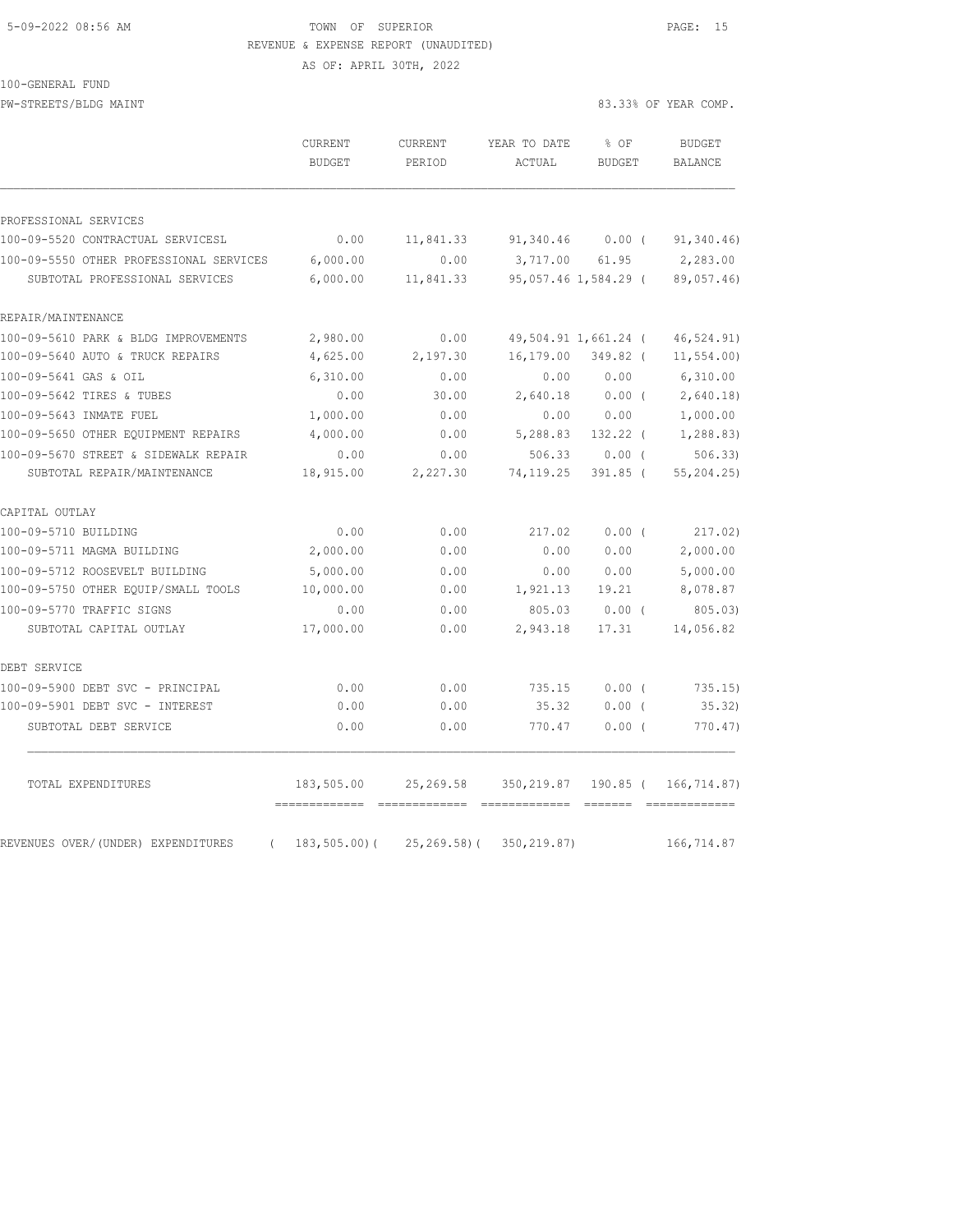| 5-09-2022 08:56 AM                                      | TOWN OF SUPERIOR                     |                         |                   |               | PAGE: 16             |
|---------------------------------------------------------|--------------------------------------|-------------------------|-------------------|---------------|----------------------|
|                                                         | REVENUE & EXPENSE REPORT (UNAUDITED) |                         |                   |               |                      |
| 100-GENERAL FUND                                        |                                      | AS OF: APRIL 30TH, 2022 |                   |               |                      |
| PW-BLDG REGS/ZONING                                     |                                      |                         |                   |               | 83.33% OF YEAR COMP. |
|                                                         |                                      |                         |                   |               |                      |
|                                                         | CURRENT                              | CURRENT                 | YEAR TO DATE      | % OF          | <b>BUDGET</b>        |
|                                                         | <b>BUDGET</b>                        | PERIOD                  | ACTUAL            | BUDGET        | BALANCE              |
| REVENUES                                                |                                      |                         |                   |               |                      |
|                                                         |                                      |                         |                   |               |                      |
| BUSINESS SERVICES                                       |                                      |                         |                   |               |                      |
|                                                         | =============                        |                         |                   |               |                      |
| EXPENDITURES                                            |                                      |                         |                   |               |                      |
| PERSONEL                                                |                                      |                         |                   |               |                      |
| 100-10-5100 SALARIES                                    | 39,035.00                            | 0.00                    | 27,846.04 71.34   |               | 11,188.96            |
| 100-10-5151 FICA                                        | 2,420.00                             | 0.00                    | 1,726.49          | 71.34         | 693.51               |
| 100-10-5152 MEDICARE                                    | 566.00                               | 0.00                    | 403.71            | 71.33         | 162.29               |
| 100-10-5153 STATE UNEMPLOYMENT                          | 54.00                                | 0.00                    | 23.57             | 43.65         | 30.43                |
| 100-10-5154 WORKERS COMP INSURANCE                      | 63.00                                | 0.00                    | 0.00              | 0.00          | 63.00                |
| 100-10-5161 ARIZONA STATE RETIREMENT                    | 4,844.00                             | 0.00                    | 3,453.19          | 71.29         | 1,390.81             |
| 100-10-5162 LIFE INSURANCE                              | 40.00                                | 6.70                    | 73.70             | 184.25 (      | 33.70)               |
| 100-10-5164 DENTAL INSURANCE<br>SUBTOTAL PERSONEL       | 204.00<br>47,226.00                  | 0.00<br>6.70            | 0.00<br>33,526.70 | 0.00<br>70.99 | 204.00<br>13,699.30  |
| SUPPLIES                                                |                                      |                         |                   |               |                      |
| 100-10-5210 OFFICE SUPPLIES                             | 0.00                                 | 0.00                    | 864.03 0.00 (     |               | 864.03)              |
| 100-10-5299 OPERATING SUPPLIES                          | 500.00                               | 0.00                    |                   | 226.89 45.38  | 273.11               |
| SUBTOTAL SUPPLIES                                       | 500.00                               | 0.00                    | 1,090.92          | $218.18$ (    | 590.92)              |
|                                                         |                                      |                         |                   |               |                      |
| UTILITIES                                               |                                      |                         |                   |               |                      |
| 100-10-5350 TELEPHONE                                   | 0.00                                 | 78.28                   | 836.03            | 0.00(         | 836.03)              |
| SUBTOTAL UTILITIES                                      | 0.00                                 | 78.28                   | 836.03            | $0.00$ (      | 836.03)              |
| GENERAL BUSINESS EXPENSE                                |                                      |                         |                   |               |                      |
| 100-10-5420 DUES & SUBSCRIPTIONS                        | 500.00                               | 0.00                    | 100.00            | 20.00         | 400.00               |
| 100-10-5425 CONFERENCES & TRAINING                      | 2,000.00                             | 0.00                    | 1,035.22          | 51.76         | 964.78               |
| 100-10-5430 PRINTING                                    | 0.00                                 | 0.00                    | 561.81            | $0.00$ (      | 561.81)              |
| 100-10-5470 TRAVEL<br>SUBTOTAL GENERAL BUSINESS EXPENSE | 1,000.00<br>3,500.00                 | 0.00<br>0.00            | 0.00<br>1,697.03  | 0.00<br>48.49 | 1,000.00<br>1,802.97 |
|                                                         |                                      |                         |                   |               |                      |
| PROFESSIONAL SERVICES                                   |                                      |                         |                   |               |                      |
| 100-10-5550 OTHER PROFESSIONAL SERVICES                 | 30,000.00                            | 1,200.00                | 25,286.80         | 84.29         | 4,713.20             |
| SUBTOTAL PROFESSIONAL SERVICES                          | 30,000.00                            | 1,200.00                | 25,286.80         | 84.29         | 4,713.20             |
| REPAIR/MAINTENANCE                                      |                                      |                         |                   |               |                      |
| CAPITAL OUTLAY                                          |                                      |                         |                   |               |                      |
| 100-10-5710 BUILDING                                    | 0.00                                 | 0.00                    | 51.92             | $0.00$ (      | 51.92)               |
| 100-10-5780 COMPUTER/INCODE SOFTWARE                    | 0.00                                 | 0.00                    | 2,328.48          | $0.00$ (      | 2,328.48             |
| SUBTOTAL CAPITAL OUTLAY                                 | 0.00                                 | 0.00                    | 2,380.40          | $0.00$ (      | 2,380.40             |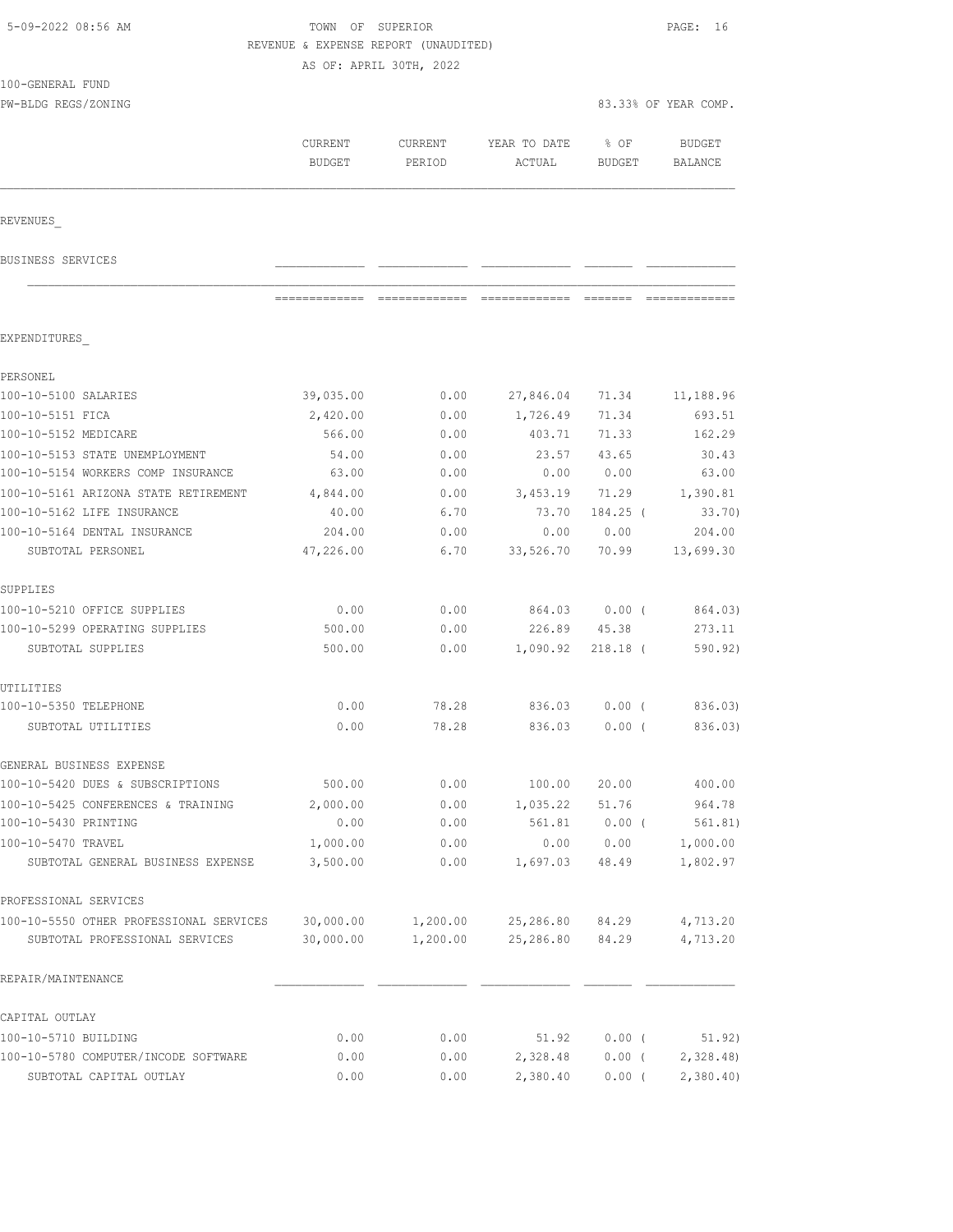## 5-09-2022 08:56 AM TOWN OF SUPERIOR PAGE: 17 REVENUE & EXPENSE REPORT (UNAUDITED) AS OF: APRIL 30TH, 2022

|                                          | CURRENT<br>BUDGET | <b>CURRENT</b><br>PERIOD | YEAR TO DATE<br>ACTUAL                   | % OF<br>BUDGET | <b>BUDGET</b><br><b>BALANCE</b> |
|------------------------------------------|-------------------|--------------------------|------------------------------------------|----------------|---------------------------------|
| DEBT SERVICE                             |                   |                          |                                          |                |                                 |
| 100-10-5900 DEBT SVC: PRINCIPAL          | 0.00              | 193.96                   | 512.92                                   | $0.00$ (       | 512.92)                         |
| 100-10-5901 DEBT SVC:<br><b>TNTEREST</b> | 0.00              | 21.72                    | 43.44                                    | 0.00(          | 43.44)                          |
| SUBTOTAL DEBT SERVICE                    | 0.00              | 215.68                   | 556.36                                   | $0.00$ (       | 556.36)                         |
| TOTAL EXPENDITURES                       | 81,226.00         | 1,500.66                 | 65,374.24                                | 80.48          | 15,851.76                       |
| REVENUES OVER/(UNDER) EXPENDITURES       |                   |                          | $81,226.00$ ( $1,500.66$ ( $65,374.24$ ) |                | 15,851.76                       |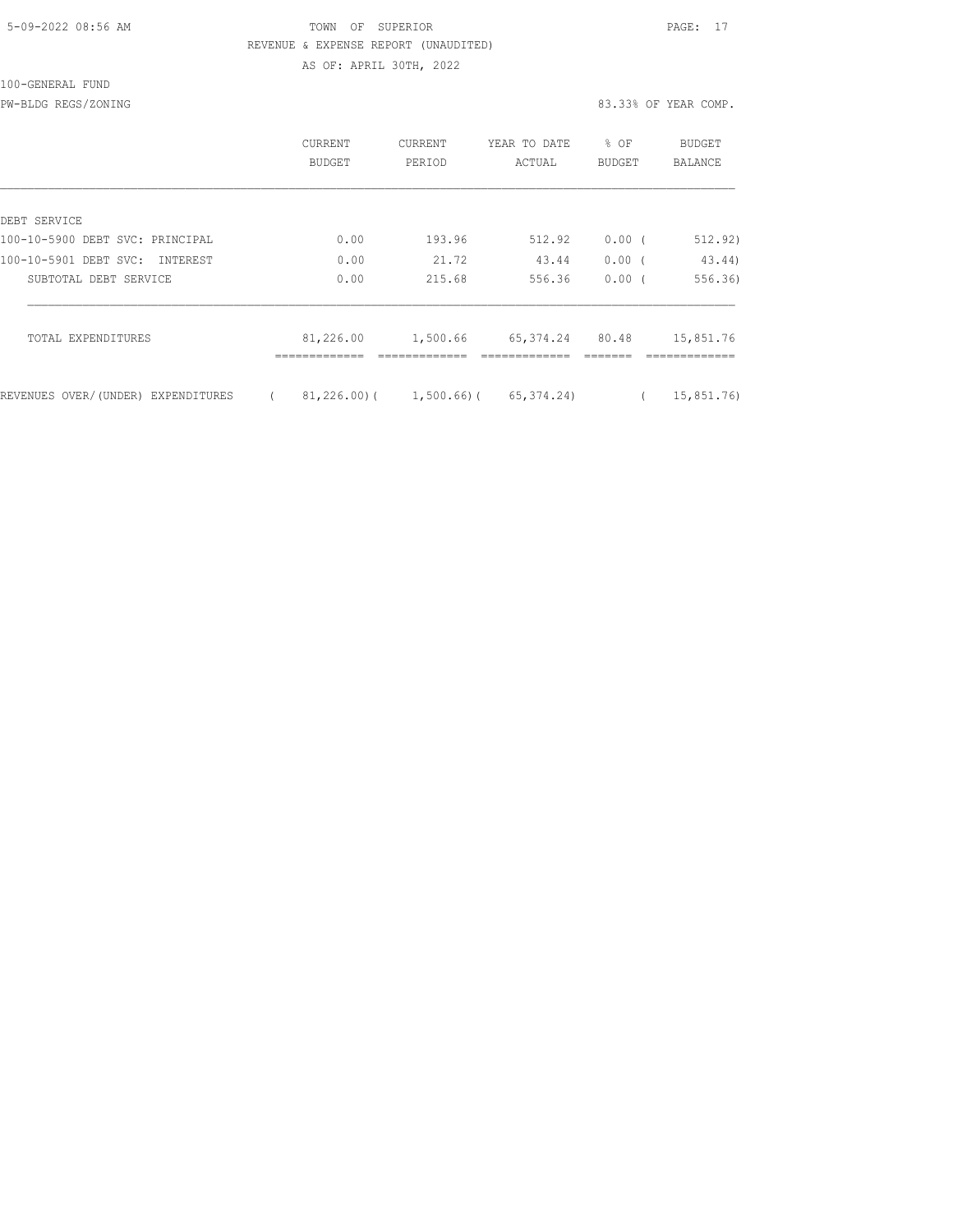| 5-09-2022 08:56 AM |  |
|--------------------|--|
|                    |  |

TOWN OF SUPERIOR **Example 2018** PAGE: 18 REVENUE & EXPENSE REPORT (UNAUDITED)

AS OF: APRIL 30TH, 2022

| 100-GENERAL FUND |  |
|------------------|--|
|                  |  |

SWIMMING POOL 83.33% OF YEAR COMP.

|                                                                 | CURRENT<br><b>BUDGET</b> | CURRENT<br>PERIOD | YEAR TO DATE<br>ACTUAL | % OF<br>BUDGET      | <b>BUDGET</b><br>BALANCE |
|-----------------------------------------------------------------|--------------------------|-------------------|------------------------|---------------------|--------------------------|
| REVENUES                                                        |                          |                   |                        |                     |                          |
| BUSINESS SERVICES                                               |                          |                   |                        |                     |                          |
| 100-11-4240 POOL SWIM/POOL RENTAL                               | 3,000.00                 | 150.00            | 1,843.00 61.43         |                     | 1,157.00                 |
| SUBTOTAL BUSINESS SERVICES                                      | 3,000.00                 | 150.00            | 1,843.00               | 61.43               | 1,157.00                 |
| TOTAL REVENUES                                                  | 3,000.00                 | 150.00            | 1,843.00 61.43         | --------            | 1,157.00                 |
| EXPENDITURES                                                    |                          |                   |                        |                     |                          |
| PERSONEL                                                        |                          |                   |                        |                     |                          |
| 100-11-5100 SALARIES                                            | 19,200.00                | 0.00              | 24,107.64              | $125.56$ (          | 4,907.64)                |
| 100-11-5101 OVERTIME                                            | 0.00                     | 0.00              | 78.00                  | $0.00$ (            | 78.00)                   |
| 100-11-5151 FICA                                                | 1,252.00                 | 0.00              | 1,515.74               | 121.07 (            | 263.74)                  |
| 100-11-5152 MEDICARE                                            | 293.00                   | 0.00              | 354.49                 | $120.99$ (          | 61.49)                   |
| 100-11-5153 STATE UNEMPLOYMENT                                  | 107.00                   | 0.00              | 156.23                 | $146.01$ (          | 49.23)                   |
| 100-11-5154 WORKERS COMP INSURANCE                              | 373.00                   | 0.00              | 480.00                 | $128.69$ (          | 107.00                   |
| SUBTOTAL PERSONEL                                               | 21,225.00                | 0.00              | 26,692.10              | 125.76 (            | 5,467.10)                |
| SUPPLIES                                                        |                          |                   |                        |                     |                          |
| 100-11-5240 CHEMICAL SUPPLIES<br>100-11-5299 OPERATING SUPPLIES | 1,900.00                 | 205.36            | 4,844.52               | 254.97 (            | 2,944.52)                |
| SUBTOTAL SUPPLIES                                               | 2,000.00<br>3,900.00     | 0.00<br>205.36    | 381.34<br>5,225.86     | 19.07<br>$134.00$ ( | 1,618.66<br>1,325.86     |
| UTILITIES                                                       |                          |                   |                        |                     |                          |
| 100-11-5310 ELECTRICITY                                         | 6,860.00                 | 0.00              | 6,648.61               | 96.92               | 211.39                   |
| 100-11-5350 TELEPHONE                                           | 453.00                   | 28.28             | 286.03                 | 63.14               | 166.97                   |
| 100-11-5360 WATER                                               | 5,666.00                 | 372.77            | 4,142.45               | 73.11               | 1,523.55                 |
| SUBTOTAL UTILITIES                                              | 12,979.00                | 401.05            | 11,077.09              | 85.35               | 1,901.91                 |
| GENERAL BUSINESS EXPENSE                                        |                          |                   |                        |                     |                          |
| 100-11-5410 ADVERTISING                                         | 100.00                   | 0.00              | 0.00                   | 0.00                | 100.00                   |
| 100-11-5420 DUES & SUBSCRIPTIONS                                | 200.00<br>500.00         | 0.00              | 192.00                 | 96.00               | 8.00                     |
| 100-11-5425 CONFERENCES & TRAINING<br>100-11-5450 UNIFORMS      |                          | 0.00              | 0.00                   | 0.00                | 500.00<br>250.00         |
| SUBTOTAL GENERAL BUSINESS EXPENSE                               | 250.00<br>1,050.00       | 0.00<br>0.00      | 0.00<br>192.00         | 0.00<br>18.29       | 858.00                   |
| PROFESSIONAL SERVICES                                           |                          |                   |                        |                     |                          |
| 100-11-5550 OTHER PROFESSIONAL SERVICES                         | 6,000.00                 | 575.00            |                        | $6,209.72$ 103.50 ( | 209.72)                  |
| SUBTOTAL PROFESSIONAL SERVICES                                  | 6,000.00                 | 575.00            | 6,209.72               | $103.50$ (          | 209.72)                  |
| REPAIR/MAINTENANCE                                              |                          |                   |                        |                     |                          |
| 100-11-5650 OTHER EQUIPMENT REPAIRS                             | 5,000.00                 | 0.00              | 0.00                   | 0.00                | 5,000.00                 |
| SUBTOTAL REPAIR/MAINTENANCE                                     | 5,000.00                 | 0.00              | 0.00                   | 0.00                | 5,000.00                 |
| TOTAL EXPENDITURES                                              | 50,154.00                | 1,181.41          | 49,396.77 98.49        |                     | 757.23                   |
|                                                                 |                          |                   |                        |                     |                          |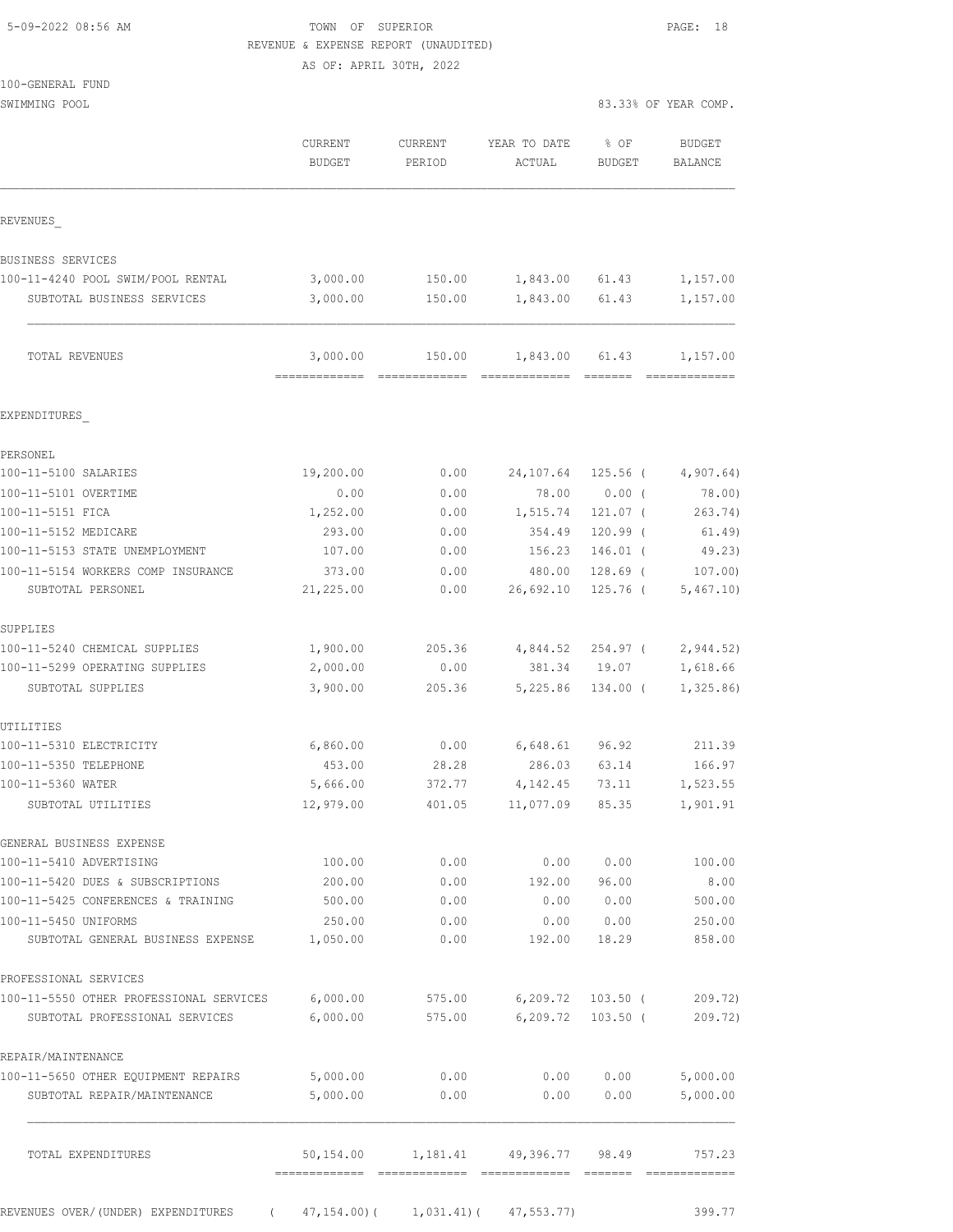# 5-09-2022 08:56 AM TOWN OF SUPERIOR PAGE: 19 REVENUE & EXPENSE REPORT (UNAUDITED)

AS OF: APRIL 30TH, 2022

|                                                                           | CURRENT<br><b>BUDGET</b> | CURRENT<br>PERIOD       | YEAR TO DATE<br>ACTUAL                       | % OF<br><b>BUDGET</b> | <b>BUDGET</b><br><b>BALANCE</b> |
|---------------------------------------------------------------------------|--------------------------|-------------------------|----------------------------------------------|-----------------------|---------------------------------|
| REVENUES                                                                  |                          |                         |                                              |                       |                                 |
| BUSINESS SERVICES                                                         |                          |                         |                                              |                       |                                 |
| 100-12-4220 PARK RENTAL                                                   | 0.00                     | 100.00                  | 925.00                                       | $0.00$ (              | 925.00                          |
| SUBTOTAL BUSINESS SERVICES                                                | 0.00                     | 100.00                  | 925.00                                       | 0.00(                 | 925.00                          |
| MISCELLANEOUS                                                             |                          |                         |                                              |                       |                                 |
| 100-12-4820 OTHER INCOME                                                  | 0.00                     | 0.00                    | 470.00                                       | $0.00$ (              | 470.00)                         |
| SUBTOTAL MISCELLANEOUS                                                    | 0.00                     | 0.00                    | 470.00                                       | 0.00(                 | 470.00)                         |
| TOTAL REVENUES                                                            | 0.00<br>=============    | 100.00<br>============= | 1,395.00                                     | $0.00$ (              | 1,395.00<br><b>ERRESTEREDE</b>  |
| EXPENDITURES                                                              |                          |                         |                                              |                       |                                 |
| PERSONEL                                                                  |                          |                         |                                              |                       |                                 |
| 100-12-5100 SALARIES                                                      | 16,833.00                | 0.00                    | 13,635.22 81.00                              |                       | 3,197.78                        |
| 100-12-5101 OVERTIME                                                      | 0.00                     | 0.00                    | 253.51                                       | $0.00$ (              | 253.51)                         |
| 100-12-5151 FICA                                                          | 361.00                   | 0.00                    | 836.16                                       | $231.62$ (            | 475.16)                         |
| 100-12-5152 MEDICARE                                                      | 84.00                    | 0.00                    | 195.49                                       | $232.73$ (            | 111.49)                         |
| 100-12-5153 STATE UNEMPLOYMENT                                            | 30.00                    | 0.00                    | 12.38                                        | 41.27                 | 17.62                           |
| 100-12-5154 WORKERS COMP INSURANCE                                        | 54.00                    | 0.00                    | 0.00                                         | 0.00                  | 54.00                           |
| 100-12-5161 ARIZONA STATE RETIREMENT                                      | 687.00                   | 0.00                    | 1,896.96                                     | $276.12$ (            | 1,209.96)                       |
| 100-12-5162 LIFE INSURANCE                                                | 16.00                    | 6.70                    | 73.70                                        | $460.63$ (            | 57.70                           |
| 100-12-5163 HEALTH INSURANCE                                              | 1,527.00                 | 0.00                    | 5,654.82                                     | $370.32$ (            | 4, 127.82                       |
| 100-12-5164 DENTAL INSURANCE                                              | 74.00                    | 31.58                   | 347.38                                       | $469.43$ (            | 273.38                          |
| SUBTOTAL PERSONEL                                                         | 19,666.00                | 38.28                   | 22,905.62                                    | $116.47$ (            | 3, 239.62)                      |
| SUPPLIES                                                                  |                          |                         |                                              |                       |                                 |
| 100-12-5299 OPERATING SUPPLIES                                            | 12,500.00                | 0.00                    | 9,744.22                                     | 77.95                 | 2,755.78                        |
| SUBTOTAL SUPPLIES                                                         | 12,500.00                | 0.00                    | 9,744.22 77.95                               |                       | 2,755.78                        |
| UTILITIES                                                                 |                          |                         |                                              |                       |                                 |
| GENERAL BUSINESS EXPENSE                                                  |                          |                         |                                              |                       |                                 |
| 100-12-5425 CONFERENCES & TRAINING                                        | 0.00                     |                         | $0.00$ 455.00 0.00 (455.00)                  |                       |                                 |
| SUBTOTAL GENERAL BUSINESS EXPENSE                                         | 0.00                     |                         | $0.00$ 455.00 0.00 (455.00)                  |                       |                                 |
| PROFESSIONAL SERVICES                                                     |                          |                         |                                              |                       |                                 |
| 100-12-5550 OTHER PROFESSIONAL SERVICES                                   | 0.00                     |                         | $0.00$ 300.00 0.00 (300.00)                  |                       |                                 |
| SUBTOTAL PROFESSIONAL SERVICES                                            | 0.00                     | 0.00                    | $300.00$ 0.00 (                              |                       | 300.00                          |
| TOTAL EXPENDITURES                                                        |                          |                         | 32,166.00 38.28 33,404.84 103.85 ( 1,238.84) |                       |                                 |
| REVENUES OVER/(UNDER) EXPENDITURES (32,166.00) 61.72 (32,009.84) (156.16) |                          |                         |                                              |                       |                                 |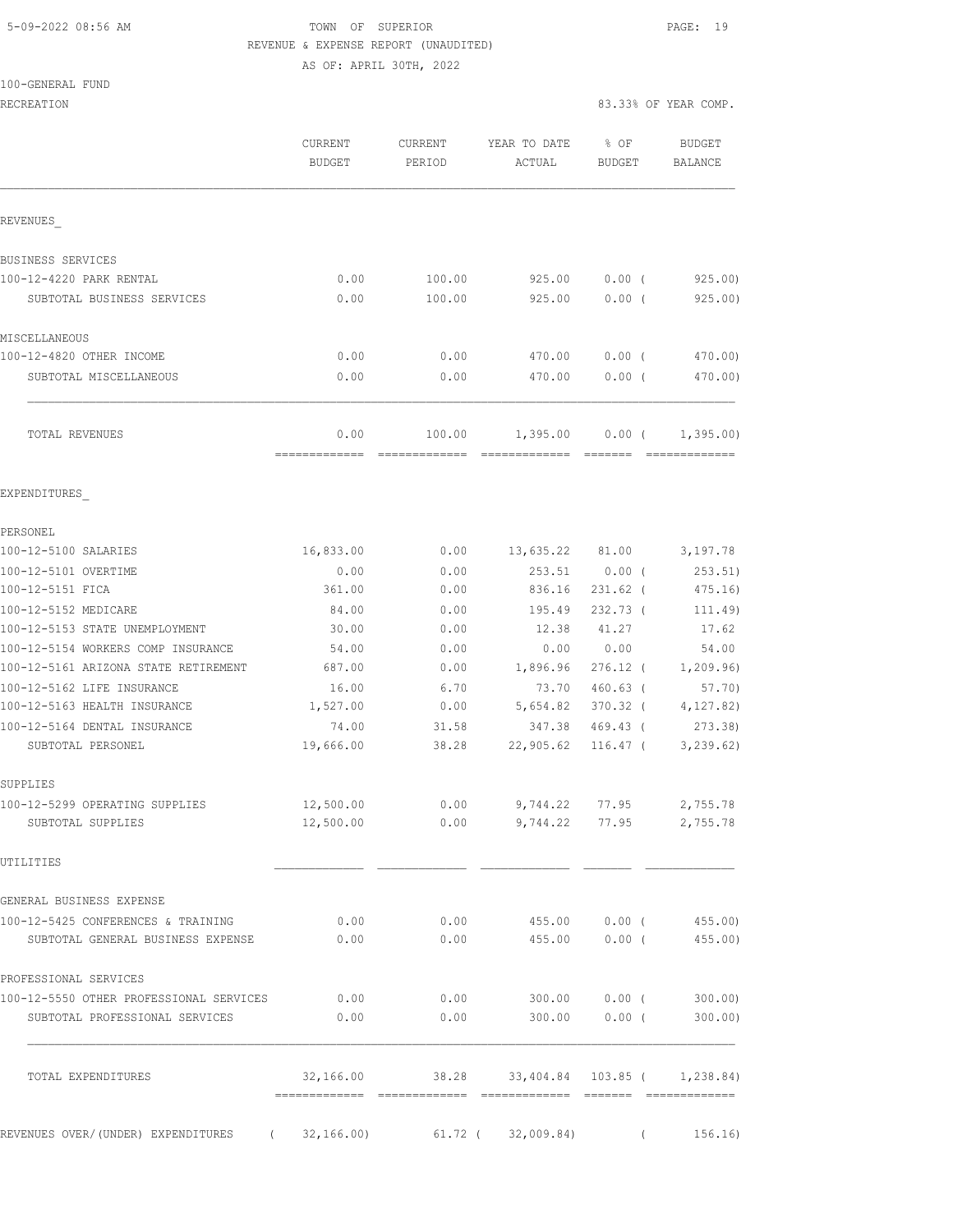# 5-09-2022 08:56 AM TOWN OF SUPERIOR PAGE: 20 REVENUE & EXPENSE REPORT (UNAUDITED)

AS OF: APRIL 30TH, 2022

| 100-GENERAL FUND                           |                          |                   |                        |                |                          |
|--------------------------------------------|--------------------------|-------------------|------------------------|----------------|--------------------------|
| LIBRARY                                    |                          |                   |                        |                | 83.33% OF YEAR COMP.     |
|                                            | CURRENT<br><b>BUDGET</b> | CURRENT<br>PERIOD | YEAR TO DATE<br>ACTUAL | % OF<br>BUDGET | BUDGET<br><b>BALANCE</b> |
| REVENUES                                   |                          |                   |                        |                |                          |
| BUSINESS SERVICES                          |                          |                   |                        |                |                          |
| 100-13-4250 INTERNET/LATE FEES             | 0.00                     | 120.27            | 910.67                 | $0.00$ (       | 910.67                   |
| SUBTOTAL BUSINESS SERVICES                 | 0.00                     | 120.27            | 910.67                 | $0.00$ (       | 910.67)                  |
| TOTAL REVENUES                             | 0.00                     | 120.27            | 910.67                 | 0.00(          | 910.67)                  |
| EXPENDITURES                               |                          |                   |                        |                |                          |
| PERSONEL                                   |                          |                   |                        |                |                          |
| 100-13-5100 SALARIES                       | 48,419.00                | 0.00              | 37,797.84              | 78.06          | 10,621.16                |
| 100-13-5151 FICA                           | 3,002.00                 | 0.00              | 2,335.33               | 77.79          | 666.67                   |
| 100-13-5152 MEDICARE                       | 702.00                   | 0.00              | 546.18                 | 77.80          | 155.82                   |
| 100-13-5153 STATE UNEMPLOYMENT             | 375.00                   | 0.00              | 70.79                  | 18.88          | 304.21                   |
| 100-13-5154 WORKERS COMP INSURANCE         | 250.00                   | 0.00              | 99.00                  | 39.60          | 151.00                   |
| 100-13-5161 ARIZONA STATE RETIREMENT       | 6,009.00                 | 0.00              | 3,744.06               | 62.31          | 2,264.94                 |
| 100-13-5162 LIFE INSURANCE                 | 80.00                    | 6.70              | 73.70                  | 92.13          | 6.30                     |
| 100-13-5163 HEALTH INSURANCE               | 7,560.00                 | 624.98            | 6,874.78               | 90.94          | 685.22                   |
| 100-13-5164 DENTAL INSURANCE               | 408.00                   | 31.58             | 347.38                 | 85.14          | 60.62                    |
| SUBTOTAL PERSONEL                          | 66,805.00                | 663.26            | 51,889.06              | 77.67          | 14,915.94                |
| SUPPLIES                                   |                          |                   |                        |                |                          |
| 100-13-5270 LIBRARY BOOKS                  | 2,000.00                 | 0.00              | 2,010.39               | $100.52$ (     | 10.39)                   |
| 100-13-5299 OPERATING SUPPLIES             | 0.00                     | 0.00              | 104.00                 | 0.00(          | 104.00)                  |
| SUBTOTAL SUPPLIES                          | 2,000.00                 | 0.00              | 2,114.39               | $105.72$ (     | 114.39)                  |
| UTILITIES                                  |                          |                   |                        |                |                          |
| 100-13-5310 ELECTRICITY                    | 6,174.00                 | 0.00              | 3,236.19               | 52.42          | 2,937.81                 |
| 100-13-5320 GAS                            | 1,100.00                 | 0.00              | 443.82                 | 40.35          | 656.18                   |
| 100-13-5350 TELEPHONE                      | 1,009.00                 | 118.39            | 1,142.37               | $113.22$ (     | 133.37)                  |
| 100-13-5360 WATER                          | 400.00                   | 30.04             | 295.92                 | 73.98          | 104.08                   |
| 100-13-5380 SECURITY<br>SUBTOTAL UTILITIES | 300.00<br>8,983.00       | 25.00<br>173.43   | 250.00<br>5,368.30     | 83.33<br>59.76 | 50.00<br>3,614.70        |
| GENERAL BUSINESS EXPENSE                   |                          |                   |                        |                |                          |
| 100-13-5410 ADVERTISING                    | 100.00                   | 0.00              | 0.00                   | 0.00           | 100.00                   |
| 100-13-5420 DUES & SUBSCRIPTIONS           | 1,000.00                 | 0.00              | 1,154.30               | $115.43$ (     | 154.30)                  |
| 100-13-5460 POSTAGE                        | 900.00                   | 85.92             | 875.34                 | 97.26          | 24.66                    |
| 100-13-5471 AUDIT                          | 1,545.00                 | 0.00              | 2,077.26               | 134.45 (       | 532.26)                  |
| 100-13-5480 GENERAL INSURANCE              | 12,820.00                | 0.00              | 5,493.65               | 42.85          | 7,326.35                 |
| SUBTOTAL GENERAL BUSINESS EXPENSE          | 16,365.00                | 85.92             | 9,600.55               | 58.67          | 6,764.45                 |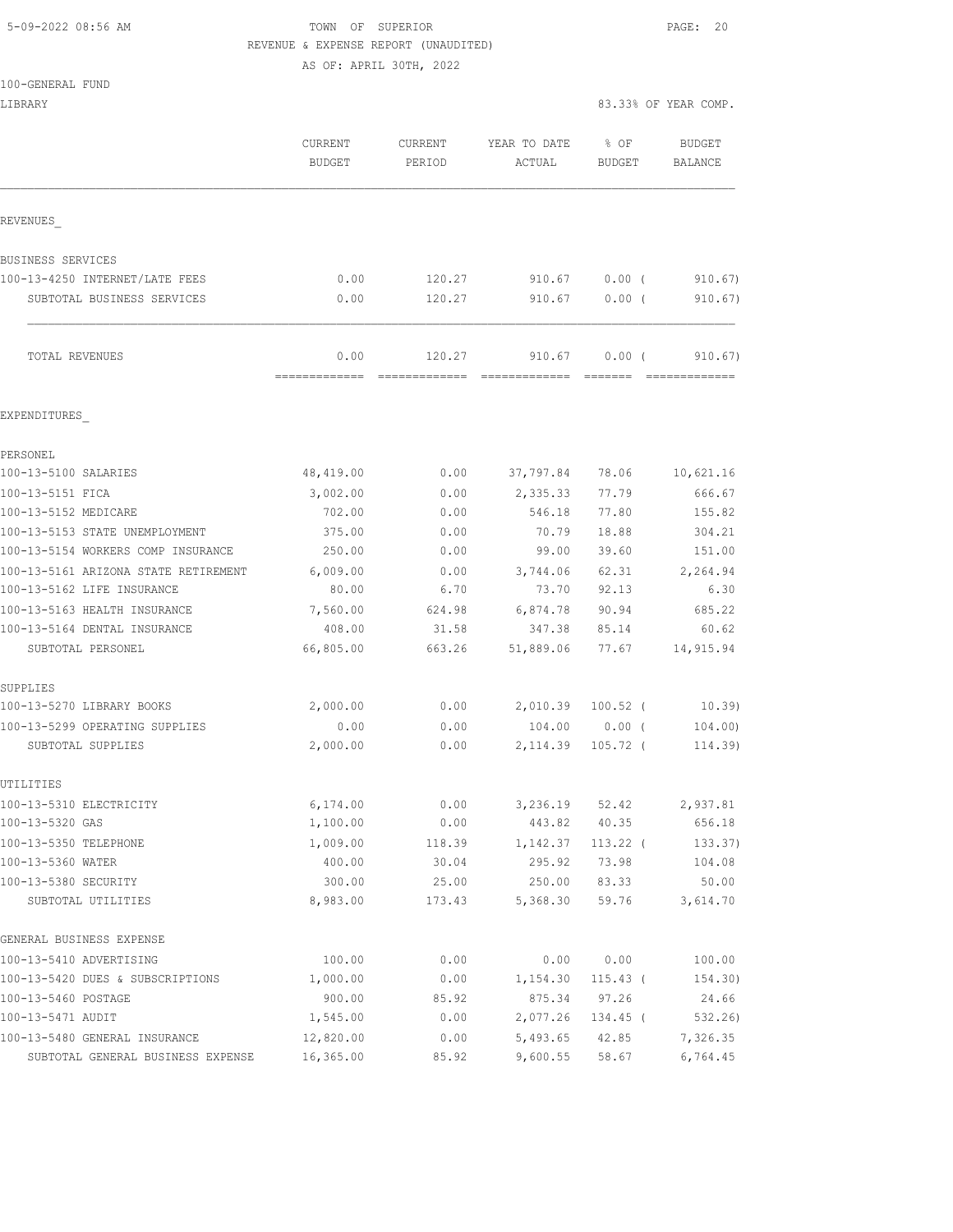#### 5-09-2022 08:56 AM TOWN OF SUPERIOR PAGE: 21 REVENUE & EXPENSE REPORT (UNAUDITED)

AS OF: APRIL 30TH, 2022

#### 100-GENERAL FUND

#### LIBRARY 83.33% OF YEAR COMP.

|                                         | <b>CURRENT</b><br>BUDGET | CURRENT<br>PERIOD | YEAR TO DATE<br>ACTUAL                                  | % OF<br>BUDGET    | <b>BUDGET</b><br><b>BALANCE</b> |
|-----------------------------------------|--------------------------|-------------------|---------------------------------------------------------|-------------------|---------------------------------|
|                                         |                          |                   |                                                         |                   |                                 |
| PROFESSIONAL SERVICES                   |                          |                   |                                                         |                   |                                 |
| 100-13-5550 OTHER PROFESSIONAL SERVICES | 300.00                   | 0.00              | 216.00                                                  | 72.00             | 84.00                           |
| SUBTOTAL PROFESSIONAL SERVICES          | 300.00                   | 0.00              | 216.00                                                  | 72.00             | 84.00                           |
| REPAIR/MAINTENANCE                      |                          |                   |                                                         |                   |                                 |
| 100-13-5650 OTHER EQUIPMENT REPAIRS     | 5,000.00                 | 0.00              | 80.00                                                   | 1.60              | 4,920.00                        |
| SUBTOTAL REPAIR/MAINTENANCE             | 5,000.00                 | 0.00              | 80.00                                                   | 1.60              | 4,920.00                        |
| DEBT SERVICE                            |                          |                   |                                                         |                   |                                 |
| 100-13-5999 CAPITAL OUTLAY              | 0.00                     | 0.00              |                                                         | $6,270.18$ 0.00 ( | 6, 270.18                       |
| SUBTOTAL DEBT SERVICE                   | 0.00                     | 0.00              |                                                         | $6,270.18$ 0.00 ( | 6, 270.18                       |
| TOTAL EXPENDITURES                      | 99,453.00                | 922.61            | 75,538.48 75.95                                         |                   | 23, 914.52                      |
|                                         |                          |                   |                                                         |                   |                                 |
| REVENUES OVER/(UNDER) EXPENDITURES      |                          |                   | $(99, 453.00)$ $(802.34)$ $(74, 627.81)$ $(24, 825.19)$ |                   |                                 |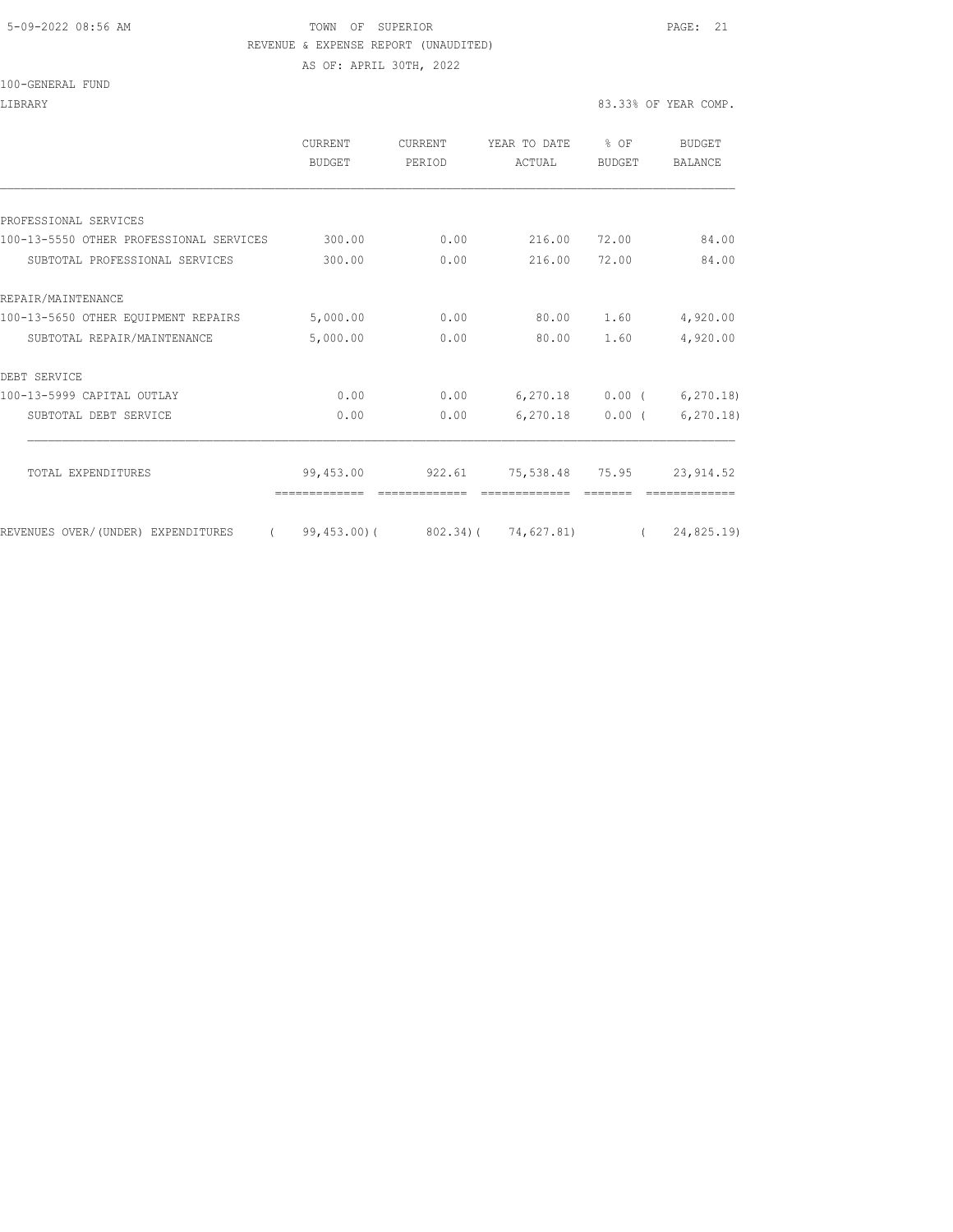# TOWN OF SUPERIOR **EXECUTERIOR** PAGE: 22 REVENUE & EXPENSE REPORT (UNAUDITED)

|          | AS OF: APRIL 30TH, 2022 |        |                                                                        |                                                                                                                                                                                                                                                                                                                   |  |
|----------|-------------------------|--------|------------------------------------------------------------------------|-------------------------------------------------------------------------------------------------------------------------------------------------------------------------------------------------------------------------------------------------------------------------------------------------------------------|--|
|          |                         |        |                                                                        |                                                                                                                                                                                                                                                                                                                   |  |
|          |                         |        |                                                                        | 83.33% OF YEAR COMP.                                                                                                                                                                                                                                                                                              |  |
|          |                         |        |                                                                        | BUDGET                                                                                                                                                                                                                                                                                                            |  |
| BUDGET   | PERIOD                  | ACTUAL |                                                                        |                                                                                                                                                                                                                                                                                                                   |  |
|          |                         |        |                                                                        |                                                                                                                                                                                                                                                                                                                   |  |
|          |                         |        |                                                                        |                                                                                                                                                                                                                                                                                                                   |  |
| 0.00     |                         |        |                                                                        |                                                                                                                                                                                                                                                                                                                   |  |
| 0.00     |                         |        |                                                                        |                                                                                                                                                                                                                                                                                                                   |  |
| 0.00     |                         |        |                                                                        |                                                                                                                                                                                                                                                                                                                   |  |
|          |                         |        |                                                                        |                                                                                                                                                                                                                                                                                                                   |  |
|          |                         |        |                                                                        |                                                                                                                                                                                                                                                                                                                   |  |
| 0.00     |                         |        |                                                                        |                                                                                                                                                                                                                                                                                                                   |  |
| 0.00     |                         |        |                                                                        |                                                                                                                                                                                                                                                                                                                   |  |
|          |                         |        |                                                                        |                                                                                                                                                                                                                                                                                                                   |  |
| 8,000.00 |                         |        |                                                                        |                                                                                                                                                                                                                                                                                                                   |  |
| 0.00     |                         |        |                                                                        |                                                                                                                                                                                                                                                                                                                   |  |
| 8,000.00 |                         |        |                                                                        |                                                                                                                                                                                                                                                                                                                   |  |
|          |                         |        |                                                                        |                                                                                                                                                                                                                                                                                                                   |  |
|          |                         |        |                                                                        |                                                                                                                                                                                                                                                                                                                   |  |
|          |                         |        |                                                                        |                                                                                                                                                                                                                                                                                                                   |  |
|          | CURRENT                 |        | KEVENUE & EXPENSE KEPORT (UNAUDITED)<br>0.00<br>0.00<br>27.81<br>27.81 | CURRENT YEAR TO DATE % OF<br>BUDGET BALANCE<br>1,315.00 6,883.75 0.00 ( 6,883.75)<br>1,315.00 6,883.75 0.00 (6,883.75)<br>1,315.00 6,883.75 0.00 ( 6,883.75)<br>1,861.94 0.00 ( 1,861.94)<br>1,861.94 0.00 ( 1,861.94)<br>$0.00$ $3,334.52$ $41.68$ $4,665.48$<br>511.72 0.00 (511.72)<br>3,846.24 48.08 4,153.76 |  |

| TOTAL EXPENDITURES                 |                      | 8,000.00 | 27.81              | 5,708.18 71.35 | 2,291.82  |
|------------------------------------|----------------------|----------|--------------------|----------------|-----------|
| REVENUES OVER/(UNDER) EXPENDITURES | $\sim$ $\sim$ $\sim$ |          | 8,000.00) 1,287.19 | 1,175.57       | 9, 175.57 |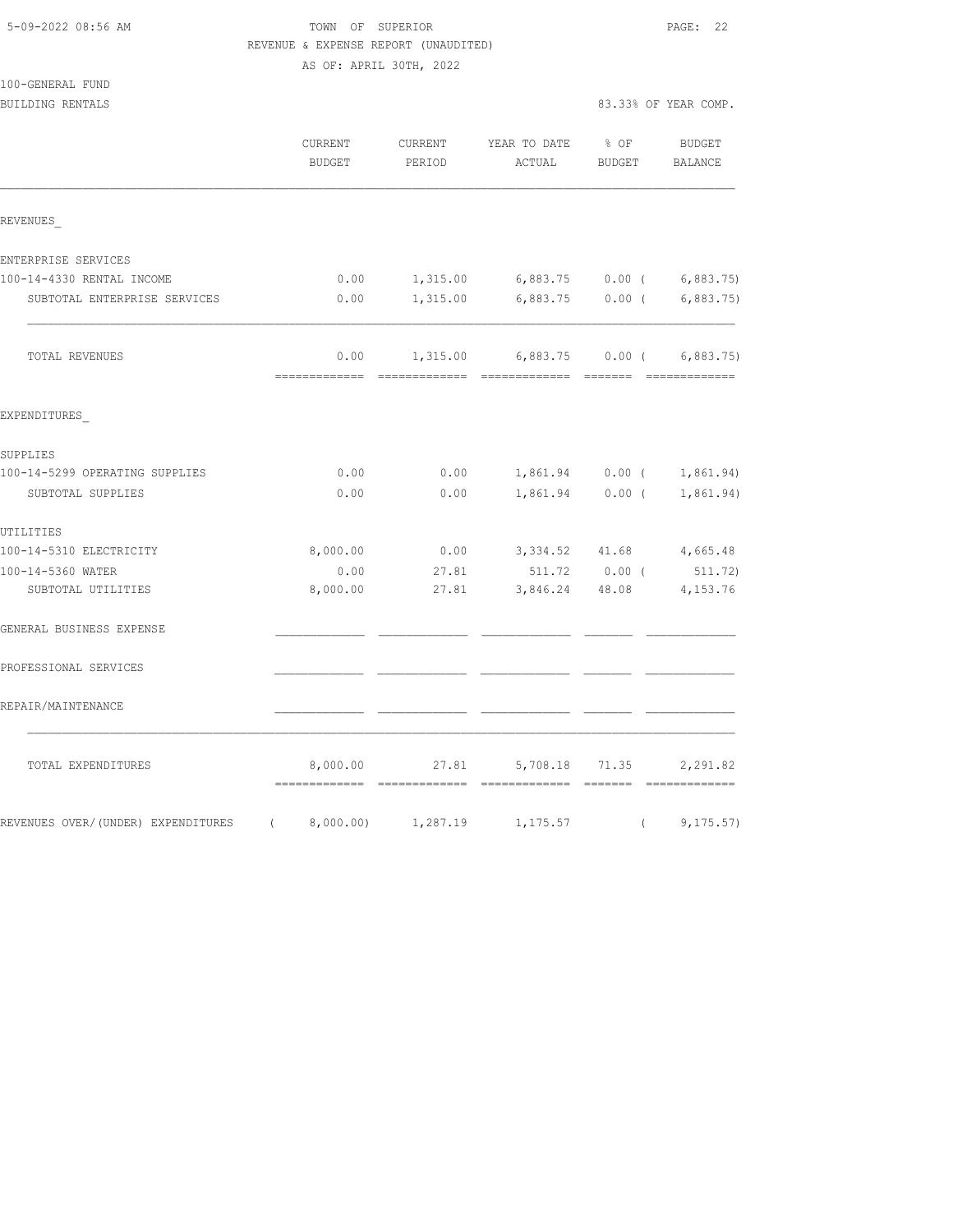# 5-09-2022 08:56 AM TOWN OF SUPERIOR PAGE: 23 REVENUE & EXPENSE REPORT (UNAUDITED) AS OF: APRIL 30TH, 2022

100-GENERAL FUND

SR CITIZENS-CONGREGATE 83.33% OF YEAR COMP.

|                                         | CURRENT<br><b>BUDGET</b> | CURRENT<br>PERIOD | YEAR TO DATE<br>ACTUAL | % OF<br>BUDGET    | <b>BUDGET</b><br>BALANCE |
|-----------------------------------------|--------------------------|-------------------|------------------------|-------------------|--------------------------|
| REVENUES                                |                          |                   |                        |                   |                          |
| <b>BUSINESS SERVICES</b>                |                          |                   |                        |                   |                          |
| 100-15-4215 SRC AAA DOLLARS             | 0.00                     | 0.00              | 1.00                   | $0.00$ (          | 1.00)                    |
| 100-15-4217 SRC PROGRAM REVENUE         | 0.00                     | 358.05            | 40,006.79              | $0.00$ (          | 40,006.79)               |
| SUBTOTAL BUSINESS SERVICES              | 0.00                     | 358.05            | 40,007.79              | $0.00$ (          | 40,007.79)               |
| GRANTS                                  |                          |                   |                        |                   |                          |
| 100-15-4600 SR CENTER REVENUE           | 0.00                     | 0.00              | 377.12                 | $0.00$ (          | 377.12)                  |
| SUBTOTAL GRANTS                         | 0.00                     | 0.00              | 377.12                 | 0.00(             | 377.12)                  |
| TOTAL REVENUES                          | 0.00                     | 358.05            | 40,384.91              | $0.00$ (          | 40,384.91)               |
| EXPENDITURES                            |                          |                   |                        |                   |                          |
| PERSONEL                                |                          |                   |                        |                   |                          |
| 100-15-5100 SALARIES                    | 19,467.00                | 0.00              | 13,970.54              | 71.77             | 5,496.46                 |
| 100-15-5120 INMATE LABOR                | 1,000.00                 | 22.00             | 217.00                 | 21.70             | 783.00                   |
| 100-15-5151 FICA                        | 1,207.00                 | 0.00              | 866.18                 | 71.76             | 340.82                   |
| 100-15-5152 MEDICARE                    | 282.00                   | 0.00              | 202.57                 | 71.83             | 79.43                    |
| 100-15-5153 STATE UNEMPLOYMENT          | 241.00                   | 0.00              | 19.30                  | 8.01              | 221.70                   |
| 100-15-5154 WORKERS COMP INSURANCE      | 355.00                   | 0.00              | 304.34                 | 85.73             | 50.66                    |
| 100-15-5161 ARIZONA STATE RETIREMENT    | 2,416.00                 | 0.00              | 1,245.62               | 51.56             | 1,170.38                 |
| SUBTOTAL PERSONEL                       | 24,968.00                | 22.00             | 16,825.55              | 67.39             | 8,142.45                 |
| SUPPLIES                                |                          |                   |                        |                   |                          |
| 100-15-5210 OFFICE SUPPLIES             | 500.00                   | 1,023.23          | 1,152.18               | $230.44$ (        | 652, 18)                 |
| 100-15-5250 KITCHEN SUPPLIES            | 1,000.00                 | 0.00              | 533.64                 | 53.36             | 466.36                   |
| 100-15-5260 FOOD SUPPLIES               | 1,000.00                 | 0.00              | 0.00                   | 0.00              | 1,000.00                 |
| 100-15-5299 OPERATING SUPPLIES          | 1,500.00                 | 23.33             | 3, 124.28              | 208.29 (          | 1,624.28)                |
| SUBTOTAL SUPPLIES                       | 4,000.00                 | 1,046.56          | 4,810.10               | $120.25$ (        | 810.10)                  |
| UTILITIES                               |                          |                   |                        |                   |                          |
| 100-15-5310 ELECTRICITY                 | 4,547.00                 | 0.00              | 3,942.84               | 86.71             | 604.16                   |
| 100-15-5320 GAS                         | 746.00                   | 0.00              | 810.53                 | $108.65$ (        | 64.53)                   |
| 100-15-5350 TELEPHONE                   | 250.00                   | 0.00              | 0.00                   | 0.00              | 250.00                   |
| 100-15-5360 WATER<br>SUBTOTAL UTILITIES | 250.00<br>5,793.00       | 15.13<br>15.13    | 286.01<br>5,039.38     | 114.40 (<br>86.99 | 36.01)<br>753.62         |
| GENERAL BUSINESS EXPENSE                |                          |                   |                        |                   |                          |
| 100-15-5420 DUES & SUBSCRIPTIONS        | 200.00                   | 0.00              | 0.00                   | 0.00              | 200.00                   |
| 100-15-5460 POSTAGE                     | 0.00                     | 12.89             | 135.81                 | $0.00$ (          | 135.81)                  |
| 100-15-5471 AUDIT                       | 773.00                   | 0.00              | 692.43                 | 89.58             | 80.57                    |
| 100-15-5480 GENERAL INSURANCE           | 4,273.00                 | 0.00              | 1,831.22               | 42.86             | 2,441.78                 |
| SUBTOTAL GENERAL BUSINESS EXPENSE       | 5,246.00                 | 12.89             | 2,659.46               | 50.70             | 2,586.54                 |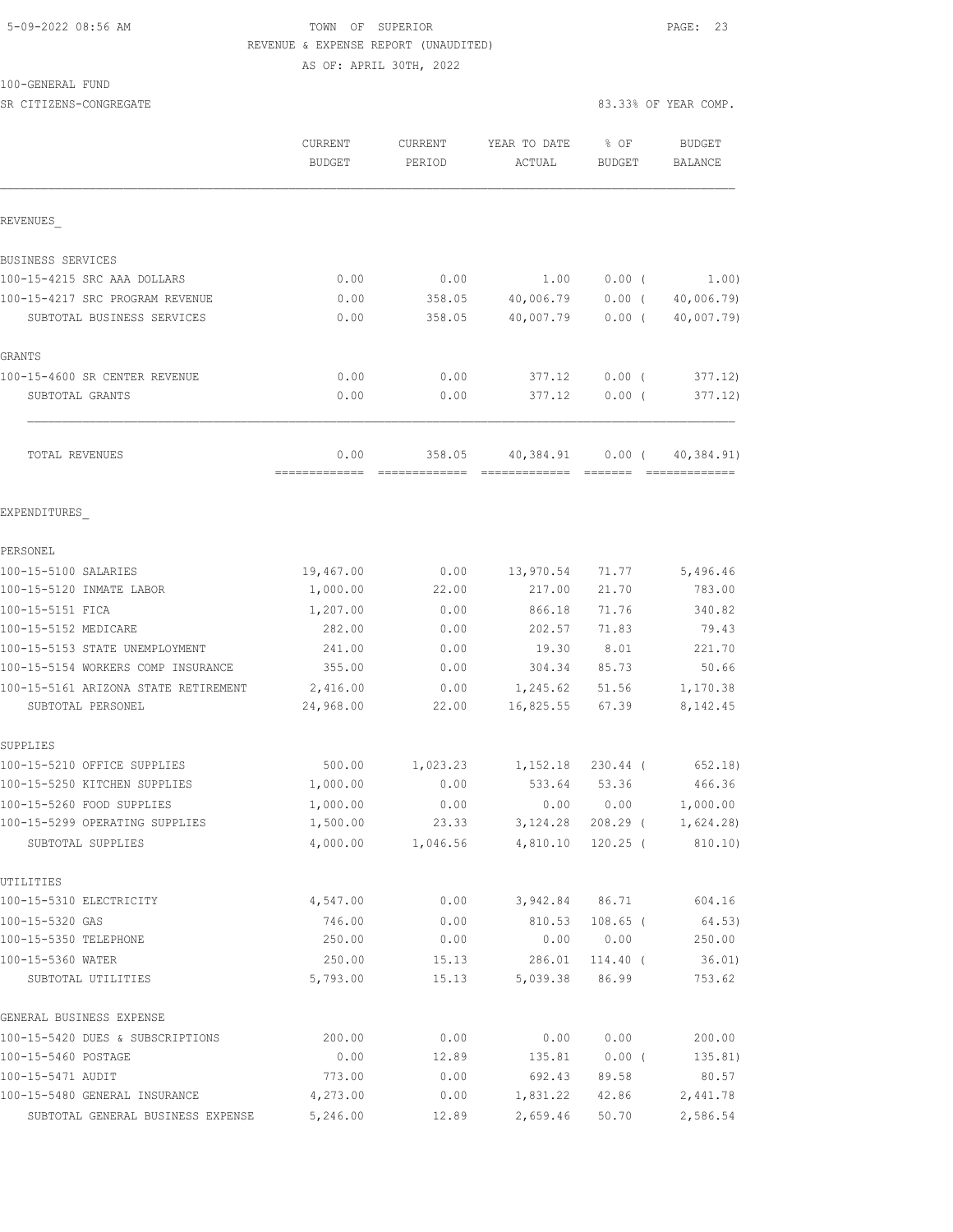## 5-09-2022 08:56 AM TOWN OF SUPERIOR PAGE: 24 REVENUE & EXPENSE REPORT (UNAUDITED) AS OF: APRIL 30TH, 2022

100-GENERAL FUND

SR CITIZENS-CONGREGATE 83.33% OF YEAR COMP.

|                                                   | <b>CURRENT</b><br><b>BUDGET</b> | CURRENT<br>PERIOD | YEAR TO DATE<br>ACTUAL                               | $8$ OF<br><b>BUDGET</b> | <b>BUDGET</b><br><b>BALANCE</b> |
|---------------------------------------------------|---------------------------------|-------------------|------------------------------------------------------|-------------------------|---------------------------------|
|                                                   |                                 |                   |                                                      |                         |                                 |
| PROFESSIONAL SERVICES                             |                                 |                   |                                                      |                         |                                 |
| 100-15-5520 CONTRACT EMPLOYEE                     | 0.00                            | 213.12            | 1,011.18 0.00 (                                      |                         | 1,011.18)                       |
| 100-15-5550 OTHER PROFESSIONAL SERVICES 37,893.00 |                                 | 0.00              | 29,428.89                                            | 77.66                   | 8,464.11                        |
| SUBTOTAL PROFESSIONAL SERVICES                    | 37,893.00                       | 213.12            | 30,440.07 80.33                                      |                         | 7,452.93                        |
| REPAIR/MAINTENANCE                                |                                 |                   |                                                      |                         |                                 |
| 100-15-5610 PARK & BLDG IMPROVEMENTS              | 0.00                            | 0.00              | 125.12                                               | $0.00$ (                | 125.12)                         |
| 100-15-5643 INMATE FUEL                           | 100.00                          | 0.00              | 0.00                                                 | 0.00                    | 100.00                          |
| 100-15-5650 OTHER EQUIPMENT REPAIRS               | 300.00                          | 0.00              | 120.00                                               | 40.00                   | 180.00                          |
| SUBTOTAL REPAIR/MAINTENANCE                       | 400.00                          | 0.00              | 245.12                                               | 61.28                   | 154.88                          |
| DEBT SERVICE                                      |                                 |                   |                                                      |                         |                                 |
| TOTAL EXPENDITURES                                |                                 |                   | 78,300.00  1,309.70  60,019.68  76.65  18,280.32     |                         |                                 |
| REVENUES OVER/(UNDER) EXPENDITURES                |                                 |                   | $(78,300.00)$ $(951.65)$ $(19,634.77)$ $(58,665.23)$ |                         |                                 |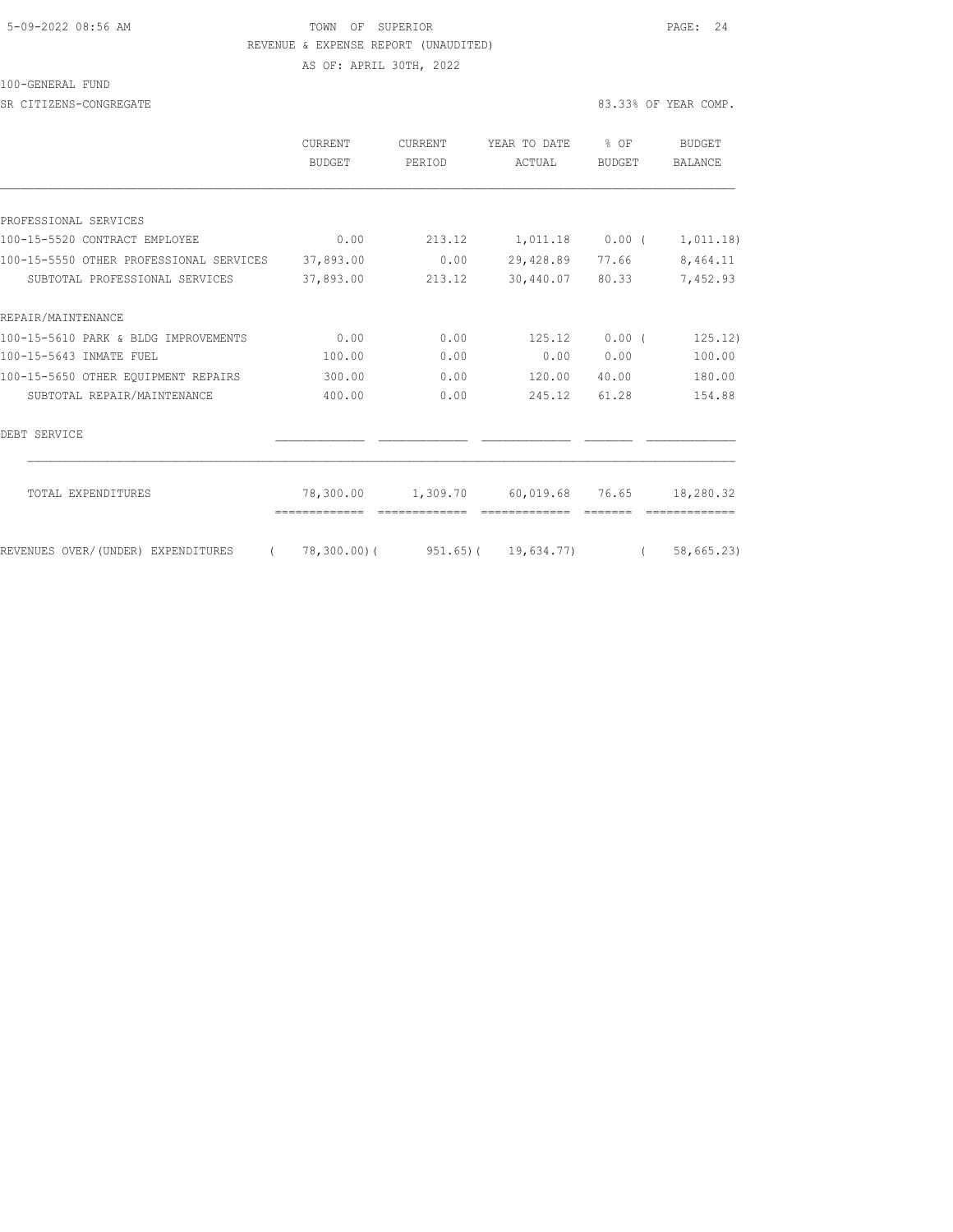# 5-09-2022 08:56 AM TOWN OF SUPERIOR PAGE: 25 REVENUE & EXPENSE REPORT (UNAUDITED)

AS OF: APRIL 30TH, 2022

| 100-GENERAL FUND |  |
|------------------|--|
|------------------|--|

SR CITIZENS-HOME DELIVERY 83.33% OF YEAR COMP.

|                                                           | CURRENT<br><b>BUDGET</b> | <b>CURRENT</b><br>PERIOD | YEAR TO DATE<br>ACTUAL            | % OF<br>BUDGET          | <b>BUDGET</b><br><b>BALANCE</b> |
|-----------------------------------------------------------|--------------------------|--------------------------|-----------------------------------|-------------------------|---------------------------------|
| REVENUES                                                  |                          |                          |                                   |                         |                                 |
| BUSINESS SERVICES                                         |                          |                          |                                   |                         |                                 |
| 100-16-4217 SRC PROGRAM REVENUE                           | 0.00                     | 0.00                     | 116,598.90                        |                         | $0.00$ ( 116,598.90)            |
| SUBTOTAL BUSINESS SERVICES                                | 0.00                     | 0.00                     | 116,598.90                        |                         | $0.00$ ( 116,598.90)            |
| TOTAL REVENUES                                            | 0.00                     | 0.00                     | 116,598.90   0.00   ( 116,598.90) |                         |                                 |
| EXPENDITURES                                              |                          |                          |                                   |                         |                                 |
| PERSONEL                                                  |                          |                          |                                   |                         |                                 |
| 100-16-5100 SALARIES                                      | 15,117.00                | 0.00                     | 11,030.62                         | 72.97                   | 4,086.38                        |
| 100-16-5120 INMATE LABOR                                  | 1,000.00                 | 33.00                    | 323.00                            | 32.30                   | 677.00                          |
| 100-16-5151 FICA                                          | 937.00                   | 0.00                     | 683.92                            | 72.99                   | 253.08                          |
| 100-16-5152 MEDICARE                                      | 219.00                   | 0.00                     | 159.95                            | 73.04                   | 59.05                           |
| 100-16-5153 STATE UNEMPLOYMENT                            | 96.00                    | 0.00                     | 10.96                             | 11.42                   | 85.04                           |
| 100-16-5154 WORKERS COMP INSURANCE                        | 228.00                   | 0.00                     | 304.34                            | 133.48 (                | 76.34)                          |
| 100-16-5161 ARIZONA STATE RETIREMENT<br>SUBTOTAL PERSONEL | 1,876.00<br>19,473.00    | 0.00<br>33.00            | 1,367.88<br>13,880.67             | 72.91<br>71.28          | 508.12<br>5,592.33              |
| SUPPLIES                                                  |                          |                          |                                   |                         |                                 |
| 100-16-5210 OFFICE SUPPLIES                               | 0.00                     | 1,023.23                 | 1,152.17                          | $0.00$ (                | 1, 152.17)                      |
| 100-16-5299 OPERATING SUPPLIES                            | 0.00                     | 0.00                     | 940.53                            | $0.00$ (                | 940.53)                         |
| SUBTOTAL SUPPLIES                                         | 0.00                     | 1,023.23                 | 2,092.70                          | $0.00$ (                | 2,092.70                        |
| UTILITIES                                                 |                          |                          |                                   |                         |                                 |
| 100-16-5310 ELECTRICITY                                   | 4,547.00                 | 0.00                     |                                   | 3,391.19 74.58          | 1,155.81                        |
| 100-16-5320 GAS                                           | 802.00                   | 0.00                     | 810.97                            | $101.12$ (              | 8.97)                           |
| 100-16-5350 TELEPHONE<br>100-16-5360 WATER                | 250.00<br>200.00         | 0.00<br>15.13            | 0.00                              | 0.00<br>231.16 115.58 ( | 250.00<br>31.16                 |
| SUBTOTAL UTILITIES                                        | 5,799.00                 | 15.13                    | 4,433.32                          | 76.45                   | 1,365.68                        |
| GENERAL BUSINESS EXPENSE                                  |                          |                          |                                   |                         |                                 |
| 100-16-5460 POSTAGE                                       | 150.00                   | 12.89                    | 135.75                            | 90.50                   | 14.25                           |
| 100-16-5471 AUDIT                                         | 773.00                   | 0.00                     | 692.43                            | 89.58                   | 80.57                           |
| 100-16-5480 GENERAL INSURANCE                             | 4,273.00                 | 0.00                     | 1,831.22                          | 42.86                   | 2,441.78                        |
| SUBTOTAL GENERAL BUSINESS EXPENSE                         | 5,196.00                 | 12.89                    | 2,659.40                          | 51.18                   | 2,536.60                        |
| PROFESSIONAL SERVICES                                     |                          |                          |                                   |                         |                                 |
| 100-16-5550 OTHER PROFESSIONAL SERVICES                   | 34,179.00                | 0.00                     | 27,902.05                         | 81.64                   | 6, 276.95                       |
| SUBTOTAL PROFESSIONAL SERVICES                            | 34,179.00                | 0.00                     | 27,902.05                         | 81.64                   | 6, 276.95                       |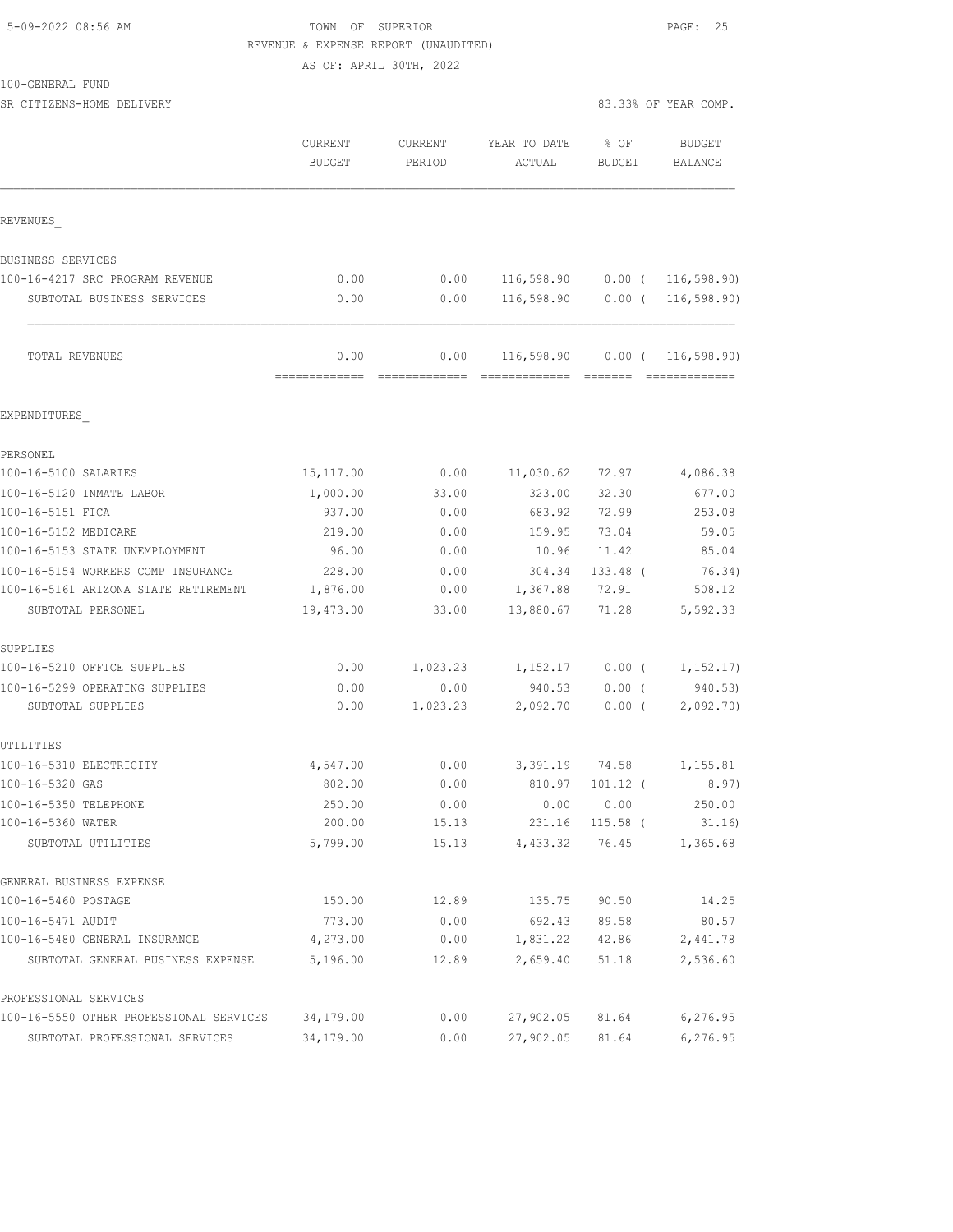# 5-09-2022 08:56 AM TOWN OF SUPERIOR PAGE: 26 REVENUE & EXPENSE REPORT (UNAUDITED) AS OF: APRIL 30TH, 2022

|                                    | CURRENT<br>BUDGET | CURRENT<br>PERIOD         | YEAR TO DATE<br>ACTUAL | % OF<br><b>BUDGET</b> | <b>BUDGET</b><br>BALANCE |
|------------------------------------|-------------------|---------------------------|------------------------|-----------------------|--------------------------|
|                                    |                   |                           |                        |                       |                          |
| REPAIR/MAINTENANCE                 |                   |                           |                        |                       |                          |
| 100-16-5641 GAS & OIL              | 500.00            | 0.00                      | 183.33                 | 36.67                 | 316.67                   |
| 100-16-5643 INMATE FUEL            | 100.00            | 0.00                      | 0.00                   | 0.00                  | 100.00                   |
| SUBTOTAL REPAIR/MAINTENANCE        | 600.00            | 0.00                      | 183.33                 | 30.56                 | 416.67                   |
| DEBT SERVICE                       |                   |                           |                        |                       |                          |
| TOTAL EXPENDITURES                 | 65,247.00         | 1,084.25                  | 51, 151, 47 78, 40     |                       | 14,095.53                |
| REVENUES OVER/(UNDER) EXPENDITURES |                   | $65, 247, 00$ ( 1,084.25) | 65, 447.43             |                       | 130,694.43)              |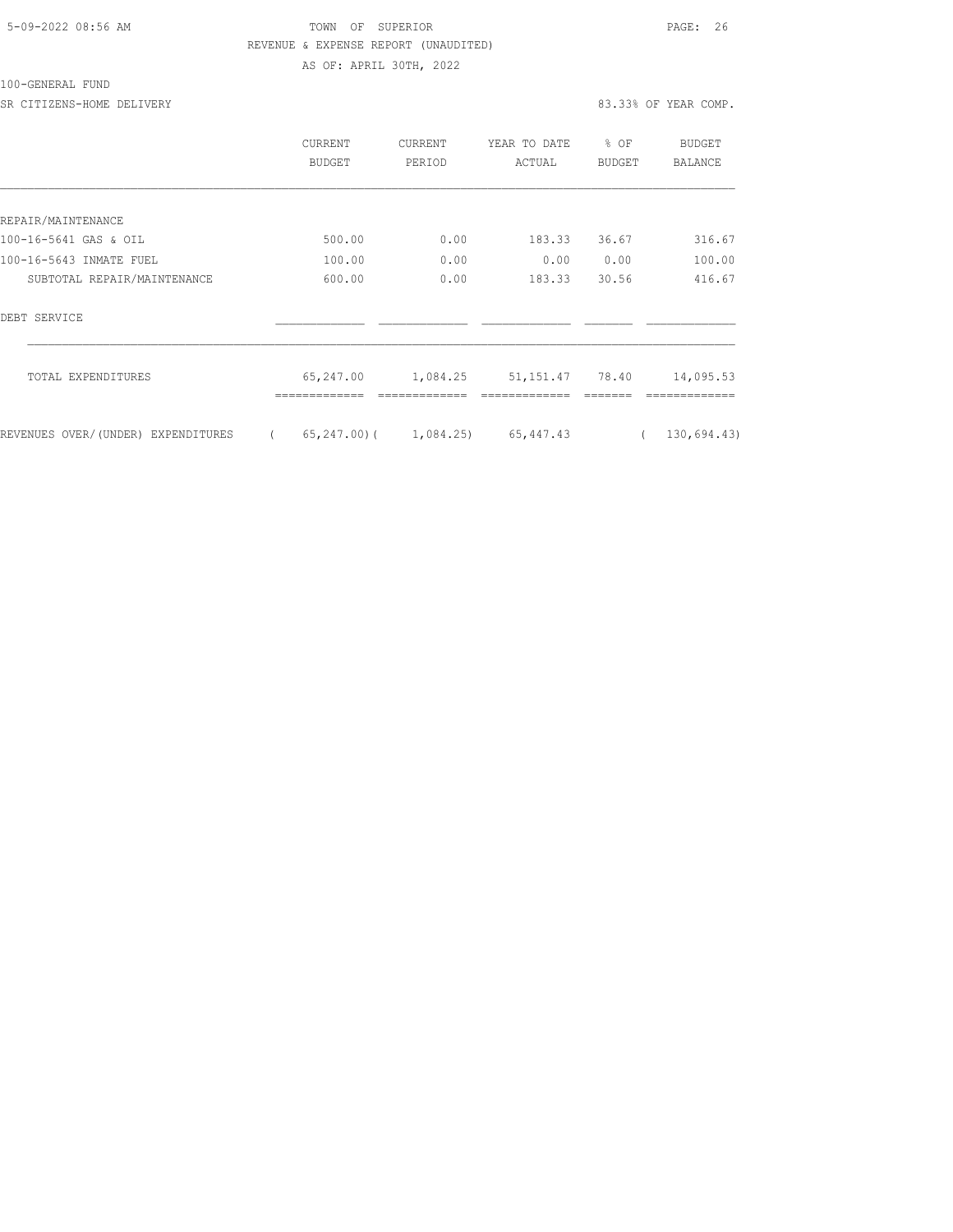# 5-09-2022 08:56 AM TOWN OF SUPERIOR PAGE: 27 REVENUE & EXPENSE REPORT (UNAUDITED)

AS OF: APRIL 30TH, 2022

|                                                                                    | CURRENT<br><b>BUDGET</b> | CURRENT<br>PERIOD | YEAR TO DATE<br>ACTUAL | $8$ OF<br><b>BUDGET</b> | <b>BUDGET</b><br>BALANCE  |
|------------------------------------------------------------------------------------|--------------------------|-------------------|------------------------|-------------------------|---------------------------|
| REVENUES                                                                           |                          |                   |                        |                         |                           |
| BUSINESS SERVICES                                                                  |                          |                   |                        |                         |                           |
| 100-17-4217 SRC PROGRAM REVENUE                                                    | 0.00                     | 0.00              |                        |                         | 2,863.96 0.00 ( 2,863.96) |
| SUBTOTAL BUSINESS SERVICES                                                         | 0.00                     | 0.00              |                        | 2,863.96 0.00 (         | 2,863.96)                 |
| TOTAL REVENUES                                                                     | 0.00                     | 0.00              |                        | 2,863.96 0.00 (         | 2,863.96                  |
| EXPENDITURES                                                                       |                          |                   |                        |                         |                           |
| PERSONEL                                                                           |                          |                   |                        |                         |                           |
| 100-17-5100 SALARIES                                                               | 5,238.00                 | 0.00              | 4,249.47 81.13         |                         | 988.53                    |
| 100-17-5151 FICA                                                                   | 325.00                   | 0.00              | 263.46                 | 81.06                   | 61.54                     |
| 100-17-5152 MEDICARE                                                               | 76.00                    | 0.00              | 61.59                  | 81.04                   | 14.41                     |
| 100-17-5153 STATE UNEMPLOYMENT                                                     | 52.00                    | 0.00              | 4.22                   | 8.12                    | 47.78                     |
| 100-17-5154 WORKERS COMP INSURANCE                                                 | 36.00                    | 0.00              | 304.33                 | 845.36 (                | 268.33)                   |
| 100-17-5161 ARIZONA STATE RETIREMENT<br>SUBTOTAL PERSONEL                          | 618.00<br>6,345.00       | 0.00<br>0.00      | 526.95<br>5,410.02     | 85.27<br>85.26          | 91.05<br>934.98           |
| SUPPLIES                                                                           |                          |                   |                        |                         |                           |
| 100-17-5299 OPERATING SUPPLIES                                                     | 0.00                     | 0.00              | 3.23                   | $0.00$ (                | 3,23)                     |
| SUBTOTAL SUPPLIES                                                                  | 0.00                     | 0.00              | 3.23                   | $0.00$ (                | 3.23)                     |
| UTILITIES                                                                          |                          |                   |                        |                         |                           |
| 100-17-5350 TELEPHONE<br>SUBTOTAL UTILITIES                                        | 770.00<br>770.00         | 63.74<br>63.74    | 646.19                 | 646.19 83.92<br>83.92   | 123.81<br>123.81          |
| GENERAL BUSINESS EXPENSE                                                           |                          |                   |                        |                         |                           |
| 100-17-5471 AUDIT                                                                  | 773.00                   | 0.00              | 692.43                 | 89.58                   | 80.57                     |
| 100-17-5480 GENERAL INSURANCE                                                      | 4,273.00                 | 0.00              | 1,831.23 42.86         |                         | 2,441.77                  |
| SUBTOTAL GENERAL BUSINESS EXPENSE                                                  | 5,046.00                 | 0.00              | 2,523.66               | 50.01                   | 2,522.34                  |
| PROFESSIONAL SERVICES                                                              |                          |                   |                        |                         |                           |
| 100-17-5550 OTHER PROFESSIONAL SERVICES 1,000.00<br>SUBTOTAL PROFESSIONAL SERVICES | 1,000.00                 | 0.00<br>0.00      | 0.00<br>0.00           | 0.00<br>0.00            | 1,000.00<br>1,000.00      |
| REPAIR/MAINTENANCE                                                                 |                          |                   |                        |                         |                           |
| 100-17-5640 AUTO & TRUCK REPAIRS                                                   | 2,000.00                 | 0.00              |                        | 0.00 0.00               | 2,000.00                  |
| 100-17-5641 GAS & OIL                                                              | 500.00                   | 0.00              | 274.96                 | 54.99                   | 225.04                    |
| SUBTOTAL REPAIR/MAINTENANCE                                                        | 2,500.00                 | 0.00              | 274.96                 | 11.00                   | 2,225.04                  |
| TOTAL EXPENDITURES                                                                 | 15,661.00                | 63.74             | 8,858.06 56.56         |                         | 6,802.94                  |
| REVENUES OVER/(UNDER) EXPENDITURES                                                 | (15, 661.00)             |                   | $63.74$ ( $5,994.10$ ) |                         | 9,666.90)                 |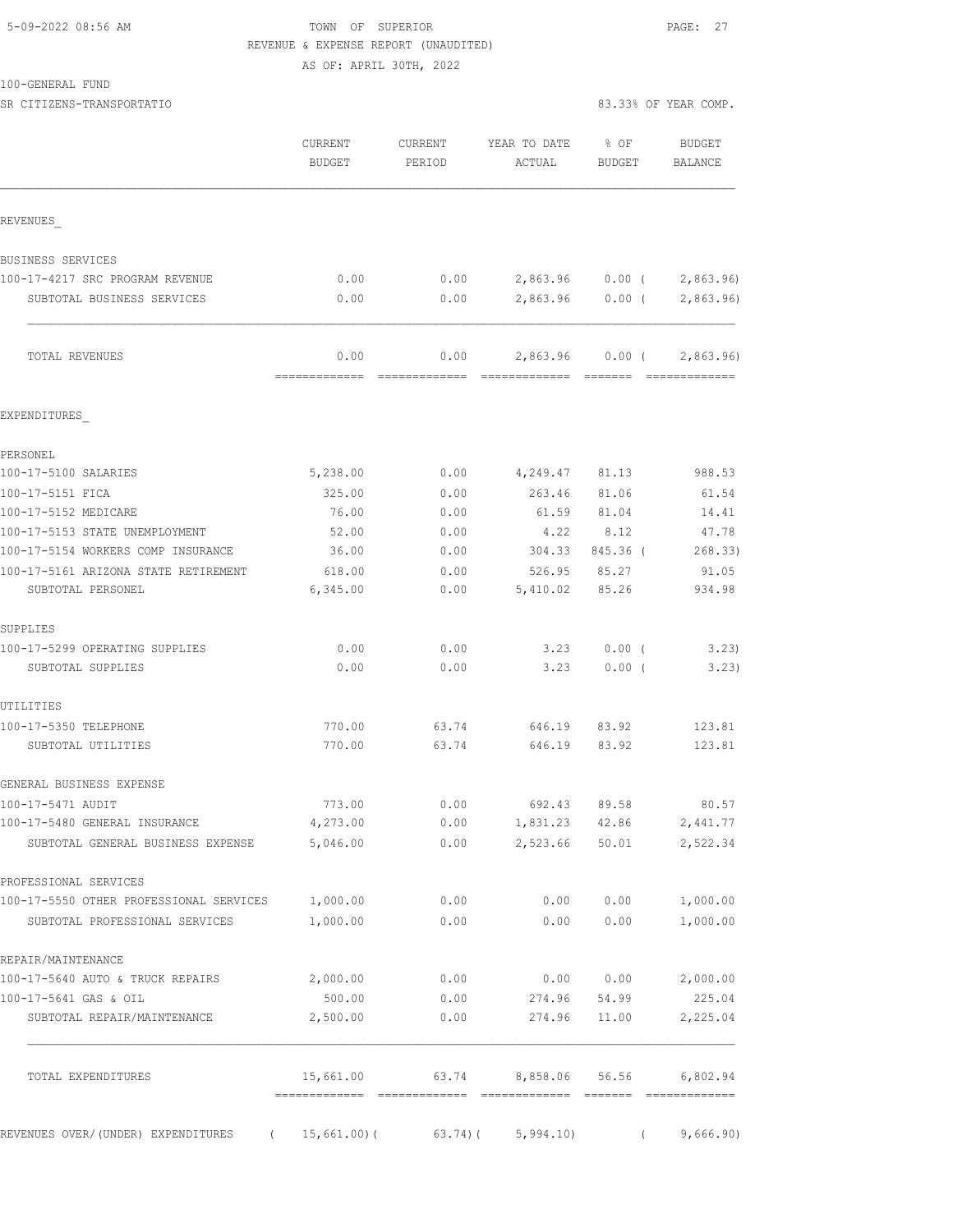| 5-09-2022 08:56 AM                                                           |                                      | TOWN OF SUPERIOR        |                            |               |                      |  |  |
|------------------------------------------------------------------------------|--------------------------------------|-------------------------|----------------------------|---------------|----------------------|--|--|
|                                                                              | REVENUE & EXPENSE REPORT (UNAUDITED) |                         |                            |               |                      |  |  |
|                                                                              |                                      | AS OF: APRIL 30TH, 2022 |                            |               |                      |  |  |
| 100-GENERAL FUND                                                             |                                      |                         |                            |               |                      |  |  |
| CODE ENFORCEMENT                                                             |                                      |                         |                            |               | 83.33% OF YEAR COMP. |  |  |
|                                                                              |                                      |                         |                            |               |                      |  |  |
|                                                                              | <b>CURRENT</b>                       | <b>CURRENT</b>          | YEAR TO DATE               | % OF          | <b>BUDGET</b>        |  |  |
|                                                                              | <b>BUDGET</b>                        | PERIOD                  | ACTUAL                     | <b>BUDGET</b> | <b>BALANCE</b>       |  |  |
|                                                                              |                                      |                         |                            |               |                      |  |  |
| REVENUES                                                                     |                                      |                         |                            |               |                      |  |  |
| GRANTS                                                                       |                                      |                         |                            |               |                      |  |  |
|                                                                              | =============                        |                         |                            |               |                      |  |  |
|                                                                              |                                      |                         |                            |               |                      |  |  |
| EXPENDITURES                                                                 |                                      |                         |                            |               |                      |  |  |
| PERSONEL                                                                     |                                      |                         |                            |               |                      |  |  |
| 100-18-5100 SALARIES                                                         | 24,018.00                            | 0.00                    | 18,678.63                  | 77.77         | 5,339.37             |  |  |
| 100-18-5101 OVERTIME                                                         | 0.00                                 | 0.00                    | 13,006.32                  | $0.00$ (      | 13,006.32)           |  |  |
| 100-18-5151 FICA                                                             | 1,489.00                             | 0.00                    | 0.00                       | 0.00          | 1,489.00             |  |  |
| 100-18-5152 MEDICARE                                                         | 348.00                               | 0.00                    | 459.43                     | $132.02$ (    | 111.43)              |  |  |
| 100-18-5153 STATE UNEMPLOYMENT                                               | 54.00                                | 0.00                    | 35.87                      | 66.43         | 18.13                |  |  |
| 100-18-5154 WORKERS COMP INSURANCE                                           | 503.00                               | 0.00                    | 0.00                       | 0.00          | 503.00               |  |  |
| 100-18-5161 ARIZONA STATE RETIREMENT                                         | 6,055.00                             | 0.00                    | 0.00                       | 0.00          | 6,055.00             |  |  |
| 100-18-5162 LIFE INSURANCE                                                   | 40.00                                | 0.00                    | 0.00                       | 0.00          | 40.00                |  |  |
| 100-18-5163 HEALTH INSURANCE                                                 | 3,780.00                             | 0.00                    | 0.00                       | 0.00          | 3,780.00             |  |  |
| 100-18-5164 DENTAL INSURANCE                                                 | 204.00                               | 0.00                    | 0.00                       | 0.00          | 204.00               |  |  |
| SUBTOTAL PERSONEL                                                            | 36,491.00                            | 0.00                    | 32,180.25                  | 88.19         | 4,310.75             |  |  |
| SUPPLIES                                                                     |                                      |                         |                            |               |                      |  |  |
| 100-18-5210 OFFICE SUPPLIES                                                  | 1,000.00                             | 0.00                    | 442.83                     | 44.28         | 557.17               |  |  |
| 100-18-5299 OPERATING SUPPLIES                                               | 1,000.00                             | 0.00                    | 70.76                      | 7.08          | 929.24               |  |  |
| SUBTOTAL SUPPLIES                                                            | 2,000.00                             | 0.00                    | 513.59                     | 25.68         | 1,486.41             |  |  |
| GENERAL BUSINESS EXPENSE                                                     |                                      |                         |                            |               |                      |  |  |
| 100-18-5460 POSTAGE                                                          | 500.00                               |                         | 122.10 122.10 24.42 377.90 |               |                      |  |  |
| SUBTOTAL GENERAL BUSINESS EXPENSE                                            | 500.00                               |                         | 122.10 122.10 24.42 377.90 |               |                      |  |  |
| PROFESSIONAL SERVICES                                                        |                                      |                         |                            |               |                      |  |  |
| DEBT SERVICE                                                                 |                                      |                         |                            |               |                      |  |  |
| TOTAL EXPENDITURES                                                           |                                      |                         |                            |               |                      |  |  |
| REVENUES OVER/(UNDER) EXPENDITURES (38,991.00)(122.10)(32,815.94) (6,175.06) |                                      |                         |                            |               |                      |  |  |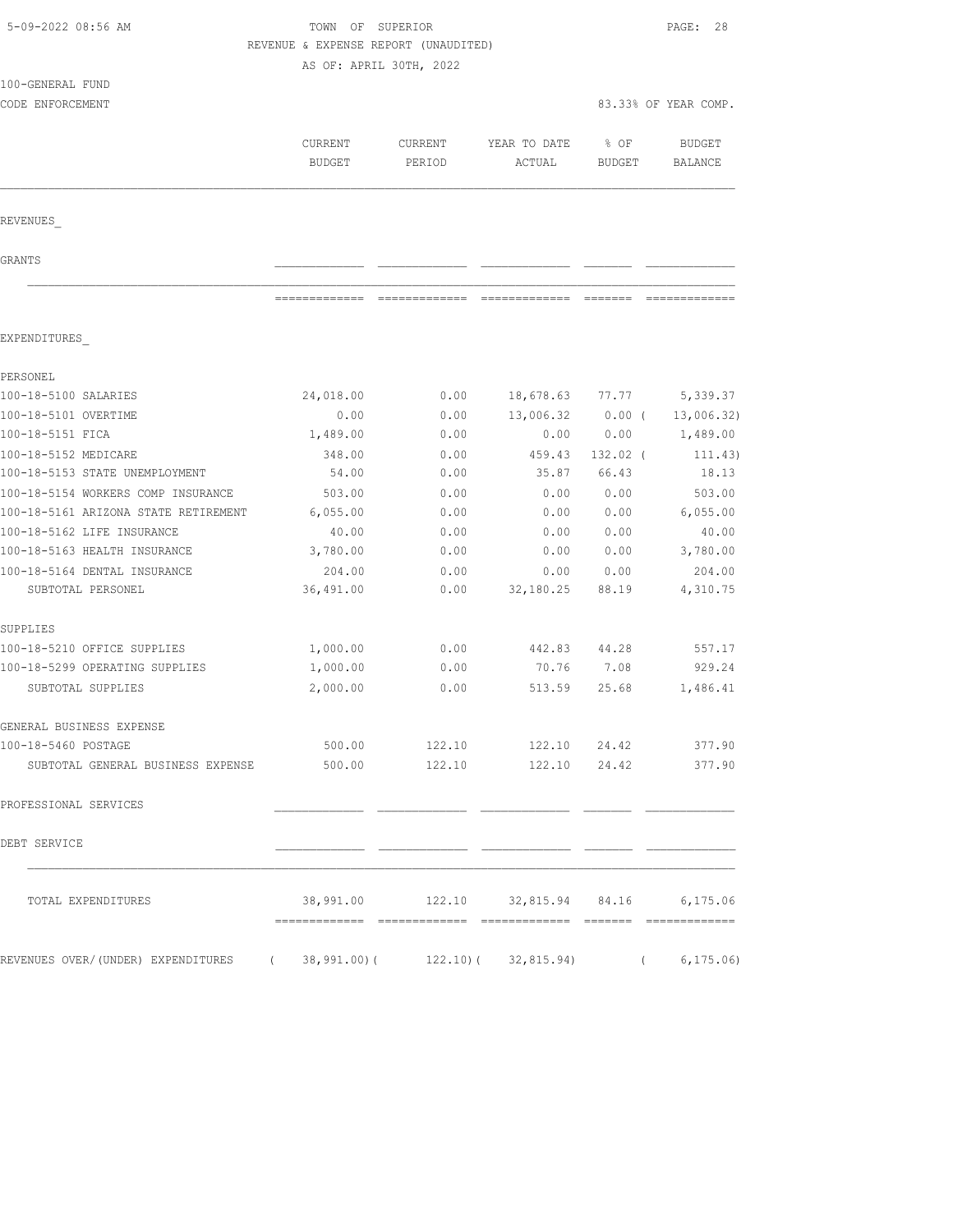# 5-09-2022 08:56 AM TOWN OF SUPERIOR PAGE: 29 REVENUE & EXPENSE REPORT (UNAUDITED)

AS OF: APRIL 30TH, 2022

| 100-GENERAL FUND |  |
|------------------|--|
|------------------|--|

| EDC                                            |                          |                   |                                    |                            | 83.33% OF YEAR COMP.         |
|------------------------------------------------|--------------------------|-------------------|------------------------------------|----------------------------|------------------------------|
|                                                | <b>CURRENT</b><br>BUDGET | CURRENT<br>PERIOD | YEAR TO DATE<br>ACTUAL             | $\frac{6}{6}$ OF<br>BUDGET | BUDGET<br>BALANCE            |
|                                                |                          |                   |                                    |                            |                              |
| EXPENDITURES                                   |                          |                   |                                    |                            |                              |
| SUPPLIES                                       |                          |                   |                                    |                            |                              |
| 100-19-5210 OFFICE SUPPLIES                    | 0.00                     | 0.00              |                                    |                            | $3,613.83$ 0.00 ( 3,613.83)  |
| 100-19-5299 OPERATING SUPPLIES                 | 0.00                     | 0.00              |                                    |                            | $6, 154.72$ 0.00 (6, 154.72) |
| SUBTOTAL SUPPLIES                              | 0.00                     | 0.00              |                                    |                            | $9,768.55$ 0.00 (9,768.55)   |
| GENERAL BUSINESS EXPENSE                       |                          |                   |                                    |                            |                              |
| 100-19-5410 Advertising                        | 15,000.00                | 0.00              |                                    | 0.00 0.00                  | 15,000.00                    |
| 100-19-5415 Promotional Materials              | 4,000.00                 |                   | 272.25 1,028.04                    | 25.70                      | 2,971.96                     |
| 100-19-5425 CONFERENCES & TRAINING             | 4,000.00                 | 38.61             |                                    | 38.61 0.97                 | 3,961.39                     |
| 100-19-5470 TRAVEL                             | 4,000.00                 | 0.00              |                                    | 0.00 0.00                  | 4,000.00                     |
| SUBTOTAL GENERAL BUSINESS EXPENSE              | 27,000.00                | 310.86            | 1,066.65 3.95                      |                            | 25, 933.35                   |
| PROFESSIONAL SERVICES                          |                          |                   |                                    |                            |                              |
| TOTAL EXPENDITURES                             |                          |                   | 27,000.00 310.86 10,835.20 40.13   |                            | 16,164.80                    |
| REVENUES OVER/(UNDER) EXPENDITURES<br>$\left($ |                          |                   | $27,000.00$ ( 310.86) ( 10,835.20) | $\left($                   | 16, 164.80)                  |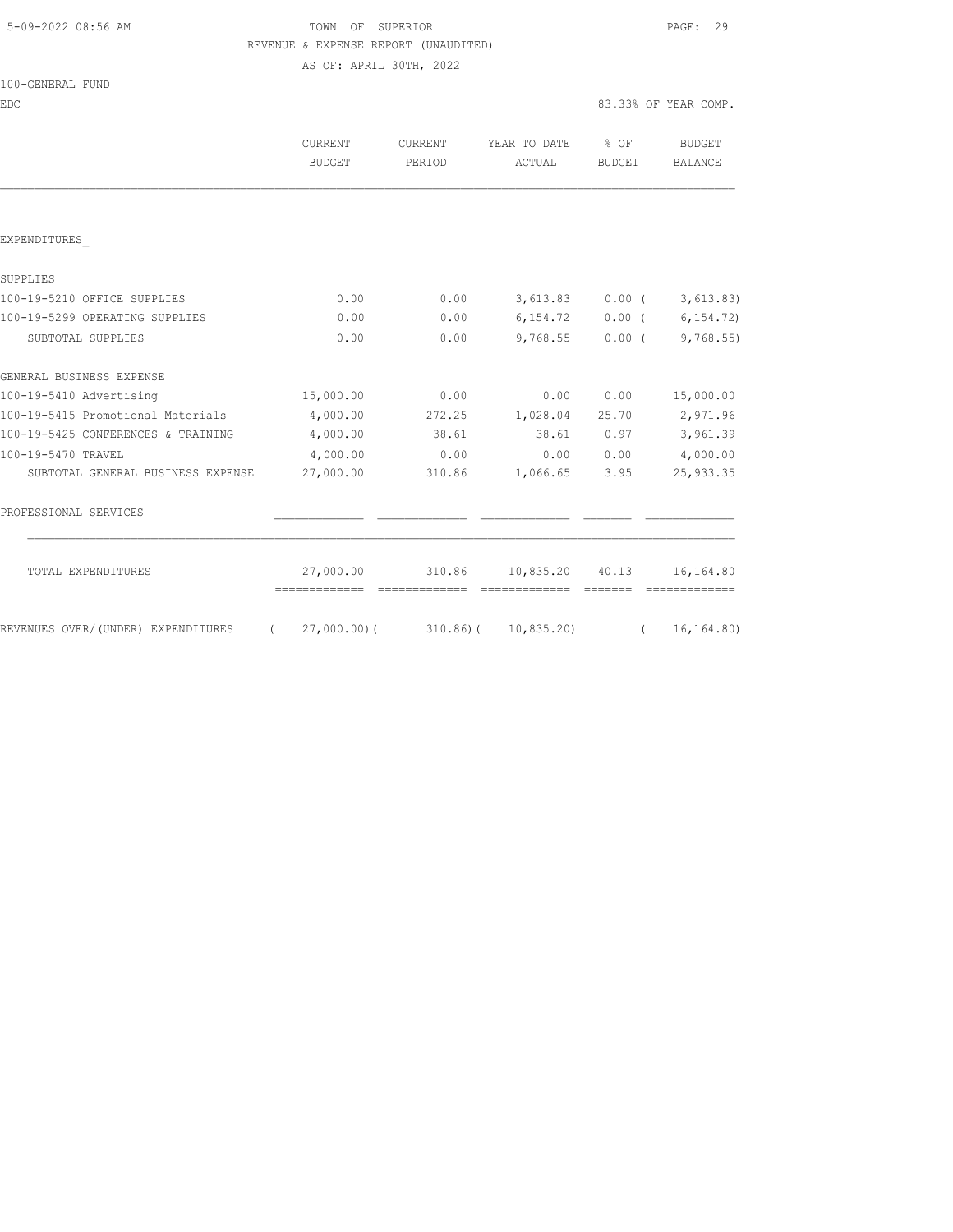| 5-09-2022 08:56 AM |  |  |
|--------------------|--|--|
|                    |  |  |

# TOWN OF SUPERIOR **Example 20:56 AM TOWN OF SUPERIOR**  REVENUE & EXPENSE REPORT (UNAUDITED) AS OF: APRIL 30TH, 2022

|                                      | <b>CURRENT</b><br><b>BUDGET</b> | <b>CURRENT</b><br>PERIOD | YEAR TO DATE<br>ACTUAL | $8$ OF<br><b>BUDGET</b> | <b>BUDGET</b><br>BALANCE         |
|--------------------------------------|---------------------------------|--------------------------|------------------------|-------------------------|----------------------------------|
|                                      |                                 |                          |                        |                         |                                  |
| EXPENDITURES                         |                                 |                          |                        |                         |                                  |
| SUPPLIES                             |                                 |                          |                        |                         |                                  |
| 100-20-5299 OTHER OPERATING SUPPLIES | 0.00                            | 0.00                     | 12,250.40              |                         | $0.00$ ( $12,250.40$ )           |
| SUBTOTAL SUPPLIES                    | 0.00                            | 0.00                     | 12,250.40              | $0.00$ (                | 12, 250.40                       |
| TOTAL EXPENDITURES                   | 0.00                            | 0.00                     |                        |                         | $12,250.40$ 0.00 ( $12,250.40$ ) |
|                                      |                                 |                          |                        |                         |                                  |
| REVENUES OVER/(UNDER) EXPENDITURES   | 0.00                            |                          | $0.00$ ( $12,250.40$ ) |                         | 12,250.40                        |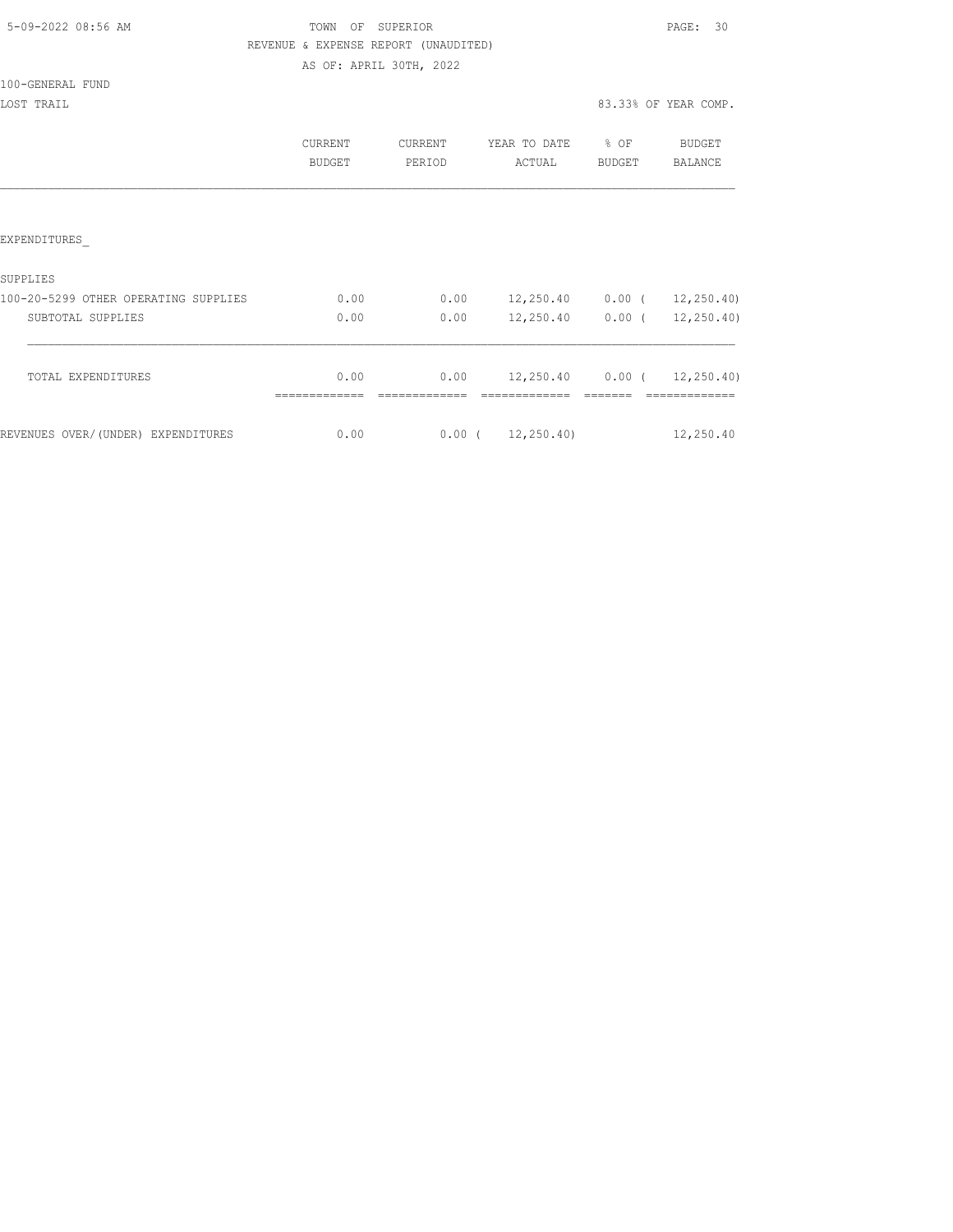| 5-09-2022 08:56 AM<br>TOWN OF SUPERIOR |                                      |                                                                                                                                                                                                                                                                                                                                                                                                                                                               |                          |               | PAGE: 31             |
|----------------------------------------|--------------------------------------|---------------------------------------------------------------------------------------------------------------------------------------------------------------------------------------------------------------------------------------------------------------------------------------------------------------------------------------------------------------------------------------------------------------------------------------------------------------|--------------------------|---------------|----------------------|
|                                        | REVENUE & EXPENSE REPORT (UNAUDITED) |                                                                                                                                                                                                                                                                                                                                                                                                                                                               |                          |               |                      |
|                                        |                                      | AS OF: APRIL 30TH, 2022                                                                                                                                                                                                                                                                                                                                                                                                                                       |                          |               |                      |
| 100-GENERAL FUND                       |                                      |                                                                                                                                                                                                                                                                                                                                                                                                                                                               |                          |               |                      |
| SOCIO-ECONOMIC CONTINGNCY              |                                      |                                                                                                                                                                                                                                                                                                                                                                                                                                                               |                          |               | 83.33% OF YEAR COMP. |
|                                        | CURRENT                              | CURRENT                                                                                                                                                                                                                                                                                                                                                                                                                                                       | YEAR TO DATE % OF BUDGET |               |                      |
|                                        | <b>BUDGET</b>                        | PERIOD                                                                                                                                                                                                                                                                                                                                                                                                                                                        | ACTUAL                   | <b>BUDGET</b> | BALANCE              |
|                                        |                                      |                                                                                                                                                                                                                                                                                                                                                                                                                                                               |                          |               |                      |
| REVENUES                               |                                      |                                                                                                                                                                                                                                                                                                                                                                                                                                                               |                          |               |                      |
| CONTRIBUTIONS                          |                                      |                                                                                                                                                                                                                                                                                                                                                                                                                                                               |                          |               |                      |
|                                        | =============                        | $\begin{array}{c} \multicolumn{2}{c} {\textbf{2.5}} \multicolumn{2}{c} {\textbf{2.5}} \multicolumn{2}{c} {\textbf{2.5}} \multicolumn{2}{c} {\textbf{2.5}} \multicolumn{2}{c} {\textbf{2.5}} \multicolumn{2}{c} {\textbf{2.5}} \multicolumn{2}{c} {\textbf{2.5}} \multicolumn{2}{c} {\textbf{2.5}} \multicolumn{2}{c} {\textbf{2.5}} \multicolumn{2}{c} {\textbf{2.5}} \multicolumn{2}{c} {\textbf{2.5}} \multicolumn{2}{c} {\textbf{2.5}} \multicolumn{2}{c}$ | -------------            | -------       |                      |
| EXPENDITURES                           |                                      |                                                                                                                                                                                                                                                                                                                                                                                                                                                               |                          |               |                      |
| SUPPLIES                               |                                      |                                                                                                                                                                                                                                                                                                                                                                                                                                                               |                          |               |                      |
|                                        |                                      |                                                                                                                                                                                                                                                                                                                                                                                                                                                               |                          |               |                      |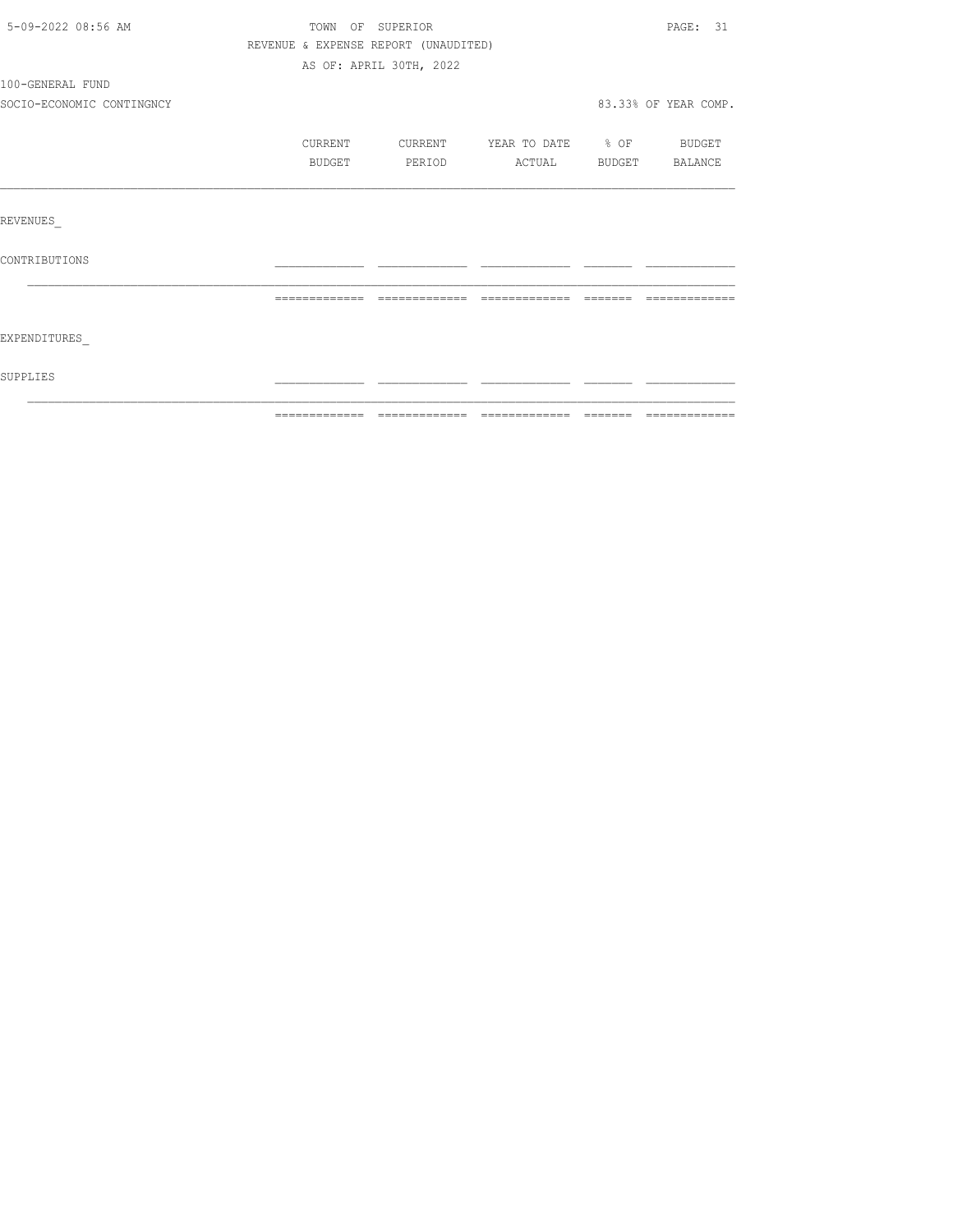| 5-09-2022 08:56 AM |  |
|--------------------|--|

# TOWN OF SUPERIOR **Example 2018** PAGE: 32 REVENUE & EXPENSE REPORT (UNAUDITED) AS OF: APRIL 30TH, 2022

|                                    | <b>CURRENT</b><br>BUDGET     | <b>CURRENT</b><br>PERIOD | YEAR TO DATE<br>ACTUAL | $\frac{6}{6}$<br>OF<br><b>BUDGET</b> | <b>BUDGET</b><br><b>BALANCE</b> |
|------------------------------------|------------------------------|--------------------------|------------------------|--------------------------------------|---------------------------------|
| EXPENDITURES                       |                              |                          |                        |                                      |                                 |
| SUPPLIES                           |                              |                          |                        |                                      |                                 |
| 100-99-5299 OPERATING SUPPLIES     | 245,325.00                   | 0.00                     | 0.00                   | 0.00                                 | 245,325.00                      |
| SUBTOTAL SUPPLIES                  | 245,325.00                   | 0.00                     | 0.00                   | 0.00                                 | 245,325.00                      |
| TOTAL EXPENDITURES                 | 245, 325.00<br>------------- | 0.00                     | 0.00                   | 0.00                                 | 245,325.00<br>---------         |
| REVENUES OVER/(UNDER) EXPENDITURES | 245,325.00)<br>$\left($      | 0.00                     | 0.00                   |                                      | 245, 325.00)                    |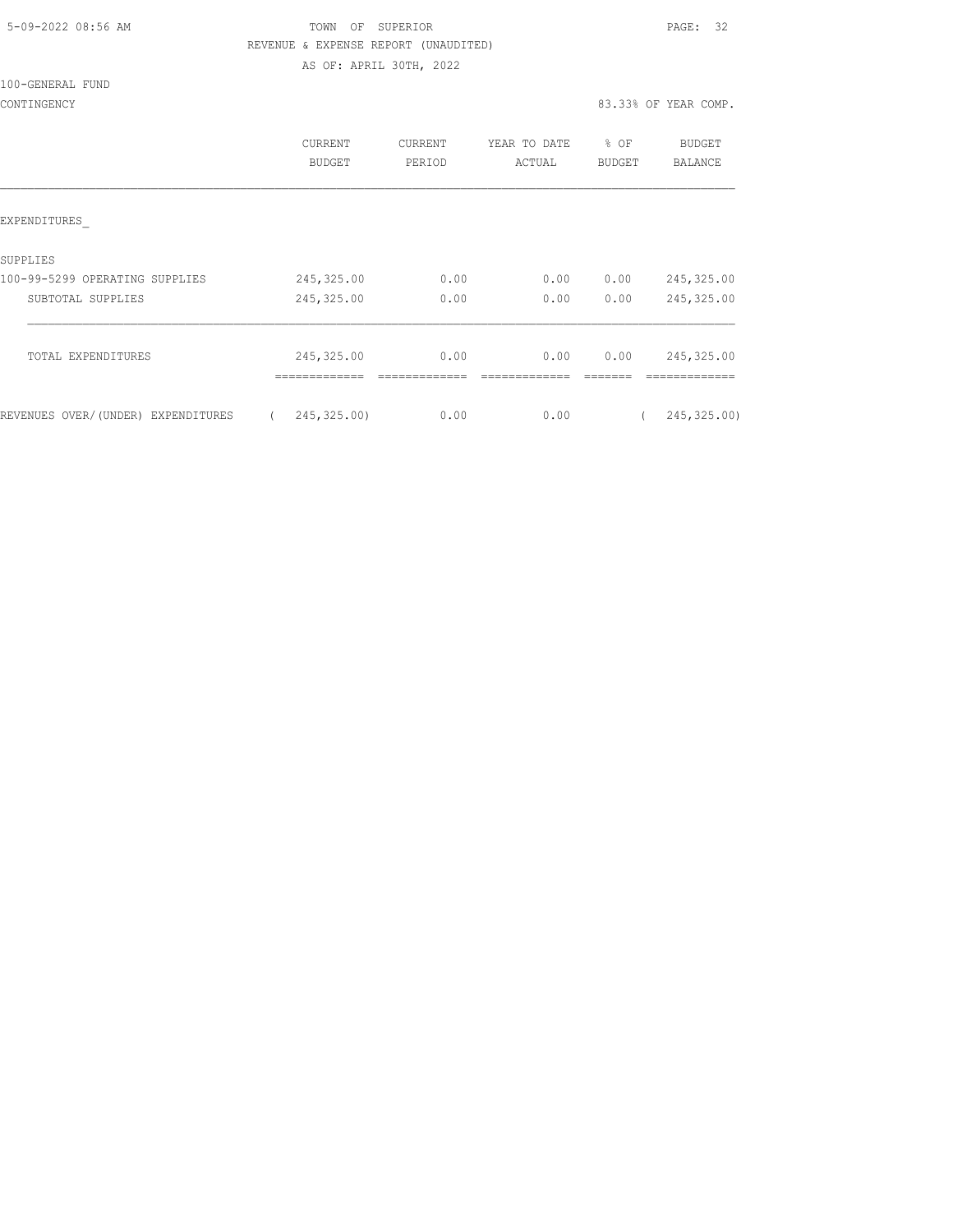| 5-09-2022 08:56 AM |  |
|--------------------|--|

## TOWN OF SUPERIOR **EXECUTERIOR** PAGE: 33 REVENUE & EXPENSE REPORT (UNAUDITED) AS OF: APRIL 30TH, 2022

|                                    |                   |                   |                        | 83.33% OF YEAR COMP.                       |
|------------------------------------|-------------------|-------------------|------------------------|--------------------------------------------|
|                                    | CURRENT<br>BUDGET | CURRENT<br>PERIOD | YEAR TO DATE<br>ACTUAL | % OF<br>BUDGET<br>BALANCE<br><b>BUDGET</b> |
|                                    |                   |                   |                        |                                            |
| FUND TOTAL REVENUES                | 2,475,888.00      | 223,109.97        | 5,077,001.99           | 205.06 ( 2,601,113.99)                     |
| FUND TOTAL EXPENDITURES            | 2,753,577.40      | 96,006.23         | 2,376,310.46           | 377,266.94<br>86.30                        |
| REVENUES OVER/(UNDER) EXPENDITURES | 277,689.40)       | 127,103.74        | 2,700,691.53           | (2, 978, 380.93)                           |
|                                    |                   |                   | -------------          | _____________<br>---------                 |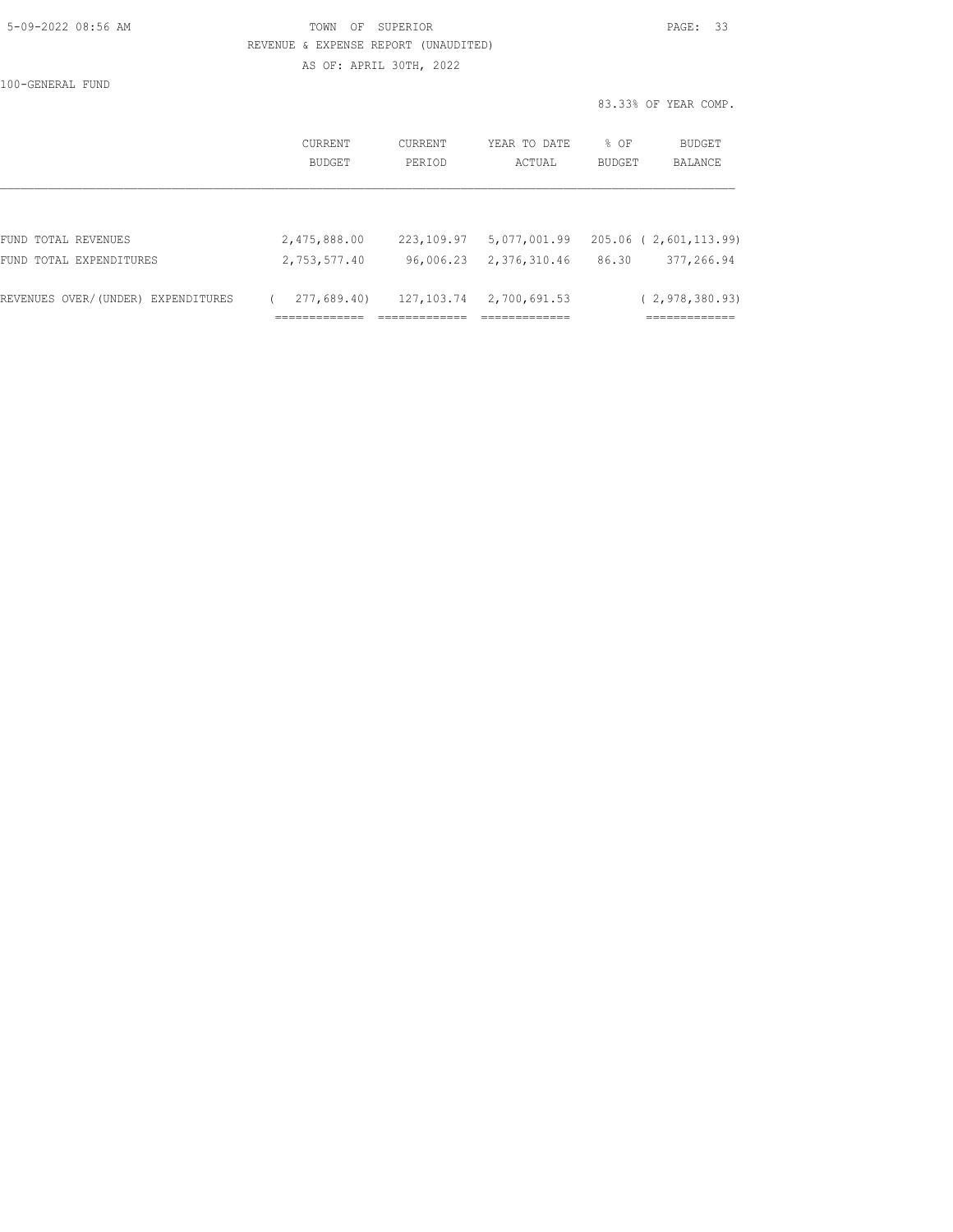## 5-09-2022 08:56 AM TOWN OF SUPERIOR PAGE: 1 REVENUE & EXPENSE REPORT (UNAUDITED) AS OF: APRIL 30TH, 2022

200-REFUSE SERVICE NON-DEPARTMENTAL 83.33% OF YEAR COMP.

|                                          | <b>CURRENT</b><br><b>BUDGET</b> | CURRENT<br>PERIOD | YEAR TO DATE<br>ACTUAL | % OF<br>BUDGET | <b>BUDGET</b><br><b>BALANCE</b> |
|------------------------------------------|---------------------------------|-------------------|------------------------|----------------|---------------------------------|
| REVENUES                                 |                                 |                   |                        |                |                                 |
| BUSINESS SERVICES                        |                                 |                   |                        |                |                                 |
| 200-00-4240 REFUSE FEES                  | 6,000.00                        | 360.00            | 1,540.00               | 25.67          | 4,460.00                        |
| 200-00-4241 TIPPING FEES-<br>$\left($    | 50,000.00)                      | 20.00             | 260.00                 | $0.52 - ($     | 50, 260.00                      |
| SUBTOTAL BUSINESS SERVICES<br>$\left($   | 44,000.00)                      | 380.00            | 1,800.00               | $4.09-$ (      | 45, 800.00)                     |
| ENTERPRISE SERVICES                      |                                 |                   |                        |                |                                 |
| CONTINGENCY                              |                                 |                   |                        |                |                                 |
| 200-00-4901 TRANSFERS                    | 55,466.00                       | 0.00              | 0.00                   | 0.00           | 55,466.00                       |
| SUBTOTAL CONTINGENCY                     | 55,466.00                       | 0.00              | 0.00                   | 0.00           | 55,466.00                       |
| <b>TOTAL REVENUES</b>                    | 11,466.00                       | 380.00            | 1,800.00               | 15.70          | 9,666.00                        |
| EXPENDITURES                             |                                 |                   |                        |                |                                 |
| PERSONEL                                 |                                 |                   |                        |                |                                 |
| 200-00-5100 Salaries                     | 13,848.00 (                     | 21.77)            | 13,613.41              | 98.31          | 234.59                          |
| 200-00-5101 OVERTIME                     | 0.00                            | 0.00              | 253.50                 | $0.00$ (       | 253.50)                         |
| 200-00-5151 FICA                         | 361.00                          | 0.00              | 861.07                 | $238.52$ (     | $500.07$ )                      |
| 200-00-5152 Medicare                     | 84.00                           | 0.00              | 201.38                 | $239.74$ (     | 117.38)                         |
| 200-00-5153 SUTA                         | 30.00                           | 0.00              | 12.50                  | 41.67          | 17.50                           |
| 200-00-5154 Workers Comp                 | 54.00                           | 0.00              | 0.00                   | 0.00           | 54.00                           |
| 200-00-5161 ASRS                         | 687.00                          | 0.00              | 1,722.33               | $250.70$ (     | 1,035.33)                       |
| 200-00-5162 Life Insurance               | 16.00                           | 0.00              | 0.00                   | 0.00           | 16.00                           |
| 200-00-5163 Health Insurance             | 1,527.00                        | 0.00              | 0.00                   | 0.00           | 1,527.00                        |
| 200-00-5164 Dental Insurance             | 74.00                           | 0.00              | 0.00                   | 0.00           | 74.00                           |
| SUBTOTAL PERSONEL                        | $16,681.00$ (                   | 21.77)            | 16,664.19              | 99.90          | 16.81                           |
| SUPPLIES                                 |                                 |                   |                        |                |                                 |
| 200-00-5225 Safety Supplies & Equip      | 1,000.00                        | 0.00              | 0.00                   | 0.00           | 1,000.00                        |
| 200-00-5299 Operating Supplies           | 500.00                          | 150.00            | 1,455.00               | $291.00$ (     | 955.00                          |
| SUBTOTAL SUPPLIES                        | 1,500.00                        | 150.00            | 1,455.00               | 97.00          | 45.00                           |
| UTILITIES                                |                                 |                   |                        |                |                                 |
| 200-00-5330 REFUSE                       | 0.00                            | 3, 477.15         | 56,665.48              | $0.00$ (       | 56, 665.48                      |
| SUBTOTAL UTILITIES                       | 0.00                            | 3,477.15          | 56,665.48              | $0.00$ (       | $56, 665.48$ )                  |
| GENERAL BUSINESS EXPENSE                 |                                 |                   |                        |                |                                 |
| 200-00-5420 DUES, PERMITS, SUBSCRIPTIONS | 0.00                            | 1,338.73          | 1,338.73               | $0.00$ (       | 1,338.73                        |
| SUBTOTAL GENERAL BUSINESS EXPENSE        | 0.00                            | 1,338.73          | 1,338.73               | $0.00$ (       | 1,338.73                        |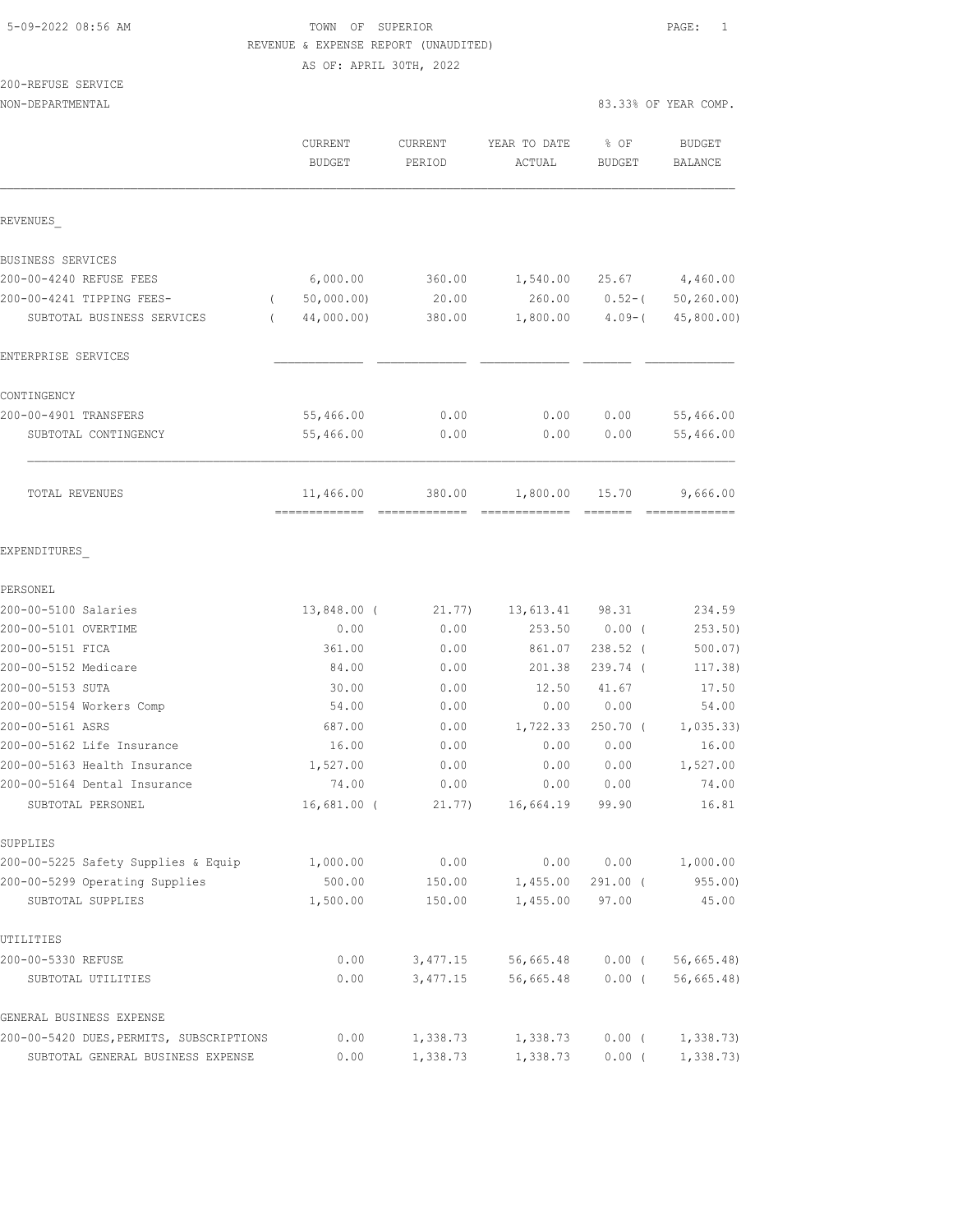#### 5-09-2022 08:56 AM TOWN OF SUPERIOR PAGE: 2 REVENUE & EXPENSE REPORT (UNAUDITED) AS OF: APRIL 30TH, 2022

200-REFUSE SERVICE

|                                    | <b>CURRENT</b><br>BUDGET                      | <b>CURRENT</b><br>PERIOD | YEAR TO DATE<br>ACTUAL                 | \$OF<br>BUDGET | BUDGET<br>BALANCE          |
|------------------------------------|-----------------------------------------------|--------------------------|----------------------------------------|----------------|----------------------------|
|                                    |                                               |                          |                                        |                |                            |
| PROFESSIONAL SERVICES              |                                               |                          |                                        |                |                            |
| 200-00-5520 CONTRACT SERVICES      | 0.00                                          | 2,541.00                 |                                        |                | 34,914.67 0.00 (34,914.67) |
| 200-00-5550 Professional Services  | 0.00                                          | 0.00                     | 4,369.41                               |                | 0.00(4,369.41)             |
| SUBTOTAL PROFESSIONAL SERVICES     | 0.00                                          | 2,541.00                 | 39,284.08                              | $0.00$ (       | 39,284.08)                 |
| REPAIR/MAINTENANCE                 |                                               |                          |                                        |                |                            |
| 200-00-5640 Auto Truck Repair      | 1,000.00                                      | 0.00                     | 0.00                                   | 0.00           | 1,000.00                   |
| 200-00-5641 Gas & Oil              | 500.00                                        | 0.00                     | 751.37                                 | $150.27$ (     | 251.37)                    |
| SUBTOTAL REPAIR/MAINTENANCE        | 1,500.00                                      | 0.00                     | 751.37                                 | 50.09          | 748.63                     |
| CAPITAL OUTLAY                     |                                               |                          |                                        |                |                            |
| DEBT SERVICE                       |                                               |                          |                                        |                |                            |
| TOTAL EXPENDITURES                 | 19,681.00                                     |                          | 7,485.11 116,158.85 590.21 (96,477.85) |                |                            |
| REVENUES OVER/(UNDER) EXPENDITURES | 8,215.00)( 7,105.11)( 114,358.85)<br>$\left($ |                          |                                        |                | 106, 143.85                |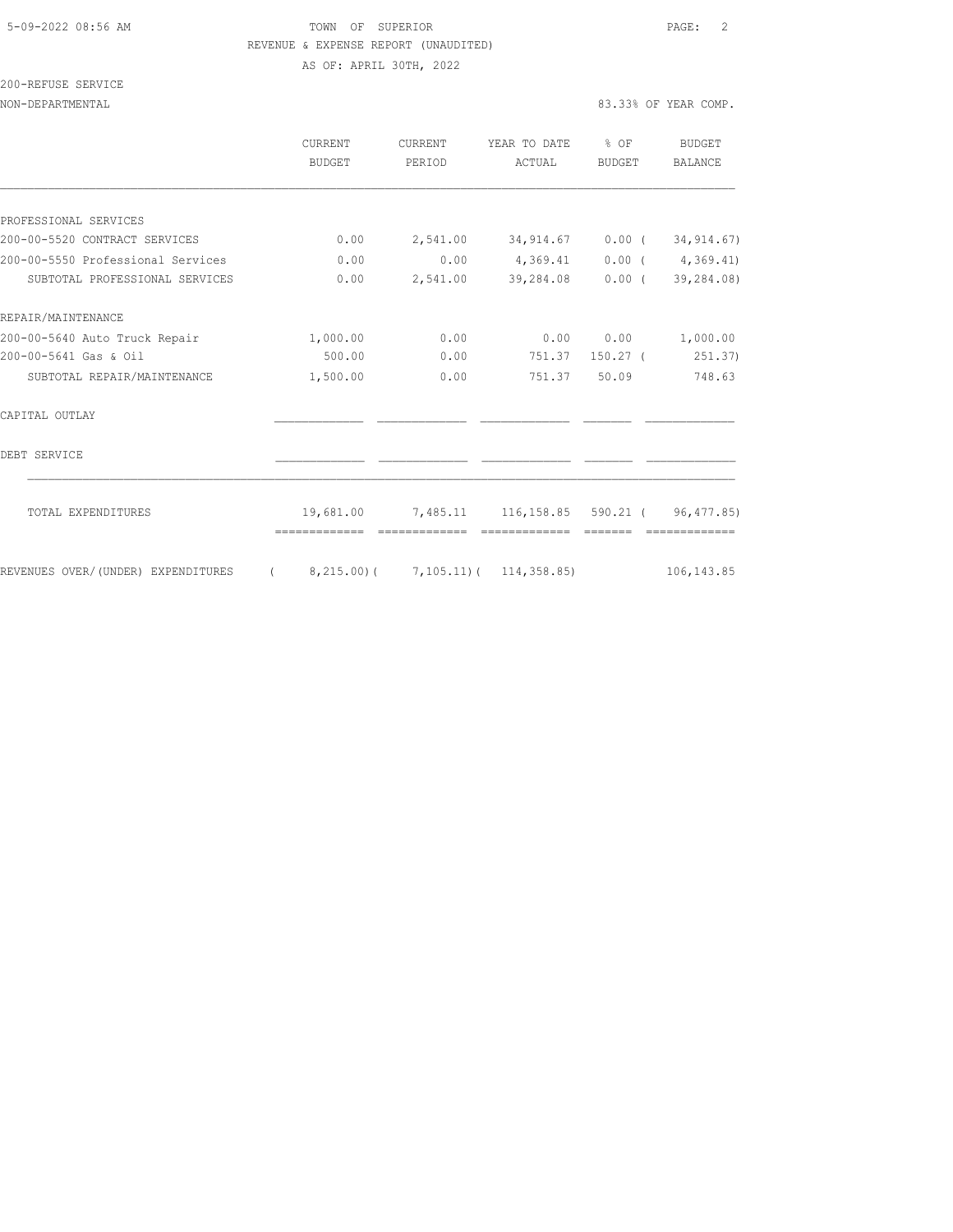| 5-09-2022 08:56 AM |  |
|--------------------|--|

200-REFUSE SERVICE

# TOWN OF SUPERIOR **Example 20:56 AM TOWN OF SUPERIOR**  REVENUE & EXPENSE REPORT (UNAUDITED) AS OF: APRIL 30TH, 2022

83.33% OF YEAR COMP.

|                                    | CURRENT<br><b>BUDGET</b> | CURRENT<br>PERIOD | YEAR TO DATE<br>ACTUAL | % OF<br><b>BUDGET</b> | BUDGET<br><b>BALANCE</b> |
|------------------------------------|--------------------------|-------------------|------------------------|-----------------------|--------------------------|
|                                    |                          |                   |                        |                       |                          |
| FUND TOTAL REVENUES                | 11,466.00                | 380.00            | 1,800.00               | 15.70                 | 9,666.00                 |
| FUND TOTAL EXPENDITURES            | 19,681.00                | 7,485.11          | 116, 158.85            | $590.21$ (            | 96, 477.85)              |
| REVENUES OVER/(UNDER) EXPENDITURES | 8,215,00(                | $7,105,11$ ) (    | 114, 358.85)           |                       | 106, 143.85              |
|                                    | __________               |                   | _____________          |                       | :===========             |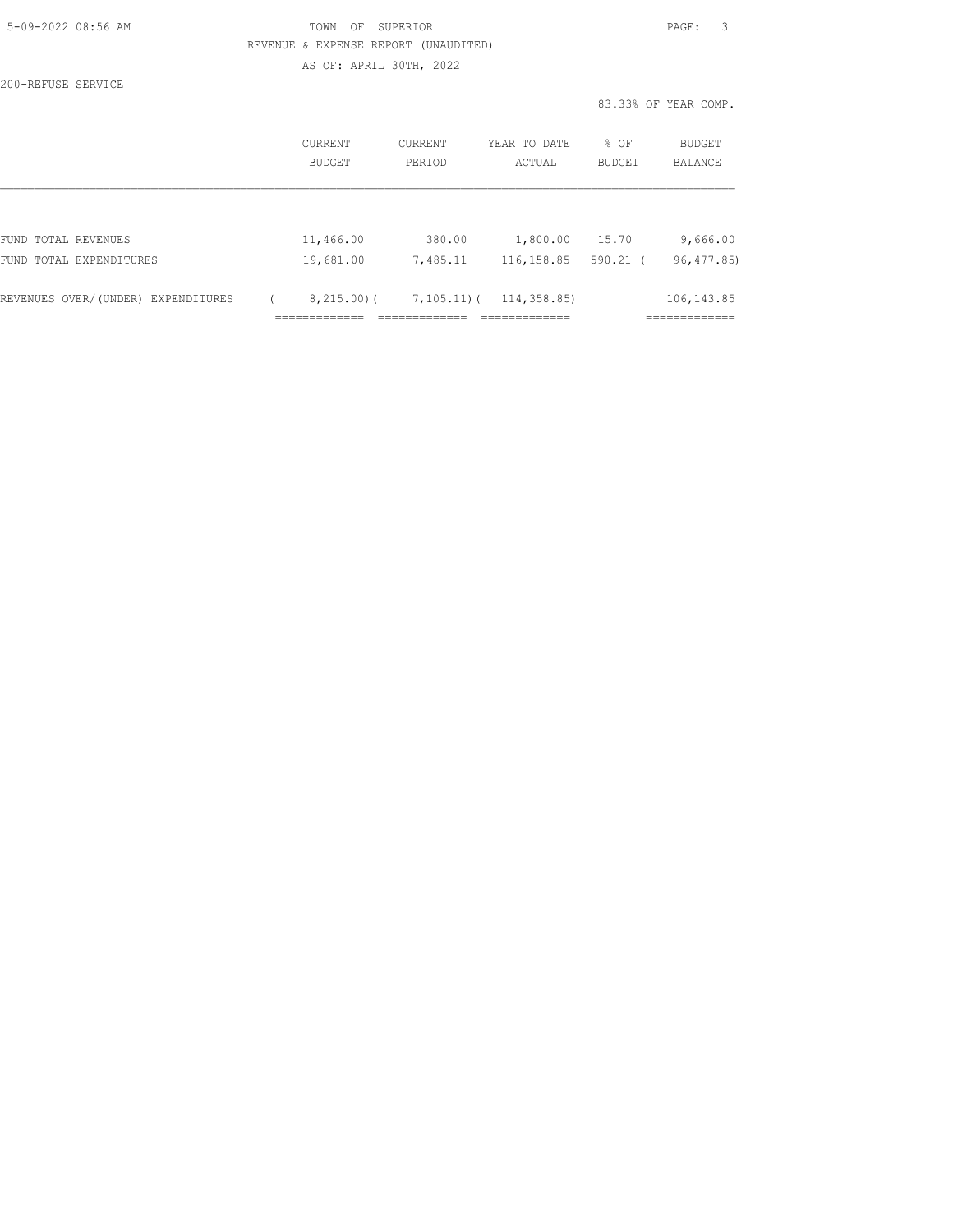210-SEWER

# TOWN OF SUPERIOR **Example 2018** PAGE: 1 REVENUE & EXPENSE REPORT (UNAUDITED)

AS OF: APRIL 30TH, 2022

|                                      | <b>CURRENT</b><br>BUDGET | <b>CURRENT</b><br>PERIOD | YEAR TO DATE<br>ACTUAL | % OF<br><b>BUDGET</b> | <b>BUDGET</b><br>BALANCE |
|--------------------------------------|--------------------------|--------------------------|------------------------|-----------------------|--------------------------|
| REVENUES                             |                          |                          |                        |                       |                          |
| <b>TAXES</b>                         |                          |                          |                        |                       |                          |
| BUSINESS SERVICES                    |                          |                          |                        |                       |                          |
| 210-00-4240 SEWER FEES               | 477,900.00               | 38,534.00                | 397,297.08             | 83.13                 | 80,602.92                |
| 210-00-4250 PENALTIES                | 0.00                     | $0.00$ (                 | 615.00                 | 0.00                  | 615.00                   |
| SUBTOTAL BUSINESS SERVICES           | 477,900.00               | 38,534.00                | 396,682.08             | 83.01                 | 81, 217.92               |
| <b>GRANTS</b>                        |                          |                          |                        |                       |                          |
| CONTINGENCY                          |                          |                          |                        |                       |                          |
| TOTAL REVENUES                       | 477,900.00               | 38,534.00                | 396,682.08             | 83.01                 | 81, 217.92               |
| EXPENDITURES                         |                          |                          |                        |                       |                          |
| PERSONEL                             |                          |                          |                        |                       |                          |
| 210-00-5100 SALARIES                 | 89,779.00                | 0.00                     | 56,421.09              | 62.84                 | 33, 357.91               |
| 210-00-5101 OVERTIME                 | 7,500.00                 | 0.00                     | 14,336.97              | $191.16$ (            | 6,836.97)                |
| 210-00-5151 FICA                     | 5,238.00                 | 0.00                     | 4,376.80               | 83.56                 | 861.20                   |
| 210-00-5152 MEDICARE                 | 1,225.00                 | 0.00                     | 1,023.59               | 83.56                 | 201.41                   |
| 210-00-5153 STATE UNEMPLOYMENT       | 327.00                   | 0.00                     | 71.86                  | 21.98                 | 255.14                   |
| 210-00-5154 WORKERS COMP INSURANCE   | 3,807.00                 | 0.00                     | 2,895.00               | 76.04                 | 912.00                   |
| 210-00-5161 ARIZONA STATE RETIREMENT | 10,485.00                | 0.00                     | 8,775.09               | 83.69                 | 1,709.91                 |
| 210-00-5162 LIFE INSURANCE           | 165.00                   | 13.40                    | 147.40                 | 89.33                 | 17.60                    |
| 210-00-5163 HEALTH INSURANCE         | 15,120.00                | 624.98                   | 8,749.72               | 57.87                 | 6,370.28                 |
| 210-00-5164 DENTAL INSURANCE         | 836.00                   | 63.16                    | 694.76                 | 83.11                 | 141.24                   |
| SUBTOTAL PERSONEL                    | 134,482.00               | 701.54                   | 97, 492.28             | 72.49                 | 36,989.72                |
| SUPPLIES                             |                          |                          |                        |                       |                          |
| 210-00-5210 OFFICE SUPPLIES          | 2,000.00                 | 0.00                     | 0.00                   | 0.00                  | 2,000.00                 |
| 210-00-5240 CHEMICAL SUPPLIES        | 15,146.00                | 0.00                     | 3,108.35               | 20.52                 | 12,037.65                |
| 210-00-5299 OPERATING SUPPLIES       | 20,000.00                | 188.65                   | 22,786.48              | $113.93$ (            | 2,786.48)                |
| SUBTOTAL SUPPLIES                    | 37,146.00                | 188.65                   | 25,894.83              | 69.71                 | 11,251.17                |
| UTILITIES                            |                          |                          |                        |                       |                          |
| 210-00-5310 ELECTRICITY              | 59,202.00                | 0.00                     | 45,770.97              | 77.31                 | 13,431.03                |
| 210-00-5320 GAS                      | 0.00                     | 0.00                     | 2,882.00               | $0.00$ (              | 2,882.00                 |
| 210-00-5340 SEWER                    | 0.00                     | 0.00                     | 82.00                  | $0.00$ (              | 82.00)                   |
| 210-00-5350 TELEPHONE                | 1,158.00                 | 63.67                    | 649.14                 | 56.06                 | 508.86                   |
| 210-00-5360 WATER                    | 3,000.00                 | 243.60                   | 2,431.83               | 81.06                 | 568.17                   |
| 210-00-5380 SECURITY                 | 500.00                   | 25.00                    | 250.00                 | 50.00                 | 250.00                   |
| SUBTOTAL UTILITIES                   | 63,860.00                | 332.27                   | 52,065.94              | 81.53                 | 11,794.06                |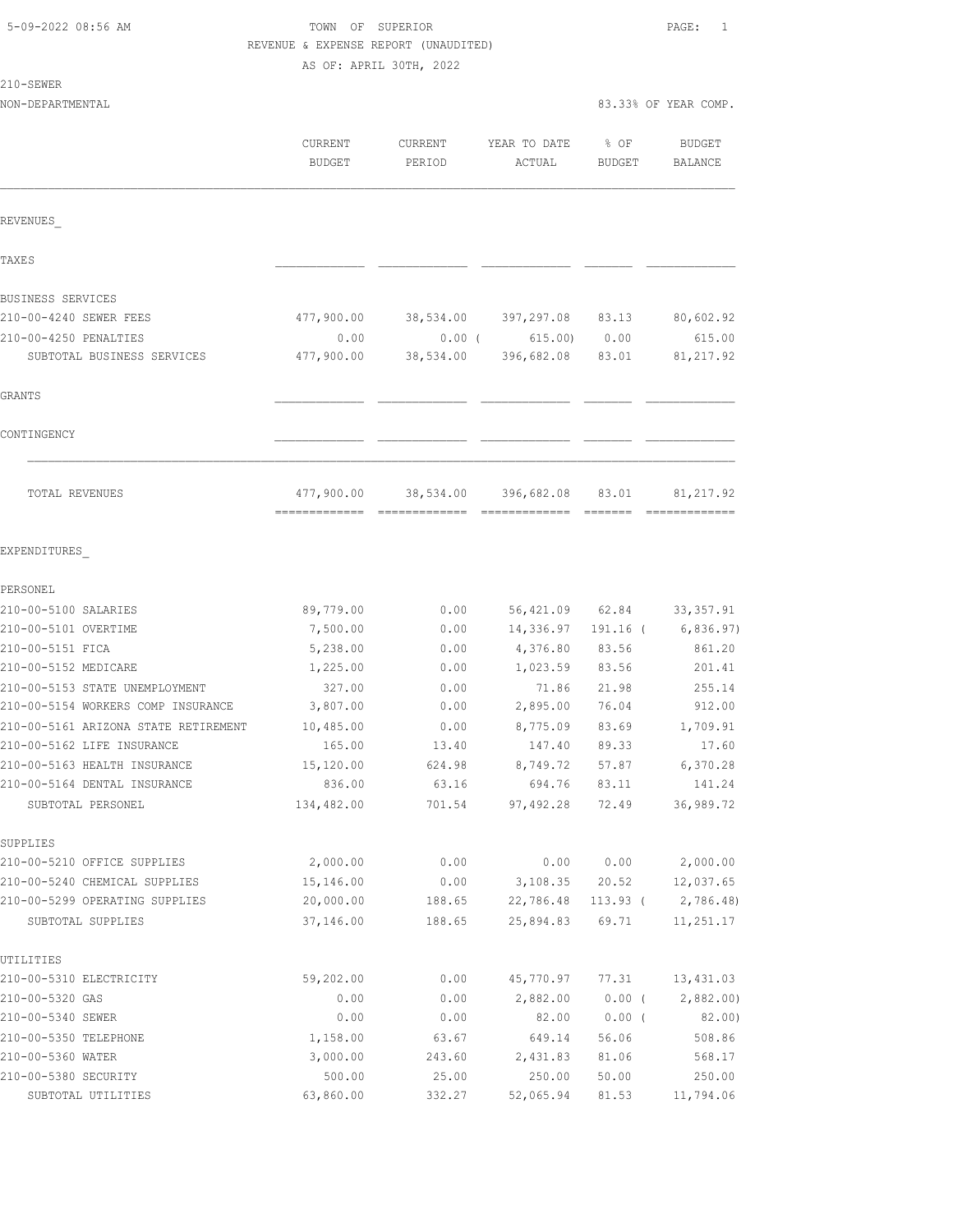#### 5-09-2022 08:56 AM TOWN OF SUPERIOR PAGE: 2 REVENUE & EXPENSE REPORT (UNAUDITED) AS OF: APRIL 30TH, 2022

210-SEWER

|                                                                        | CURRENT<br><b>BUDGET</b> | <b>CURRENT</b><br>PERIOD             | YEAR TO DATE<br>ACTUAL             | % OF<br><b>BUDGET</b> | <b>BUDGET</b><br>BALANCE |
|------------------------------------------------------------------------|--------------------------|--------------------------------------|------------------------------------|-----------------------|--------------------------|
|                                                                        |                          |                                      |                                    |                       |                          |
| GENERAL BUSINESS EXPENSE                                               |                          |                                      |                                    |                       |                          |
| 210-00-5410 ADVERTISING                                                | 0.00                     | 349.45                               | 410.61                             | 0.00(                 | 410.61)                  |
| 210-00-5420 DUES & SUBSCRIPTIONS<br>210-00-5425 CONFERENCES & TRAINING | 5,000.00<br>2,000.00     | 0.00<br>94.94                        | 15,599.72<br>284.82                | $311.99$ (<br>14.24   | 10, 599.72)<br>1,715.18  |
| 210-00-5450 UNIFORMS                                                   | 659.00                   | 32.20                                | 643.40                             | 97.63                 | 15.60                    |
| 210-00-5460 POSTAGE                                                    | 5,000.00                 | 438.20                               | 4,442.62                           | 88.85                 | 557.38                   |
| 210-00-5471 AUDIT                                                      | 1,545.00                 | 0.00                                 | 2,077.26                           | 134.45 (              | 532.26                   |
| 210-00-5480 GENERAL INSURANCE                                          | 12,820.00                | 0.00                                 | 5,493.65                           | 42.85                 | 7,326.35                 |
| 210-00-5491 Credit Card Fees                                           | 1,000.00                 | 0.00                                 | 0.00                               | 0.00                  | 1,000.00                 |
| 210-00-5492 BAD DEBT EXPENSE                                           | 15,000.00                | 0.00                                 | 0.00                               | 0.00                  | 15,000.00                |
| SUBTOTAL GENERAL BUSINESS EXPENSE                                      | 43,024.00                | 914.79                               | 28,952.08                          | 67.29                 | 14,071.92                |
| PROFESSIONAL SERVICES                                                  |                          |                                      |                                    |                       |                          |
| 210-00-5520 CONTRACTUAL SERVICES                                       | 1,000.00                 | 0.00                                 |                                    | 10,403.30 1,040.33 (  | 9,403.30)                |
| 210-00-5550 OTHER PROFESSIONAL SERVICE                                 | 73,161.00                | 0.00                                 | 71,175.02                          | 97.29                 | 1,985.98                 |
| 210-00-5551 COLLECTIONS                                                | 0.00                     | 0.00                                 | 6,359.07                           | $0.00$ (              | 6, 359.07)               |
| 210-00-5580 SLUDGE REMOVAL                                             | 9,000.00                 | 0.00                                 | 2,272.05                           | 25.25                 | 6,727.95                 |
| 210-00-5581 BACKFLOW TESTING                                           | 1,439.00                 | 0.00                                 | 550.00                             | 38.22                 | 889.00                   |
| SUBTOTAL PROFESSIONAL SERVICES                                         | 84,600.00                | 0.00                                 | 90,759.44                          | $107.28$ (            | 6, 159.44)               |
| REPAIR/MAINTENANCE                                                     |                          |                                      |                                    |                       |                          |
| 210-00-5640 AUTO & TRUCK REPAIRS                                       | 1,000.00                 | 1,695.00                             | 1,695.00                           | $169.50$ (            | 695.00)                  |
| 210-00-5641 GAS & OIL                                                  | 3,000.00                 | 469.28                               | 2,310.41                           | 77.01                 | 689.59                   |
| 210-00-5642 TIRES & TUBES                                              | 0.00                     | 185.00                               | 185.00                             | $0.00$ (              | 185.00)                  |
| 210-00-5650 OTHER EQUIPMENT REPAIRS                                    | 8,085.00                 | 50.85                                | 7,933.19                           | 98.12                 | 151.81                   |
| SUBTOTAL REPAIR/MAINTENANCE                                            | 12,085.00                | 2,400.13                             | 12,123.60                          | $100.32$ (            | 38.60)                   |
| CAPITAL OUTLAY                                                         |                          |                                      |                                    |                       |                          |
| 210-00-5710 BUILDING                                                   | 500.00                   | 0.00                                 | 0.00                               | 0.00                  | 500.00                   |
| 210-00-5750 OTHER EQUIP/SMALL TOOLS                                    | 5,000.00                 | 0.00                                 | 0.00                               | 0.00                  | 5,000.00                 |
| 210-00-5760 R&M WELLS & PUMPS                                          | 10,000.00                | 0.00                                 | 3,857.12                           | 38.57                 | 6,142.88                 |
| 210-00-5790 MACHINERY AND EQUIPMENT                                    | 0.00                     |                                      | $0.00$ 74,972.16 0.00 ( 74,972.16) |                       |                          |
| SUBTOTAL CAPITAL OUTLAY                                                | 15,500.00                | 0.00                                 | 78,829.28                          | 508.58 (              | 63, 329.28)              |
| NON-OPERATING                                                          |                          |                                      |                                    |                       |                          |
| 210-00-5800 DEPRECIATION                                               | 40,000.00                | 0.00                                 | 0.00                               | 0.00                  | 40,000.00                |
| SUBTOTAL NON-OPERATING                                                 | 40,000.00                | 0.00                                 | 0.00                               | 0.00                  | 40,000.00                |
| DEBT SERVICE                                                           |                          |                                      |                                    |                       |                          |
| 210-00-5900 INTEREST EXPENSE                                           | 15,000.00                | 0.00                                 | 0.00                               | 0.00                  | 15,000.00                |
| SUBTOTAL DEBT SERVICE                                                  | 15,000.00                | 0.00                                 | 0.00                               | 0.00                  | 15,000.00                |
| TOTAL EXPENDITURES                                                     |                          | 445,697.00 4,537.38 386,117.45 86.63 |                                    |                       | 59, 579.55               |
| REVENUES OVER/(UNDER) EXPENDITURES                                     | 32, 203.00               | 33,996.62                            | 10, 564.63                         |                       | 21,638.37                |
|                                                                        |                          |                                      |                                    |                       |                          |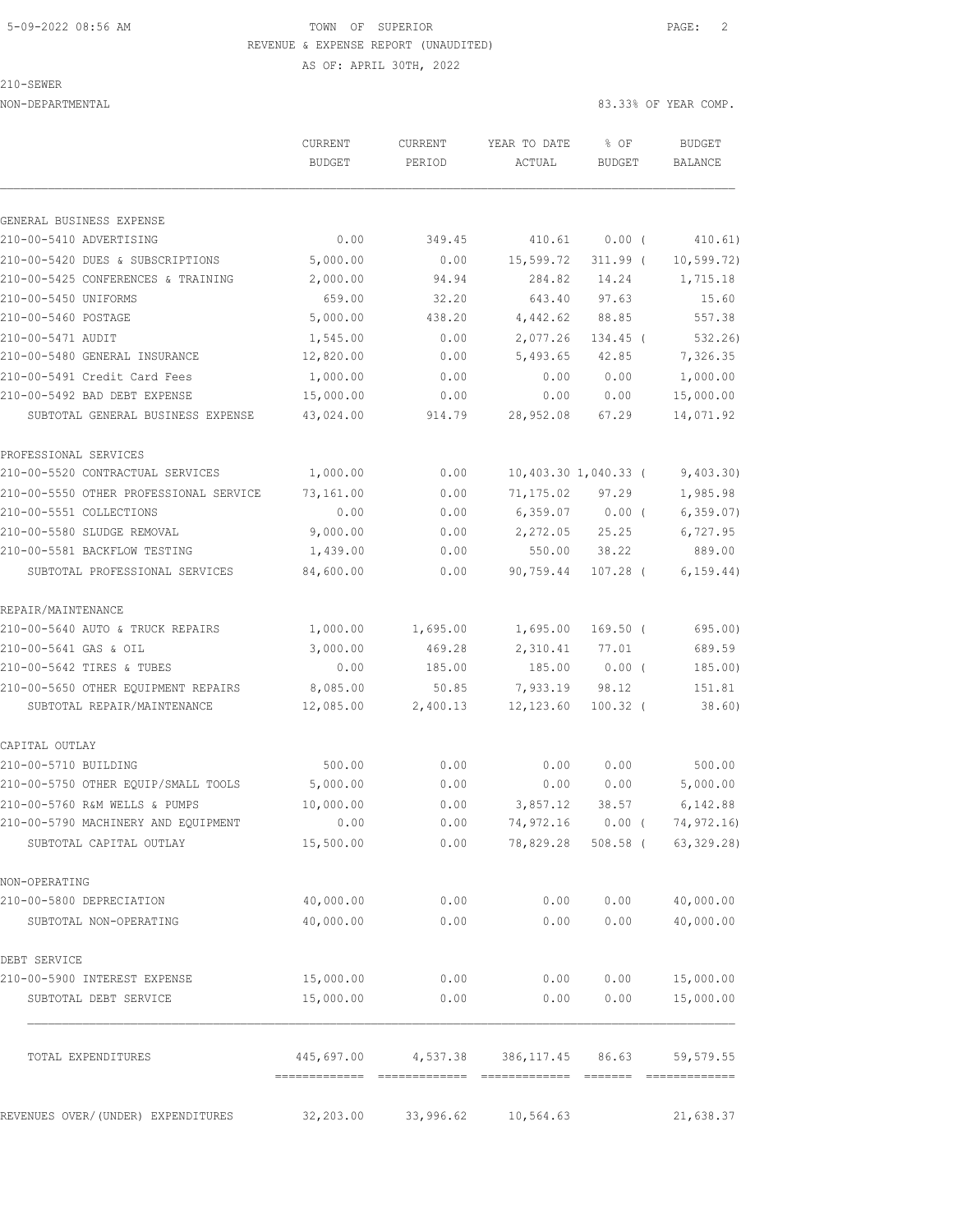#### 5-09-2022 08:56 AM TOWN OF SUPERIOR PAGE: 3 REVENUE & EXPENSE REPORT (UNAUDITED) AS OF: APRIL 30TH, 2022

210-SEWER

|                                    | CURRENT<br><b>BUDGET</b> | CURRENT<br>PERIOD | YEAR TO DATE<br>ACTUAL | % OF<br><b>BUDGET</b> | BUDGET<br><b>BALANCE</b> |
|------------------------------------|--------------------------|-------------------|------------------------|-----------------------|--------------------------|
|                                    |                          |                   |                        |                       |                          |
| FUND TOTAL REVENUES                | 477,900.00               | 38,534.00         | 396,682.08             | 83.01                 | 81, 217.92               |
| FUND TOTAL EXPENDITURES            | 445,697.00               | 4,537.38          | 386, 117.45            | 86.63                 | 59, 579.55               |
| REVENUES OVER/(UNDER) EXPENDITURES | 32,203.00                | 33,996.62         | 10,564.63              |                       | 21,638.37                |
|                                    |                          |                   |                        |                       |                          |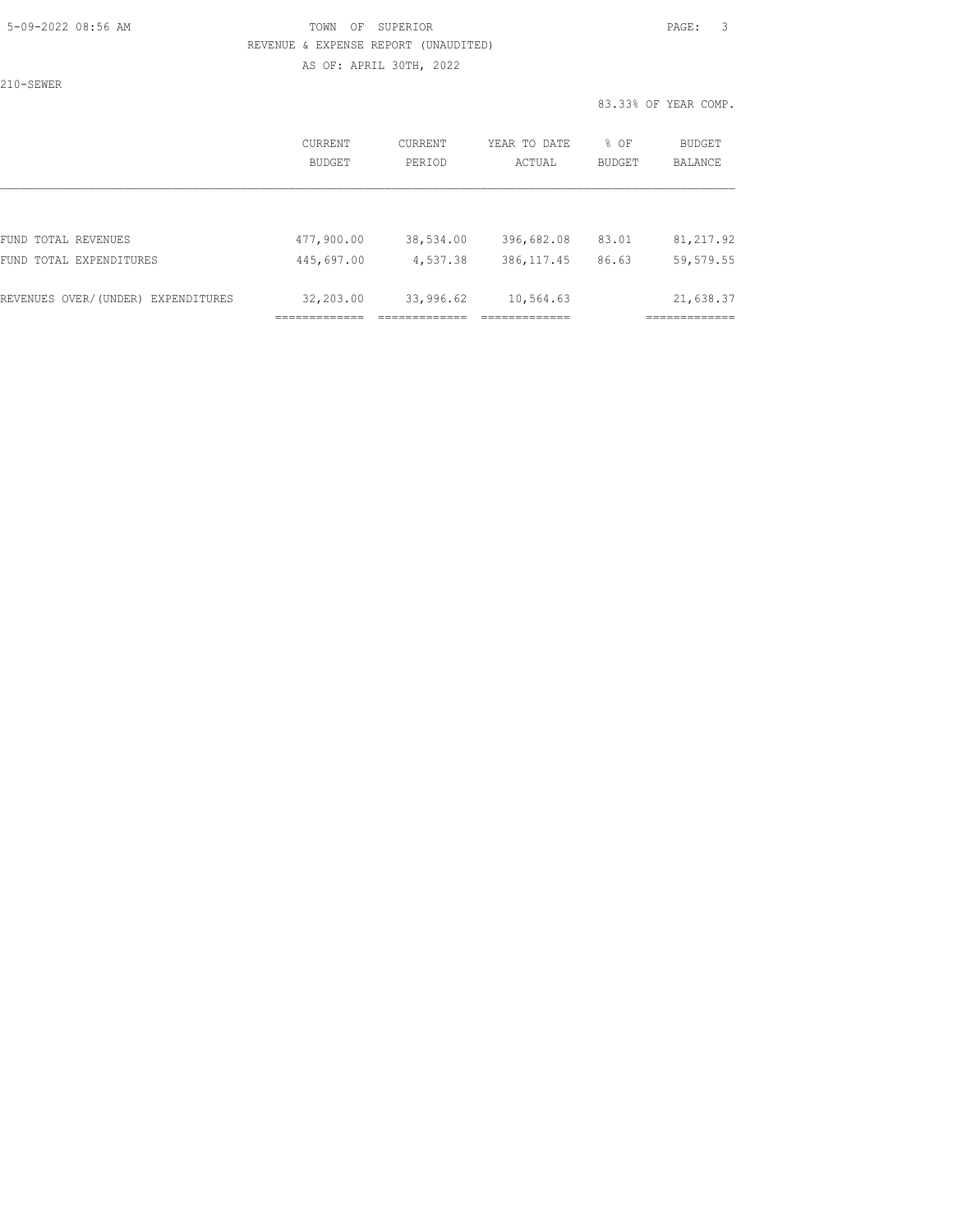220-AMBULANCE

### TOWN OF SUPERIOR **Example 2018** PAGE: 1 REVENUE & EXPENSE REPORT (UNAUDITED) AS OF: APRIL 30TH, 2022

|                                                                            | CURRENT<br><b>BUDGET</b> | CURRENT<br>PERIOD | YEAR TO DATE<br>ACTUAL | % OF<br><b>BUDGET</b> | <b>BUDGET</b><br>BALANCE |
|----------------------------------------------------------------------------|--------------------------|-------------------|------------------------|-----------------------|--------------------------|
| REVENUES                                                                   |                          |                   |                        |                       |                          |
| TAXE S                                                                     |                          |                   |                        |                       |                          |
| <b>BUSINESS SERVICES</b>                                                   |                          |                   |                        |                       |                          |
| ENTERPRISE SERVICES                                                        |                          |                   |                        |                       |                          |
| 220-00-4310 AMBULANCE BILLINGS                                             | 360,000.00               | 21,418.90         | 295,053.10             | 81.96                 | 64,946.90                |
| SUBTOTAL ENTERPRISE SERVICES                                               | 360,000.00               | 21,418.90         | 295,053.10             | 81.96                 | 64,946.90                |
| <b>GRANTS</b>                                                              |                          |                   |                        |                       |                          |
| 220-00-4600 AMBULANCE REVENUE                                              | 0.00                     | 534.97            | 1,069.94               | 0.00(                 | 1,069.94)                |
| SUBTOTAL GRANTS                                                            | 0.00                     | 534.97            | 1,069.94               | 0.00(                 | 1,069.94)                |
| CONTINGENCY                                                                |                          |                   |                        |                       |                          |
| 220-00-4901 INTERFUND TRANSFER-AMBULANCE                                   | 150,000.00               | 0.00              | 0.00                   | 0.00                  | 150,000.00               |
| SUBTOTAL CONTINGENCY                                                       | 150,000.00               | 0.00              | 0.00                   | 0.00                  | 150,000.00               |
| TOTAL REVENUES                                                             | 510,000.00               | 21,953.87         | 296, 123.04            | 58.06                 | 213,876.96               |
| EXPENDITURES                                                               |                          |                   |                        |                       |                          |
| PERSONEL                                                                   |                          |                   |                        |                       |                          |
| 220-00-5100 SALARIES                                                       | 282,018.00               | 0.00              | 205, 912.63            | 73.01                 | 76,105.37                |
| 220-00-5101 OVERTIME                                                       | 30,000.00                | 0.00              | 28,525.58              | 95.09                 | 1,474.42                 |
| 220-00-5151 FICA                                                           | 17,772.00                | 0.00              | 14,542.88              | 81.83                 | 3,229.12                 |
| 220-00-5152 MEDICARE                                                       | 4,156.00                 | 0.00              | 3,401.15               | 81.84                 | 754.85                   |
| 220-00-5153 STATE UNEMPLOYMENT                                             | 1,285.00                 | 0.00              | 357.86                 | 27.85                 | 927.14                   |
| 220-00-5154 WORKERS COMP INSURANCE<br>220-00-5160 PUBLIC SAFETY RETIREMENT | 17,931.00                | 0.00              | 17,321.00              | 96.60                 | 610.00                   |
| 220-00-5162 LIFE INSURANCE                                                 | 39,397.00<br>450.00      | 2,878.28<br>17.99 | 28,446.24<br>377.11    | 72.20<br>83.80        | 10,950.76<br>72.89       |
| 220-00-5163 HEALTH INSURANCE                                               | 36,287.00                | 2,999.90          | 21,999.28              | 60.63                 | 14,287.72                |
| 220-00-5164 DENTAL INSURANCE                                               | 2,285.00                 | 176.85            | 1,989.55               | 87.07                 | 295.45                   |
| SUBTOTAL PERSONEL                                                          | 431,581.00               | 6,073.02          | 322,873.28             | 74.81                 | 108,707.72               |
| SUPPLIES                                                                   |                          |                   |                        |                       |                          |
| 220-00-5220 MEDICAL SUPPLIES                                               | 16,000.00                | 38.36             | 11,633.03              | 72.71                 | 4,366.97                 |
| 220-00-5299 OPERATING SUPPLIES                                             | 0.00                     | 0.00              | 150.00                 | $0.00$ (              | 150.00                   |
| SUBTOTAL SUPPLIES                                                          | 16,000.00                | 38.36             | 11,783.03              | 73.64                 | 4,216.97                 |
| UTILITIES                                                                  |                          |                   |                        |                       |                          |
| 220-00-5310 ELECTRICITY                                                    | 2,783.00                 | 0.00              | 1,849.31               | 66.45                 | 933.69                   |
| 220-00-5350 TELEPHONE                                                      | 1,000.00                 | 70.85             | 782.90                 | 78.29                 | 217.10                   |
| 220-00-5360 WATER                                                          | 1,100.00                 | 53.43             | 457.55                 | 41.60                 | 642.45                   |
| SUBTOTAL UTILITIES                                                         | 4,883.00                 | 124.28            | 3,089.76               | 63.28                 | 1,793.24                 |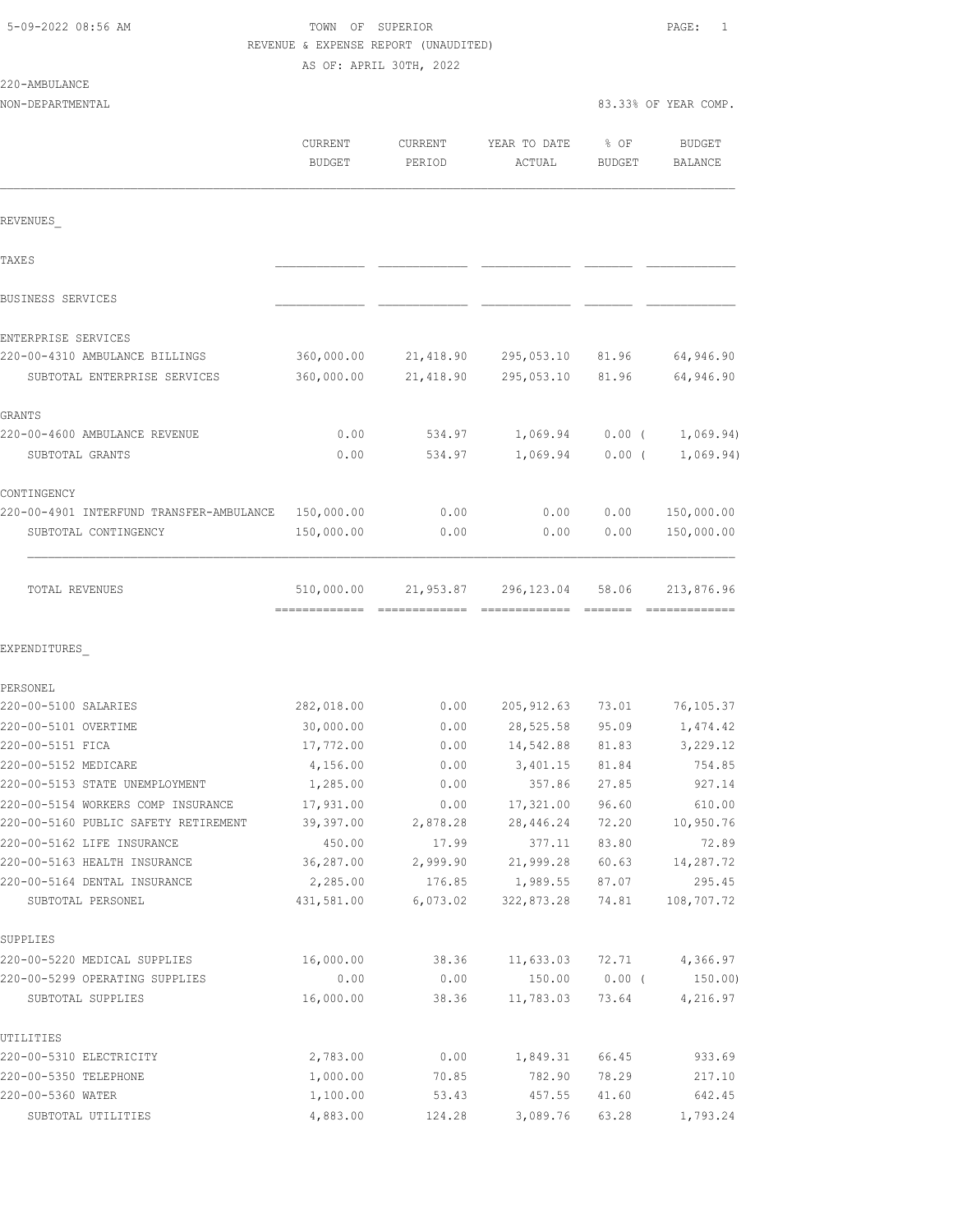# 5-09-2022 08:56 AM TOWN OF SUPERIOR PAGE: 2 REVENUE & EXPENSE REPORT (UNAUDITED)

### 220-AMBULANCE

AS OF: APRIL 30TH, 2022

|                                                | <b>CURRENT</b><br>BUDGET | <b>CURRENT</b><br>PERIOD | YEAR TO DATE<br>ACTUAL | % OF<br><b>BUDGET</b> | <b>BUDGET</b><br>BALANCE |
|------------------------------------------------|--------------------------|--------------------------|------------------------|-----------------------|--------------------------|
|                                                |                          |                          |                        |                       |                          |
| GENERAL BUSINESS EXPENSE                       |                          |                          |                        |                       |                          |
| 220-00-5410 ADVERTISING                        | 0.00                     | 99.50                    | 99.50                  | 0.00(                 | 99.50)                   |
| 220-00-5420 DUES & SUBSCRIPTIONS               | 1,000.00                 | 0.00                     | 353.60                 | 35.36                 | 646.40                   |
| 220-00-5471 AUDIT                              | 0.00                     | 0.00                     | 2,077.26               | $0.00$ (              | 2,077.26                 |
| 220-00-5480 GENERAL INSURANCE                  | 6,410.00                 | 0.00                     | 2,746.81               | 42.85                 | 3,663.19                 |
| 220-00-5491 BANK FEES                          | 1,500.00                 | 0.00                     | 2,832.77               | 188.85 (              | 1,332.77                 |
| SUBTOTAL GENERAL BUSINESS EXPENSE              | 8,910.00                 | 99.50                    | 8,109.94               | 91.02                 | 800.06                   |
| PROFESSIONAL SERVICES                          |                          |                          |                        |                       |                          |
| 220-00-5520 CONTRACTUAL SERVICES               | 24,000.00                | 4,311.48                 | 25, 265.62             | $105.27$ (            | 1, 265.62)               |
| 220-00-5550 OTHER PROFESSIONAL SERVICE         | 4,080.00                 | 2,560.00                 | 7,206.40               | $176.63$ (            | 3, 126.40                |
| SUBTOTAL PROFESSIONAL SERVICES                 | 28,080.00                | 6,871.48                 | 32,472.02              | $115.64$ (            | 4,392.02)                |
| REPAIR/MAINTENANCE                             |                          |                          |                        |                       |                          |
| 220-00-5640 AUTO & TRUCK REPAIRS               | 0.00                     | 27.37                    | 27.37                  | 0.00(                 | 27.37)                   |
| 220-00-5641 GAS & OIL                          | 9,000.00                 | 0.00                     | 5,624.54               | 62.49                 | 3,375.46                 |
| SUBTOTAL REPAIR/MAINTENANCE                    | 9,000.00                 | 27.37                    | 5,651.91               | 62.80                 | 3,348.09                 |
| CAPITAL OUTLAY                                 |                          |                          |                        |                       |                          |
| 220-00-5741 Audit                              | 1,545.00                 | 0.00                     | 0.00                   | 0.00                  | 1,545.00                 |
| SUBTOTAL CAPITAL OUTLAY                        | 1,545.00                 | 0.00                     | 0.00                   | 0.00                  | 1,545.00                 |
| NON-OPERATING                                  |                          |                          |                        |                       |                          |
| 220-00-5800 DEPRECIATION                       | 40,000.00                | 0.00                     | 0.00                   | 0.00                  | 40,000.00                |
| SUBTOTAL NON-OPERATING                         | 40,000.00                | 0.00                     | 0.00                   | 0.00                  | 40,000.00                |
| DEBT SERVICE                                   |                          |                          |                        |                       |                          |
| TOTAL EXPENDITURES                             | 539,999.00               | 13,234.01                | 383, 979.94            | 71.11                 | 156,019.06               |
| REVENUES OVER/(UNDER) EXPENDITURES<br>$\left($ | 29,999.00                |                          | 8,719.86 (87,856.90)   |                       | 57,857.90                |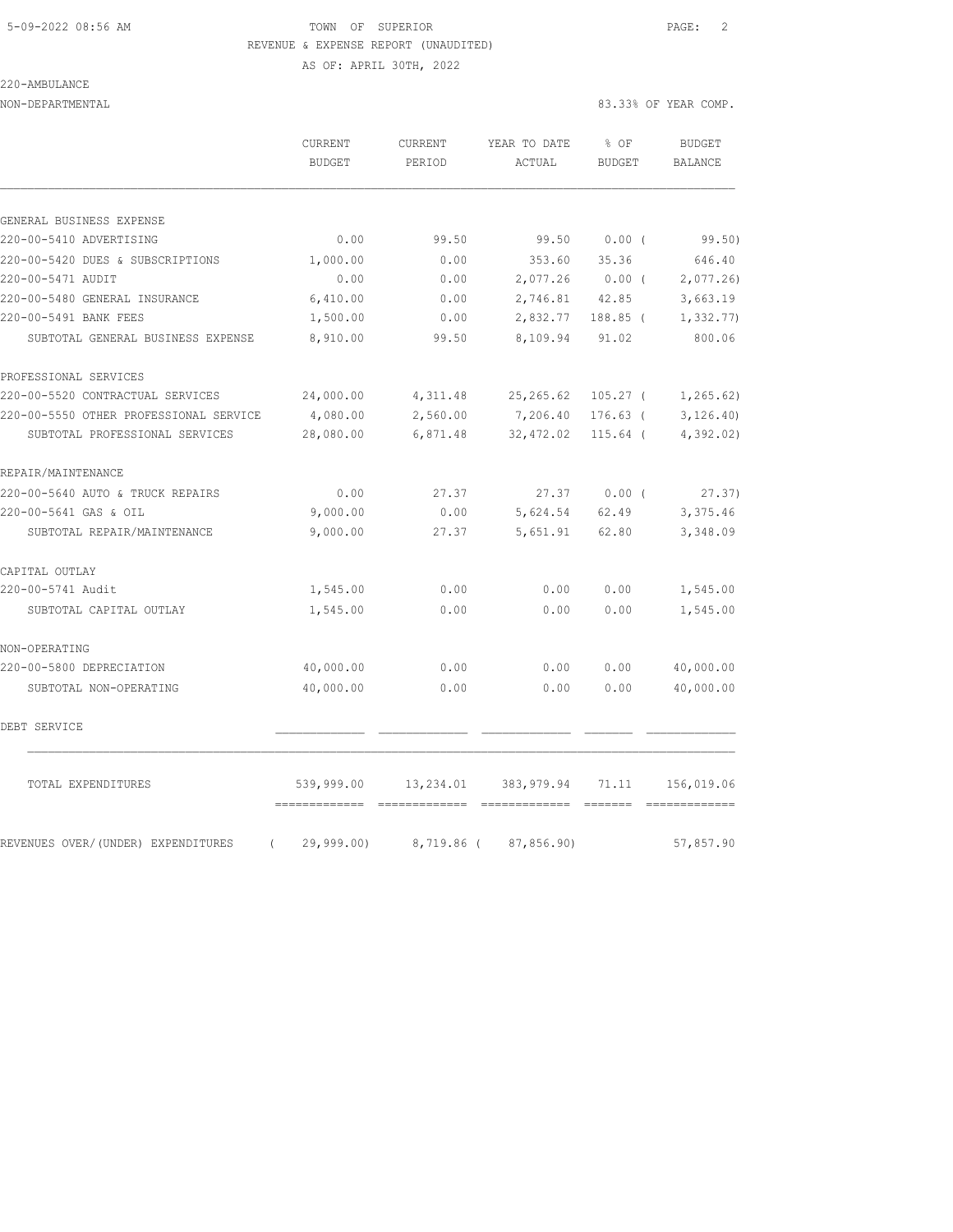## 5-09-2022 08:56 AM TOWN OF SUPERIOR PAGE: 3 REVENUE & EXPENSE REPORT (UNAUDITED) AS OF: APRIL 30TH, 2022

220-AMBULANCE

|                                    |                          |                   |                        |                       | 83.33% OF YEAR COMP.     |
|------------------------------------|--------------------------|-------------------|------------------------|-----------------------|--------------------------|
|                                    | <b>CURRENT</b><br>BUDGET | CURRENT<br>PERIOD | YEAR TO DATE<br>ACTUAL | % OF<br><b>BUDGET</b> | BUDGET<br>BALANCE        |
|                                    |                          |                   |                        |                       |                          |
| FUND TOTAL REVENUES                | 510,000.00               | 21,953.87         | 296, 123.04            | 58.06                 | 213,876.96               |
| FUND TOTAL EXPENDITURES            | 539,999.00               | 13,234.01         | 383, 979.94            | 71.11                 | 156,019.06               |
| REVENUES OVER/(UNDER) EXPENDITURES | 29,999,00                | 8,719.86 (        | 87,856.90)             |                       | 57,857.90<br>=========== |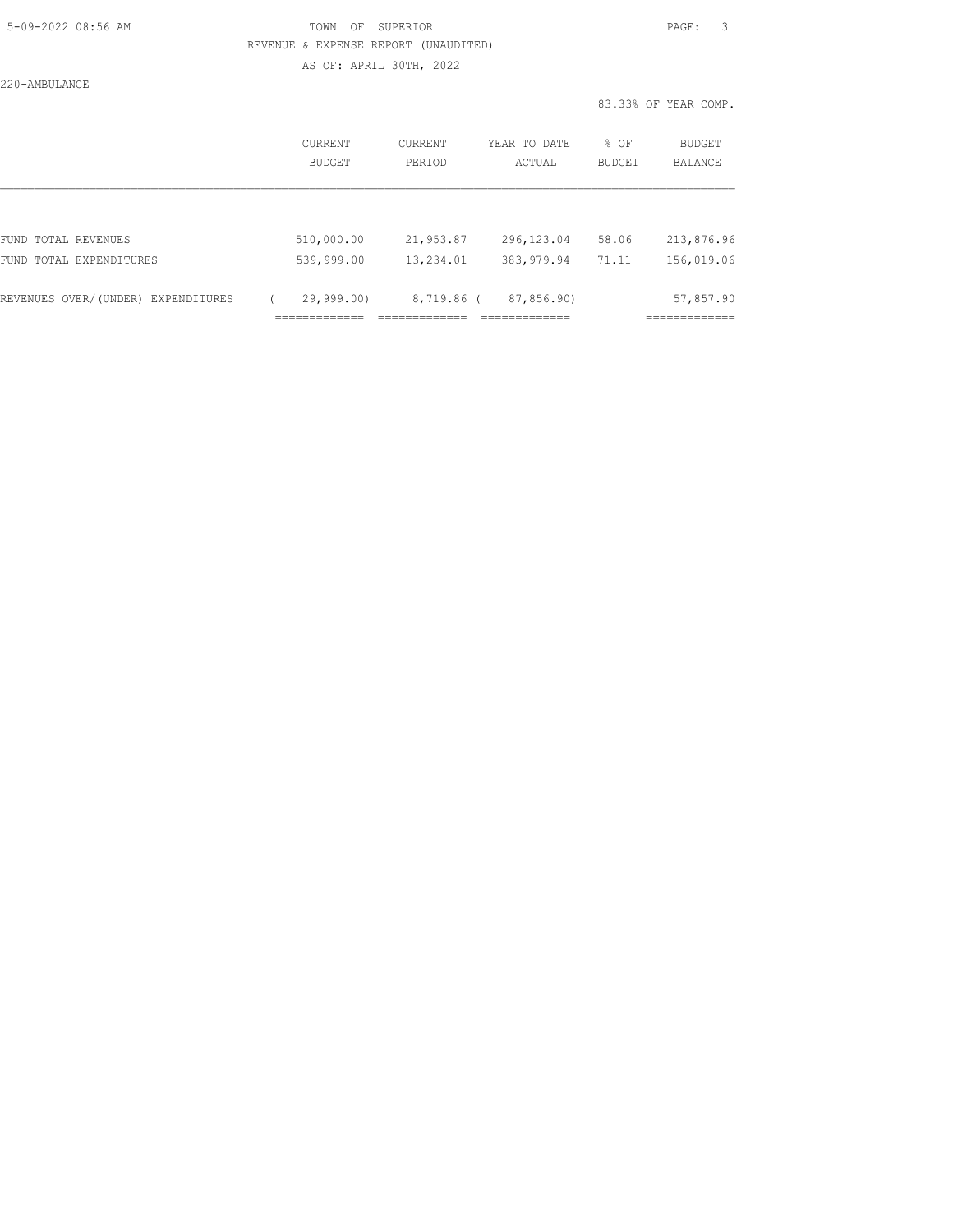### 5-09-2022 08:56 AM TOWN OF SUPERIOR PAGE: 1 REVENUE & EXPENSE REPORT (UNAUDITED) AS OF: APRIL 30TH, 2022

230-CEMETARY

| NON-DEPARTMENTAL                                  |                     |                   |                        |                       | 83.33% OF YEAR COMP. |
|---------------------------------------------------|---------------------|-------------------|------------------------|-----------------------|----------------------|
|                                                   | CURRENT<br>BUDGET   | CURRENT<br>PERIOD | YEAR TO DATE<br>ACTUAL | % OF<br><b>BUDGET</b> | BUDGET<br>BALANCE    |
| REVENUES                                          |                     |                   |                        |                       |                      |
| BUSINESS SERVICES                                 |                     |                   |                        |                       |                      |
| 230-00-4240 WEEKEND FEE                           | 0.00                | 0.00              | 3,100.00               | $0.00$ (              | 3,100.00)            |
| SUBTOTAL BUSINESS SERVICES                        | 0.00                | 0.00              | 3,100.00               | $0.00$ (              | 3,100.00)            |
| ENTERPRISE SERVICES                               |                     |                   |                        |                       |                      |
| 230-00-4320 PLOT PURCHASE                         | $25,000.00$ (       | 1,500.00)         | 33,850.00              | 135.40 (              | 8,850.00)            |
| 230-00-4321 OPEN/CLOSE                            | 0.00                | 400.00            | 18,950.00              | $0.00$ (              | 18,950.00            |
| SUBTOTAL ENTERPRISE SERVICES                      | $25,000.00$ (       | 1,100.00)         | 52,800.00              | $211.20$ (            | 27,800.00)           |
| CONTINGENCY                                       |                     |                   |                        |                       |                      |
| TOTAL REVENUES                                    | 25,000.00 (         | 1,100.00)         | 55,900.00              | $223.60$ (            | 30, 900.00)          |
| EXPENDITURES                                      |                     |                   |                        |                       |                      |
| PERSONEL                                          |                     |                   |                        |                       |                      |
| 230-00-5100 SALARIES                              | 9,759.00            | 0.00              | 1,893.93               | 19.41                 | 7,865.07             |
| 230-00-5101 OVERTIME                              | 0.00                | 0.00              | 117.33                 | $0.00$ (              | 117.33)              |
| 230-00-5151 FICA                                  | 605.00              | 0.00              | 124.69                 | 20.61                 | 480.31               |
| 230-00-5152 MEDICARE                              | 142.00              | 0.00              | 29.19                  | 20.56                 | 112.81               |
| 230-00-5153 STATE UNEMPLOYMENT                    | 27.00               | 0.00              | 1.71                   | 6.33                  | 25.29                |
| 230-00-5154 WORKERS COMP INSURANCE                | 35.00               | 0.00              | 0.00                   | 0.00                  | 35.00                |
| 230-00-5161 ARIZONA STATE RETIREMENT              | 1,211.00            | 0.00              | 249.34                 | 20.59                 | 961.66               |
| 230-00-5162 LIFE INSURANCE                        | 20.00               | 0.00              | 0.00                   | 0.00                  | 20.00                |
| 230-00-5163 HEALTH INSURANCE                      | 1,890.00            | 0.00              | 0.00                   | 0.00                  | 1,890.00             |
| 230-00-5164 DENTAL INSURANCE<br>SUBTOTAL PERSONEL | 102.00<br>13,791.00 | 0.00<br>0.00      | 0.00<br>2,416.19       | 0.00<br>17.52         | 102.00<br>11,374.81  |
|                                                   |                     |                   |                        |                       |                      |
| SUPPLIES<br>230-00-5210 OFFICE SUPPLIES           | 0.00                | 19.89             | 19.89                  | $0.00$ (              | 19.89)               |
| 230-00-5299 OPERATING SUPPLIES                    | 1,000.00            | 0.00              | 1,833.64               | 183.36 (              | 833.64)              |
| SUBTOTAL SUPPLIES                                 | 1,000.00            | 19.89             | 1,853.53               | $185.35$ (            | 853.53)              |
| UTILITIES                                         |                     |                   |                        |                       |                      |
| 230-00-5310 ELECTRICITY                           | 1,000.00            | 0.00              | 539.13                 | 53.91                 | 460.87               |
| 230-00-5330 REFUSE                                | 0.00                | 126.59            | 1,179.07               | $0.00$ (              | 1, 179.07)           |
| 230-00-5350 TELEPHONE                             | 500.00              | 0.00              | 0.00                   | 0.00                  | 500.00               |
| 230-00-5360 WATER                                 | 700.00              | 45.54             | 2,270.55               | $324.36$ (            | 1, 570.55            |
| SUBTOTAL UTILITIES                                | 2,200.00            | 172.13            | 3,988.75               | 181.31 (              | 1,788.75             |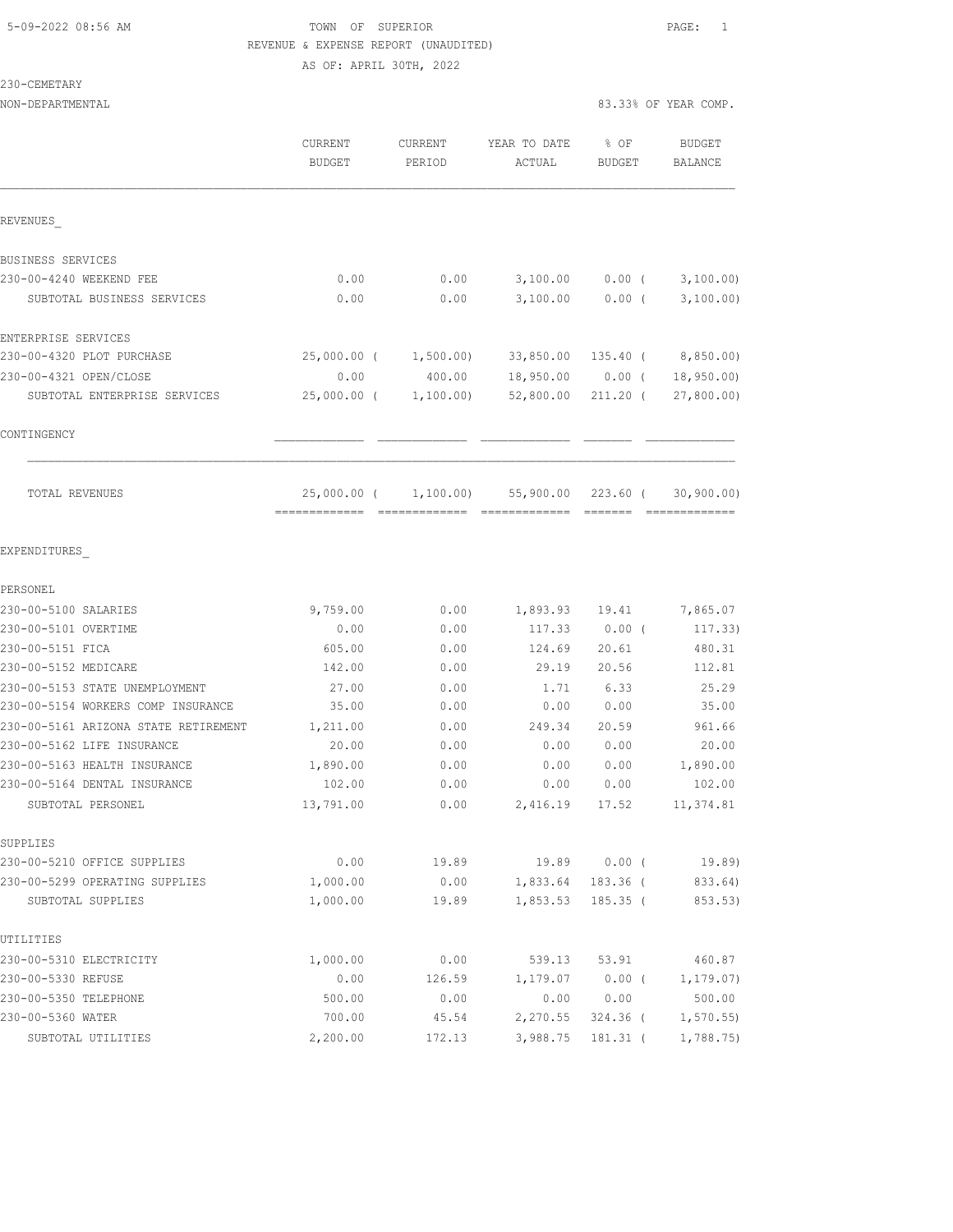# 5-09-2022 08:56 AM TOWN OF SUPERIOR PAGE: 2 REVENUE & EXPENSE REPORT (UNAUDITED)

AS OF: APRIL 30TH, 2022

#### 230-CEMETARY

| NON-DEPARTMENTAL | 83.33% OF YEAR COMP. |
|------------------|----------------------|
|                  |                      |
|                  |                      |

|                                      | <b>CURRENT</b><br><b>BUDGET</b>             | CURRENT<br>PERIOD | YEAR TO DATE<br>ACTUAL                                                                                                                                                                                                                                                                                                                                                                                                                                                                                                  | % OF<br>BUDGET | BUDGET<br><b>BALANCE</b> |
|--------------------------------------|---------------------------------------------|-------------------|-------------------------------------------------------------------------------------------------------------------------------------------------------------------------------------------------------------------------------------------------------------------------------------------------------------------------------------------------------------------------------------------------------------------------------------------------------------------------------------------------------------------------|----------------|--------------------------|
| GENERAL BUSINESS EXPENSE             |                                             |                   |                                                                                                                                                                                                                                                                                                                                                                                                                                                                                                                         |                |                          |
| PROFESSIONAL SERVICES                |                                             |                   |                                                                                                                                                                                                                                                                                                                                                                                                                                                                                                                         |                |                          |
| 230-00-5520 CONTRACTUAL SERVICES     | 0.00                                        | 0.00              | 27,168.00                                                                                                                                                                                                                                                                                                                                                                                                                                                                                                               | $0.00$ (       | 27, 168.00               |
| SUBTOTAL PROFESSIONAL SERVICES       | 0.00                                        | 0.00              | 27,168.00                                                                                                                                                                                                                                                                                                                                                                                                                                                                                                               | $0.00$ (       | 27, 168, 00)             |
| REPAIR/MAINTENANCE                   |                                             |                   |                                                                                                                                                                                                                                                                                                                                                                                                                                                                                                                         |                |                          |
| 230-00-5610 PARK & BLDG IMPROVEMENTS | 0.00                                        | 0.00              | 14.42                                                                                                                                                                                                                                                                                                                                                                                                                                                                                                                   | $0.00$ (       | 14.42)                   |
| 230-00-5650 OTHER EQUIPMENT REPAIRS  | 2,000.00                                    | 0.00              | 0.00                                                                                                                                                                                                                                                                                                                                                                                                                                                                                                                    | 0.00           | 2,000.00                 |
| SUBTOTAL REPAIR/MAINTENANCE          | 2,000.00                                    | 0.00              | 14.42                                                                                                                                                                                                                                                                                                                                                                                                                                                                                                                   | 0.72           | 1,985.58                 |
| CAPITAL OUTLAY                       |                                             |                   |                                                                                                                                                                                                                                                                                                                                                                                                                                                                                                                         |                |                          |
| 230-00-5750 OTHER EOUIP/SMALL TOOLS  | 0.00                                        | 0.00              | 359.04                                                                                                                                                                                                                                                                                                                                                                                                                                                                                                                  | 0.00(          | 359.04)                  |
| 230-00-5790 MACHINERY AND EOUIPMENT  | 0.00                                        | 0.00              | 617.00                                                                                                                                                                                                                                                                                                                                                                                                                                                                                                                  | 0.00(          | 617.00)                  |
| SUBTOTAL CAPITAL OUTLAY              | 0.00                                        | 0.00              | 976.04                                                                                                                                                                                                                                                                                                                                                                                                                                                                                                                  | $0.00$ (       | 976.04)                  |
| NON-OPERATING                        |                                             |                   |                                                                                                                                                                                                                                                                                                                                                                                                                                                                                                                         |                |                          |
| DEBT SERVICE                         |                                             |                   |                                                                                                                                                                                                                                                                                                                                                                                                                                                                                                                         |                |                          |
| TOTAL EXPENDITURES                   | 18,991.00<br>============================== | 192.02            | 36,416.93 191.76 ( 17,425.93)<br>$\begin{array}{cccccccccccccc} \multicolumn{2}{c}{} & \multicolumn{2}{c}{} & \multicolumn{2}{c}{} & \multicolumn{2}{c}{} & \multicolumn{2}{c}{} & \multicolumn{2}{c}{} & \multicolumn{2}{c}{} & \multicolumn{2}{c}{} & \multicolumn{2}{c}{} & \multicolumn{2}{c}{} & \multicolumn{2}{c}{} & \multicolumn{2}{c}{} & \multicolumn{2}{c}{} & \multicolumn{2}{c}{} & \multicolumn{2}{c}{} & \multicolumn{2}{c}{} & \multicolumn{2}{c}{} & \multicolumn{2}{c}{} & \multicolumn{2}{c}{} & \$ |                | -0000000000000           |
| REVENUES OVER/(UNDER) EXPENDITURES   | $6,009.00$ ( $1,292.02$ ) 19,483.07         |                   |                                                                                                                                                                                                                                                                                                                                                                                                                                                                                                                         | $\left($       | 13,474.07)               |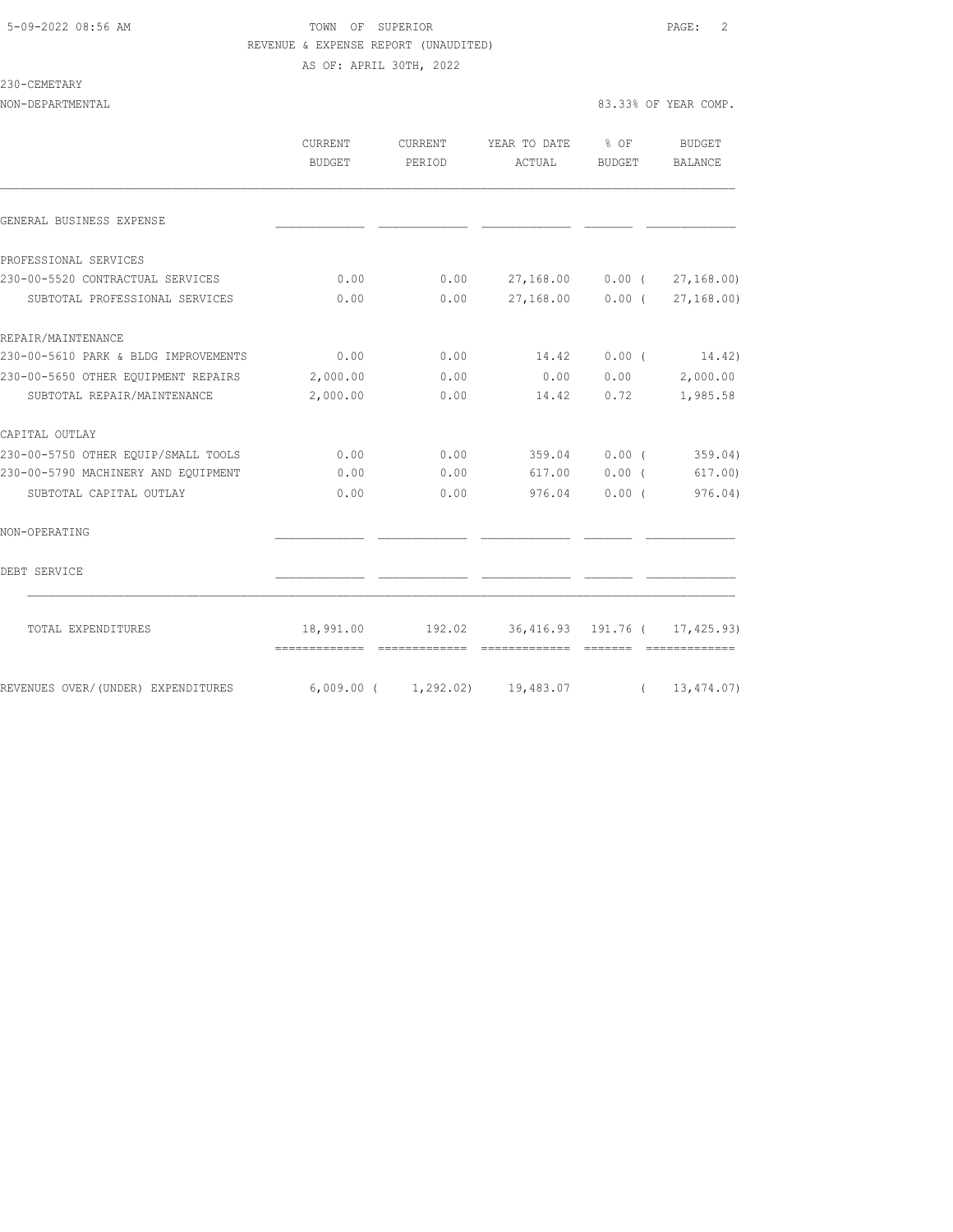#### 5-09-2022 08:56 AM TOWN OF SUPERIOR PAGE: 3 REVENUE & EXPENSE REPORT (UNAUDITED) AS OF: APRIL 30TH, 2022

230-CEMETARY

|                                    | CURRENT<br>BUDGET | CURRENT<br>PERIOD | YEAR TO DATE<br>ACTUAL | % OF<br><b>BUDGET</b> | BUDGET<br><b>BALANCE</b> |
|------------------------------------|-------------------|-------------------|------------------------|-----------------------|--------------------------|
|                                    |                   |                   |                        |                       |                          |
| FUND TOTAL REVENUES                | 25,000.00 (       | 1,100.00)         | 55,900.00              | $223.60$ (            | 30, 900, 00)             |
| FUND TOTAL EXPENDITURES            | 18,991.00         | 192.02            | 36,416.93              | 191.76 (              | 17,425.93)               |
| REVENUES OVER/(UNDER) EXPENDITURES | $6,009.00$ (      | 1,292.02)         | 19,483.07              |                       | 13,474.07)               |
|                                    |                   |                   |                        |                       |                          |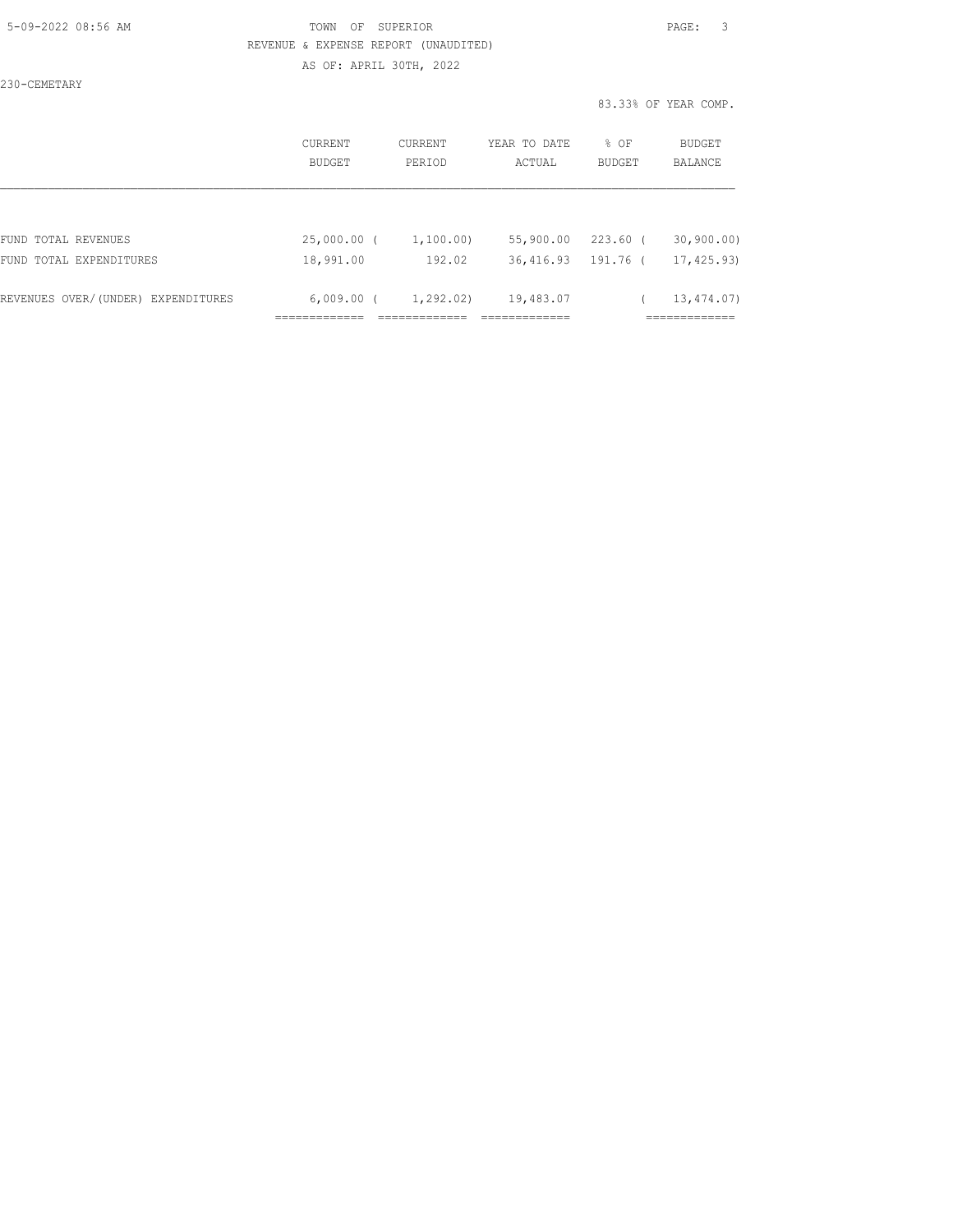| 5-09-2022 08:56 AM |  |
|--------------------|--|
|                    |  |

### TOWN OF SUPERIOR **EXECUTER** PAGE: 1 REVENUE & EXPENSE REPORT (UNAUDITED)

AS OF: APRIL 30TH, 2022

# 300-HIGHWAY USERS REVENUE

| NON-DEPARTMENTAL |
|------------------|
|------------------|

| NON-DEPARTMENTAL                       |               |                |              |       | 83.33% OF YEAR COMP. |
|----------------------------------------|---------------|----------------|--------------|-------|----------------------|
|                                        | CURRENT       | <b>CURRENT</b> | YEAR TO DATE | % OF  | BUDGET               |
|                                        | <b>BUDGET</b> | PERIOD         | ACTUAL       |       | <b>BALANCE</b>       |
|                                        |               |                |              |       |                      |
| REVENUES                               |               |                |              |       |                      |
| TAXES                                  |               |                |              |       |                      |
| 300-00-4132 HIGHWAY USERS REVENUE FUND | 1,254,148.00  | 25,401.86      | 233,869.00   | 18.65 | 1,020,279.00         |
| SUBTOTAL TAXES                         | 1,254,148.00  | 25,401.86      | 233,869.00   | 18.65 | 1,020,279.00         |
| CONTINGENCY                            |               |                |              |       |                      |
| 300-00-4901 INTERFUND TRANSFER-HURF    | 64,511.00     | 0.00           | 0.00         | 0.00  | 64,511.00            |
| SUBTOTAL CONTINGENCY                   | 64,511.00     | 0.00           | 0.00         | 0.00  | 64,511.00            |

| TOTAL REVENUES |  | 1,318,659.00  25,401.86  233,869.00  17.74  1,084,790.00 |  |
|----------------|--|----------------------------------------------------------|--|
|                |  |                                                          |  |

EXPENDITURES\_

PERSONEL

| 300-00-5100 SALARIES                  | 106,364.00 | 0.00     | 71,222.39          | 66.96      | 35, 141.61  |
|---------------------------------------|------------|----------|--------------------|------------|-------------|
| 300-00-5101 OVERTIME                  | 2,000.00   | 0.00     | 2,656.15           | 132.81 (   | 656.15)     |
| 300-00-5120 INMATE LABOR              | 4,500.00   | 90.00    | 675.00             | 15.00      | 3,825.00    |
| 300-00-5151 FICA                      | 6,595.00   | 0.00     | 4,580.44           | 69.45      | 2,014.56    |
| 300-00-5152 MEDICARE                  | 1,542.00   | 0.00     | 1,071.24           | 69.47      | 470.76      |
| 300-00-5153 STATE UNEMPLOYMENT        | 236.00     | 0.00     | 63.88              | 27.07      | 172.12      |
| 300-00-5154 WORKERS COMP INSURANCE    | 1,142.00   | 0.00     | 3,999.00           | $350.18$ ( | 2,857.00    |
| 300-00-5161 ARIZONA STATE RETIREMENT  | 13,200.00  | 0.00     | 7,559.36           | 57.27      | 5,640.64    |
| 300-00-5162 LIFE INSURANCE            | 177.00     | 0.00     | 0.00               | 0.00       | 177.00      |
| 300-00-5163 HEALTH INSURANCE          | 11,718.00  | 0.00     | 0.00               | 0.00       | 11,718.00   |
| 300-00-5164 DENTAL INSURANCE          | 898.00     | 0.00     | 0.00               | 0.00       | 898.00      |
| SUBTOTAL PERSONEL                     | 148,372.00 | 90.00    | 91,827.46          | 61.89      | 56, 544.54  |
| SUPPLIES                              |            |          |                    |            |             |
| 300-00-5225 SAFETY SUPPLIES/EQUIPMENT | 1,000.00   | 0.00     | 0.00               | 0.00       | 1,000.00    |
| 300-00-5299 OPERATING SUPPLIES        | 7,500.00   |          | 2,599.00 24,401.51 | $325.35$ ( | 16, 901.51) |
| SUBTOTAL SUPPLIES                     | 8,500.00   | 2,599.00 | 24,401.51          | 287.08 (   | 15, 901.51) |
| UTILITIES                             |            |          |                    |            |             |
| 300-00-5310 ELECTRICITY               | 25,000.00  | 0.00     | 19,027.58          | 76.11      | 5,972.42    |
| 300-00-5315 APS CONTRACT              | 3,000.00   | 0.00     | 997.52             | 33.25      | 2,002.48    |
| 300-00-5350 TELEPHONE                 | 1,650.00   | 0.00     | 3,930.45           | 238.21 (   | 2,280.45    |
| 300-00-5360 WATER                     | 3,000.00   | 139.28   | 1,310.56           | 43.69      | 1,689.44    |
| SUBTOTAL UTILITIES                    | 32,650.00  | 139.28   | 25,266.11          | 77.38      | 7,383.89    |
| GENERAL BUSINESS EXPENSE              |            |          |                    |            |             |
| 300-00-5420 DUES & SUBSCRIPTIONS      | 0.00       | 0.00     | 266.99             | $0.00$ (   | 266.99)     |
| 300-00-5471 AUDIT                     | 1,545.00   | 0.00     | 2,077.32           | 134.45 (   | 532.32)     |
| 300-00-5480 GENERAL INSURANCE         | 12,205.00  | 0.00     | 5,493.65           | 45.01      | 6,711.35    |
| SUBTOTAL GENERAL BUSINESS EXPENSE     | 13,750.00  | 0.00     | 7,837.96           | 57.00      | 5,912.04    |
|                                       |            |          |                    |            |             |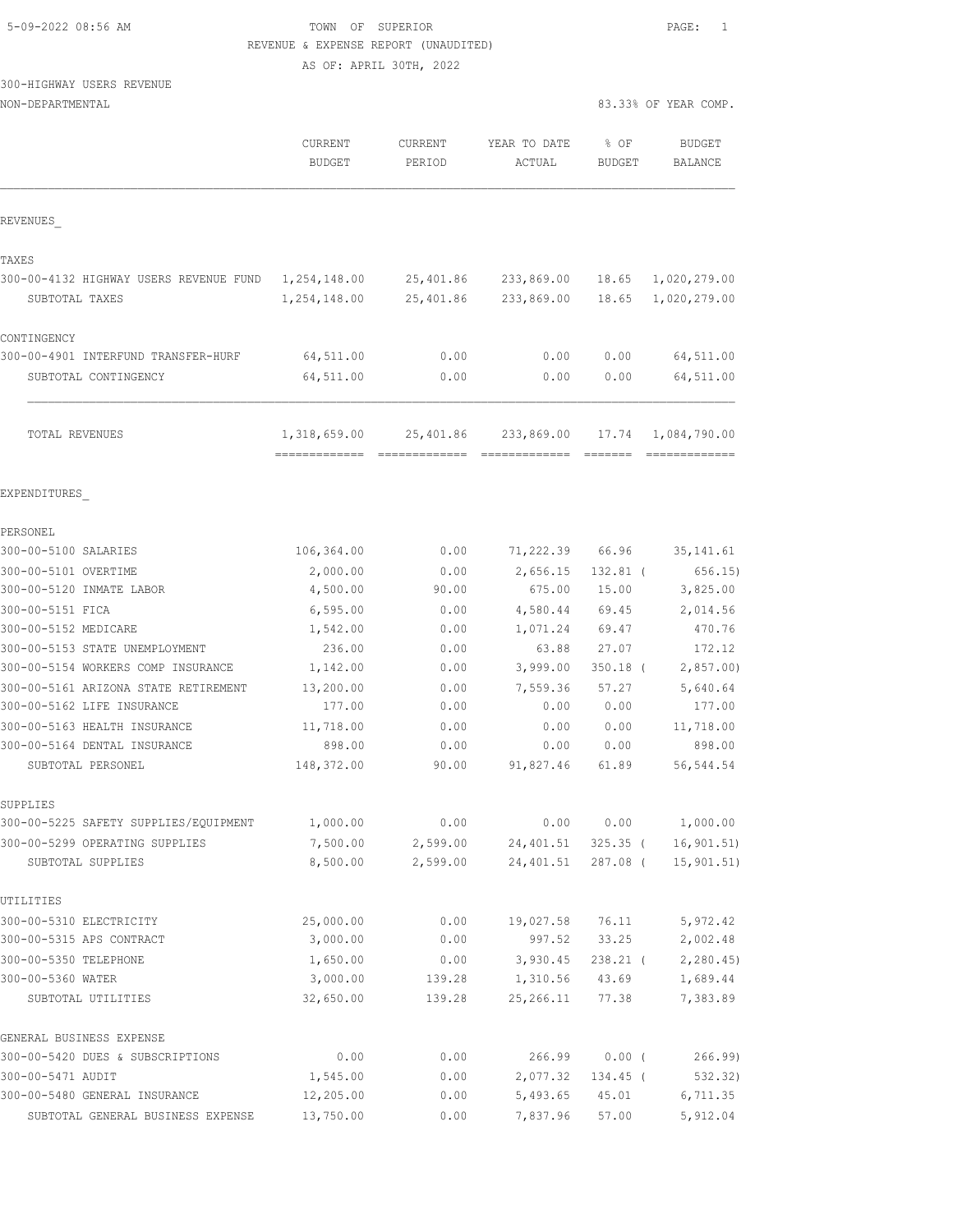# 5-09-2022 08:56 AM TOWN OF SUPERIOR PAGE: 2 REVENUE & EXPENSE REPORT (UNAUDITED)

AS OF: APRIL 30TH, 2022

# 300-HIGHWAY USERS REVENUE

| NON-DEPARTMENTAL |  |
|------------------|--|
|------------------|--|

|                           | $\cap$ TID DEMIT | $\cap$ TID DEMPT | VEAD HODAHE 0. OE | <b>DIIDORM</b>       |
|---------------------------|------------------|------------------|-------------------|----------------------|
| NON-DEPARTMENTAL          |                  |                  |                   | 83.33% OF YEAR COMP. |
| 300-HIGHWAY USERS REVENUE |                  |                  |                   |                      |

|                                         | CURRENT<br>BUDGET | CURRENT<br>PERIOD | YEAR TO DATE<br>ACTUAL | % OF<br><b>BUDGET</b> | <b>BUDGET</b><br>BALANCE |
|-----------------------------------------|-------------------|-------------------|------------------------|-----------------------|--------------------------|
|                                         |                   |                   |                        |                       |                          |
| PROFESSIONAL SERVICES                   |                   |                   |                        |                       |                          |
| 300-00-5520 CONTRACTUAL SERVICES        | 0.00              | 0.00              | 30, 225.00             | $0.00$ (              | 30, 225.00               |
| 300-00-5550 OTHER PROFESSIONAL SERVICES | 20,000.00         | 340.00            | 56,124.00              | $280.62$ (            | 36, 124.00               |
| SUBTOTAL PROFESSIONAL SERVICES          | 20,000.00         | 340.00            | 86,349.00              | 431.75 (              | 66,349.00)               |
| REPAIR/MAINTENANCE                      |                   |                   |                        |                       |                          |
| 300-00-5640 AUTO & TRUCK REPAIRS        | 2,775.00          | 0.00              | 200.00                 | 7.21                  | 2,575.00                 |
| 300-00-5641 GAS & OIL                   | 3,386.00          | 0.00              | 6,807.70               | $201.05$ (            | 3,421.70)                |
| 300-00-5643 INMATE FUEL                 | 1,000.00          | 0.00              | 0.00                   | 0.00                  | 1,000.00                 |
| 300-00-5650 OTHER EQUIPMENT REPAIRS     | 4,664.00          | 0.00              | 6,400.84               | 137.24 (              | 1,736.84)                |
| 300-00-5670 STREET & SIDEWALK REPAIR    | 0.00              | 15,645.63         | 283,872.22             | $0.00$ (              | 283,872.22)              |
| 300-00-5671 CRACKSEAL                   | 6,000.00          | 0.00              | 0.00                   | 0.00                  | 6,000.00                 |
| SUBTOTAL REPAIR/MAINTENANCE             | 17,825.00         | 15,645.63         | 297,280.76 1,667.77 (  |                       | 279, 455.76)             |
| CAPITAL OUTLAY                          |                   |                   |                        |                       |                          |
| 300-00-5750 OTHER EQUIP/SMALL TOOLS     | 5,000.00          | 0.00              | 0.00                   | 0.00                  | 5,000.00                 |
| 300-00-5770 TRAFFIC SIGNS               | 2,000.00          | 0.00              | 281.82                 | 14.09                 | 1,718.18                 |
| 300-00-5790 MACHINERY & EQUIPMENT       | 5,000.00          | 0.00              | 9,679.35               | 193.59 (              | 4,679.35                 |
| SUBTOTAL CAPITAL OUTLAY                 | 12,000.00         | 0.00              | 9,961.17               | 83.01                 | 2,038.83                 |
| NON-OPERATING                           |                   |                   |                        |                       |                          |
| DEBT SERVICE                            |                   |                   |                        |                       |                          |
| 300-00-5999 CONTINGENCY                 | 1,000,000.00      | 0.00              | 0.00                   | 0.00                  | 1,000,000.00             |
| SUBTOTAL DEBT SERVICE                   | 1,000,000.00      | 0.00              | 0.00                   | 0.00                  | 1,000,000.00             |
| TOTAL EXPENDITURES                      | 1,253,097.00      | 18,813.91         | 542,923.97             | 43.33                 | 710,173.03               |
| REVENUES OVER/(UNDER) EXPENDITURES      | 65,562.00         | $6,587.95$ (      | 309,054.97)            |                       | 374,616.97               |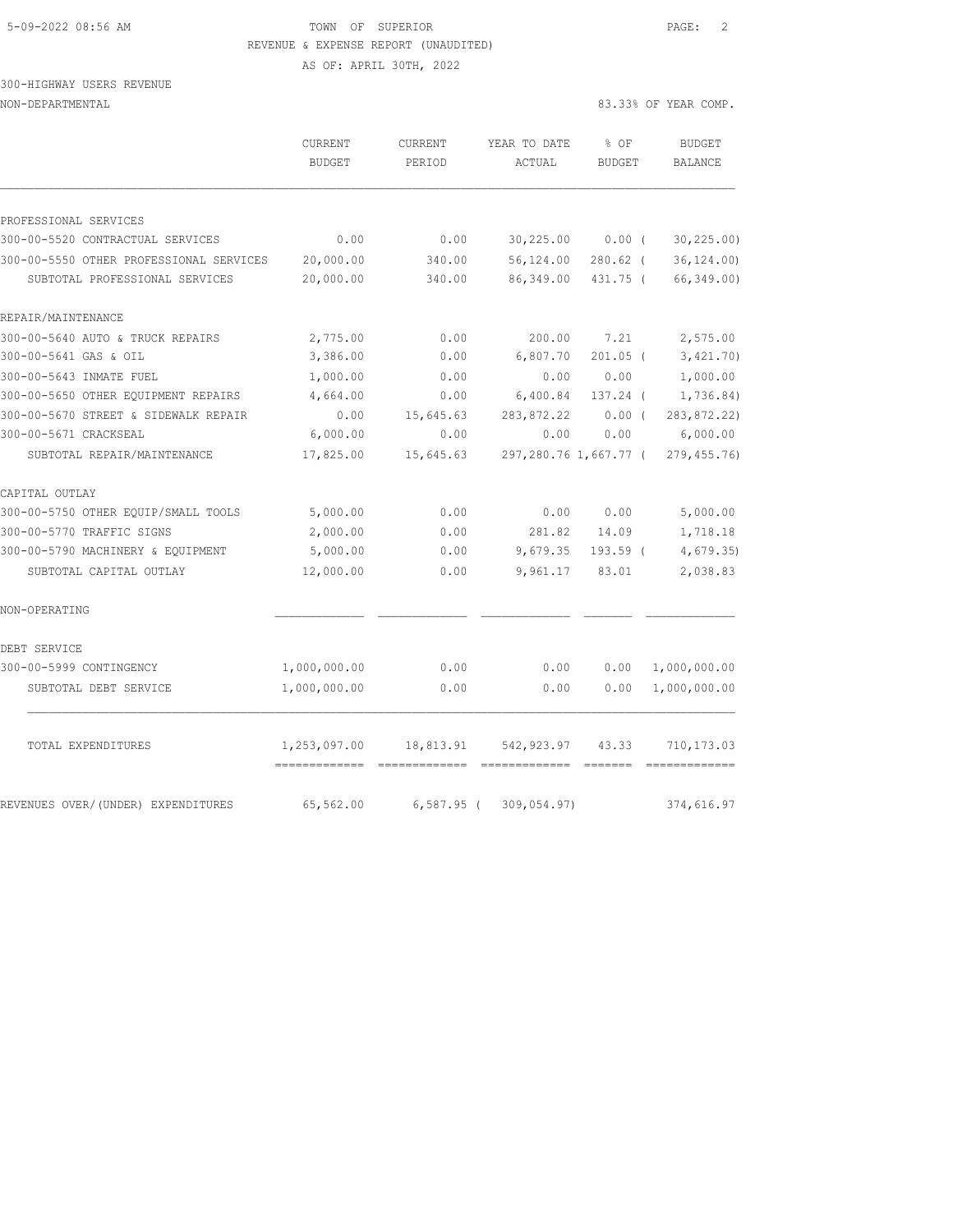| 5-09-2022 08:56 AM |  |
|--------------------|--|
|                    |  |

300-HIGHWAY USERS REVENUE

### TOWN OF SUPERIOR **Example 2018** PAGE: 3 REVENUE & EXPENSE REPORT (UNAUDITED) AS OF: APRIL 30TH, 2022

|                                    | CURRENT<br>BUDGET | <b>CURRENT</b><br>PERIOD | YEAR TO DATE<br>ACTUAL | $8$ OF<br><b>BUDGET</b> | BUDGET<br><b>BALANCE</b> |
|------------------------------------|-------------------|--------------------------|------------------------|-------------------------|--------------------------|
|                                    |                   |                          |                        |                         |                          |
| FUND TOTAL REVENUES                | 1,318,659.00      | 25,401.86                | 233,869.00             | 17.74                   | 1,084,790.00             |
| FUND TOTAL EXPENDITURES            | 1,253,097.00      | 18,813.91                | 542, 923.97            | 43.33                   | 710,173.03               |
| REVENUES OVER/(UNDER) EXPENDITURES | 65,562.00         | $6,587.95$ (             | 309,054.97)            |                         | 374,616.97               |
|                                    |                   |                          |                        |                         |                          |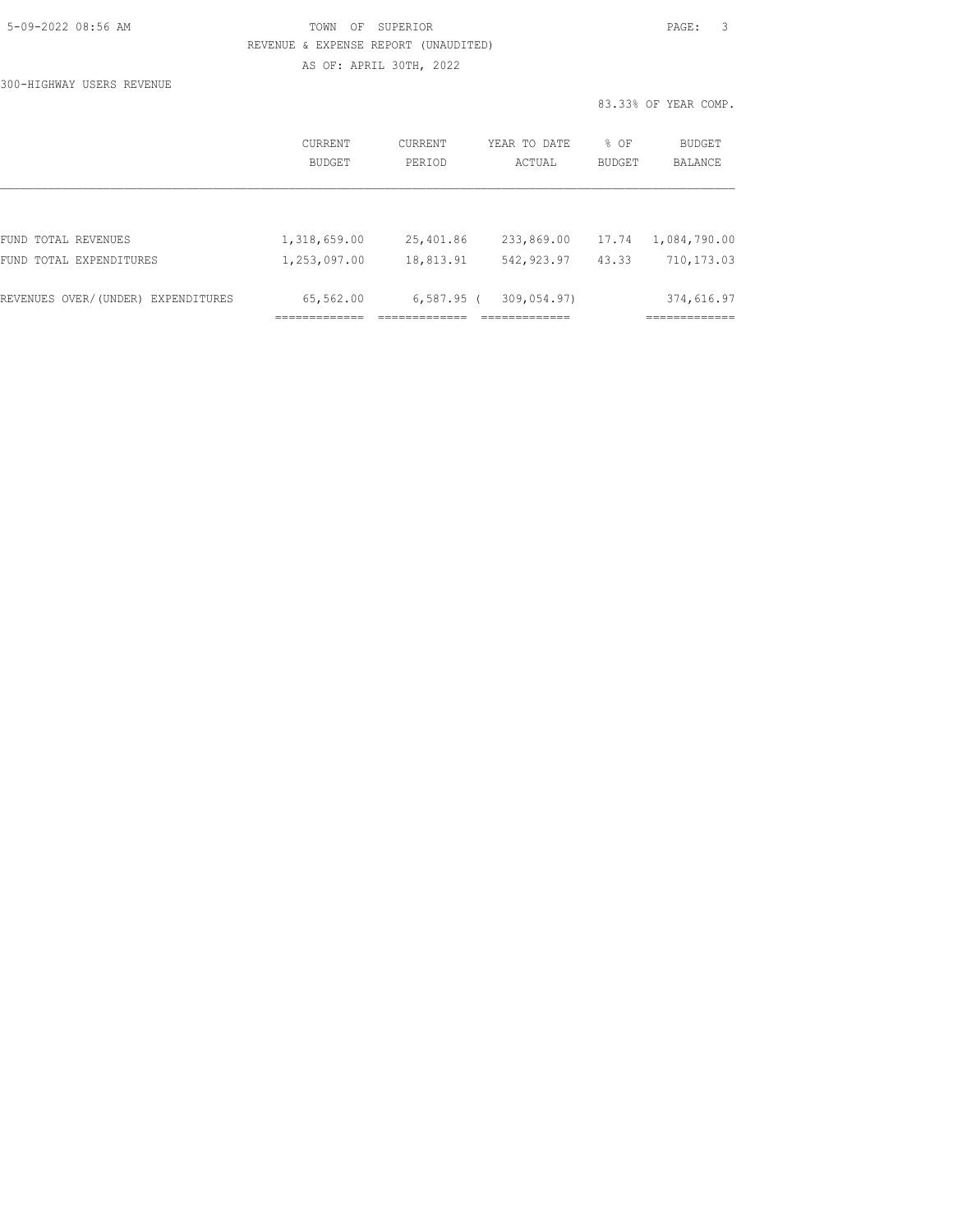# TOWN OF SUPERIOR **PAGE:** 1 REVENUE & EXPENSE REPORT (UNAUDITED)

AS OF: APRIL 30TH, 2022

| 310-EXCISE<br>TAX |  |
|-------------------|--|
|-------------------|--|

NON-DEPARTMENTAL 83.33% OF YEAR COMP.

|                                         | <b>CURRENT</b><br><b>BUDGET</b> | <b>CURRENT</b><br>PERIOD | YEAR TO DATE<br>ACTUAL | % OF<br><b>BUDGET</b> | <b>BUDGET</b><br><b>BALANCE</b> |
|-----------------------------------------|---------------------------------|--------------------------|------------------------|-----------------------|---------------------------------|
| REVENUES                                |                                 |                          |                        |                       |                                 |
| TAXES                                   |                                 |                          |                        |                       |                                 |
| 310-00-4130 EXCISE TAX-1/2 SALES PINAL  | 115,771.00                      | 18,727.77                | 295,378.89             | 255.14 (              | 179,607.89)                     |
| SUBTOTAL TAXES                          | 115,771.00                      | 18,727.77                | 295,378.89             | $255.14$ (            | 179,607.89)                     |
| CONTINGENCY                             |                                 |                          |                        |                       |                                 |
| TOTAL REVENUES                          | 115,771.00<br>=============     | 18,727.77                | 295,378.89             | 255.14 (<br>--------  | 179,607.89)<br>=============    |
| EXPENDITURES                            |                                 |                          |                        |                       |                                 |
| PERSONEL                                |                                 |                          |                        |                       |                                 |
| 310-00-5100 SALARIES                    | 76,399.00                       | 0.00                     | 52,050.69              | 68.13                 | 24, 348.31                      |
| 310-00-5101 OVERTIME                    | 0.00                            | 0.00                     | 1,812.87               | $0.00$ (              | 1,812.87)                       |
| 310-00-5120 INMATE LABOR                | 4,000.00                        | 90.00                    | 675.00                 | 16.88                 | 3,325.00                        |
| 310-00-5151 FICA                        | 4,737.00                        | 0.00                     | 3,339.52               | 70.50                 | 1,397.48                        |
| 310-00-5152 MEDICARE                    | 1,108.00                        | 0.00                     | 781.01                 | 70.49                 | 326.99                          |
| 310-00-5153 STATE UNEMPLOYMENT          | 166.00                          | 0.00                     | 47.09                  | 28.37                 | 118.91                          |
| 310-00-5154 WORKERS COMP INSURANCE      | 437.00                          | 0.00                     | 0.00                   | 0.00                  | 437.00                          |
| 310-00-5161 ARIZONA STATE RETIREMENT    | 9,481.00                        | 0.00                     | 5,607.85               | 59.15                 | 3,873.15                        |
| 310-00-5162 LIFE INSURANCE              | 125.00                          | 0.00                     | 0.00                   | 0.00                  | 125.00                          |
| 310-00-5163 HEALTH INSURANCE            | 10,584.00                       | 0.00                     | 0.00                   | 0.00                  | 10,584.00                       |
| 310-00-5164 DENTAL INSURANCE            | 632.00                          | 0.00                     | 0.00                   | 0.00                  | 632.00                          |
| SUBTOTAL PERSONEL                       | 107,669.00                      | 90.00                    | 64, 314.03             | 59.73                 | 43, 354.97                      |
| SUPPLIES                                |                                 |                          |                        |                       |                                 |
| UTILITIES                               |                                 |                          |                        |                       |                                 |
| 310-00-5310 ELECTRICITY                 | 1,666.00                        | 0.00                     | 956.17                 | 57.39                 | 709.83                          |
| 310-00-5360 WATER                       | 0.00                            | 139.27                   | 1,310.51               | $0.00$ (              | 1, 310.51)                      |
| SUBTOTAL UTILITIES                      | 1,666.00                        | 139.27                   | 2,266.68               | 136.06 (              | 600.68)                         |
| GENERAL BUSINESS EXPENSE                |                                 |                          |                        |                       |                                 |
| 310-00-5471 Audit                       | 1,545.00                        | 0.00                     | 0.00                   | 0.00                  | 1,545.00                        |
| SUBTOTAL GENERAL BUSINESS EXPENSE       | 1,545.00                        | 0.00                     | 0.00                   | 0.00                  | 1,545.00                        |
| PROFESSIONAL SERVICES                   |                                 |                          |                        |                       |                                 |
| 310-00-5550 OTHER PROFESSIONAL SERVICES | 5,000.00                        | 0.00                     | 0.00                   | 0.00                  | 5,000.00                        |
| SUBTOTAL PROFESSIONAL SERVICES          | 5,000.00                        | 0.00                     | 0.00                   | 0.00                  | 5,000.00                        |
| REPAIR/MAINTENANCE                      |                                 |                          |                        |                       |                                 |
| 310-00-5640 AUTO & TRUCK REPAIRS        | 1,850.00                        | 0.00                     | 0.00                   | 0.00                  | 1,850.00                        |
| 310-00-5641 GAS & OIL                   | 1,924.00                        | 0.00                     | 6,807.68               | $353.83$ (            | 4,883.68)                       |
| 310-00-5643 INMATE FUEL                 | 1,000.00                        | 0.00                     | 0.00                   | 0.00                  | 1,000.00                        |

310-00-5650 OTHER EQUIPMENT REPAIRS 5,000.00 0.00 123.87 2.48 4,876.13 310-00-5670 STREET & SIDEWALK REPAIR 40,929.00 0.00 9,713.52 23.73 31,215.48 SUBTOTAL REPAIR/MAINTENANCE 50,703.00 0.00 16,645.07 32.83 34,057.93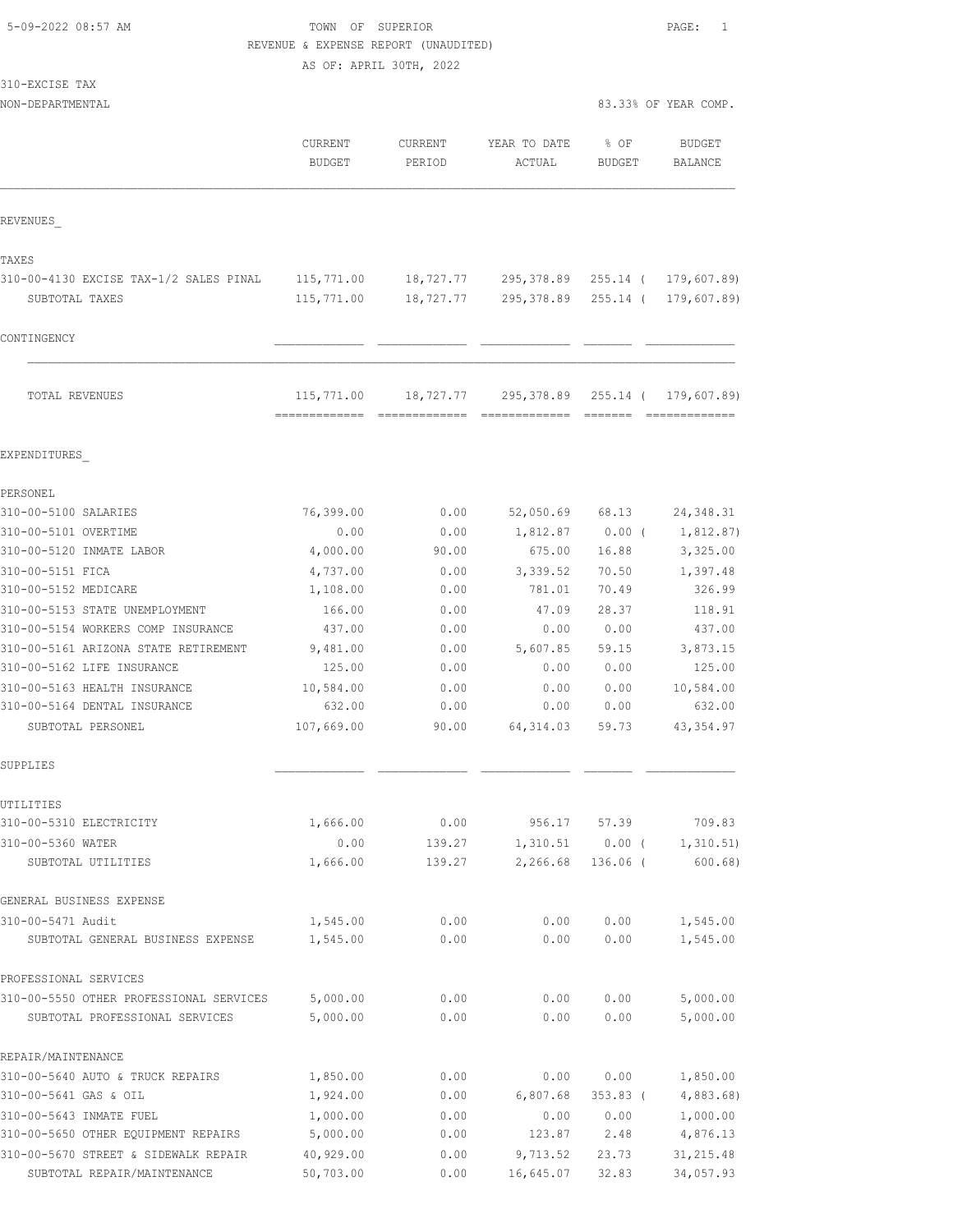## 5-09-2022 08:57 AM TOWN OF SUPERIOR PAGE: 2 REVENUE & EXPENSE REPORT (UNAUDITED) AS OF: APRIL 30TH, 2022

310-EXCISE TAX

|                                     | CURRENT<br>BUDGET | CURRENT<br>PERIOD    | YEAR TO DATE<br>ACTUAL | % OF<br><b>BUDGET</b> | BUDGET<br><b>BALANCE</b> |
|-------------------------------------|-------------------|----------------------|------------------------|-----------------------|--------------------------|
|                                     |                   |                      |                        |                       |                          |
| CAPITAL OUTLAY                      |                   |                      |                        |                       |                          |
| 310-00-5750 OTHER EQUIP/SMALL TOOLS | 7,000.00          | 0.00                 | 0.00                   | 0.00                  | 7,000.00                 |
| 310-00-5770 TRAFFIC SIGNS           | 0.00              | 0.00                 | 692.33                 | $0.00$ (              | 692.33)                  |
| SUBTOTAL CAPITAL OUTLAY             | 7,000.00          | 0.00                 | 692.33                 | 9.89                  | 6,307.67                 |
| NON-OPERATING                       |                   |                      |                        |                       |                          |
| DEBT SERVICE                        |                   |                      |                        |                       |                          |
| 310-00-5900 DEBT SERVICE: PRINCIPAL | 0.00              | 0.00                 | 2,170.45               | $0.00$ (              | 2, 170.45                |
| 310-00-5901 DEBT SERVICE: INTEREST  | 0.00              | 0.00                 | 105.98                 | $0.00$ (              | 105.98)                  |
| SUBTOTAL DEBT SERVICE               | 0.00              | 0.00                 | 2,276.43               | $0.00$ (              | 2, 276.43                |
| TOTAL EXPENDITURES                  | 173,583.00        | 229.27               | 86,194.54 49.66        |                       | 87,388.46                |
|                                     |                   |                      |                        |                       |                          |
| REVENUES OVER/(UNDER) EXPENDITURES  | $\left($          | 57,812.00) 18,498.50 | 209, 184.35            | $\left($              | 266, 996.35              |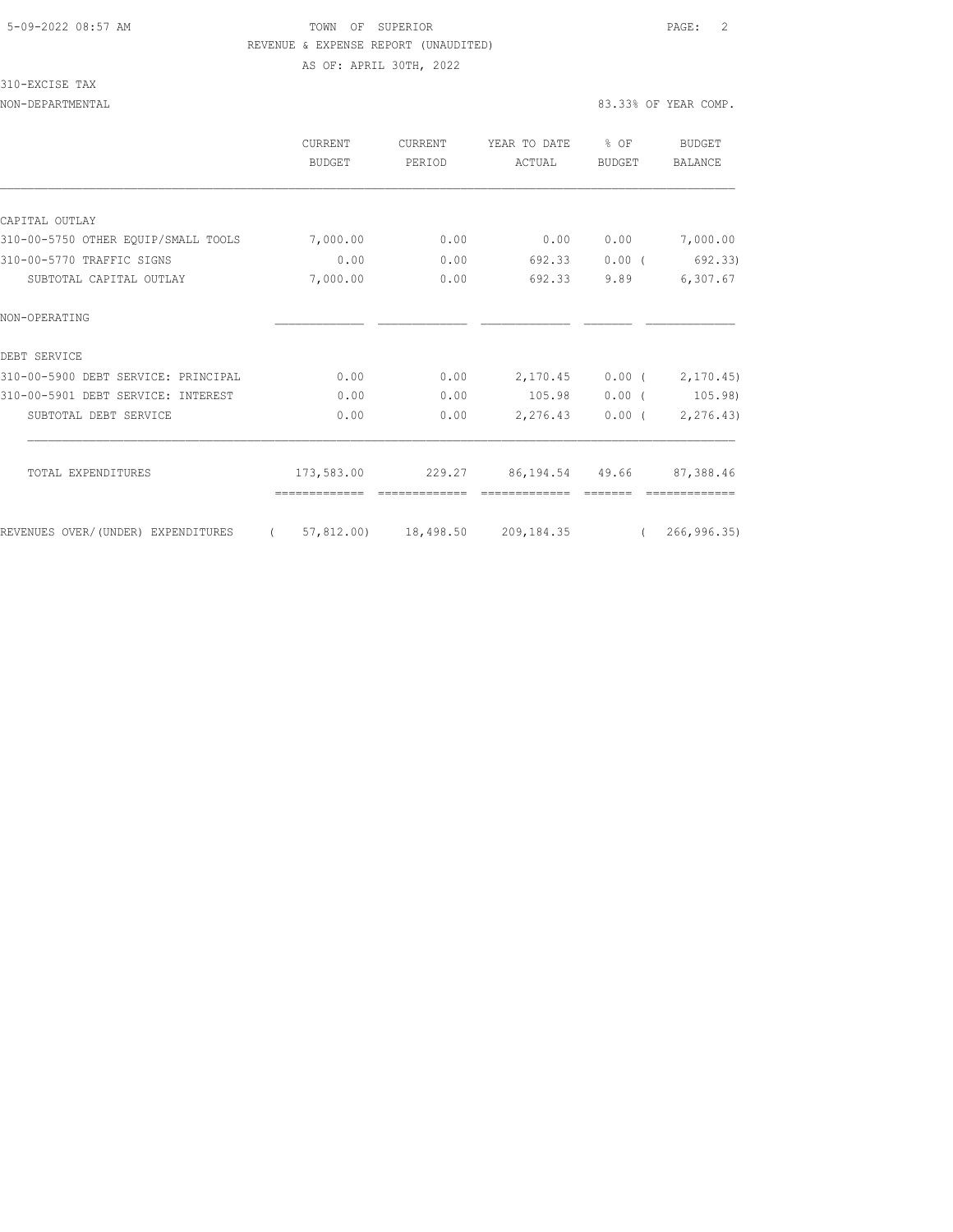| 5-09-2022 08:57 AM |  |
|--------------------|--|

### TOWN OF SUPERIOR **Example 2018** PAGE: 3 REVENUE & EXPENSE REPORT (UNAUDITED) AS OF: APRIL 30TH, 2022

310-EXCISE TAX

| <b>CURRENT</b><br>BUDGET | CURRENT<br>PERIOD | YEAR TO DATE<br>ACTUAL | % OF<br>BUDGET | <b>BUDGET</b><br><b>BALANCE</b> |
|--------------------------|-------------------|------------------------|----------------|---------------------------------|
|                          |                   |                        |                |                                 |
| 115,771.00               | 18,727.77         | 295,378.89             | $255.14$ (     | 179,607.89)                     |
| 173,583.00               | 229.27            | 86,194.54              | 49.66          | 87,388.46                       |
| 57,812,00)               | 18,498.50         | 209, 184.35            |                | 266, 996.35                     |
|                          |                   |                        |                |                                 |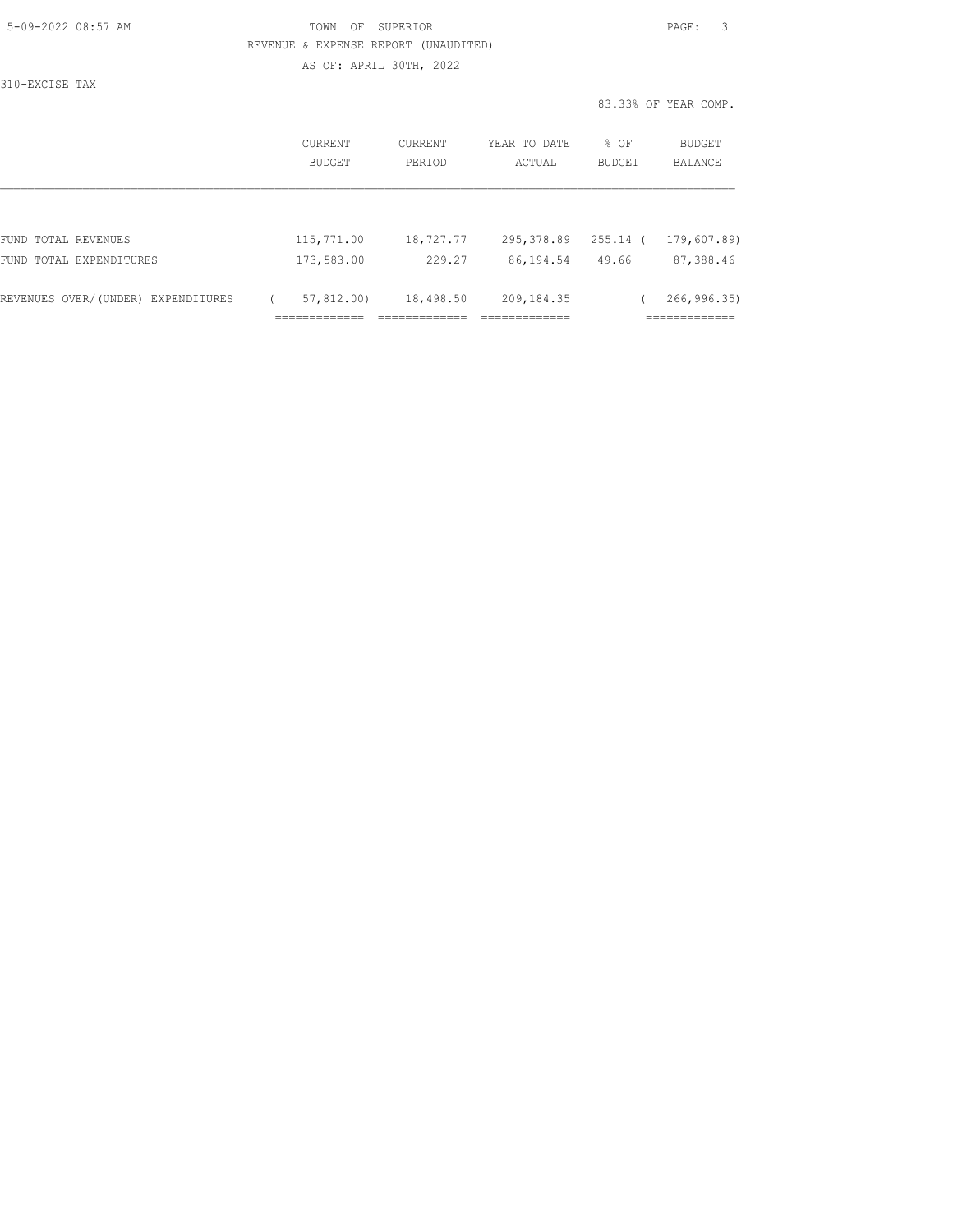| 5-09-2022 08:57 AM         | TOWN OF SUPERIOR | PAGE: 1                              |                                          |  |                      |  |
|----------------------------|------------------|--------------------------------------|------------------------------------------|--|----------------------|--|
|                            |                  | REVENUE & EXPENSE REPORT (UNAUDITED) |                                          |  |                      |  |
|                            |                  | AS OF: APRIL 30TH, 2022              |                                          |  |                      |  |
| 320-LOCAL TRANS ASSISTANCE |                  |                                      |                                          |  |                      |  |
| NON-DEPARTMENTAL           |                  |                                      |                                          |  | 83.33% OF YEAR COMP. |  |
|                            |                  |                                      |                                          |  |                      |  |
|                            |                  |                                      | CURRENT CURRENT YEAR TO DATE % OF BUDGET |  |                      |  |
|                            |                  |                                      | BUDGET PERIOD ACTUAL BUDGET BALANCE      |  |                      |  |
| REVENUES                   |                  |                                      |                                          |  |                      |  |
|                            |                  |                                      |                                          |  |                      |  |
| <b>TAXES</b>               |                  |                                      |                                          |  |                      |  |
|                            |                  |                                      |                                          |  |                      |  |
| EXPENDITURES               |                  |                                      |                                          |  |                      |  |
| SUPPLIES                   |                  |                                      |                                          |  |                      |  |
| PROFESSIONAL SERVICES      |                  |                                      |                                          |  |                      |  |
| REPAIR/MAINTENANCE         |                  |                                      |                                          |  |                      |  |
| CAPITAL OUTLAY             |                  |                                      |                                          |  |                      |  |
| NON-OPERATING              |                  |                                      |                                          |  |                      |  |
| DEBT SERVICE               |                  |                                      |                                          |  |                      |  |
|                            |                  |                                      |                                          |  |                      |  |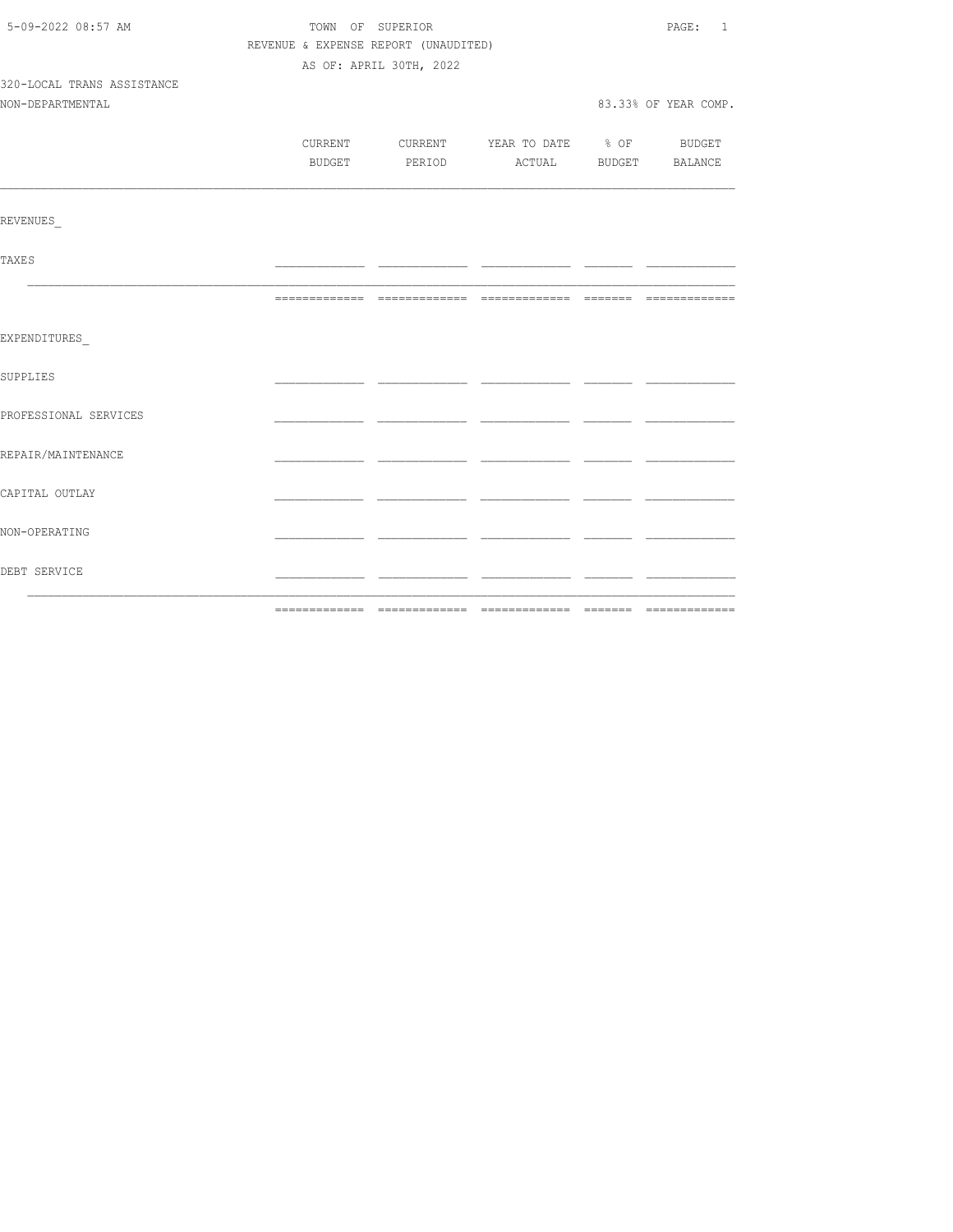| 5-09-2022 08:57 AM         | TOWN OF SUPERIOR                     | PAGE: 2              |  |
|----------------------------|--------------------------------------|----------------------|--|
|                            | REVENUE & EXPENSE REPORT (UNAUDITED) |                      |  |
|                            | AS OF: APRIL 30TH, 2022              |                      |  |
| 320-LOCAL TRANS ASSISTANCE |                                      |                      |  |
|                            |                                      | 83.33% OF YEAR COMP. |  |

| --- | .             | n n<br>----<br>----- | OF<br>ັ |      |
|-----|---------------|----------------------|---------|------|
|     | برا و<br>- 14 | ---                  |         | A NI |

============= ============= ============= =============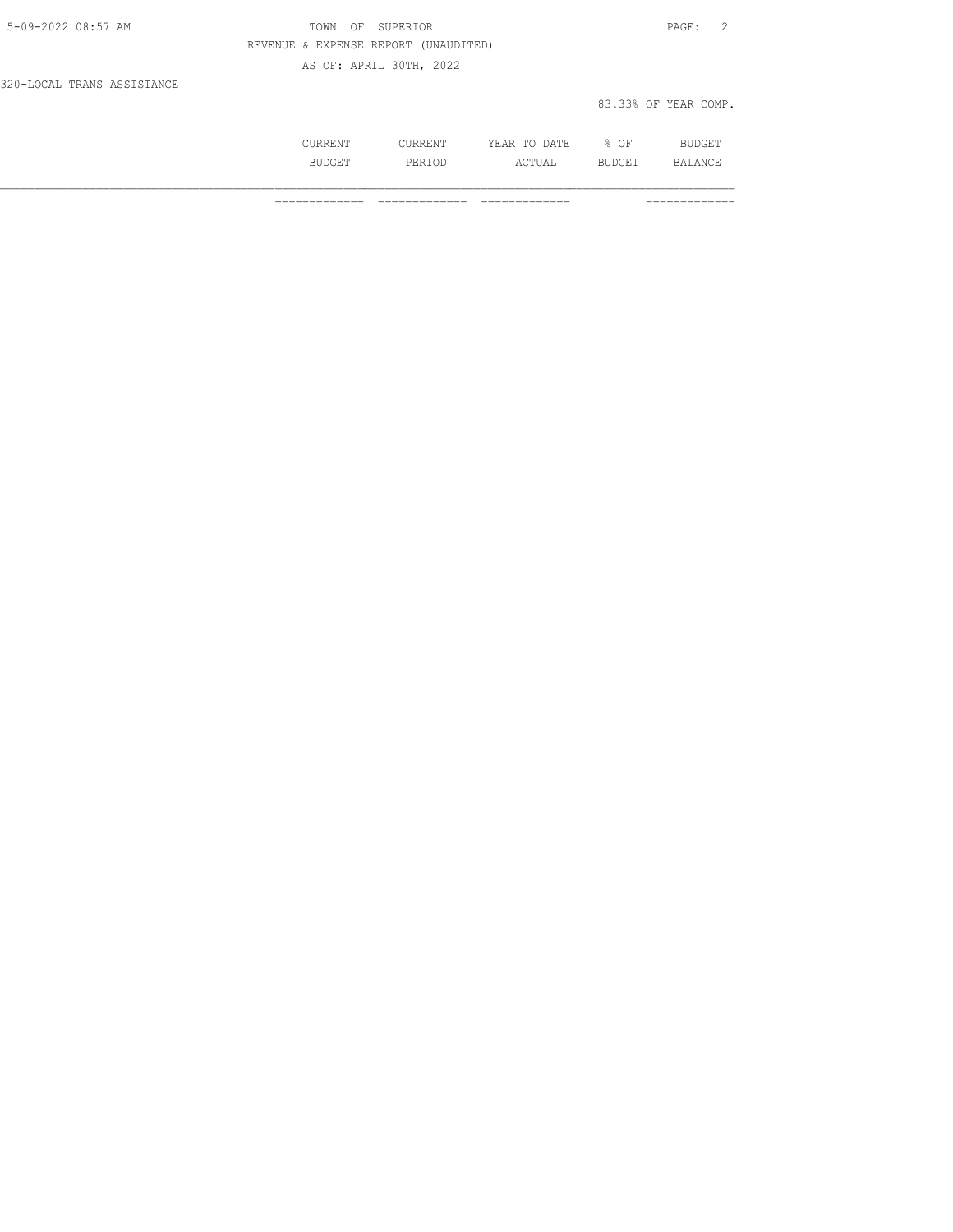| 5-09-2022 08:57 AM<br>TOWN OF SUPERIOR |                                      |                         |                          |  | PAGE: 1              |
|----------------------------------------|--------------------------------------|-------------------------|--------------------------|--|----------------------|
|                                        | REVENUE & EXPENSE REPORT (UNAUDITED) |                         |                          |  |                      |
|                                        |                                      | AS OF: APRIL 30TH, 2022 |                          |  |                      |
| 400-GADA BOND                          |                                      |                         |                          |  |                      |
| NON-DEPARTMENTAL                       |                                      |                         |                          |  | 83.33% OF YEAR COMP. |
|                                        |                                      |                         |                          |  |                      |
|                                        | CURRENT                              | <b>CURRENT</b>          | YEAR TO DATE % OF BUDGET |  |                      |
|                                        | BUDGET                               | PERIOD                  | ACTUAL BUDGET BALANCE    |  |                      |
|                                        |                                      |                         |                          |  |                      |
| REVENUES                               |                                      |                         |                          |  |                      |
| CONTINGENCY                            |                                      |                         |                          |  |                      |
|                                        |                                      |                         |                          |  |                      |
| EXPENDITURES                           |                                      |                         |                          |  |                      |
| <b>SUPPLIES</b>                        |                                      |                         |                          |  |                      |
| GENERAL BUSINESS EXPENSE               |                                      |                         |                          |  |                      |
| NON-OPERATING                          |                                      |                         |                          |  |                      |
| DEBT SERVICE                           |                                      |                         |                          |  |                      |
|                                        |                                      |                         |                          |  |                      |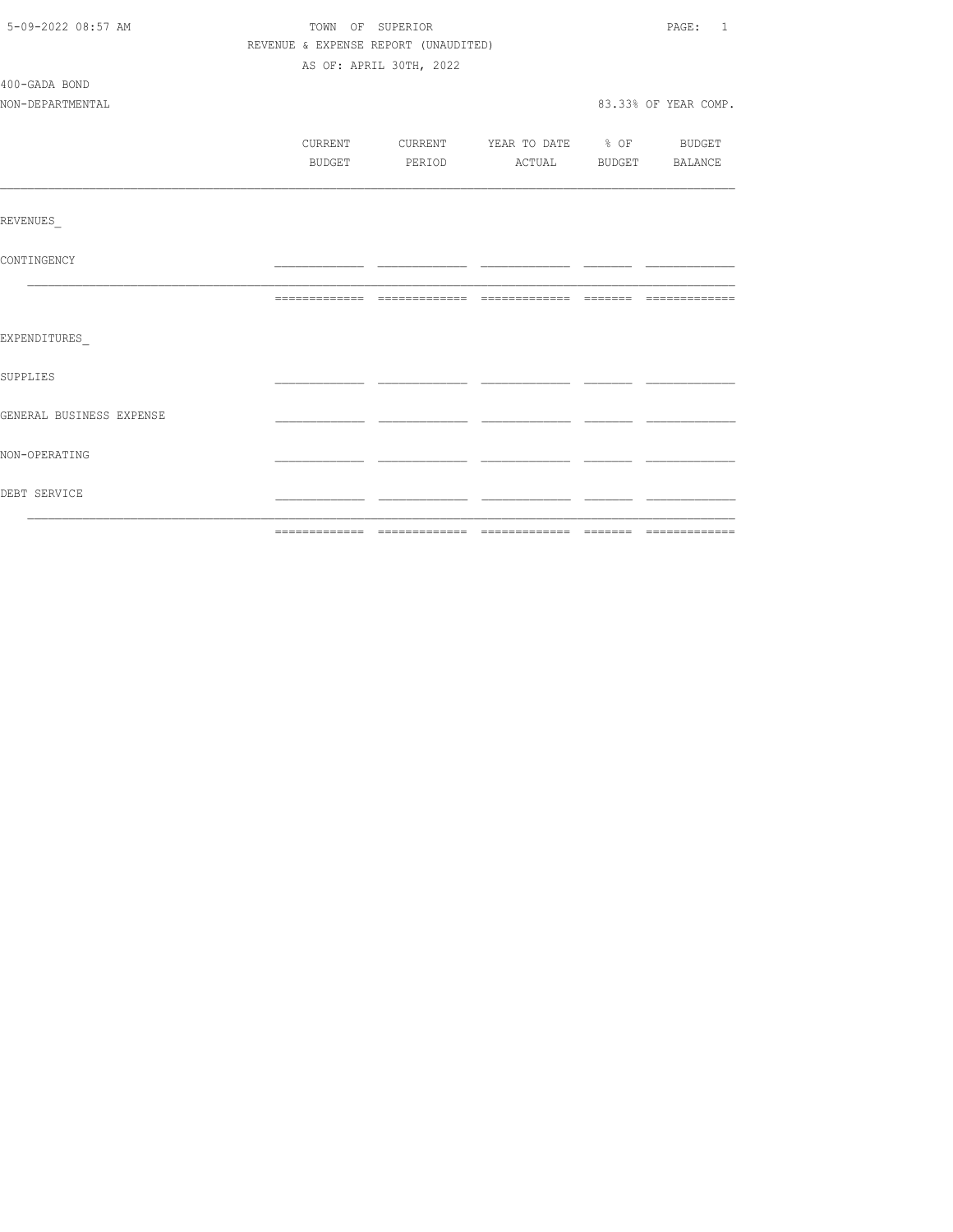| 5-09-2022 08:57 AM | TOWN OF SUPERIOR                     |                         | PAGE: 2              |  |
|--------------------|--------------------------------------|-------------------------|----------------------|--|
|                    | REVENUE & EXPENSE REPORT (UNAUDITED) |                         |                      |  |
|                    |                                      | AS OF: APRIL 30TH, 2022 |                      |  |
| 400-GADA BOND      |                                      |                         |                      |  |
|                    |                                      |                         | 83.33% OF YEAR COMP. |  |

| the contract of the contract of the contract of the contract of the contract of the contract of the contract of | m <sub>T</sub><br>- - -<br>,,,<br>----<br>.<br>$\sim$ | OF<br>◡ | ____ |
|-----------------------------------------------------------------------------------------------------------------|-------------------------------------------------------|---------|------|
| .<br>◡∸◡                                                                                                        | ---                                                   | ---     | 12 ∧ |

============= ============= ============= =============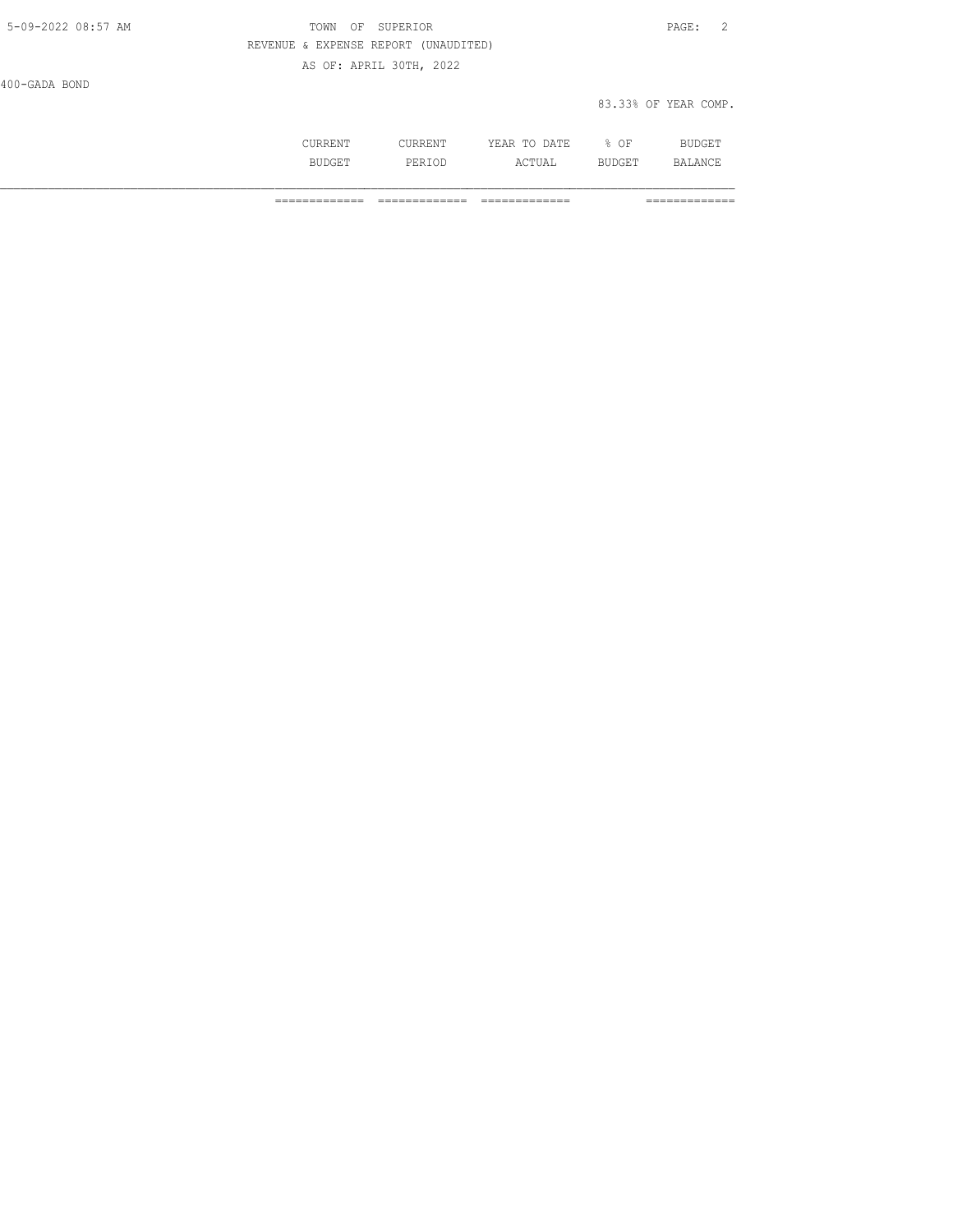| 5-09-2022 08:57 AM                  | TOWN OF SUPERIOR<br>REVENUE & EXPENSE REPORT (UNAUDITED) | PAGE:<br>$\mathbf{1}$ |                                  |                             |                           |
|-------------------------------------|----------------------------------------------------------|-----------------------|----------------------------------|-----------------------------|---------------------------|
|                                     | AS OF: APRIL 30TH, 2022                                  |                       |                                  |                             |                           |
| 410-MPC BOND                        |                                                          |                       |                                  |                             |                           |
| NON-DEPARTMENTAL                    |                                                          |                       |                                  |                             | 83.33% OF YEAR COMP.      |
|                                     |                                                          |                       |                                  |                             |                           |
|                                     | CURRENT                                                  |                       | CURRENT YEAR TO DATE             | $\div$ 8 OF                 | <b>BUDGET</b>             |
|                                     | <b>BUDGET</b>                                            | PERIOD                | ACTUAL                           | BUDGET                      | BALANCE                   |
|                                     |                                                          |                       |                                  |                             |                           |
| REVENUES                            |                                                          |                       |                                  |                             |                           |
| BUSINESS SERVICES                   |                                                          |                       |                                  |                             |                           |
| CONTINGENCY                         |                                                          |                       |                                  |                             |                           |
|                                     | -------------                                            | -------------         | =============                    | $=$ $=$ $=$ $=$ $=$ $=$ $=$ |                           |
| EXPENDITURES                        |                                                          |                       |                                  |                             |                           |
| SUPPLIES                            |                                                          |                       |                                  |                             |                           |
| GENERAL BUSINESS EXPENSE            |                                                          |                       |                                  |                             |                           |
| NON-OPERATING                       |                                                          |                       |                                  |                             |                           |
| DEBT SERVICE                        |                                                          |                       |                                  |                             |                           |
| 410-00-5900 DEBT SERVICE: PRINCIPAL | 0.00                                                     |                       | $0.00$ 7,425.44 0.00 ( 7,425.44) |                             |                           |
| SUBTOTAL DEBT SERVICE               | 0.00                                                     | 0.00                  |                                  |                             | 7,425.44 0.00 ( 7,425.44) |
| TOTAL EXPENDITURES                  | 0.00                                                     | 0.00                  |                                  |                             | 7,425.44 0.00 ( 7,425.44) |
| REVENUES OVER/(UNDER) EXPENDITURES  | 0.00                                                     |                       | $0.00$ ( $7,425.44$ )            |                             | 7,425.44                  |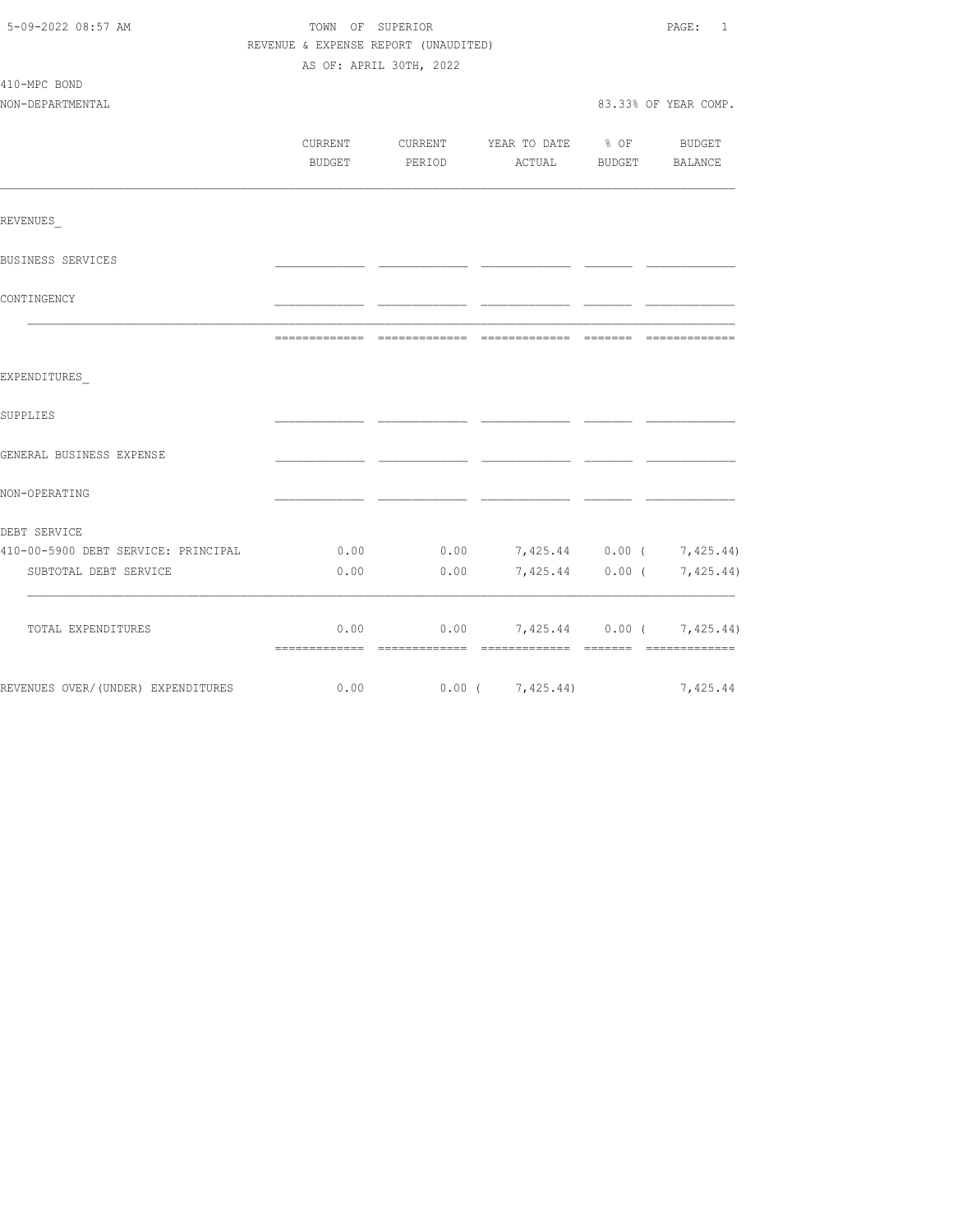#### 5-09-2022 08:57 AM TOWN OF SUPERIOR PAGE: 2 REVENUE & EXPENSE REPORT (UNAUDITED) AS OF: APRIL 30TH, 2022

410-MPC BOND

|                                    | CURRENT<br>BUDGET | CURRENT<br>PERIOD | YEAR TO DATE<br>ACTUAL | % OF<br>BUDGET | BUDGET<br>BALANCE       |
|------------------------------------|-------------------|-------------------|------------------------|----------------|-------------------------|
| FUND TOTAL EXPENDITURES            | 0.00              | 0.00              | 7,425.44               | 0.00(          | 7,425.44)               |
| REVENUES OVER/(UNDER) EXPENDITURES | 0.00              | 0.00(             | 7,425.44)              |                | 7,425.44<br>___________ |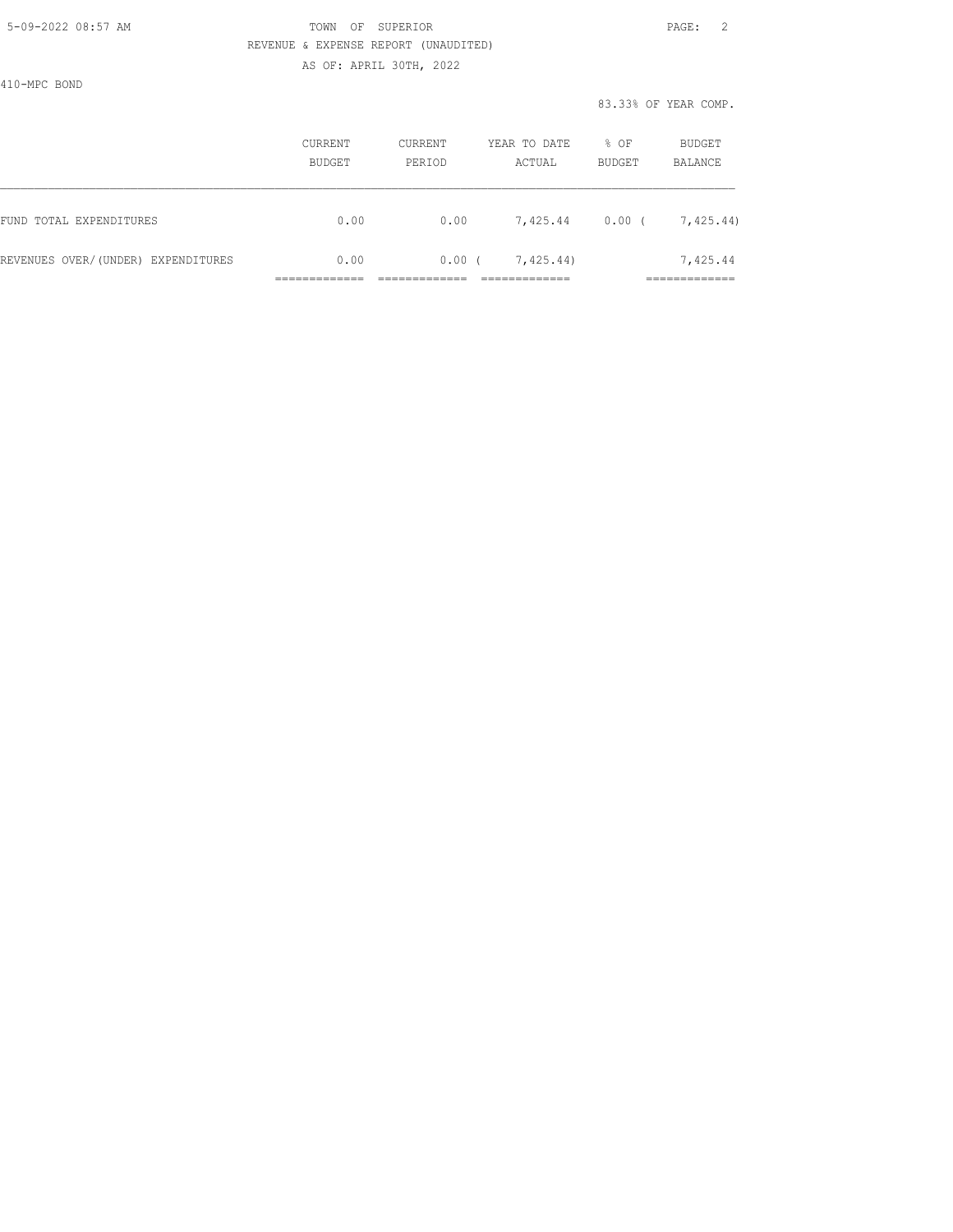|  | 5-09-2022 08:57 AM |  |
|--|--------------------|--|
|  |                    |  |

### TOWN OF SUPERIOR **Example 2018** PAGE: 1 REVENUE & EXPENSE REPORT (UNAUDITED) AS OF: APRIL 30TH, 2022

500-GRANTS

|                                     | CURRENT<br><b>BUDGET</b> | CURRENT<br>PERIOD | YEAR TO DATE % OF<br>ACTUAL | BUDGET | <b>BUDGET</b><br>BALANCE                                                                                                                                                                                                                                                                                                                                                                                                                                                                                            |
|-------------------------------------|--------------------------|-------------------|-----------------------------|--------|---------------------------------------------------------------------------------------------------------------------------------------------------------------------------------------------------------------------------------------------------------------------------------------------------------------------------------------------------------------------------------------------------------------------------------------------------------------------------------------------------------------------|
| REVENUES                            |                          |                   |                             |        |                                                                                                                                                                                                                                                                                                                                                                                                                                                                                                                     |
| GRANTS                              |                          |                   |                             |        |                                                                                                                                                                                                                                                                                                                                                                                                                                                                                                                     |
| 500-00-4600 GRANT REVENUES          | 2,285,000.00             | 0.00              | 0.00                        |        | $0.00 \quad 2,285,000.00$                                                                                                                                                                                                                                                                                                                                                                                                                                                                                           |
| SUBTOTAL GRANTS                     | 2,285,000.00             | 0.00              | 0.00                        |        | 0.00 2, 285, 000.00                                                                                                                                                                                                                                                                                                                                                                                                                                                                                                 |
| CONTINGENCY                         |                          |                   |                             |        |                                                                                                                                                                                                                                                                                                                                                                                                                                                                                                                     |
| TOTAL REVENUES                      | 2,285,000.00             | 0.00              | 0.00                        |        | $0.00 \quad 2,285,000.00$<br>$\begin{array}{cccccccccc} \multicolumn{2}{c}{} & \multicolumn{2}{c}{} & \multicolumn{2}{c}{} & \multicolumn{2}{c}{} & \multicolumn{2}{c}{} & \multicolumn{2}{c}{} & \multicolumn{2}{c}{} & \multicolumn{2}{c}{} & \multicolumn{2}{c}{} & \multicolumn{2}{c}{} & \multicolumn{2}{c}{} & \multicolumn{2}{c}{} & \multicolumn{2}{c}{} & \multicolumn{2}{c}{} & \multicolumn{2}{c}{} & \multicolumn{2}{c}{} & \multicolumn{2}{c}{} & \multicolumn{2}{c}{} & \multicolumn{2}{c}{} & \mult$ |
| EXPENDITURES                        |                          |                   |                             |        |                                                                                                                                                                                                                                                                                                                                                                                                                                                                                                                     |
| PERSONEL                            |                          |                   |                             |        |                                                                                                                                                                                                                                                                                                                                                                                                                                                                                                                     |
| SUPPLIES                            |                          |                   |                             |        |                                                                                                                                                                                                                                                                                                                                                                                                                                                                                                                     |
| 500-00-5299 OPERATING SUPPLIES      | 50,000.00                |                   | $0.00$ 2,498.55 5.00        |        | 47,501.45                                                                                                                                                                                                                                                                                                                                                                                                                                                                                                           |
| SUBTOTAL SUPPLIES                   | 50,000.00                | 0.00              | 2,498.55 5.00               |        | 47,501.45                                                                                                                                                                                                                                                                                                                                                                                                                                                                                                           |
| GENERAL BUSINESS EXPENSE            |                          |                   |                             |        |                                                                                                                                                                                                                                                                                                                                                                                                                                                                                                                     |
| TOTAL EXPENDITURES                  | 50,000.00                |                   | $0.00$ 2,498.55 5.00        |        | 47,501.45<br>=============                                                                                                                                                                                                                                                                                                                                                                                                                                                                                          |
| REVENUES OVER/ (UNDER) EXPENDITURES | 2,235,000.00             | $0.00$ (          | 2,498.55                    |        | 2, 237, 498.55                                                                                                                                                                                                                                                                                                                                                                                                                                                                                                      |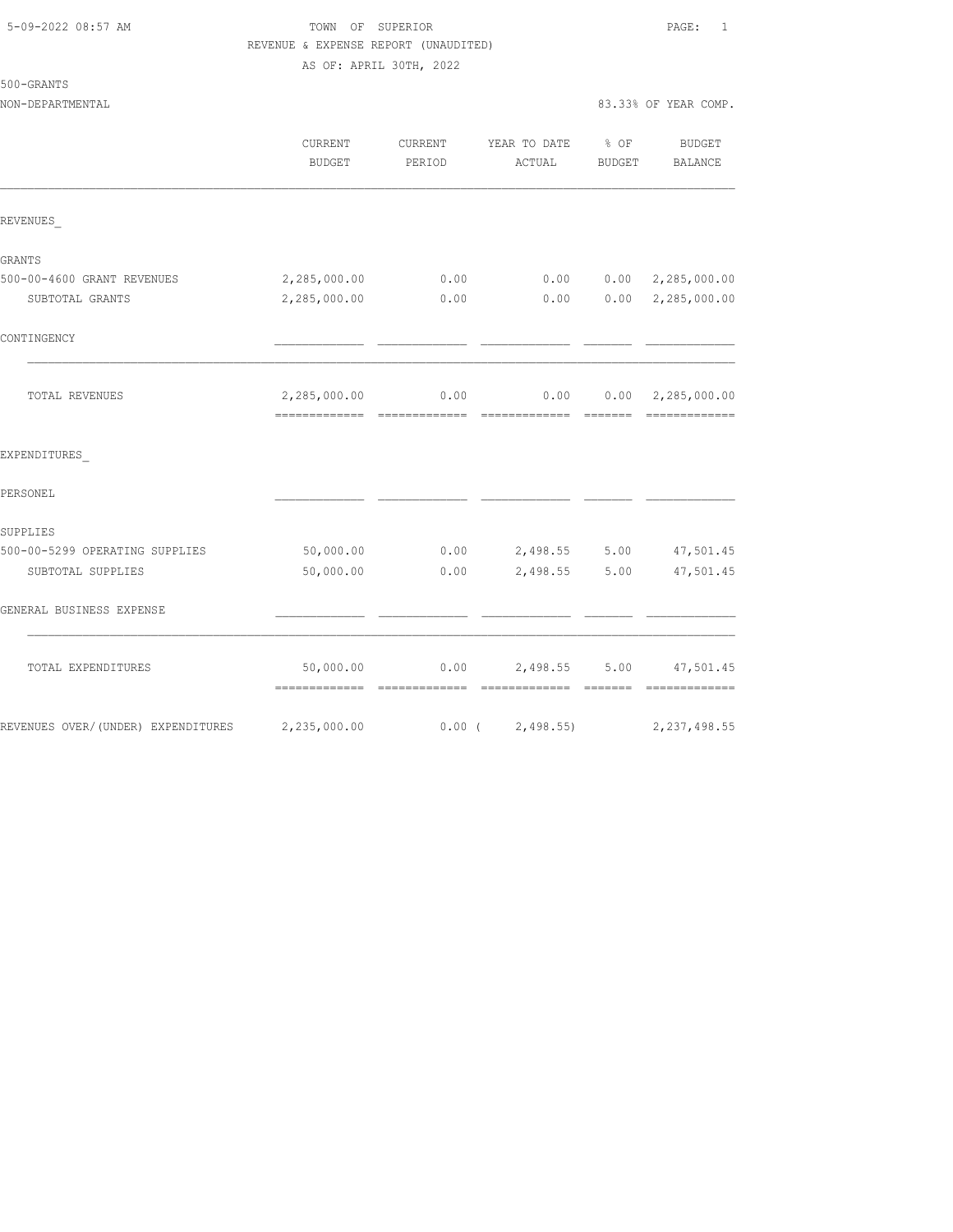| 5-09-2022 08:57 AM | PAGE:<br>TOWN OF SUPERIOR            |                         |                                  |  |                      |
|--------------------|--------------------------------------|-------------------------|----------------------------------|--|----------------------|
|                    | REVENUE & EXPENSE REPORT (UNAUDITED) |                         |                                  |  |                      |
|                    |                                      | AS OF: APRIL 30TH, 2022 |                                  |  |                      |
| 500-GRANTS         |                                      |                         |                                  |  |                      |
| POLICE GRANTS      |                                      |                         |                                  |  | 83.33% OF YEAR COMP. |
|                    | CURRENT                              |                         | CURRENT YEAR TO DATE % OF BUDGET |  |                      |
|                    | BUDGET                               | PERIOD                  | ACTUAL BUDGET BALANCE            |  |                      |
|                    |                                      |                         |                                  |  |                      |
| REVENUES           |                                      |                         |                                  |  |                      |
| GRANTS             |                                      |                         |                                  |  |                      |
|                    |                                      |                         |                                  |  | --------------       |
| EXPENDITURES       |                                      |                         |                                  |  |                      |
| SUPPLIES           |                                      |                         |                                  |  |                      |
| DEBT SERVICE       |                                      |                         |                                  |  |                      |
|                    |                                      |                         |                                  |  |                      |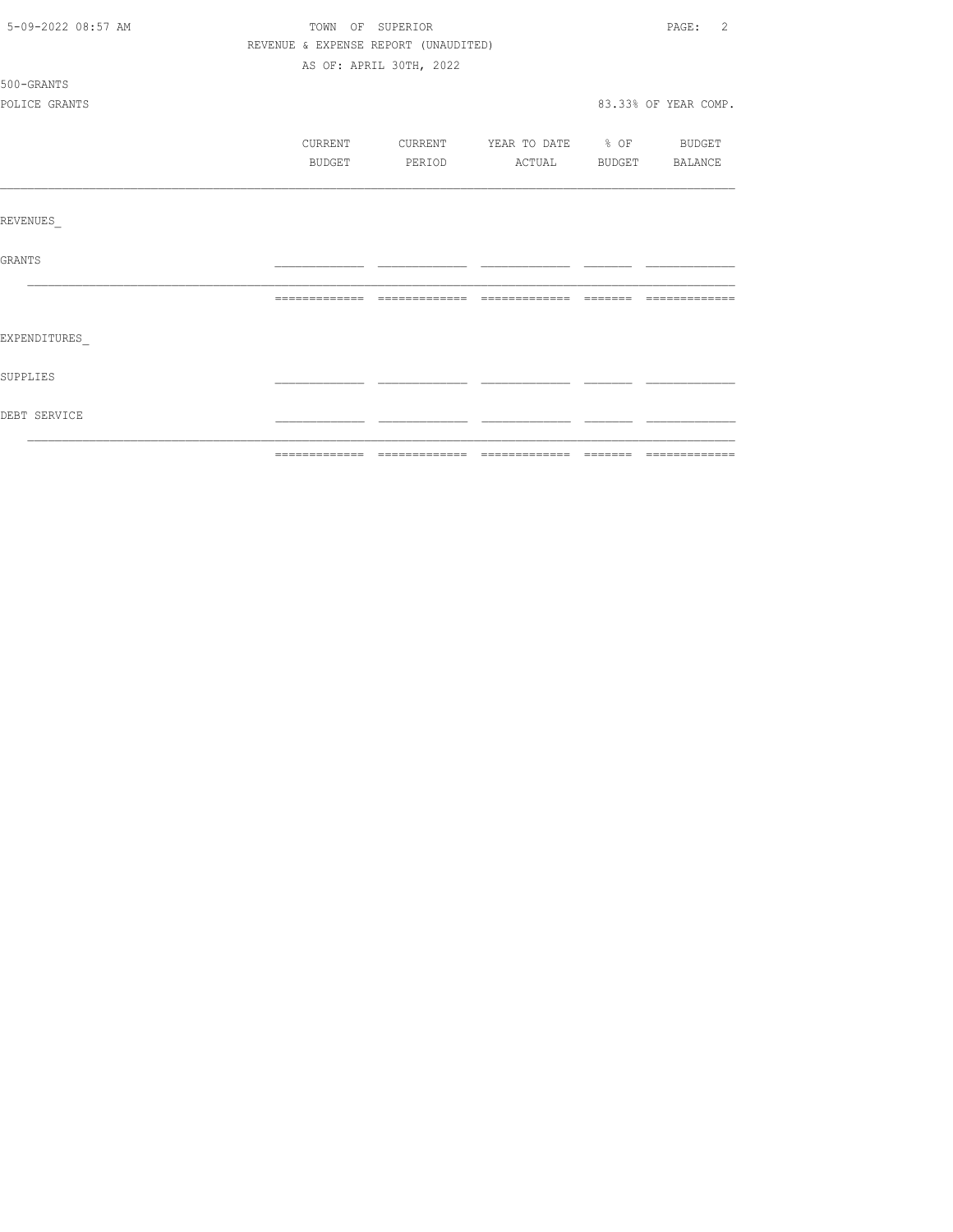## 5-09-2022 08:57 AM **PAGE:** 3 REVENUE & EXPENSE REPORT (UNAUDITED)

AS OF: APRIL 30TH, 2022

| 500-GRANTS |
|------------|
|------------|

|                                      | CURRENT<br><b>BUDGET</b> | CURRENT<br>PERIOD | YEAR TO DATE % OF<br>ACTUAL               | BUDGET | BUDGET<br>BALANCE |
|--------------------------------------|--------------------------|-------------------|-------------------------------------------|--------|-------------------|
| REVENUES                             |                          |                   |                                           |        |                   |
| <b>GRANTS</b>                        |                          |                   |                                           |        |                   |
| 500-08-4600 FIRE DEPT GRANT          | 0.00                     |                   | $0.00$ 31,669.95 0.00 ( 31,669.95)        |        |                   |
| SUBTOTAL GRANTS                      | 0.00                     | 0.00              | $31,669.95$ 0.00 ( 31,669.95)             |        |                   |
| <b>TOTAL REVENUES</b>                | 0.00                     |                   | $0.00$ $31,669.95$ $0.00$ ( $31,669.95$ ) |        |                   |
| EXPENDITURES                         |                          |                   |                                           |        |                   |
| SUPPLIES                             |                          |                   |                                           |        |                   |
| 500-08-5299 FIRE DEPT GRANT EXPENSES | 0.00                     | 0.00              | 498.50 0.00 (498.50)                      |        |                   |
| SUBTOTAL SUPPLIES                    | 0.00                     | 0.00              | 498.50 0.00 (                             |        | 498.50)           |
| TOTAL EXPENDITURES                   | 0.00                     | 0.00              | 498.50 0.00 (498.50)                      |        |                   |
|                                      | =============            | =============     | ======================================    |        |                   |
| REVENUES OVER/(UNDER) EXPENDITURES   | 0.00                     |                   | $0.00$ $31,171.45$ ( $31,171.45$ )        |        |                   |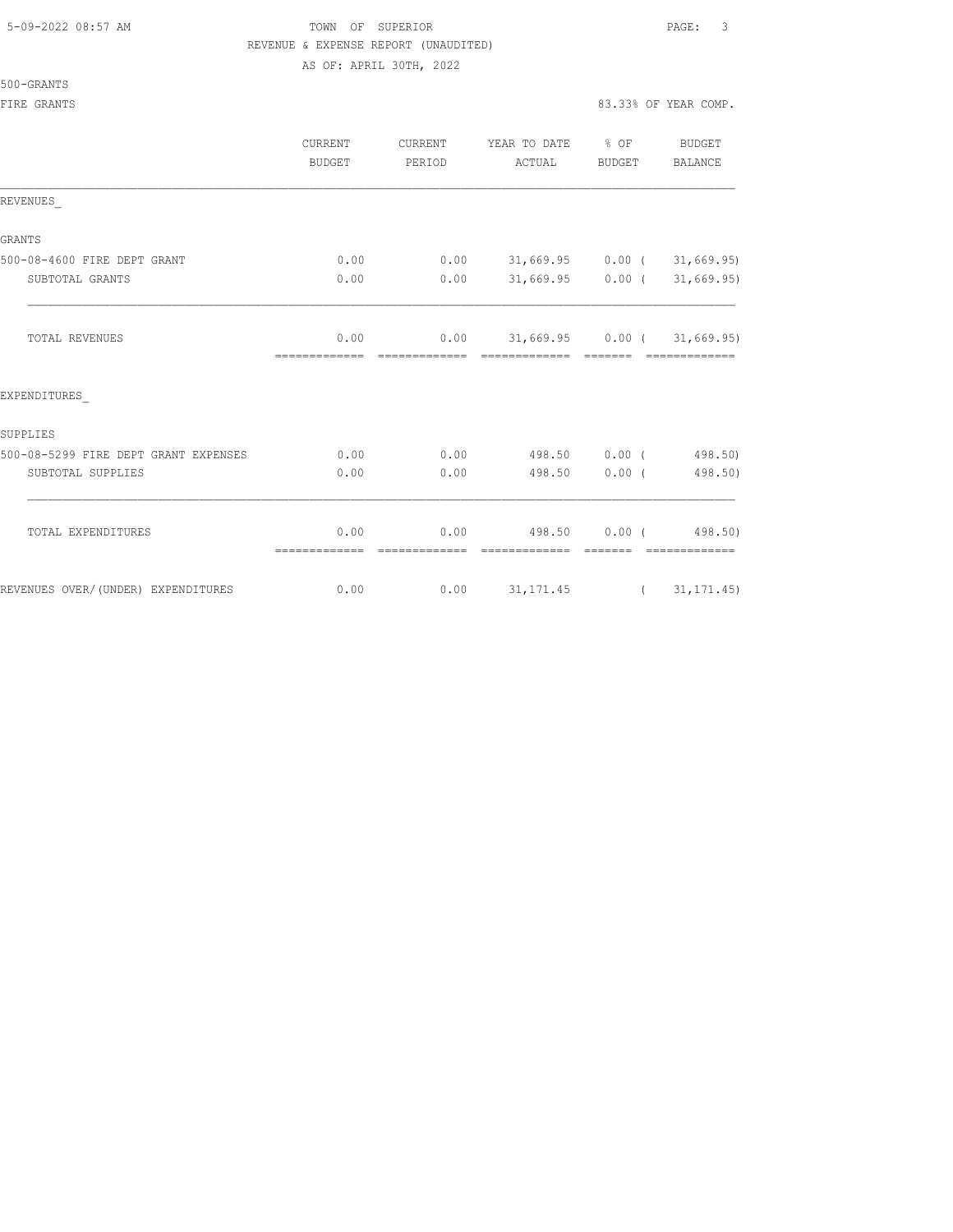| 5-09-2022 08:57 AM                         | TOWN OF SUPERIOR                     |                         |                                            |  |                      |
|--------------------------------------------|--------------------------------------|-------------------------|--------------------------------------------|--|----------------------|
|                                            | REVENUE & EXPENSE REPORT (UNAUDITED) |                         |                                            |  |                      |
|                                            |                                      | AS OF: APRIL 30TH, 2022 |                                            |  |                      |
| 500-GRANTS                                 |                                      |                         |                                            |  |                      |
| RECREATION GRANTS                          |                                      |                         |                                            |  | 83.33% OF YEAR COMP. |
|                                            |                                      |                         |                                            |  |                      |
|                                            | CURRENT                              | <b>CURRENT</b>          | YEAR TO DATE % OF BUDGET                   |  |                      |
|                                            | BUDGET                               |                         | PERIOD ACTUAL BUDGET BALANCE               |  |                      |
|                                            |                                      |                         |                                            |  |                      |
| REVENUES                                   |                                      |                         |                                            |  |                      |
| GRANTS                                     |                                      |                         |                                            |  |                      |
|                                            |                                      |                         |                                            |  |                      |
| EXPENDITURES                               |                                      |                         |                                            |  |                      |
|                                            |                                      |                         |                                            |  |                      |
| SUPPLIES                                   |                                      |                         |                                            |  |                      |
| PROFESSIONAL SERVICES                      |                                      |                         |                                            |  |                      |
| 500-12-5550 PARKS IMPROVEMENT PROJECT 0.00 |                                      |                         | $0.00$ 169.89 $0.00$ ( 169.89)             |  |                      |
| SUBTOTAL PROFESSIONAL SERVICES             | 0.00                                 |                         | $0.00$ 169.89 $0.00$ ( 169.89)             |  |                      |
|                                            |                                      |                         |                                            |  |                      |
| TOTAL EXPENDITURES                         |                                      |                         | $0.00$ $0.00$ $169.89$ $0.00$ ( $169.89$ ) |  |                      |
|                                            |                                      |                         |                                            |  |                      |
| REVENUES OVER/(UNDER) EXPENDITURES         | 0.00                                 |                         | $0.00$ ( $169.89$ )                        |  | 169.89               |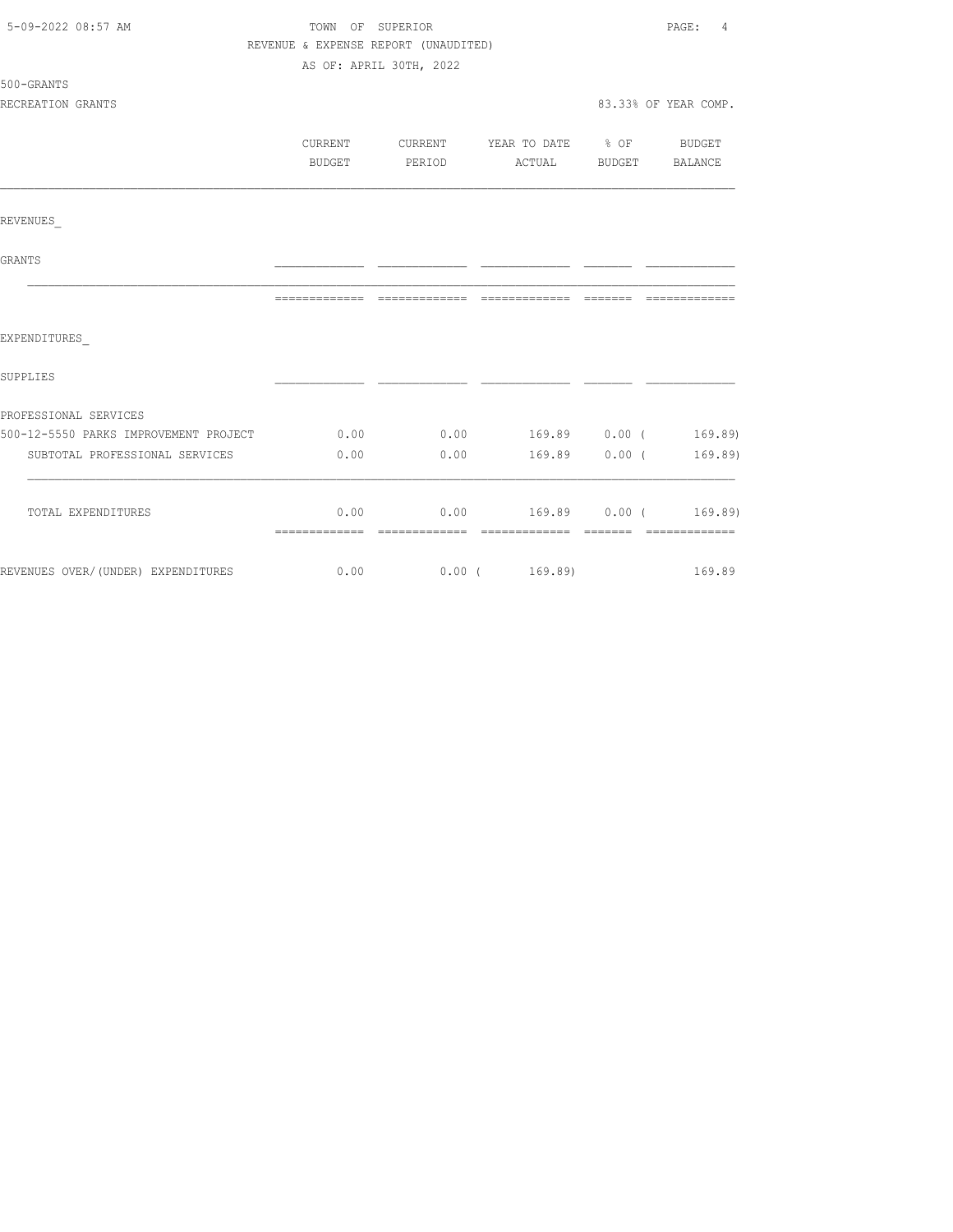| 5-09-2022 08:57 AM     | TOWN OF SUPERIOR                     |                         |                          |        |                      |  |
|------------------------|--------------------------------------|-------------------------|--------------------------|--------|----------------------|--|
|                        | REVENUE & EXPENSE REPORT (UNAUDITED) |                         |                          |        |                      |  |
|                        |                                      | AS OF: APRIL 30TH, 2022 |                          |        |                      |  |
| 500-GRANTS             |                                      |                         |                          |        |                      |  |
| CDBG 153-09 MAGMA CLUB |                                      |                         |                          |        | 83.33% OF YEAR COMP. |  |
|                        | CURRENT                              | CURRENT                 | YEAR TO DATE % OF BUDGET |        |                      |  |
|                        | BUDGET                               | PERIOD                  | ACTUAL                   | BUDGET | BALANCE              |  |
|                        |                                      |                         |                          |        |                      |  |
| <b>REVENUES</b>        |                                      |                         |                          |        |                      |  |
| <b>GRANTS</b>          |                                      |                         |                          |        |                      |  |
|                        |                                      |                         |                          |        |                      |  |
| EXPENDITURES           |                                      |                         |                          |        |                      |  |
| SUPPLIES               |                                      |                         |                          |        |                      |  |
|                        |                                      |                         |                          |        |                      |  |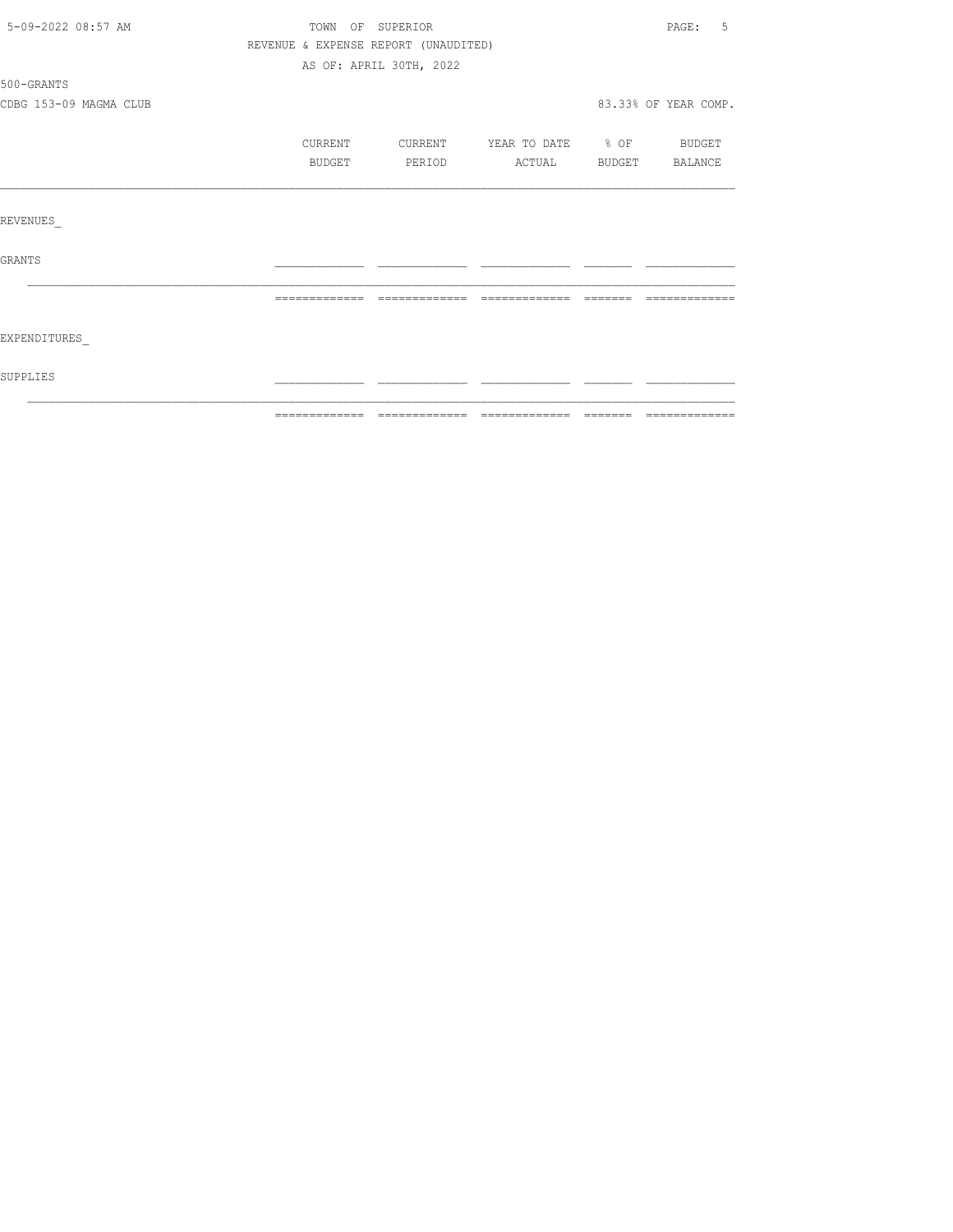|                       | =============    | $=====$                              |                   |               | $\qquad \qquad \qquad =\qquad \qquad =\qquad \qquad =\qquad \qquad =\qquad \qquad =\qquad \qquad =\qquad \qquad =\qquad \qquad =\qquad \qquad =\qquad \qquad =\qquad \qquad =\qquad \qquad =\qquad \qquad =\qquad \qquad =\qquad \qquad =\qquad \qquad =\qquad \qquad =\qquad \qquad =\qquad \qquad =\qquad \qquad =\qquad \qquad =\qquad \qquad =\qquad \qquad =\qquad \qquad =\qquad \qquad =\qquad \qquad =\qquad \qquad =\qquad \qquad =\qquad \qquad =\qquad \qquad =\qquad \qquad =$ |
|-----------------------|------------------|--------------------------------------|-------------------|---------------|--------------------------------------------------------------------------------------------------------------------------------------------------------------------------------------------------------------------------------------------------------------------------------------------------------------------------------------------------------------------------------------------------------------------------------------------------------------------------------------------|
| SUPPLIES              |                  |                                      |                   |               |                                                                                                                                                                                                                                                                                                                                                                                                                                                                                            |
| EXPENDITURES          |                  |                                      |                   |               |                                                                                                                                                                                                                                                                                                                                                                                                                                                                                            |
|                       | -------------    | =============                        | =============     |               |                                                                                                                                                                                                                                                                                                                                                                                                                                                                                            |
| GRANTS                |                  |                                      |                   |               |                                                                                                                                                                                                                                                                                                                                                                                                                                                                                            |
| REVENUES              |                  |                                      |                   |               |                                                                                                                                                                                                                                                                                                                                                                                                                                                                                            |
|                       | BUDGET           | PERIOD                               | ACTUAL            | <b>BUDGET</b> | BALANCE                                                                                                                                                                                                                                                                                                                                                                                                                                                                                    |
|                       | CURRENT          | CURRENT                              | YEAR TO DATE % OF |               | <b>BUDGET</b>                                                                                                                                                                                                                                                                                                                                                                                                                                                                              |
| DEPT OF COMM-STIMULUS |                  |                                      |                   |               | 83.33% OF YEAR COMP.                                                                                                                                                                                                                                                                                                                                                                                                                                                                       |
| 500-GRANTS            |                  |                                      |                   |               |                                                                                                                                                                                                                                                                                                                                                                                                                                                                                            |
|                       |                  | AS OF: APRIL 30TH, 2022              |                   |               |                                                                                                                                                                                                                                                                                                                                                                                                                                                                                            |
|                       |                  | REVENUE & EXPENSE REPORT (UNAUDITED) |                   |               |                                                                                                                                                                                                                                                                                                                                                                                                                                                                                            |
| 5-09-2022 08:57 AM    | TOWN OF SUPERIOR |                                      |                   |               | PAGE:<br>6                                                                                                                                                                                                                                                                                                                                                                                                                                                                                 |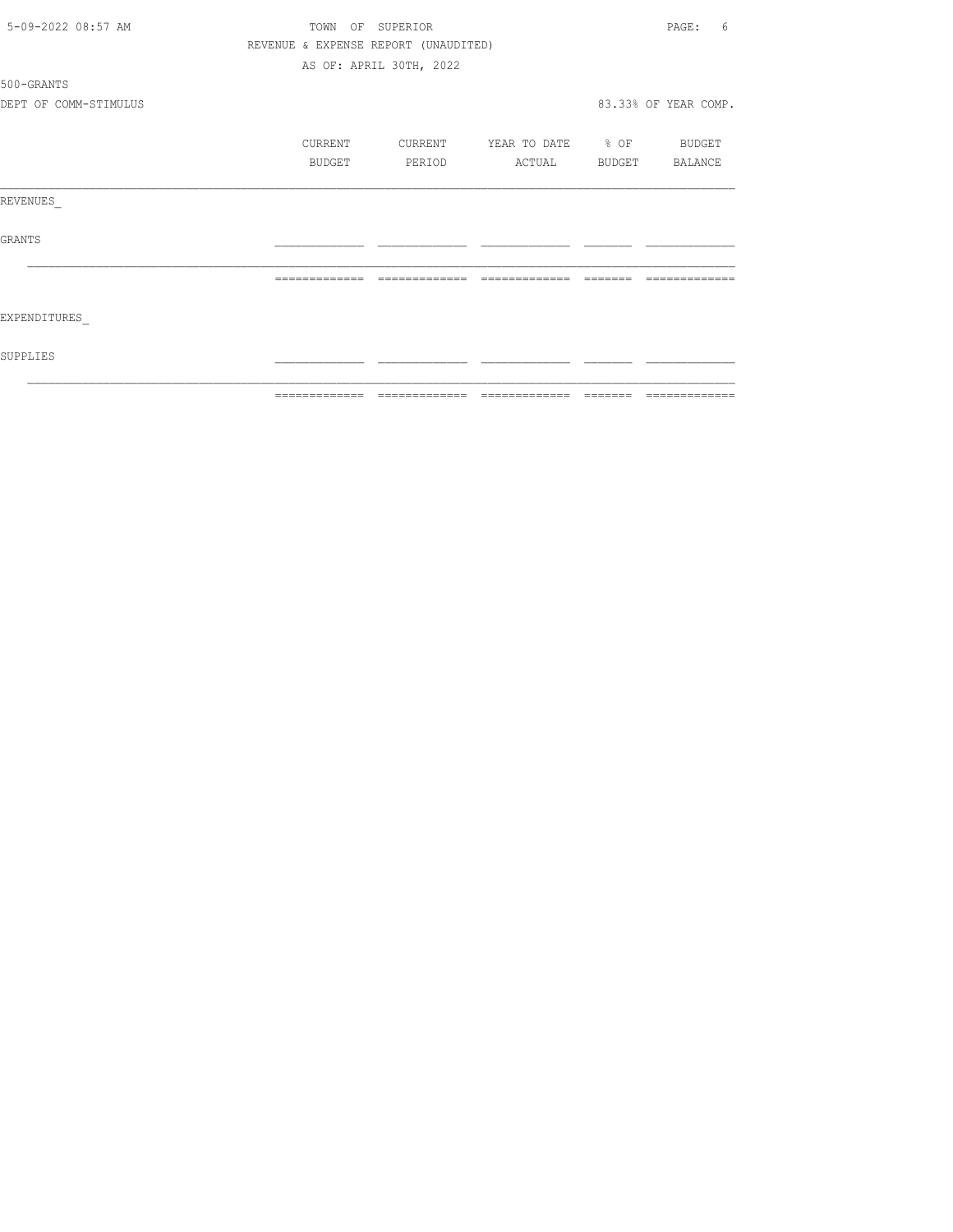|                       | ============= | $\begin{array}{cccccccccc} \multicolumn{2}{c}{} & \multicolumn{2}{c}{} & \multicolumn{2}{c}{} & \multicolumn{2}{c}{} & \multicolumn{2}{c}{} & \multicolumn{2}{c}{} & \multicolumn{2}{c}{} & \multicolumn{2}{c}{} & \multicolumn{2}{c}{} & \multicolumn{2}{c}{} & \multicolumn{2}{c}{} & \multicolumn{2}{c}{} & \multicolumn{2}{c}{} & \multicolumn{2}{c}{} & \multicolumn{2}{c}{} & \multicolumn{2}{c}{} & \multicolumn{2}{c}{} & \multicolumn{2}{c}{} & \multicolumn{2}{c}{} & \mult$ | $\begin{array}{cccccccccc} \multicolumn{2}{c}{} & \multicolumn{2}{c}{} & \multicolumn{2}{c}{} & \multicolumn{2}{c}{} & \multicolumn{2}{c}{} & \multicolumn{2}{c}{} & \multicolumn{2}{c}{} & \multicolumn{2}{c}{} & \multicolumn{2}{c}{} & \multicolumn{2}{c}{} & \multicolumn{2}{c}{} & \multicolumn{2}{c}{} & \multicolumn{2}{c}{} & \multicolumn{2}{c}{} & \multicolumn{2}{c}{} & \multicolumn{2}{c}{} & \multicolumn{2}{c}{} & \multicolumn{2}{c}{} & \multicolumn{2}{c}{} & \mult$ | $\qquad \qquad = \qquad \qquad = \qquad \qquad = \qquad \qquad = \qquad \qquad = \qquad \qquad = \qquad \qquad = \qquad \qquad = \qquad \qquad = \qquad \qquad = \qquad \qquad = \qquad \qquad = \qquad \qquad = \qquad \qquad = \qquad \qquad = \qquad \qquad = \qquad \qquad = \qquad \qquad = \qquad \qquad = \qquad \qquad = \qquad \qquad = \qquad \qquad = \qquad \qquad = \qquad \qquad = \qquad \qquad = \qquad \qquad = \qquad \qquad = \qquad \qquad = \qquad \qquad = \qquad \qquad = \qquad \qquad = \qquad$ | =============        |
|-----------------------|---------------|----------------------------------------------------------------------------------------------------------------------------------------------------------------------------------------------------------------------------------------------------------------------------------------------------------------------------------------------------------------------------------------------------------------------------------------------------------------------------------------|----------------------------------------------------------------------------------------------------------------------------------------------------------------------------------------------------------------------------------------------------------------------------------------------------------------------------------------------------------------------------------------------------------------------------------------------------------------------------------------|--------------------------------------------------------------------------------------------------------------------------------------------------------------------------------------------------------------------------------------------------------------------------------------------------------------------------------------------------------------------------------------------------------------------------------------------------------------------------------------------------------------------------|----------------------|
| SUPPLIES              |               |                                                                                                                                                                                                                                                                                                                                                                                                                                                                                        |                                                                                                                                                                                                                                                                                                                                                                                                                                                                                        |                                                                                                                                                                                                                                                                                                                                                                                                                                                                                                                          |                      |
| EXPENDITURES          |               |                                                                                                                                                                                                                                                                                                                                                                                                                                                                                        |                                                                                                                                                                                                                                                                                                                                                                                                                                                                                        |                                                                                                                                                                                                                                                                                                                                                                                                                                                                                                                          |                      |
|                       |               |                                                                                                                                                                                                                                                                                                                                                                                                                                                                                        |                                                                                                                                                                                                                                                                                                                                                                                                                                                                                        |                                                                                                                                                                                                                                                                                                                                                                                                                                                                                                                          |                      |
| GRANTS                |               |                                                                                                                                                                                                                                                                                                                                                                                                                                                                                        |                                                                                                                                                                                                                                                                                                                                                                                                                                                                                        |                                                                                                                                                                                                                                                                                                                                                                                                                                                                                                                          |                      |
| REVENUES              |               |                                                                                                                                                                                                                                                                                                                                                                                                                                                                                        |                                                                                                                                                                                                                                                                                                                                                                                                                                                                                        |                                                                                                                                                                                                                                                                                                                                                                                                                                                                                                                          |                      |
|                       | BUDGET        | PERIOD                                                                                                                                                                                                                                                                                                                                                                                                                                                                                 | ACTUAL                                                                                                                                                                                                                                                                                                                                                                                                                                                                                 | BUDGET                                                                                                                                                                                                                                                                                                                                                                                                                                                                                                                   | BALANCE              |
|                       | CURRENT       | CURRENT                                                                                                                                                                                                                                                                                                                                                                                                                                                                                | YEAR TO DATE % OF                                                                                                                                                                                                                                                                                                                                                                                                                                                                      |                                                                                                                                                                                                                                                                                                                                                                                                                                                                                                                          | <b>BUDGET</b>        |
| PINAL COUNTY-STIMULUS |               |                                                                                                                                                                                                                                                                                                                                                                                                                                                                                        |                                                                                                                                                                                                                                                                                                                                                                                                                                                                                        |                                                                                                                                                                                                                                                                                                                                                                                                                                                                                                                          | 83.33% OF YEAR COMP. |
| 500-GRANTS            |               |                                                                                                                                                                                                                                                                                                                                                                                                                                                                                        |                                                                                                                                                                                                                                                                                                                                                                                                                                                                                        |                                                                                                                                                                                                                                                                                                                                                                                                                                                                                                                          |                      |
|                       |               | AS OF: APRIL 30TH, 2022                                                                                                                                                                                                                                                                                                                                                                                                                                                                |                                                                                                                                                                                                                                                                                                                                                                                                                                                                                        |                                                                                                                                                                                                                                                                                                                                                                                                                                                                                                                          |                      |
|                       |               | REVENUE & EXPENSE REPORT (UNAUDITED)                                                                                                                                                                                                                                                                                                                                                                                                                                                   |                                                                                                                                                                                                                                                                                                                                                                                                                                                                                        |                                                                                                                                                                                                                                                                                                                                                                                                                                                                                                                          |                      |
| 5-09-2022 08:57 AM    |               | TOWN OF SUPERIOR                                                                                                                                                                                                                                                                                                                                                                                                                                                                       |                                                                                                                                                                                                                                                                                                                                                                                                                                                                                        |                                                                                                                                                                                                                                                                                                                                                                                                                                                                                                                          | 7<br>PAGE:           |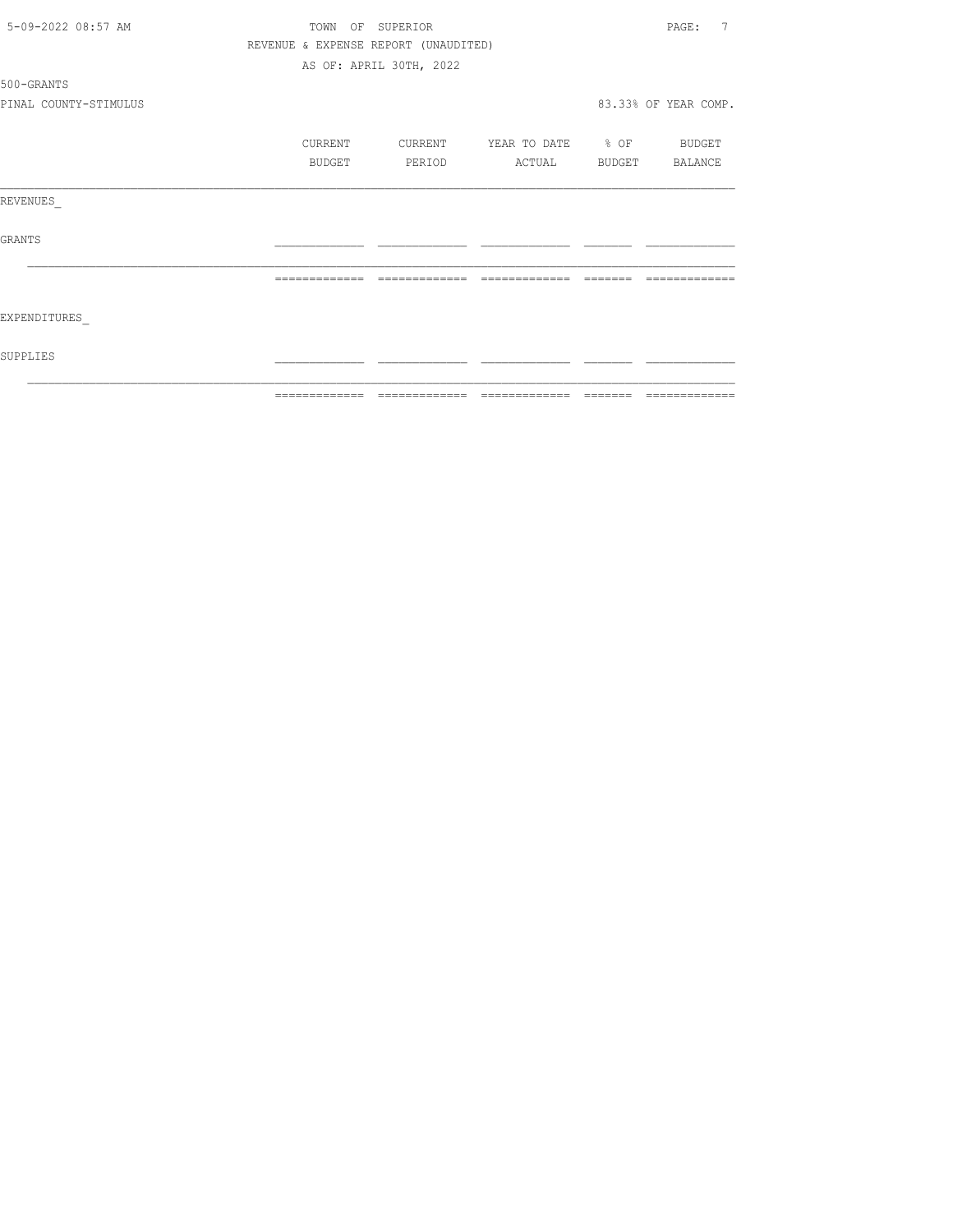| 5-09-2022 08:57 AM       |                                      | TOWN OF SUPERIOR        |                          |         | 8<br>PAGE:           |
|--------------------------|--------------------------------------|-------------------------|--------------------------|---------|----------------------|
|                          | REVENUE & EXPENSE REPORT (UNAUDITED) |                         |                          |         |                      |
|                          |                                      | AS OF: APRIL 30TH, 2022 |                          |         |                      |
| 500-GRANTS               |                                      |                         |                          |         |                      |
| AZ DEPT OF HOMELAND SRTY |                                      |                         |                          |         | 83.33% OF YEAR COMP. |
|                          | <b>CURRENT</b>                       | CURRENT                 | YEAR TO DATE % OF BUDGET |         |                      |
|                          | BUDGET                               | PERIOD                  | ACTUAL                   |         | BUDGET BALANCE       |
| REVENUES                 |                                      |                         |                          |         |                      |
| <b>GRANTS</b>            |                                      |                         |                          |         |                      |
|                          |                                      | -------------           |                          |         |                      |
| EXPENDITURES             |                                      |                         |                          |         |                      |
| SUPPLIES                 |                                      |                         |                          |         |                      |
|                          | =============                        | =============           | =============            | ======= | =============        |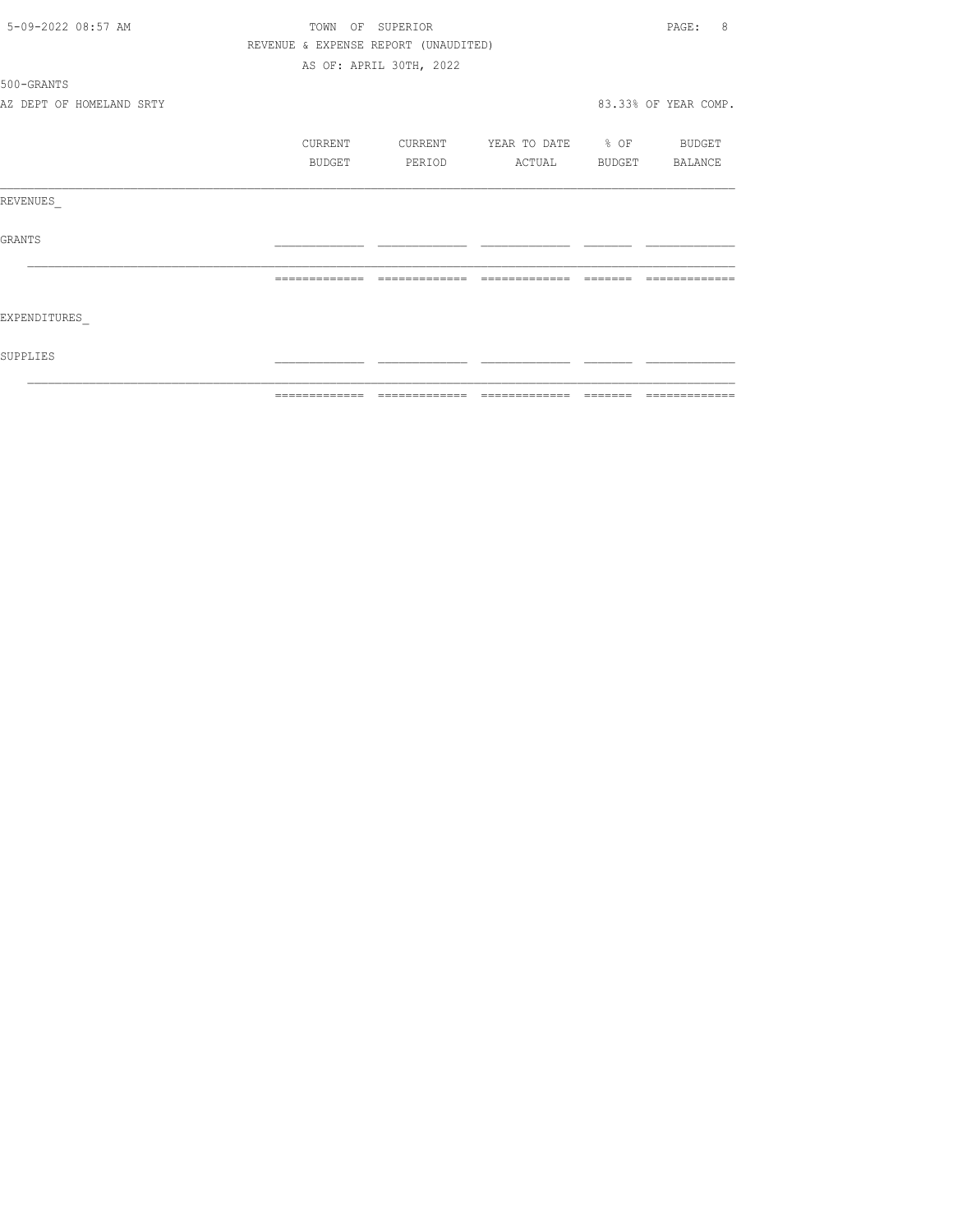| 5-09-2022 08:57 AM | TOWN                                 | OF SUPERIOR             |                   |                | 9<br>PAGE:           |
|--------------------|--------------------------------------|-------------------------|-------------------|----------------|----------------------|
|                    | REVENUE & EXPENSE REPORT (UNAUDITED) |                         |                   |                |                      |
|                    |                                      | AS OF: APRIL 30TH, 2022 |                   |                |                      |
| 500-GRANTS         |                                      |                         |                   |                |                      |
| GOHS GRANT         |                                      |                         |                   |                | 83.33% OF YEAR COMP. |
|                    |                                      |                         |                   |                |                      |
|                    | CURRENT                              | CURRENT                 | YEAR TO DATE % OF |                | BUDGET               |
|                    | BUDGET                               | PERIOD                  | ACTUAL            | BUDGET BALANCE |                      |
| REVENUES           |                                      |                         |                   |                |                      |
| <b>GRANTS</b>      |                                      |                         |                   |                |                      |
|                    |                                      | -------------           | $---$             |                |                      |
| EXPENDITURES       |                                      |                         |                   |                |                      |
| SUPPLIES           |                                      |                         |                   |                |                      |
|                    | -------------                        |                         | -------------     |                |                      |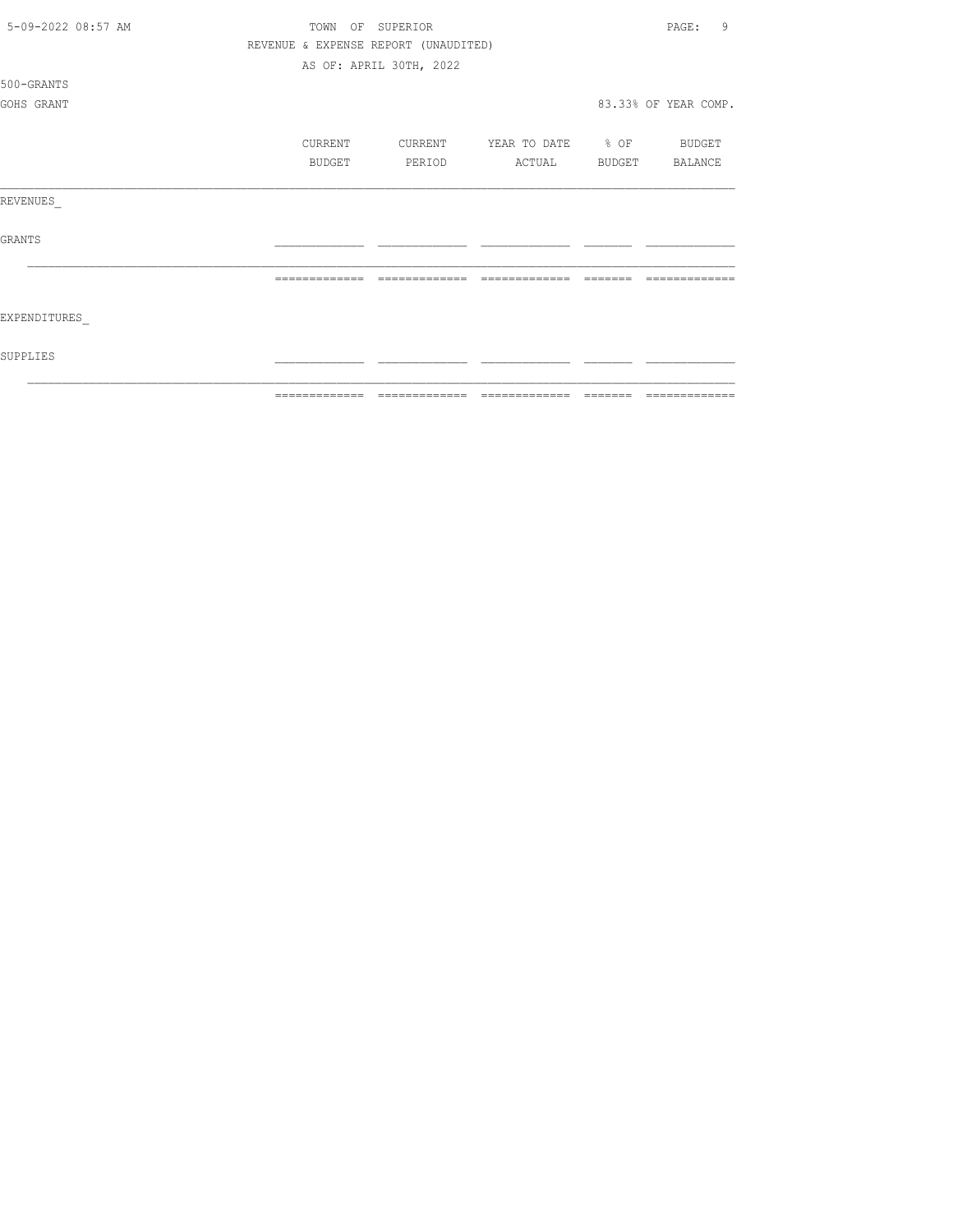| 5-09-2022 08:57 AM      |               | TOWN OF SUPERIOR                     |                          |          | PAGE: 10             |
|-------------------------|---------------|--------------------------------------|--------------------------|----------|----------------------|
|                         |               | REVENUE & EXPENSE REPORT (UNAUDITED) |                          |          |                      |
|                         |               | AS OF: APRIL 30TH, 2022              |                          |          |                      |
| 500-GRANTS              |               |                                      |                          |          |                      |
| ENERGY EFFICIENCY GRANT |               |                                      |                          |          | 83.33% OF YEAR COMP. |
|                         | CURRENT       | CURRENT                              | YEAR TO DATE % OF BUDGET |          |                      |
|                         | BUDGET        | PERIOD                               | ACTUAL BUDGET BALANCE    |          |                      |
| REVENUES                |               |                                      |                          |          |                      |
| <b>GRANTS</b>           |               |                                      |                          |          |                      |
|                         | ============= | =============                        | =============            | -------- |                      |
| EXPENDITURES            |               |                                      |                          |          |                      |
| SUPPLIES                |               |                                      |                          |          |                      |
|                         |               |                                      |                          |          | --------------       |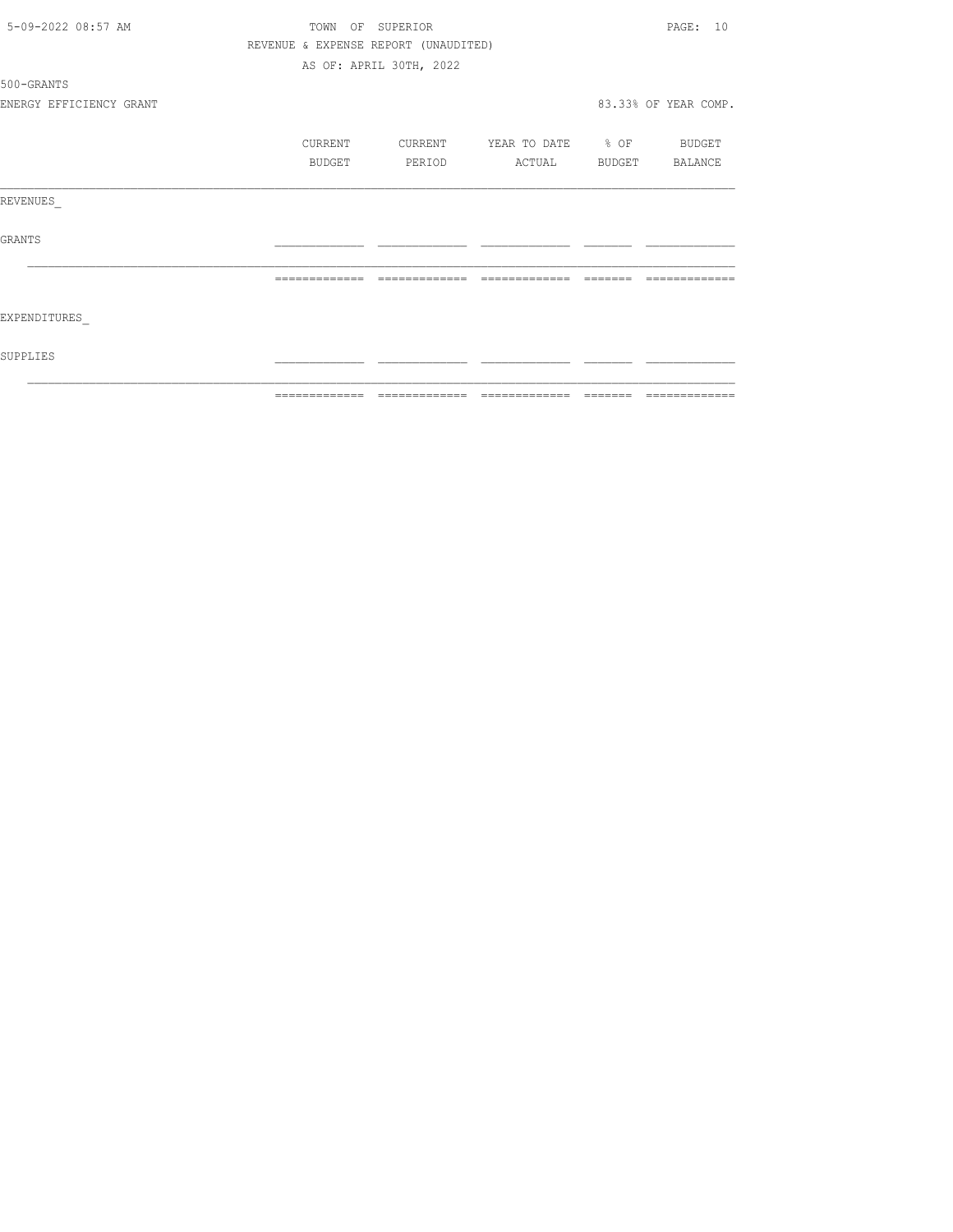| 5-09-2022 08:57 AM | TOWN          |                                      | PAGE: 11          |        |                      |
|--------------------|---------------|--------------------------------------|-------------------|--------|----------------------|
|                    |               | REVENUE & EXPENSE REPORT (UNAUDITED) |                   |        |                      |
|                    |               | AS OF: APRIL 30TH, 2022              |                   |        |                      |
| 500-GRANTS         |               |                                      |                   |        |                      |
| TTAC GRANT         |               |                                      |                   |        | 83.33% OF YEAR COMP. |
|                    | CURRENT       | CURRENT                              | YEAR TO DATE % OF |        | BUDGET               |
|                    | <b>BUDGET</b> | PERIOD                               | ACTUAL            | BUDGET | BALANCE              |
| REVENUES           |               |                                      |                   |        |                      |
| <b>GRANTS</b>      |               |                                      |                   |        |                      |
|                    |               |                                      |                   |        |                      |
| EXPENDITURES       |               |                                      |                   |        |                      |
| SUPPLIES           |               |                                      |                   |        |                      |
|                    | ------------- |                                      | -------------     |        |                      |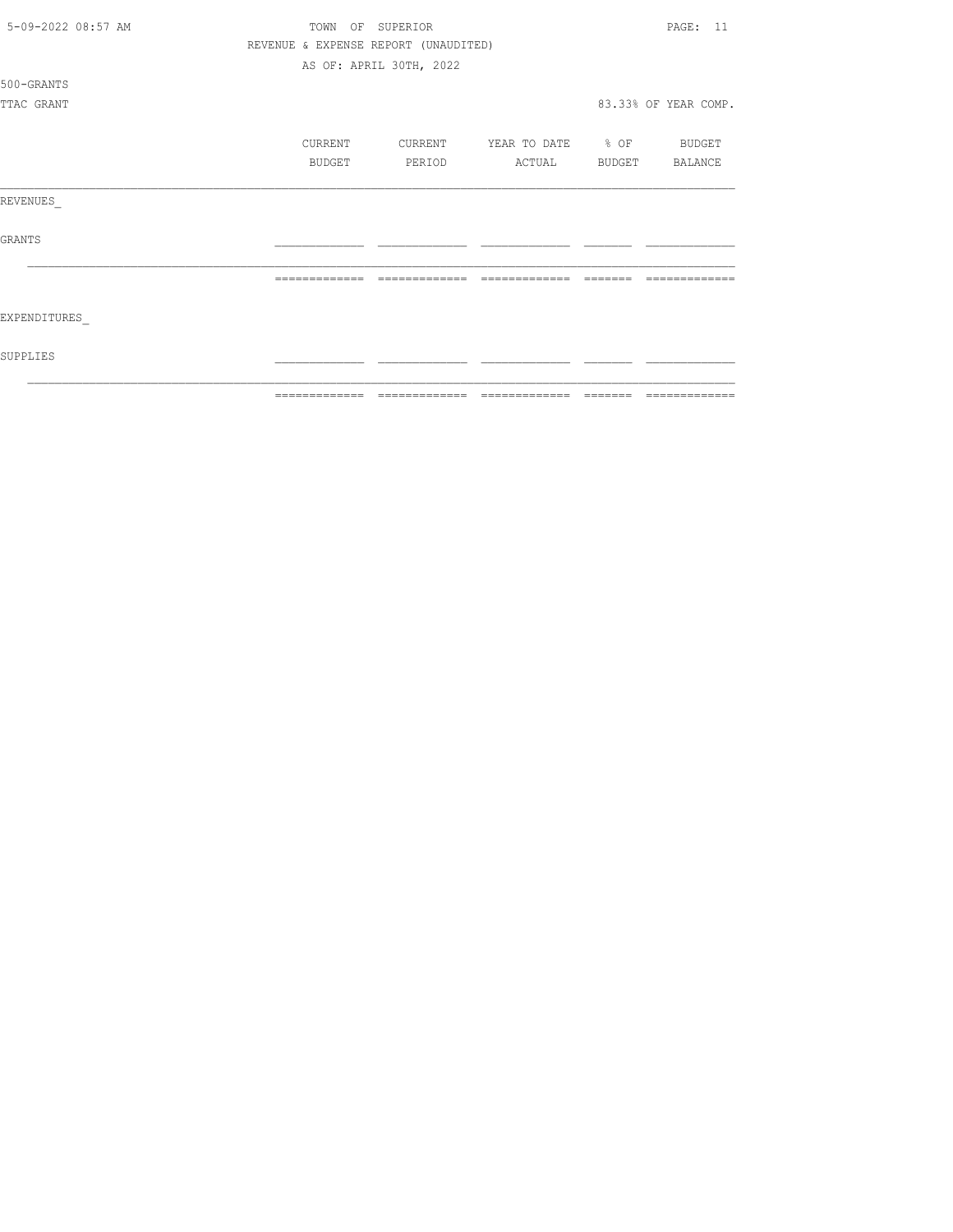| 5-09-2022 08:57 AM | TOWN OF SUPERIOR |                                      |                                  |                                                                                                                                                                                                                                                                                                                                                                                                                                                                                            | PAGE: 12             |
|--------------------|------------------|--------------------------------------|----------------------------------|--------------------------------------------------------------------------------------------------------------------------------------------------------------------------------------------------------------------------------------------------------------------------------------------------------------------------------------------------------------------------------------------------------------------------------------------------------------------------------------------|----------------------|
|                    |                  | REVENUE & EXPENSE REPORT (UNAUDITED) |                                  |                                                                                                                                                                                                                                                                                                                                                                                                                                                                                            |                      |
|                    |                  | AS OF: APRIL 30TH, 2022              |                                  |                                                                                                                                                                                                                                                                                                                                                                                                                                                                                            |                      |
| 500-GRANTS         |                  |                                      |                                  |                                                                                                                                                                                                                                                                                                                                                                                                                                                                                            |                      |
| CDBG 2011 WWTP     |                  |                                      |                                  |                                                                                                                                                                                                                                                                                                                                                                                                                                                                                            | 83.33% OF YEAR COMP. |
|                    | CURRENT          |                                      | CURRENT YEAR TO DATE % OF BUDGET |                                                                                                                                                                                                                                                                                                                                                                                                                                                                                            |                      |
|                    | BUDGET           | PERIOD                               | ACTUAL BUDGET BALANCE            |                                                                                                                                                                                                                                                                                                                                                                                                                                                                                            |                      |
| REVENUES           |                  |                                      |                                  |                                                                                                                                                                                                                                                                                                                                                                                                                                                                                            |                      |
| GRANTS             |                  |                                      |                                  |                                                                                                                                                                                                                                                                                                                                                                                                                                                                                            |                      |
|                    | =============    | =============                        | =============                    | $\qquad \qquad \qquad =\qquad \qquad =\qquad \qquad =\qquad \qquad =\qquad \qquad =\qquad \qquad =\qquad \qquad =\qquad \qquad =\qquad \qquad =\qquad \qquad =\qquad \qquad =\qquad \qquad =\qquad \qquad =\qquad \qquad =\qquad \qquad =\qquad \qquad =\qquad \qquad =\qquad \qquad =\qquad \qquad =\qquad \qquad =\qquad \qquad =\qquad \qquad =\qquad \qquad =\qquad \qquad =\qquad \qquad =\qquad \qquad =\qquad \qquad =\qquad \qquad =\qquad \qquad =\qquad \qquad =\qquad \qquad =$ |                      |
| EXPENDITURES       |                  |                                      |                                  |                                                                                                                                                                                                                                                                                                                                                                                                                                                                                            |                      |
| SUPPLIES           |                  |                                      |                                  |                                                                                                                                                                                                                                                                                                                                                                                                                                                                                            |                      |
|                    |                  |                                      |                                  |                                                                                                                                                                                                                                                                                                                                                                                                                                                                                            |                      |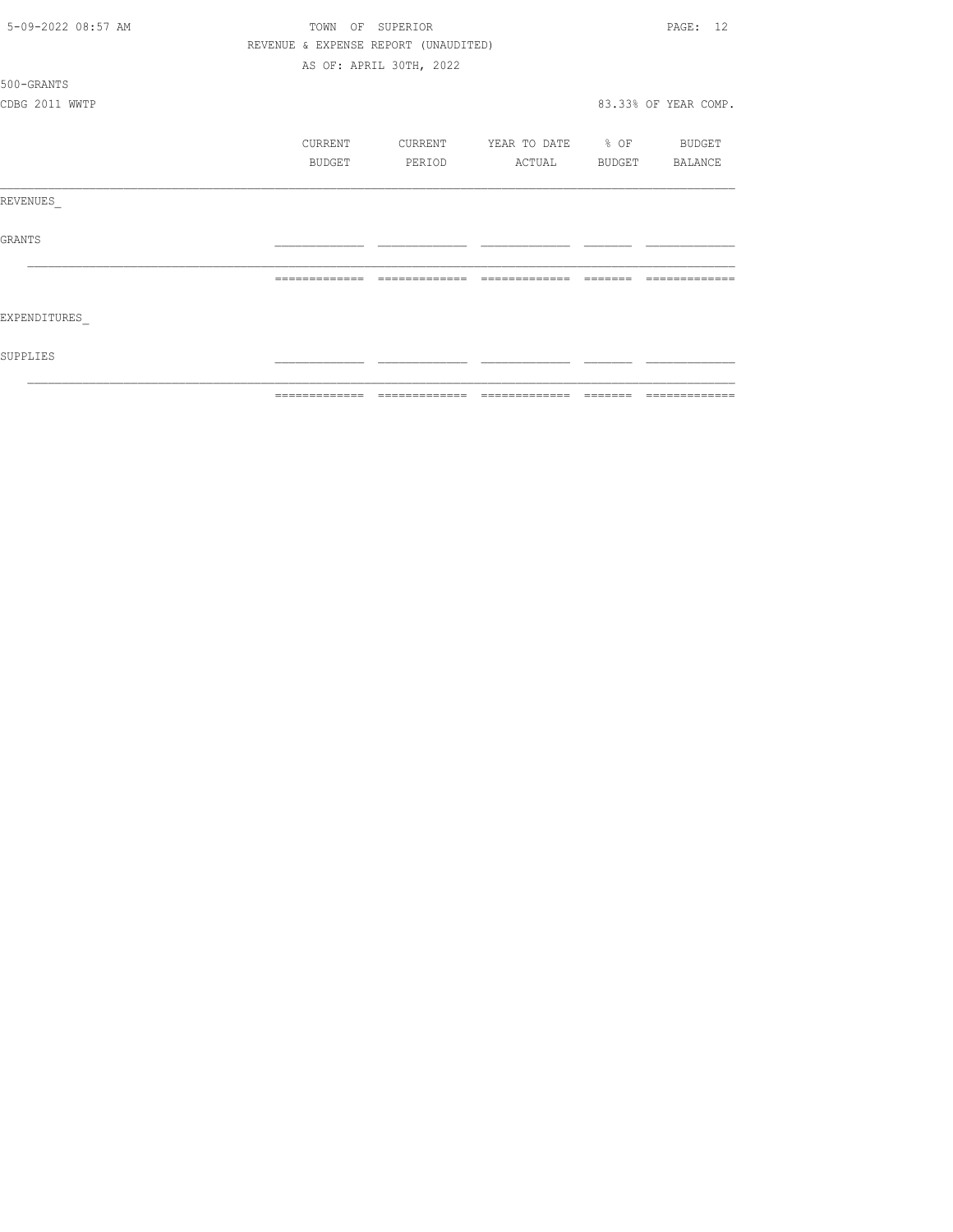| 5-09-2022 08:57 AM | TOWN          |         | OF SUPERIOR                          |                   |        | PAGE: 13             |
|--------------------|---------------|---------|--------------------------------------|-------------------|--------|----------------------|
|                    |               |         | REVENUE & EXPENSE REPORT (UNAUDITED) |                   |        |                      |
|                    |               |         | AS OF: APRIL 30TH, 2022              |                   |        |                      |
| 500-GRANTS         |               |         |                                      |                   |        |                      |
| PSSP GRANT         |               |         |                                      |                   |        | 83.33% OF YEAR COMP. |
|                    |               | CURRENT | CURRENT                              | YEAR TO DATE % OF |        | BUDGET               |
|                    |               | BUDGET  | PERIOD                               | ACTUAL            | BUDGET | BALANCE              |
| REVENUES           |               |         |                                      |                   |        |                      |
| <b>GRANTS</b>      |               |         |                                      |                   |        |                      |
|                    |               |         |                                      |                   |        |                      |
| EXPENDITURES       |               |         |                                      |                   |        |                      |
| SUPPLIES           |               |         |                                      |                   |        |                      |
|                    | ------------- |         |                                      |                   |        |                      |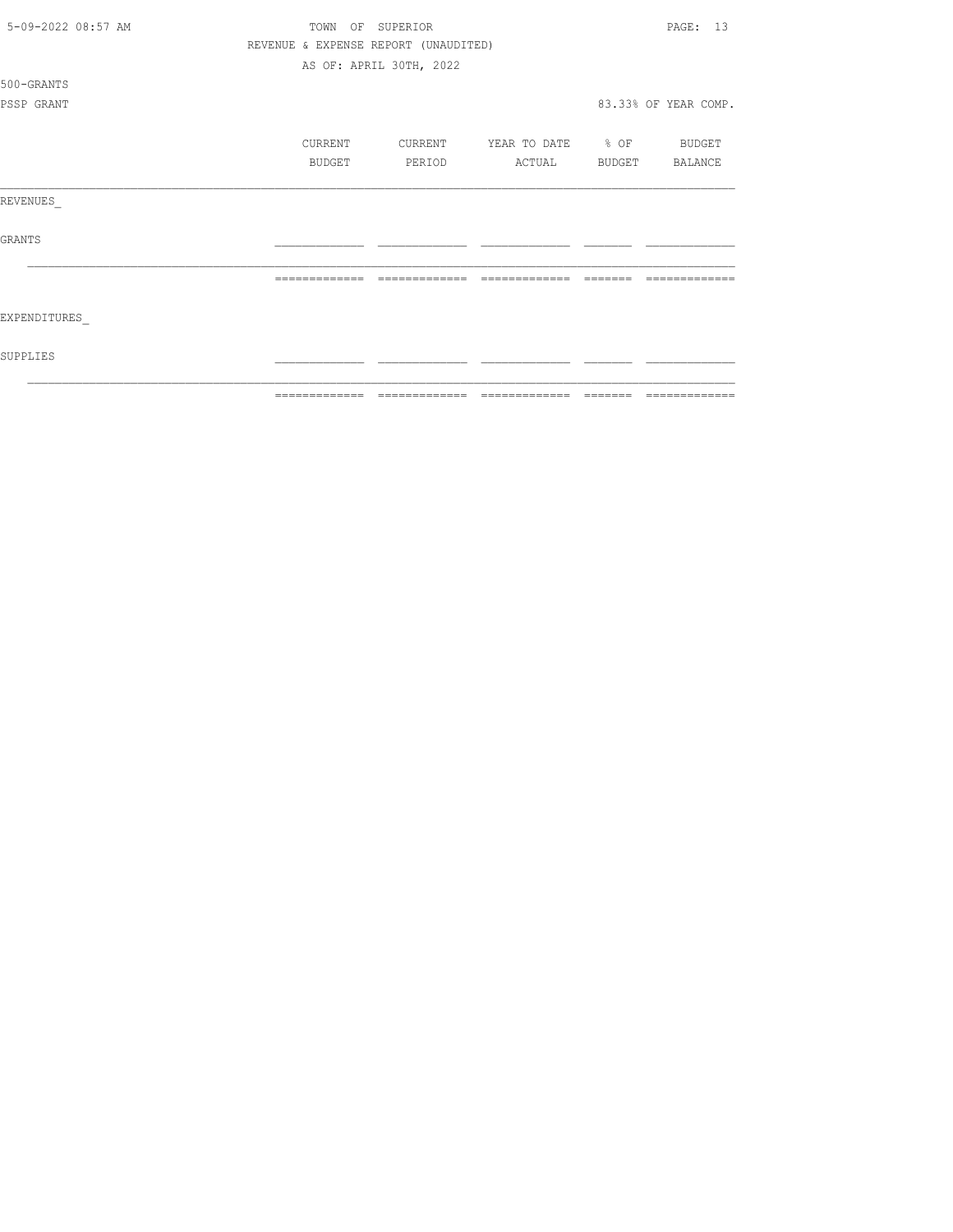| 5-09-2022 08:57 AM       | TOWN OF SUPERIOR                     | PAGE: 14                |                                          |               |                      |
|--------------------------|--------------------------------------|-------------------------|------------------------------------------|---------------|----------------------|
|                          | REVENUE & EXPENSE REPORT (UNAUDITED) |                         |                                          |               |                      |
|                          |                                      | AS OF: APRIL 30TH, 2022 |                                          |               |                      |
| 500-GRANTS               |                                      |                         |                                          |               |                      |
| RESOLUTION COPPER GIVING |                                      |                         |                                          |               | 83.33% OF YEAR COMP. |
|                          |                                      |                         |                                          |               |                      |
|                          |                                      |                         | CURRENT CURRENT YEAR TO DATE % OF BUDGET |               |                      |
|                          |                                      |                         | BUDGET PERIOD ACTUAL BUDGET BALANCE      |               |                      |
| REVENUES                 |                                      |                         |                                          |               |                      |
|                          |                                      |                         |                                          |               |                      |
| GRANTS                   |                                      |                         |                                          | للمسترد المست |                      |
|                          |                                      |                         |                                          |               |                      |
| EXPENDITURES             |                                      |                         |                                          |               |                      |
| PERSONEL                 |                                      |                         |                                          |               |                      |
| SUPPLIES                 |                                      |                         |                                          |               |                      |
| UTILITIES                |                                      |                         |                                          |               |                      |
| GENERAL BUSINESS EXPENSE |                                      |                         |                                          |               |                      |
| PROFESSIONAL SERVICES    |                                      |                         |                                          |               |                      |
| REPAIR/MAINTENANCE       |                                      |                         |                                          |               |                      |
| CAPITAL OUTLAY           |                                      |                         |                                          |               |                      |
| DEBT SERVICE             |                                      |                         |                                          |               |                      |
|                          |                                      |                         |                                          |               |                      |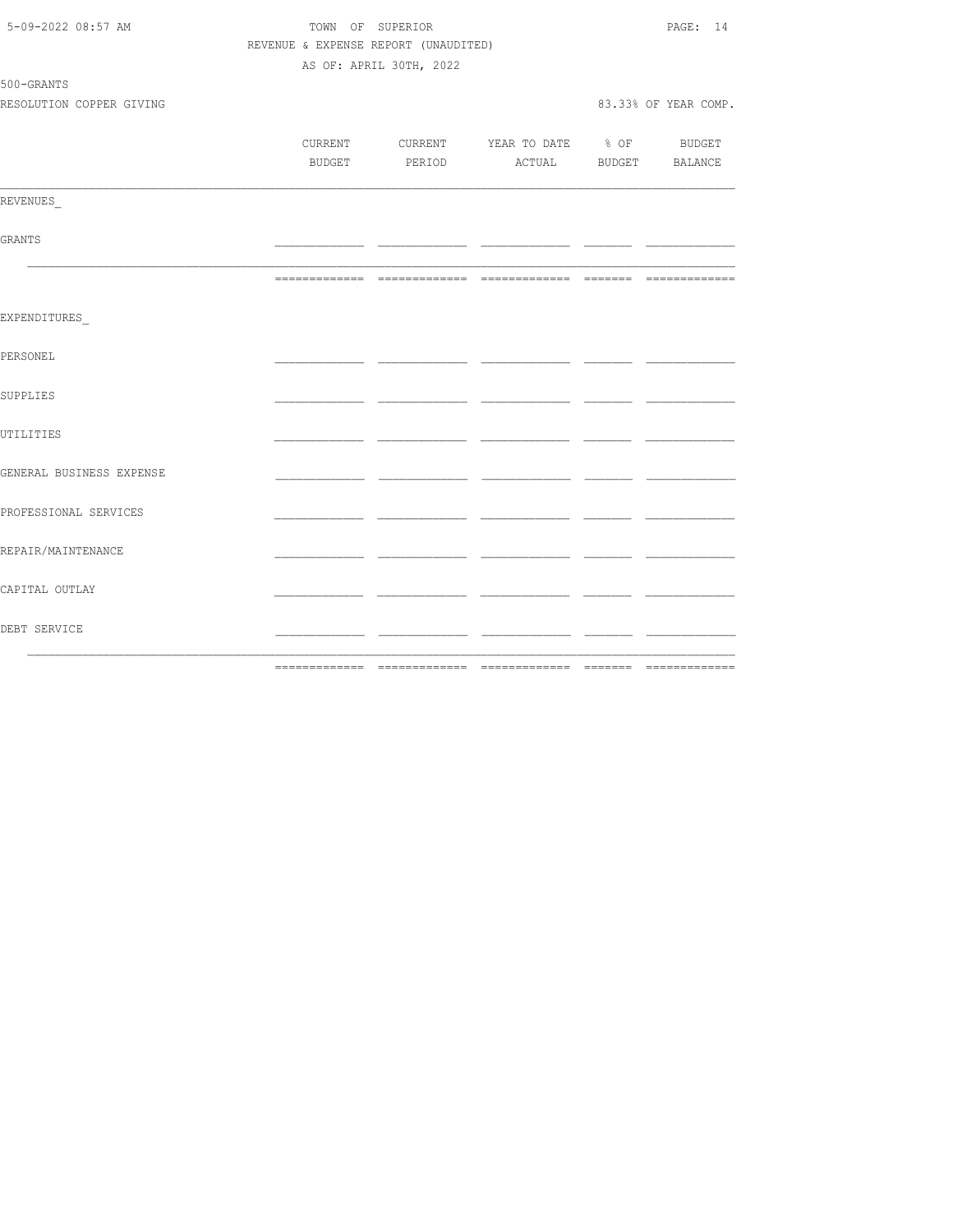| 5-09-2022 08:57 AM | TOWN                                 | OF SUPERIOR             |                          |               | PAGE: 15             |
|--------------------|--------------------------------------|-------------------------|--------------------------|---------------|----------------------|
|                    | REVENUE & EXPENSE REPORT (UNAUDITED) |                         |                          |               |                      |
|                    |                                      | AS OF: APRIL 30TH, 2022 |                          |               |                      |
| 500-GRANTS         |                                      |                         |                          |               |                      |
| MISC               |                                      |                         |                          |               | 83.33% OF YEAR COMP. |
|                    | CURRENT                              | CURRENT                 | YEAR TO DATE % OF BUDGET |               |                      |
|                    | <b>BUDGET</b>                        | PERIOD                  | ACTUAL                   | <b>BUDGET</b> | BALANCE              |
| REVENUES           |                                      |                         |                          |               |                      |
| <b>GRANTS</b>      |                                      |                         |                          |               |                      |
|                    |                                      |                         | -------------            |               |                      |
| EXPENDITURES       |                                      |                         |                          |               |                      |
| SUPPLIES           |                                      |                         |                          |               |                      |
|                    |                                      |                         |                          |               |                      |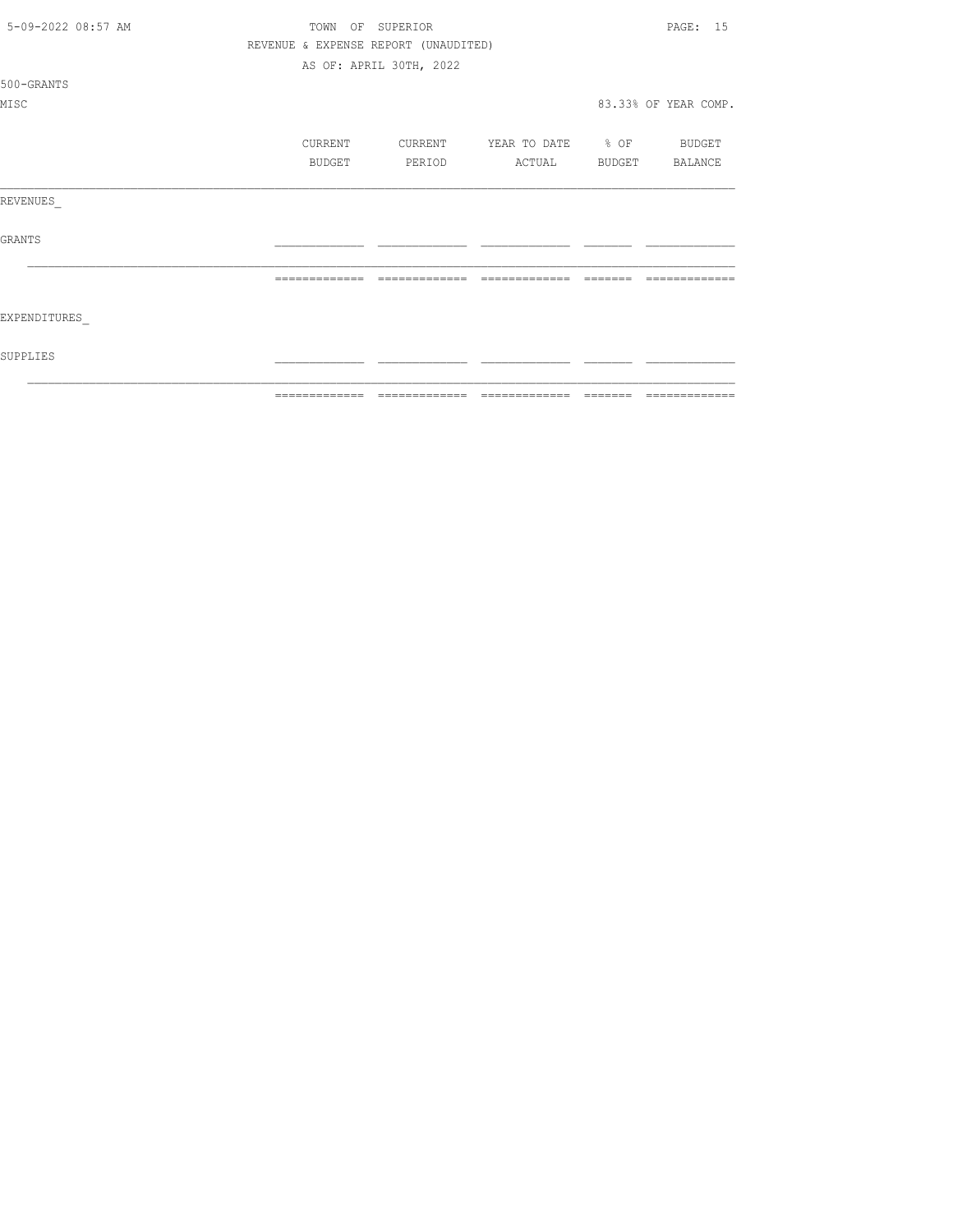| 5-09-2022 08:57 AM |               | TOWN OF SUPERIOR                     |                          |         | PAGE: 16                                                                                                                                                                                                                                                                                                                                                                                                                                                                                     |
|--------------------|---------------|--------------------------------------|--------------------------|---------|----------------------------------------------------------------------------------------------------------------------------------------------------------------------------------------------------------------------------------------------------------------------------------------------------------------------------------------------------------------------------------------------------------------------------------------------------------------------------------------------|
|                    |               | REVENUE & EXPENSE REPORT (UNAUDITED) |                          |         |                                                                                                                                                                                                                                                                                                                                                                                                                                                                                              |
|                    |               | AS OF: APRIL 30TH, 2022              |                          |         |                                                                                                                                                                                                                                                                                                                                                                                                                                                                                              |
| 500-GRANTS         |               |                                      |                          |         |                                                                                                                                                                                                                                                                                                                                                                                                                                                                                              |
| AIRPORT GRANTS     |               |                                      |                          |         | 83.33% OF YEAR COMP.                                                                                                                                                                                                                                                                                                                                                                                                                                                                         |
|                    | CURRENT       | CURRENT                              | YEAR TO DATE % OF BUDGET |         |                                                                                                                                                                                                                                                                                                                                                                                                                                                                                              |
|                    | BUDGET        | PERIOD                               | ACTUAL                   |         | BUDGET BALANCE                                                                                                                                                                                                                                                                                                                                                                                                                                                                               |
| REVENUES           |               |                                      |                          |         |                                                                                                                                                                                                                                                                                                                                                                                                                                                                                              |
| <b>GRANTS</b>      |               |                                      |                          |         |                                                                                                                                                                                                                                                                                                                                                                                                                                                                                              |
|                    |               | =============                        | =============            |         |                                                                                                                                                                                                                                                                                                                                                                                                                                                                                              |
| EXPENDITURES       |               |                                      |                          |         |                                                                                                                                                                                                                                                                                                                                                                                                                                                                                              |
| SUPPLIES           |               |                                      |                          |         |                                                                                                                                                                                                                                                                                                                                                                                                                                                                                              |
|                    | ============= | =============                        | =============            | ======= | $\begin{array}{c} \multicolumn{2}{c} {\textbf{1}} & \multicolumn{2}{c} {\textbf{2}} & \multicolumn{2}{c} {\textbf{3}} & \multicolumn{2}{c} {\textbf{4}} \\ \multicolumn{2}{c} {\textbf{5}} & \multicolumn{2}{c} {\textbf{6}} & \multicolumn{2}{c} {\textbf{7}} & \multicolumn{2}{c} {\textbf{8}} & \multicolumn{2}{c} {\textbf{9}} \\ \multicolumn{2}{c} {\textbf{1}} & \multicolumn{2}{c} {\textbf{1}} & \multicolumn{2}{c} {\textbf{1}} & \multicolumn{2}{c} {\textbf{1}} & \multicolumn{$ |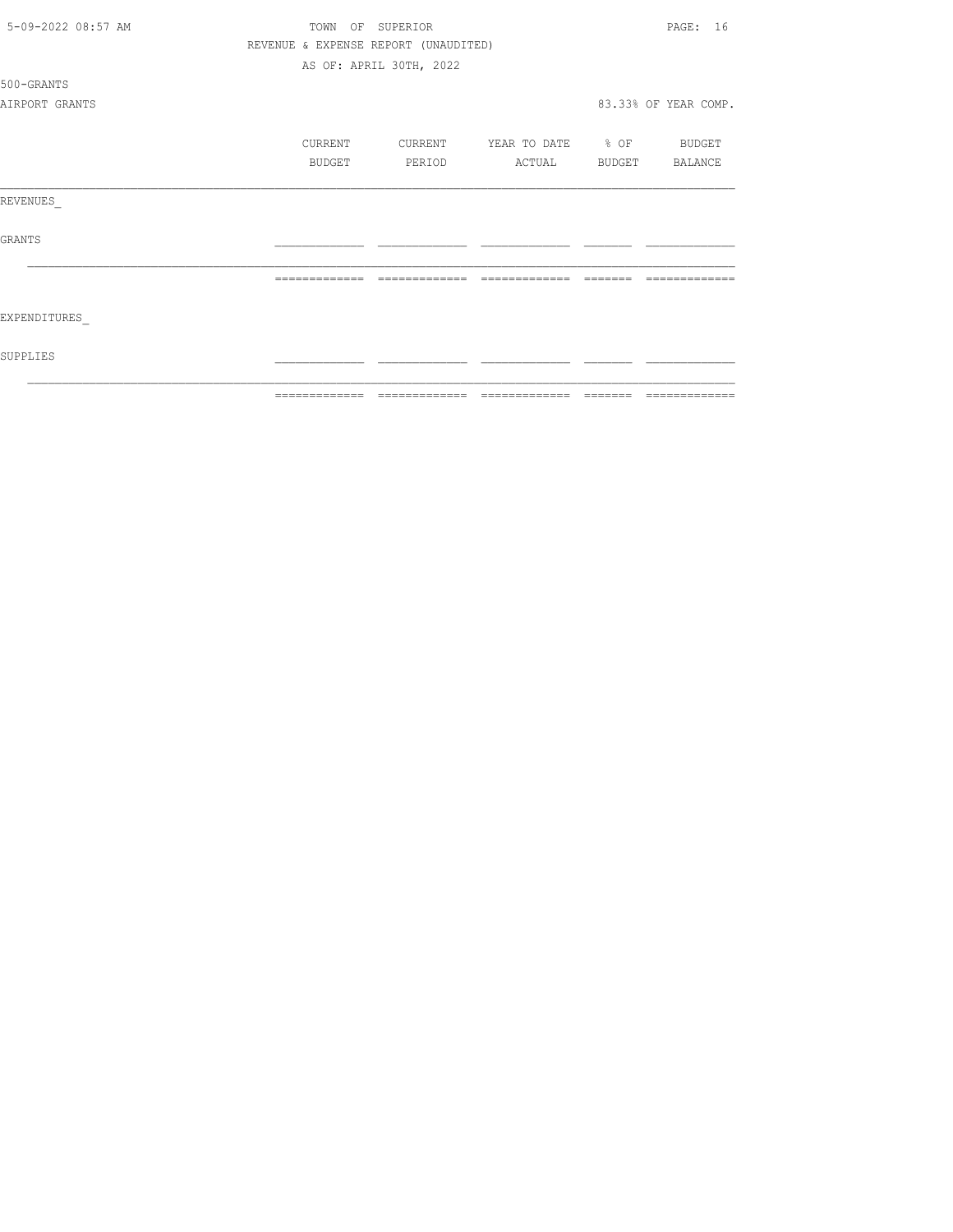| 5-09-2022 08:57 AM     | TOWN OF SUPERIOR                     |                         |                              |         | PAGE: 17             |
|------------------------|--------------------------------------|-------------------------|------------------------------|---------|----------------------|
|                        | REVENUE & EXPENSE REPORT (UNAUDITED) |                         |                              |         |                      |
|                        |                                      | AS OF: APRIL 30TH, 2022 |                              |         |                      |
| 500-GRANTS             |                                      |                         |                              |         |                      |
| FIRE TRUCK RESTORATION |                                      |                         |                              |         | 83.33% OF YEAR COMP. |
|                        | CURRENT                              | CURRENT                 | YEAR TO DATE % OF            |         | BUDGET               |
|                        | BUDGET                               | PERIOD                  | ACTUAL                       | BUDGET  | BALANCE              |
| REVENUES               |                                      |                         |                              |         |                      |
| GRANTS                 |                                      |                         |                              |         |                      |
|                        |                                      |                         |                              |         |                      |
| EXPENDITURES           |                                      |                         |                              |         |                      |
| SUPPLIES               |                                      |                         |                              |         |                      |
|                        | =============                        |                         | ============================ | ======= | -------------        |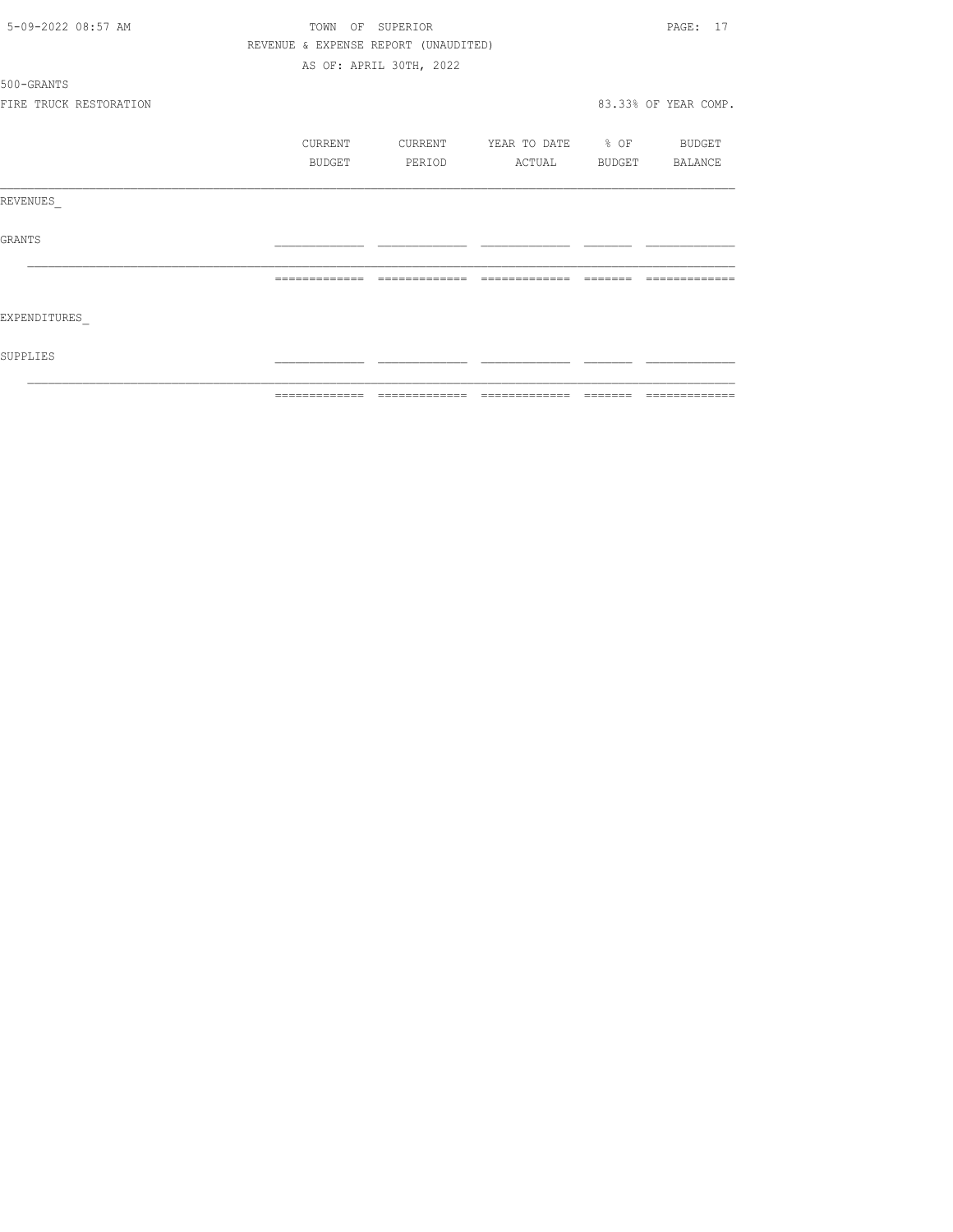| 5-09-2022 08:57 AM | TOWN OF SUPERIOR |                                      |                          |  |                      |  |
|--------------------|------------------|--------------------------------------|--------------------------|--|----------------------|--|
|                    |                  | REVENUE & EXPENSE REPORT (UNAUDITED) |                          |  |                      |  |
|                    |                  | AS OF: APRIL 30TH, 2022              |                          |  |                      |  |
| 500-GRANTS         |                  |                                      |                          |  |                      |  |
| 4TH OF JULY        |                  |                                      |                          |  | 83.33% OF YEAR COMP. |  |
|                    | CURRENT          | CURRENT                              | YEAR TO DATE % OF BUDGET |  |                      |  |
|                    | BUDGET           | PERIOD                               | ACTUAL                   |  | BUDGET BALANCE       |  |
| REVENUES           |                  |                                      |                          |  |                      |  |
| GRANTS             |                  |                                      |                          |  |                      |  |
|                    |                  |                                      |                          |  |                      |  |
| EXPENDITURES       |                  |                                      |                          |  |                      |  |
| SUPPLIES           |                  |                                      |                          |  |                      |  |
|                    | -------------    |                                      | --------------           |  |                      |  |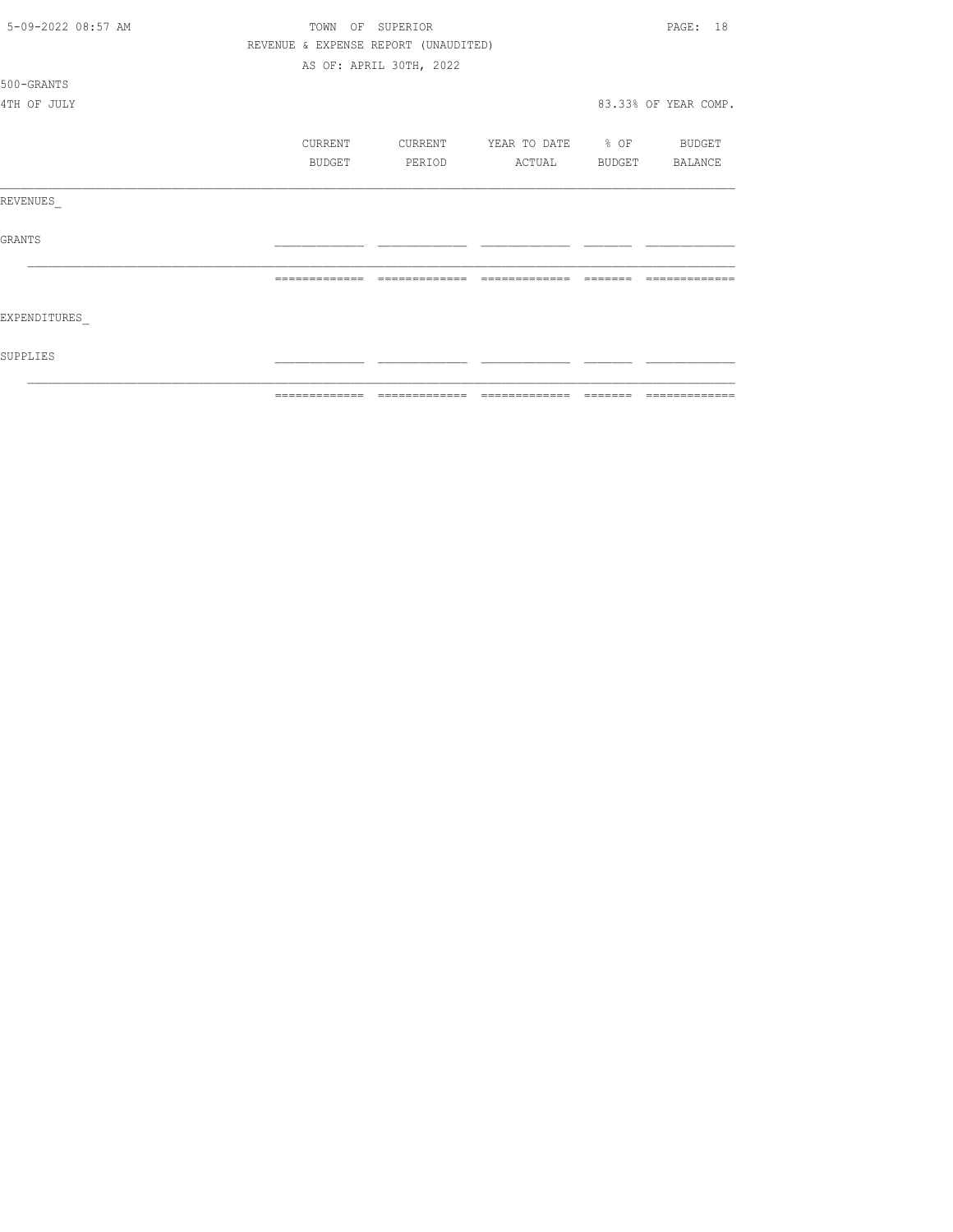| 5-09-2022 08:57 AM        |                                      | TOWN OF SUPERIOR        |                                                                                                                                                                                                                                                                                                                                                                                                                                                                                        |                         | PAGE: 19             |
|---------------------------|--------------------------------------|-------------------------|----------------------------------------------------------------------------------------------------------------------------------------------------------------------------------------------------------------------------------------------------------------------------------------------------------------------------------------------------------------------------------------------------------------------------------------------------------------------------------------|-------------------------|----------------------|
|                           | REVENUE & EXPENSE REPORT (UNAUDITED) |                         |                                                                                                                                                                                                                                                                                                                                                                                                                                                                                        |                         |                      |
|                           |                                      | AS OF: APRIL 30TH, 2022 |                                                                                                                                                                                                                                                                                                                                                                                                                                                                                        |                         |                      |
| 500-GRANTS                |                                      |                         |                                                                                                                                                                                                                                                                                                                                                                                                                                                                                        |                         |                      |
| FIREHOUSE SUBS CONTRIBUTI |                                      |                         |                                                                                                                                                                                                                                                                                                                                                                                                                                                                                        |                         | 83.33% OF YEAR COMP. |
|                           | CURRENT                              | CURRENT                 | YEAR TO DATE % OF                                                                                                                                                                                                                                                                                                                                                                                                                                                                      |                         | BUDGET               |
|                           | BUDGET                               | PERIOD                  | ACTUAL                                                                                                                                                                                                                                                                                                                                                                                                                                                                                 | BUDGET                  | BALANCE              |
| REVENUES                  |                                      |                         |                                                                                                                                                                                                                                                                                                                                                                                                                                                                                        |                         |                      |
| <b>GRANTS</b>             |                                      |                         |                                                                                                                                                                                                                                                                                                                                                                                                                                                                                        |                         |                      |
|                           |                                      |                         |                                                                                                                                                                                                                                                                                                                                                                                                                                                                                        |                         |                      |
| EXPENDITURES              |                                      |                         |                                                                                                                                                                                                                                                                                                                                                                                                                                                                                        |                         |                      |
| SUPPLIES                  |                                      |                         |                                                                                                                                                                                                                                                                                                                                                                                                                                                                                        |                         |                      |
|                           | -------------                        | =============           | $\begin{array}{cccccccccc} \multicolumn{2}{c}{} & \multicolumn{2}{c}{} & \multicolumn{2}{c}{} & \multicolumn{2}{c}{} & \multicolumn{2}{c}{} & \multicolumn{2}{c}{} & \multicolumn{2}{c}{} & \multicolumn{2}{c}{} & \multicolumn{2}{c}{} & \multicolumn{2}{c}{} & \multicolumn{2}{c}{} & \multicolumn{2}{c}{} & \multicolumn{2}{c}{} & \multicolumn{2}{c}{} & \multicolumn{2}{c}{} & \multicolumn{2}{c}{} & \multicolumn{2}{c}{} & \multicolumn{2}{c}{} & \multicolumn{2}{c}{} & \mult$ | $=$ $=$ $=$ $=$ $=$ $=$ | =============        |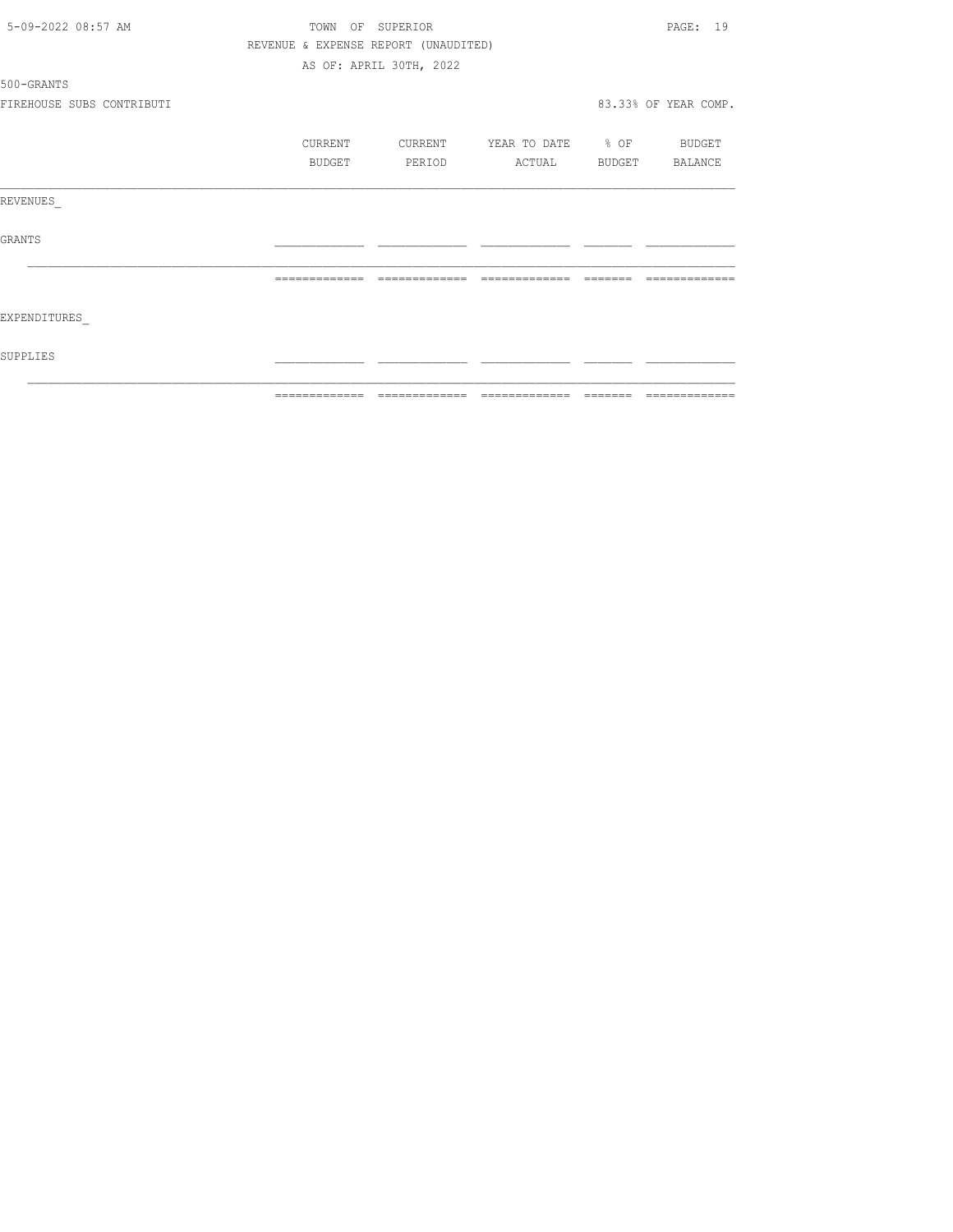|                      |                  | =============================        |                          |          | --------------       |
|----------------------|------------------|--------------------------------------|--------------------------|----------|----------------------|
| SUPPLIES             |                  |                                      |                          |          |                      |
| EXPENDITURES         |                  |                                      |                          |          |                      |
|                      | --------------   | --------------                       | --------------           | -------- | -------------        |
| GRANTS               |                  |                                      |                          |          |                      |
| REVENUES             |                  |                                      |                          |          |                      |
|                      | BUDGET           | PERIOD                               | <b>ACTUAL</b>            |          | BUDGET BALANCE       |
|                      | CURRENT          | CURRENT                              | YEAR TO DATE % OF BUDGET |          |                      |
| ECONOMIC DEVELOPMENT |                  |                                      |                          |          | 83.33% OF YEAR COMP. |
| 500-GRANTS           |                  |                                      |                          |          |                      |
|                      |                  | AS OF: APRIL 30TH, 2022              |                          |          |                      |
|                      |                  | REVENUE & EXPENSE REPORT (UNAUDITED) |                          |          |                      |
| 5-09-2022 08:57 AM   | TOWN OF SUPERIOR |                                      |                          |          | PAGE: 20             |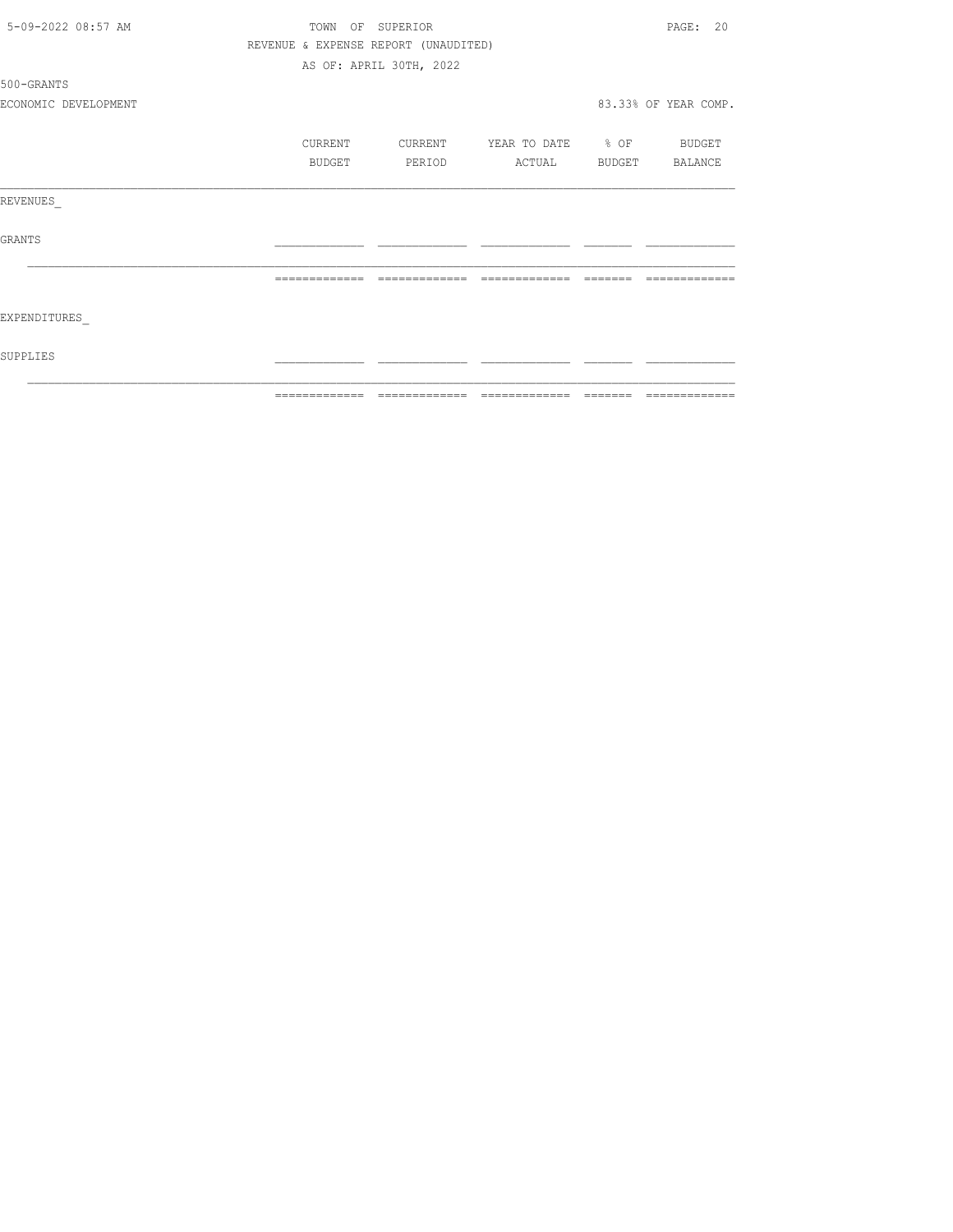| 5-09-2022 08:57 AM | TOWN<br>OF    | SUPERIOR                             |                   |         | PAGE: 21             |
|--------------------|---------------|--------------------------------------|-------------------|---------|----------------------|
|                    |               | REVENUE & EXPENSE REPORT (UNAUDITED) |                   |         |                      |
|                    |               | AS OF: APRIL 30TH, 2022              |                   |         |                      |
| 500-GRANTS         |               |                                      |                   |         |                      |
| CONTINGENCY        |               |                                      |                   |         | 83.33% OF YEAR COMP. |
|                    | CURRENT       | CURRENT                              | YEAR TO DATE % OF |         | BUDGET               |
|                    | BUDGET        | PERIOD                               | ACTUAL            | BUDGET  | BALANCE              |
| REVENUES           |               |                                      |                   |         |                      |
| <b>GRANTS</b>      |               |                                      |                   |         |                      |
|                    |               | -------------                        | -------------     |         |                      |
| EXPENDITURES       |               |                                      |                   |         |                      |
| SUPPLIES           |               |                                      |                   |         |                      |
|                    | ------------- | =============                        | =============     | ======= | =============        |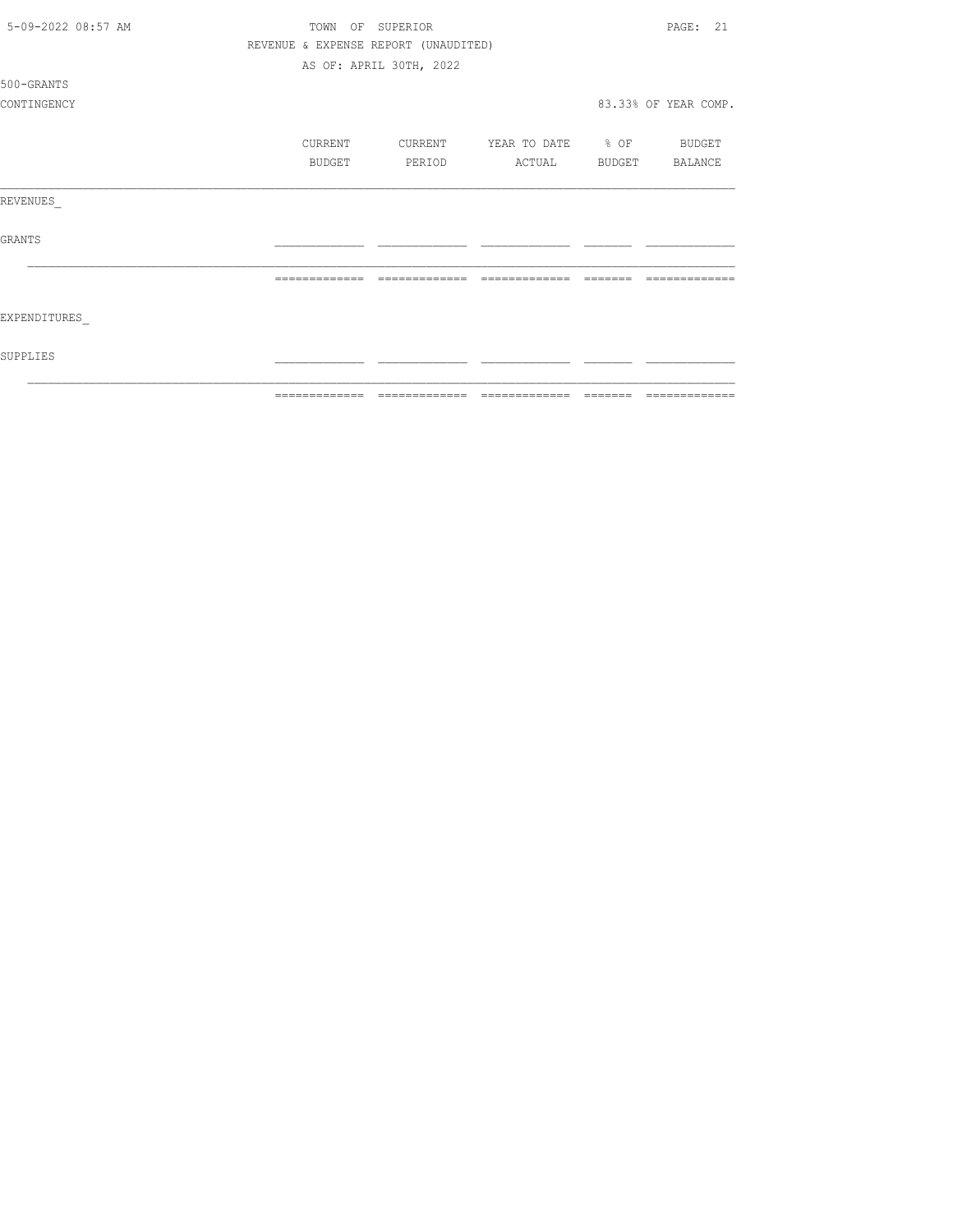#### 5-09-2022 08:57 AM TOWN OF SUPERIOR PAGE: 22 REVENUE & EXPENSE REPORT (UNAUDITED) AS OF: APRIL 30TH, 2022

500-GRANTS

|                                    | CURRENT<br><b>BUDGET</b> | CURRENT<br>PERIOD | YEAR TO DATE<br>ACTUAL | % OF<br><b>BUDGET</b> | BUDGET<br>BALANCE |
|------------------------------------|--------------------------|-------------------|------------------------|-----------------------|-------------------|
| FUND TOTAL REVENUES                | 2,285,000.00             | 0.00              | 31,669.95              | 1.39                  | 2, 253, 330, 05   |
| FUND TOTAL EXPENDITURES            | 50,000.00                | 0.00              | 3,166.94               | 6.33                  | 46,833.06         |
| REVENUES OVER/(UNDER) EXPENDITURES | 2,235,000.00             | 0.00              | 28,503.01              |                       | 2,206,496.99      |
|                                    |                          |                   |                        |                       |                   |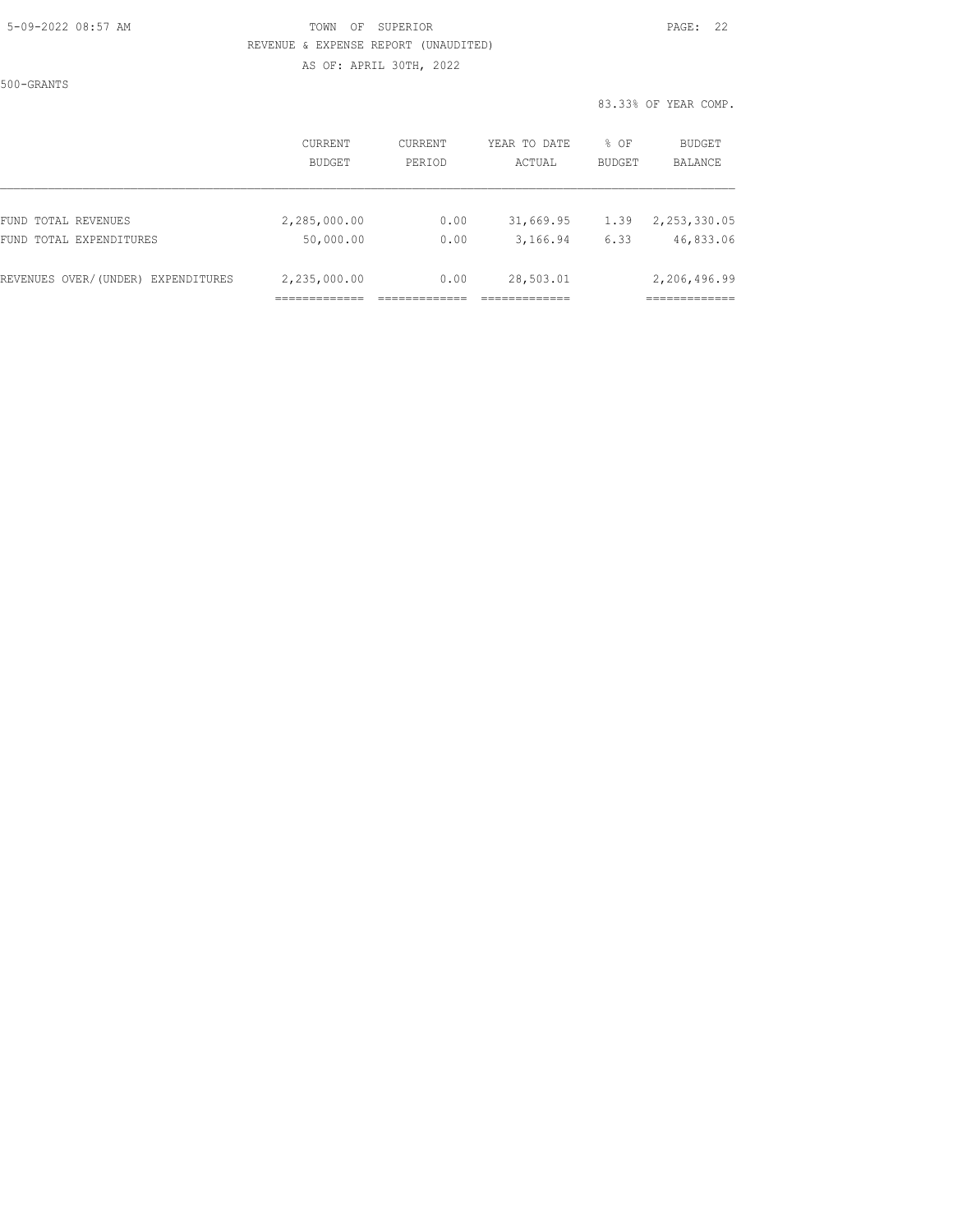| 5-09-2022 08:57 AM     | OF<br>TOWN                           | SUPERIOR                |              |        |                      |  |
|------------------------|--------------------------------------|-------------------------|--------------|--------|----------------------|--|
|                        | REVENUE & EXPENSE REPORT (UNAUDITED) |                         |              |        |                      |  |
|                        |                                      | AS OF: APRIL 30TH, 2022 |              |        |                      |  |
| 510-Emergency Services |                                      |                         |              |        |                      |  |
| NON-DEPARTMENTAL       |                                      |                         |              |        | 83.33% OF YEAR COMP. |  |
|                        | CURRENT                              | CURRENT                 | YEAR TO DATE | $8$ OF | BUDGET               |  |
|                        | BUDGET                               | PERIOD                  | ACTUAL       | BUDGET | BALANCE              |  |
|                        |                                      |                         |              |        |                      |  |
| REVENUES               |                                      |                         |              |        |                      |  |
|                        |                                      |                         |              |        |                      |  |

 $\texttt{CONTINGENCY}$  $\mathcal{L}_\text{max}$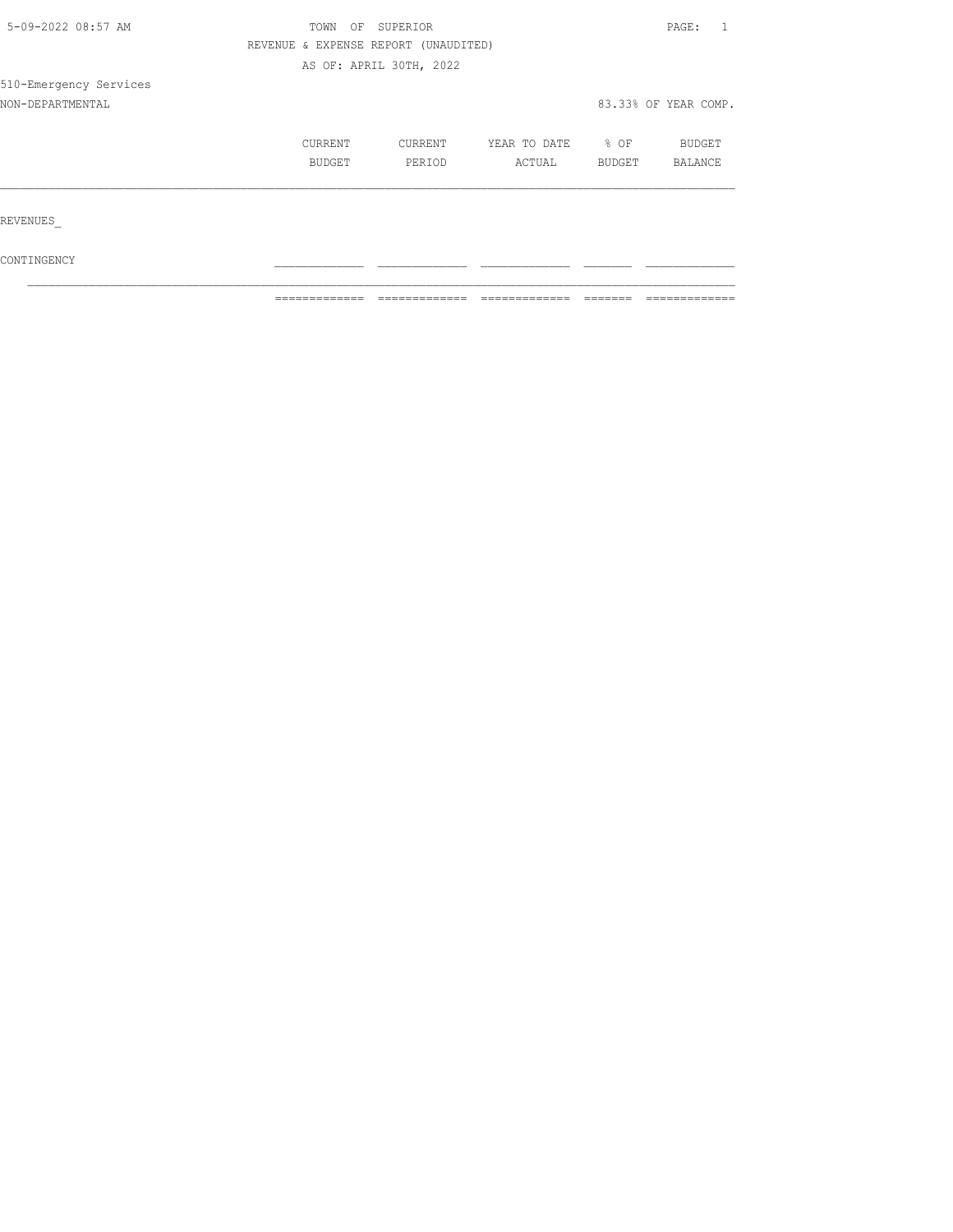|                                        | REVENUE & EXPENSE REPORT (UNAUDITED) |          |                                    |                   |                      |
|----------------------------------------|--------------------------------------|----------|------------------------------------|-------------------|----------------------|
|                                        | AS OF: APRIL 30TH, 2022              |          |                                    |                   |                      |
| 510-Emergency Services                 |                                      |          |                                    |                   |                      |
| RC EMERGENCY SERV-FIRE                 |                                      |          |                                    |                   | 83.33% OF YEAR COMP. |
|                                        | <b>CURRENT</b>                       | CURRENT  | YEAR TO DATE                       | $\frac{1}{2}$ OF  | BUDGET               |
|                                        | <b>BUDGET</b>                        | PERIOD   | ACTUAL                             | BUDGET            | BALANCE              |
| REVENUES                               |                                      |          |                                    |                   |                      |
|                                        |                                      |          |                                    |                   |                      |
| BUSINESS SERVICES                      |                                      |          |                                    |                   |                      |
| GRANTS                                 |                                      |          |                                    |                   |                      |
| 510-42-4600 GRANT REVENUE              | 127,140.00                           | 0.00     | 127,140.00                         | 100.00            | 0.00                 |
| SUBTOTAL GRANTS                        | 127,140.00                           | 0.00     | 127,140.00                         | 100.00            | 0.00                 |
| TOTAL REVENUES                         | 127,140.00                           | 0.00     | 127,140.00 100.00                  |                   | 0.00                 |
|                                        |                                      |          |                                    |                   |                      |
| EXPENDITURES                           |                                      |          |                                    |                   |                      |
| PERSONEL                               |                                      |          |                                    |                   |                      |
| SUPPLIES                               |                                      |          |                                    |                   |                      |
| 510-42-5200 EMPLOYEE RETENTION PROGRAM | 2,000.00                             | 0.00     |                                    | 0.00 0.00         | 2,000.00             |
| 510-42-5299 OTHER OPERATING SUPPLIES   | 0.00                                 | 1,510.00 |                                    | $2,636.73$ 0.00 ( | 2,636.73             |
| SUBTOTAL SUPPLIES                      | 2,000.00                             | 1,510.00 | 2,636.73                           | 131.84 (          | 636.73)              |
| UTILITIES                              |                                      |          |                                    |                   |                      |
| 510-42-5370 RADIO EQUIPMENT            | 0.00                                 | 0.00     | 144.00                             | $0.00$ (          | 144.00)              |
| SUBTOTAL UTILITIES                     | 0.00                                 | 0.00     | 144.00                             | 0.00(             | 144.00)              |
| GENERAL BUSINESS EXPENSE               |                                      |          |                                    |                   |                      |
| 510-42-5425 CONFERENCE & TRAINING      | 3,000.00                             | 200.00   |                                    | 1,975.09 65.84    | 1,024.91             |
| 510-42-5430 PRINTING                   | 0.00                                 | 0.00     | 220.45                             | $0.00$ (          | 220.45               |
| 510-42-5450 UNIFORM PURCHASE           | 3,000.00                             | 0.00     | 725.65                             | 24.19             | 2,274.35             |
| SUBTOTAL GENERAL BUSINESS EXPENSE      | 6,000.00                             | 200.00   | 2,921.19                           | 48.69             | 3,078.81             |
| PROFESSIONAL SERVICES                  |                                      |          |                                    |                   |                      |
| 510-42-5550 PROFESSIONAL SERVICES      | 4,000.00                             | 0.00     | 0.00                               | 0.00              | 4,000.00             |
| 510-42-5555 HEALTH & SAFETY            | 12,500.00                            | 0.00     | 539.95                             | 4.32              | 11,960.05            |
| SUBTOTAL PROFESSIONAL SERVICES         | 16,500.00                            | 0.00     | 539.95                             | 3.27              | 15,960.05            |
| REPAIR/MAINTENANCE                     |                                      |          |                                    |                   |                      |
| 510-42-5640 VEHICLE REPAIRS            | 41,500.00                            | 1,938.02 | 15,915.19                          | 38.35             | 25,584.81            |
| 510-42-5650 OTHER EQUIPMENT REPAIRS    | 3,000.00                             | 0.00     | 1,469.12                           | 48.97             | 1,530.88             |
| SUBTOTAL REPAIR/MAINTENANCE            | 44,500.00                            | 1,938.02 | 17,384.31                          | 39.07             | 27, 115.69           |
| CAPITAL OUTLAY                         |                                      |          |                                    |                   |                      |
| 510-42-5740 MEDICAL EQUIPMENT          | 0.00                                 |          | $0.00$ 1, 165.44 0.00 ( 1, 165.44) |                   |                      |

510-42-5750 FIRE/PPE 0.00 0.00 54,217.72 0.00 ( 54,217.72) 510-42-5780 SOFTWARE 3,500.00 0.00 3,420.79 97.74 79.21 SUBTOTAL CAPITAL OUTLAY 3,500.00 0.00 58,803.95 1,680.11 ( 55,303.95)

5-09-2022 08:57 AM **TOWN OF SUPERIOR PAGE:** 2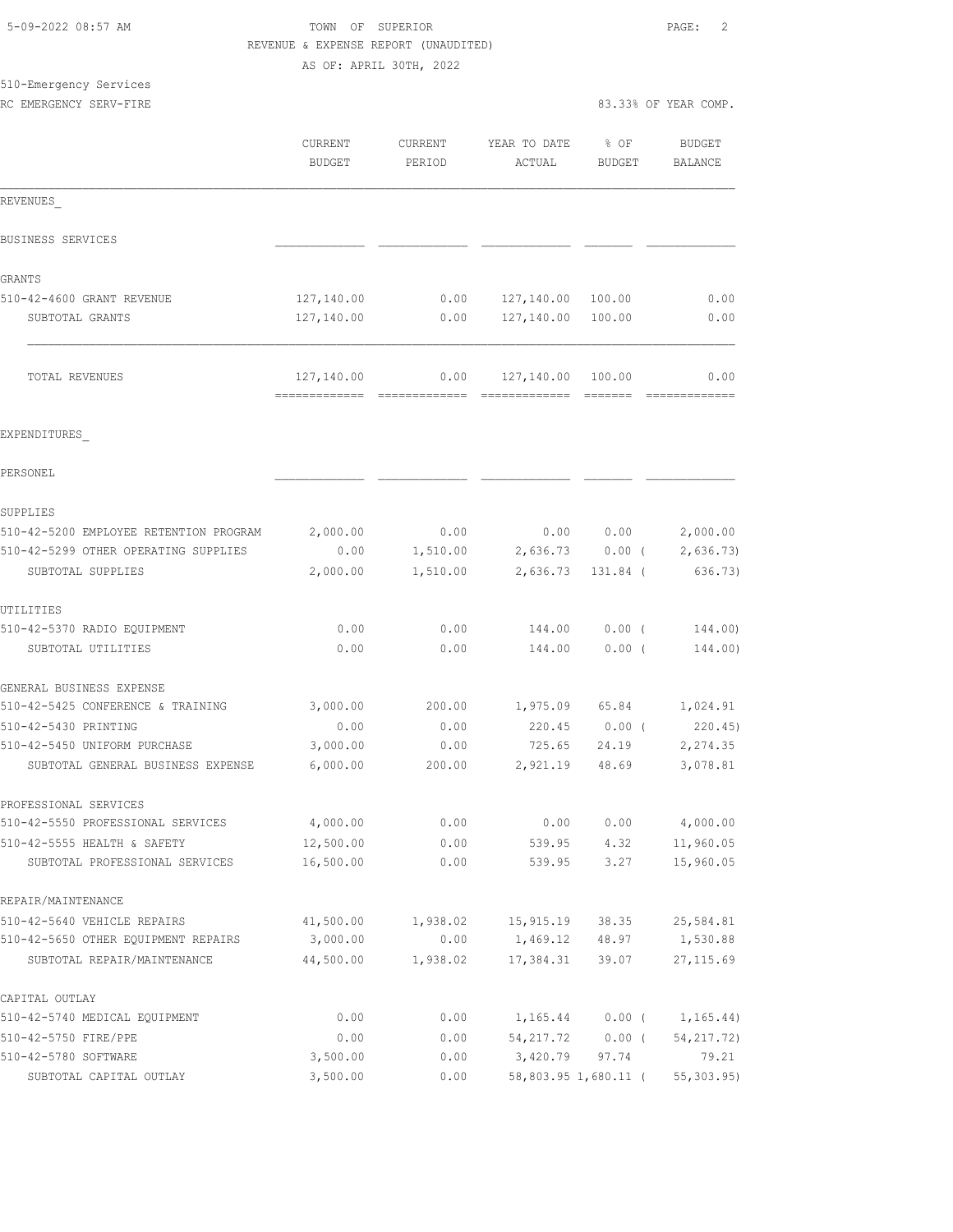| 5-09-2022 08:57 AM |  |
|--------------------|--|

## TOWN OF SUPERIOR **Example 2018** PAGE: 3 REVENUE & EXPENSE REPORT (UNAUDITED) AS OF: APRIL 30TH, 2022

510-Emergency Services RC EMERGENCY SERV-FIRE **All and SERV-FIRE 83.33% OF YEAR COMP.** 

|                                    | <b>CURRENT</b><br>BUDGET | CURRENT<br>PERIOD | YEAR TO DATE<br>ACTUAL | % OF<br><b>BUDGET</b> | <b>BUDGET</b><br>BALANCE |
|------------------------------------|--------------------------|-------------------|------------------------|-----------------------|--------------------------|
| DEBT SERVICE                       |                          |                   |                        |                       |                          |
| 510-42-5999 CAPITAL OUTLAY         | 54,640.00                | 0.00              | 0.00                   | 0.00                  | 54,640.00                |
| SUBTOTAL DEBT SERVICE              | 54,640.00                | 0.00              | 0.00                   | 0.00                  | 54,640.00                |
| TOTAL EXPENDITURES                 | 127,140.00               | 3,648.02          | 82,430.13              | 64.83                 | 44,709.87                |
| REVENUES OVER/(UNDER) EXPENDITURES | $0.00$ (                 | 3,648.02)         | 44,709.87              |                       | 44,709.87)               |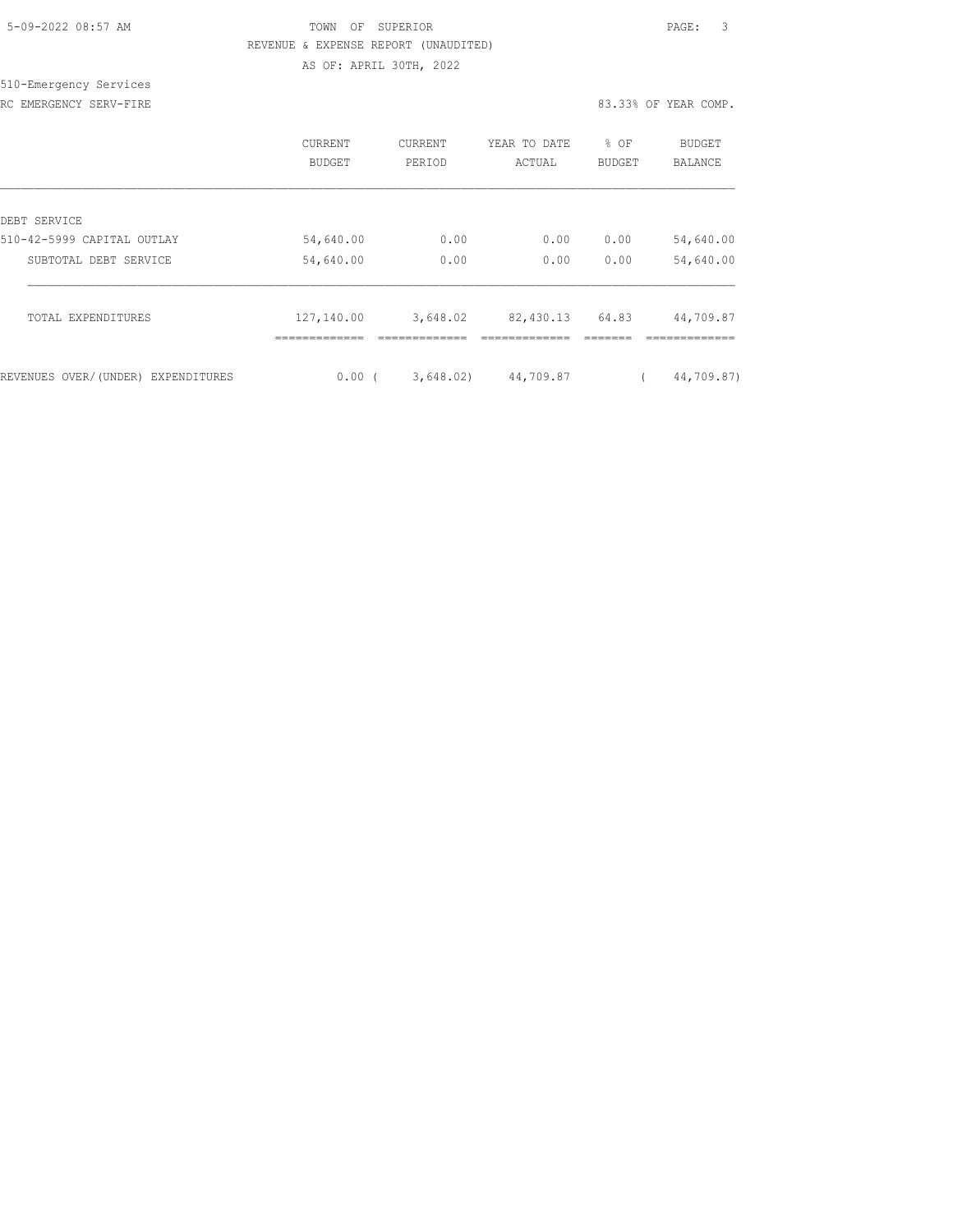#### 5-09-2022 08:57 AM TOWN OF SUPERIOR PAGE: 4 REVENUE & EXPENSE REPORT (UNAUDITED) AS OF: APRIL 30TH, 2022

# 510-Emergency Services

| pro-rwerdency pervices<br>RC EMERGENCY SERV-POLICE |                                 |                   |                        |                       | 83.33% OF YEAR COMP.            |
|----------------------------------------------------|---------------------------------|-------------------|------------------------|-----------------------|---------------------------------|
|                                                    | <b>CURRENT</b><br><b>BUDGET</b> | CURRENT<br>PERIOD | YEAR TO DATE<br>ACTUAL | % OF<br><b>BUDGET</b> | <b>BUDGET</b><br><b>BALANCE</b> |
| REVENUES                                           |                                 |                   |                        |                       |                                 |
| GRANTS                                             |                                 |                   |                        |                       |                                 |
| 510-41-4600 Grant Revenue                          | 72,860.00                       | 0.00              | 72,860.00              | 100.00                | 0.00                            |
| SUBTOTAL GRANTS                                    | 72,860.00                       | 0.00              | 72,860.00              | 100.00                | 0.00                            |
| CONTINGENCY                                        |                                 |                   |                        |                       |                                 |
| TOTAL REVENUES                                     | 72,860.00                       | 0.00              | 72,860.00              | 100.00                | 0.00                            |
| EXPENDITURES                                       |                                 |                   |                        |                       |                                 |
| SUPPLIES                                           |                                 |                   |                        |                       |                                 |
| 510-41-5299 Other Operating Supplies               | 4,000.00                        | 131.56            | 3,744.18               | 93.60                 | 255.82                          |
| SUBTOTAL SUPPLIES                                  | 4,000.00                        | 131.56            | 3,744.18               | 93.60                 | 255.82                          |
| UTILITIES                                          |                                 |                   |                        |                       |                                 |
| 510-41-5370 Radio Equipment                        | 3,000.00                        | 0.00              | 100.72                 | 3.36                  | 2,899.28                        |
| SUBTOTAL UTILITIES                                 | 3,000.00                        | 0.00              | 100.72                 | 3.36                  | 2,899.28                        |
| GENERAL BUSINESS EXPENSE                           |                                 |                   |                        |                       |                                 |
| 510-41-5425 Conferences & Training                 | 10,000.00                       | 0.00              | 6,681.27               | 66.81                 | 3,318.73                        |
| 510-41-5430 PRINTING                               | 2,000.00                        | 160.26            | 5,024.44               | $251.22$ (            | 3,024.44)                       |
| 510-41-5450 Uniform Purchases                      | 8,500.00                        | 0.00              | 7,555.10               | 88.88                 | 944.90                          |
| SUBTOTAL GENERAL BUSINESS EXPENSE                  | 20,500.00                       | 160.26            | 19,260.81 93.96        |                       | 1,239.19                        |
| PROFESSIONAL SERVICES                              |                                 |                   |                        |                       |                                 |
| 510-41-5550 Professional Services                  | 0.00                            | 199.98            | 2,287.48               | $0.00$ (              | 2,287.48)                       |
| 510-41-5555 Health & Safety                        | 1,000.00                        | 0.00              | 79.89                  | 7.99                  | 920.11                          |
| SUBTOTAL PROFESSIONAL SERVICES                     | 1,000.00                        | 199.98            | 2,367.37               | $236.74$ (            | 1, 367.37)                      |
| REPAIR/MAINTENANCE                                 |                                 |                   |                        |                       |                                 |
| 510-41-5640 Vehicle Repairs                        | 12,475.00                       | 278.96            | 3,589.85               | 28.78                 | 8,885.15                        |
| 510-41-5642 Tires and Tubes                        | 3,000.00                        | 0.00              | 0.00                   | 0.00                  | 3,000.00                        |
| SUBTOTAL REPAIR/MAINTENANCE                        | 15,475.00                       | 278.96            | 3,589.85               | 23.20                 | 11,885.15                       |
| CAPITAL OUTLAY                                     |                                 |                   |                        |                       |                                 |
| DEBT SERVICE                                       |                                 |                   |                        |                       |                                 |
| 510-41-5900 DEBT SERVICE: PRINCIPAL                | 0.00                            | 0.00              | 19,077.10              | $0.00$ (              | 19,077.10)                      |
| 510-41-5901 DEBT SERVICE: INTEREST                 | 0.00                            | 0.00              | 2,260.02               | $0.00$ (              | 2, 260.02                       |
| 510-41-5999 Capital Outlay                         | 28,885.00                       | 0.00              | 0.00                   | 0.00                  | 28,885.00                       |
| SUBTOTAL DEBT SERVICE                              | 28,885.00                       | 0.00              | 21, 337.12             | 73.87                 | 7,547.88                        |

| TOTAL EXPENDITURES                 | 72,860.00 | 770.76           | 50,400.05 69.17 | 22,459.95  |
|------------------------------------|-----------|------------------|-----------------|------------|
|                                    |           |                  |                 |            |
| REVENUES OVER/(UNDER) EXPENDITURES |           | 770.76)<br>0.00( | 22,459.95       | 22,459.95) |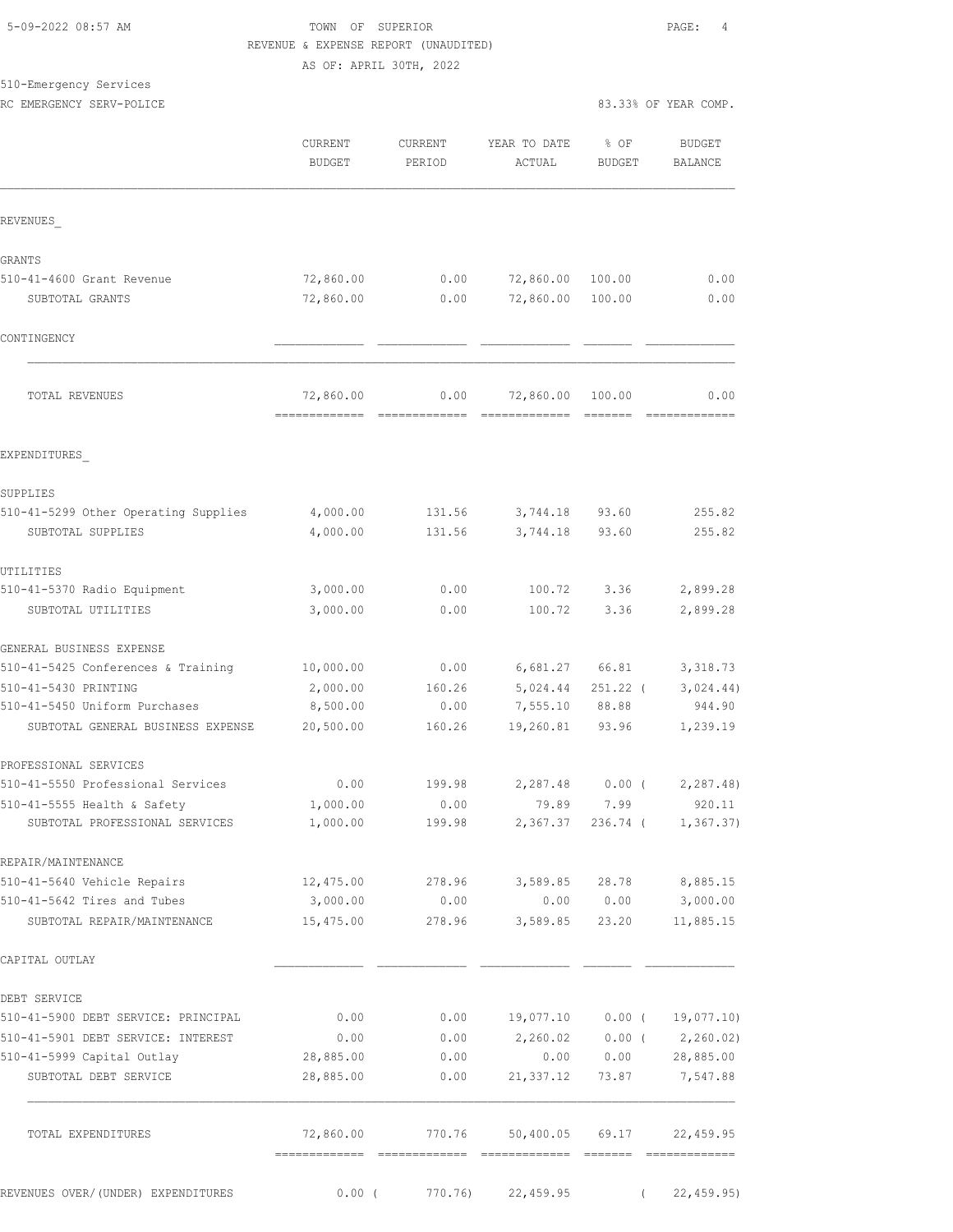| 5-09-2022 08:57 AM |  |
|--------------------|--|
|                    |  |

## TOWN OF SUPERIOR **Example 2018** PAGE: 5 REVENUE & EXPENSE REPORT (UNAUDITED) AS OF: APRIL 30TH, 2022

|                                                | <b>CURRENT</b><br>BUDGET | <b>CURRENT</b><br>PERIOD | YEAR TO DATE<br>ACTUAL   | % OF<br><b>BUDGET</b> | BUDGET<br><b>BALANCE</b>      |
|------------------------------------------------|--------------------------|--------------------------|--------------------------|-----------------------|-------------------------------|
|                                                |                          |                          |                          |                       |                               |
| FUND TOTAL REVENUES<br>FUND TOTAL EXPENDITURES | 200,000.00<br>200,000.00 | 0.00<br>4,418.78         | 200,000.00<br>132,830.18 | 100.00<br>66.42       | 0.00<br>67,169.82             |
|                                                |                          |                          |                          |                       |                               |
| REVENUES OVER/(UNDER) EXPENDITURES             | 0.00(                    | 4,418.78)                | 67,169.82                |                       | 67, 169, 82)                  |
|                                                | ___________              |                          | ___________              |                       | --------------<br>----------- |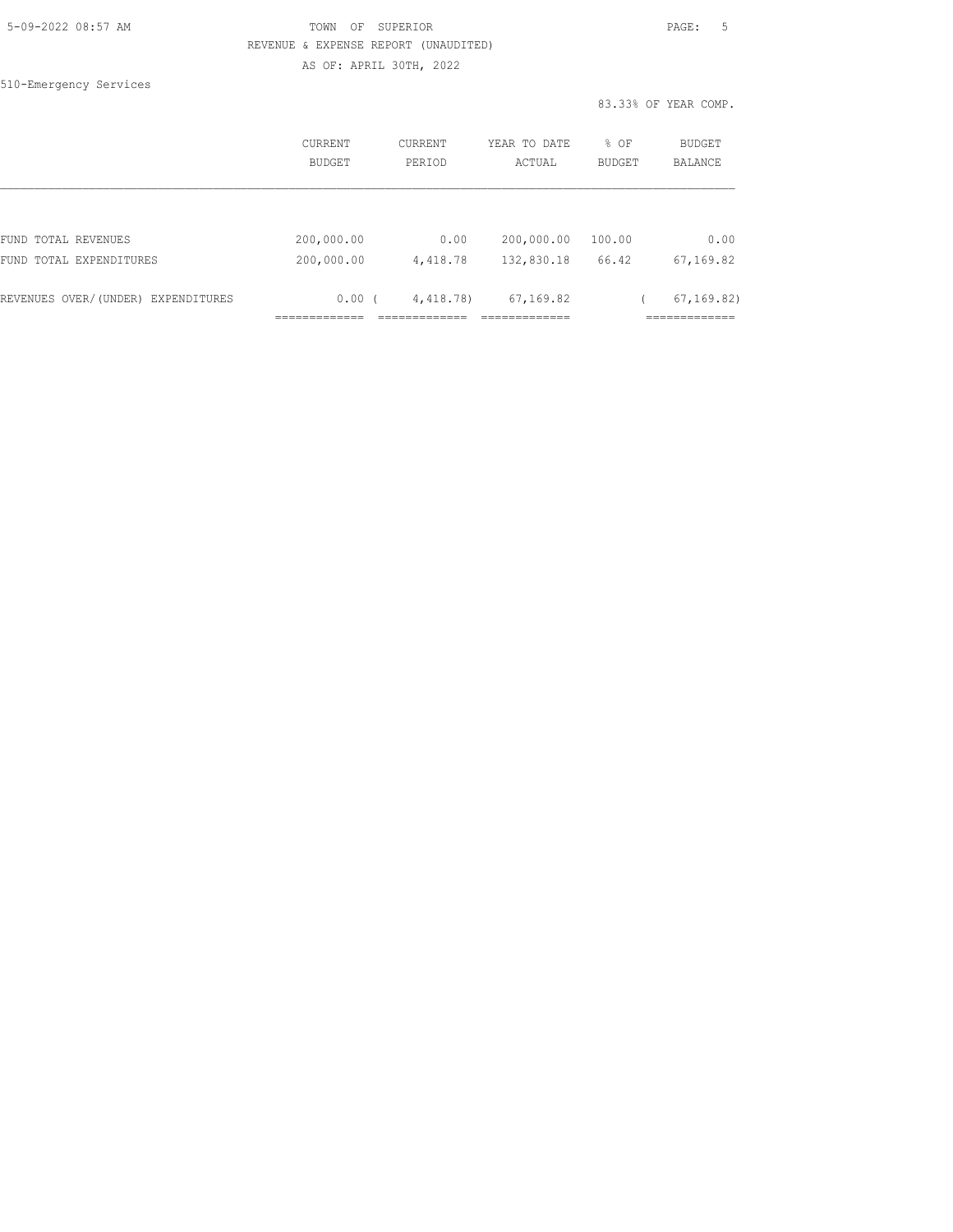511-RESOLUTION GRANTS

## TOWN OF SUPERIOR **Example 2018** PAGE: 1 REVENUE & EXPENSE REPORT (UNAUDITED) AS OF: APRIL 30TH, 2022

MAYOR & COUNCIL 83.33% OF YEAR COMP.

|                                    | CURRENT<br><b>BUDGET</b> | CURRENT<br>PERIOD | YEAR TO DATE<br>ACTUAL    | % OF<br><b>BUDGET</b>                                                                                                                                                                                                                                                                                                                                                                                                                                                                            | <b>BUDGET</b><br><b>BALANCE</b>        |
|------------------------------------|--------------------------|-------------------|---------------------------|--------------------------------------------------------------------------------------------------------------------------------------------------------------------------------------------------------------------------------------------------------------------------------------------------------------------------------------------------------------------------------------------------------------------------------------------------------------------------------------------------|----------------------------------------|
| REVENUES                           |                          |                   |                           |                                                                                                                                                                                                                                                                                                                                                                                                                                                                                                  |                                        |
| GRANTS                             |                          |                   |                           |                                                                                                                                                                                                                                                                                                                                                                                                                                                                                                  |                                        |
| 511-01-4600 GRANT REVENUE          | 1,200,000.00             |                   | $0.00 \quad 1,200,000.00$ | 100.00                                                                                                                                                                                                                                                                                                                                                                                                                                                                                           | 0.00                                   |
| SUBTOTAL GRANTS                    | 1,200,000.00             |                   | 0.00 1,200,000.00         | 100.00                                                                                                                                                                                                                                                                                                                                                                                                                                                                                           | 0.00                                   |
| TOTAL REVENUES                     | 1,200,000.00             |                   | $0.00 \quad 1,200,000.00$ | 100.00<br>$\begin{array}{cccccccccc} \multicolumn{2}{c}{} & \multicolumn{2}{c}{} & \multicolumn{2}{c}{} & \multicolumn{2}{c}{} & \multicolumn{2}{c}{} & \multicolumn{2}{c}{} & \multicolumn{2}{c}{} & \multicolumn{2}{c}{} & \multicolumn{2}{c}{} & \multicolumn{2}{c}{} & \multicolumn{2}{c}{} & \multicolumn{2}{c}{} & \multicolumn{2}{c}{} & \multicolumn{2}{c}{} & \multicolumn{2}{c}{} & \multicolumn{2}{c}{} & \multicolumn{2}{c}{} & \multicolumn{2}{c}{} & \multicolumn{2}{c}{} & \mult$ | 0.00<br>=============                  |
| EXPENDITURES                       |                          |                   |                           |                                                                                                                                                                                                                                                                                                                                                                                                                                                                                                  |                                        |
| SUPPLIES                           |                          |                   |                           |                                                                                                                                                                                                                                                                                                                                                                                                                                                                                                  |                                        |
| 511-01-5299 OPERATING SUPPLIES     | 3,500,000.00             | 124.89            | 4,491.71                  | 0.13                                                                                                                                                                                                                                                                                                                                                                                                                                                                                             | 3,495,508.29                           |
| SUBTOTAL SUPPLIES                  | 3,500,000.00             | 124.89            | 4,491.71                  | 0.13                                                                                                                                                                                                                                                                                                                                                                                                                                                                                             | 3,495,508.29                           |
| PROFESSIONAL SERVICES              |                          |                   |                           |                                                                                                                                                                                                                                                                                                                                                                                                                                                                                                  |                                        |
| 511-01-5530 ENGINEERING EXPENSES   | 0.00                     | 900.00            | 900.00                    | 0.00(                                                                                                                                                                                                                                                                                                                                                                                                                                                                                            | 900.00                                 |
| SUBTOTAL PROFESSIONAL SERVICES     | 0.00                     | 900.00            | 900.00                    | $0.00$ (                                                                                                                                                                                                                                                                                                                                                                                                                                                                                         | 900.00)                                |
| CAPITAL OUTLAY                     |                          |                   |                           |                                                                                                                                                                                                                                                                                                                                                                                                                                                                                                  |                                        |
| 511-01-5710 BUILDING               | 0.00                     | 0.00              | 12,000.00                 | $0.00$ (                                                                                                                                                                                                                                                                                                                                                                                                                                                                                         | 12,000.00)                             |
| SUBTOTAL CAPITAL OUTLAY            | 0.00                     | 0.00              | 12,000.00                 | $0.00$ (                                                                                                                                                                                                                                                                                                                                                                                                                                                                                         | 12,000.00)                             |
| DEBT SERVICE                       |                          |                   |                           |                                                                                                                                                                                                                                                                                                                                                                                                                                                                                                  |                                        |
| TOTAL EXPENDITURES                 | 3,500,000.00             | 1,024.89          | 17,391.71                 |                                                                                                                                                                                                                                                                                                                                                                                                                                                                                                  | $0.50$ $3,482,608.29$<br>------------- |
| REVENUES OVER/(UNDER) EXPENDITURES | (2, 300, 000.00)         |                   | 1,024.89) 1,182,608.29    |                                                                                                                                                                                                                                                                                                                                                                                                                                                                                                  | (3, 482, 608.29)                       |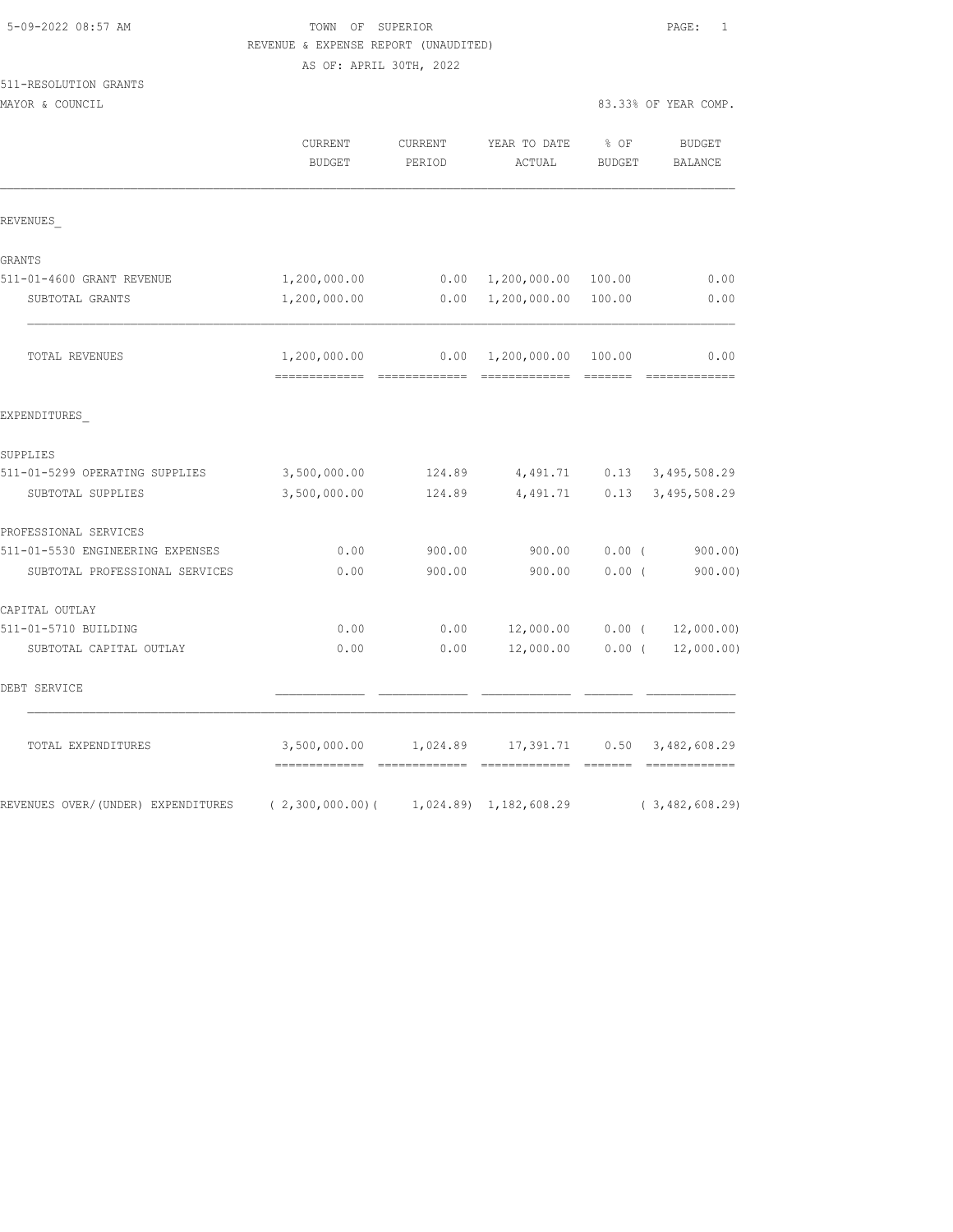| 5-09-2022 08:57 AM             | TOWN OF SUPERIOR                     |               |                                          |                       | PAGE: 2              |  |  |
|--------------------------------|--------------------------------------|---------------|------------------------------------------|-----------------------|----------------------|--|--|
|                                | REVENUE & EXPENSE REPORT (UNAUDITED) |               |                                          |                       |                      |  |  |
|                                | AS OF: APRIL 30TH, 2022              |               |                                          |                       |                      |  |  |
| 511-RESOLUTION GRANTS          |                                      |               |                                          |                       |                      |  |  |
| <b>RECREATION</b>              |                                      |               |                                          |                       | 83.33% OF YEAR COMP. |  |  |
|                                |                                      |               |                                          |                       |                      |  |  |
|                                |                                      |               | CURRENT CURRENT YEAR TO DATE % OF BUDGET |                       |                      |  |  |
|                                |                                      | BUDGET PERIOD |                                          | ACTUAL BUDGET BALANCE |                      |  |  |
| REVENUES                       |                                      |               |                                          |                       |                      |  |  |
|                                |                                      |               |                                          |                       |                      |  |  |
| GRANTS                         |                                      |               |                                          |                       |                      |  |  |
|                                |                                      |               |                                          |                       |                      |  |  |
| EXPENDITURES                   |                                      |               |                                          |                       |                      |  |  |
| SUPPLIES                       |                                      |               |                                          |                       |                      |  |  |
| 511-12-5299 OPERATING SUPPLIES |                                      |               | $0.00$ $0.00$ $58.37$ $0.00$ ( $58.37$ ) |                       |                      |  |  |
| SUBTOTAL SUPPLIES              |                                      | $0.00$ $0.00$ |                                          |                       | 58.37 0.00 (58.37)   |  |  |
| PROFESSIONAL SERVICES          |                                      |               |                                          |                       |                      |  |  |
| CAPITAL OUTLAY                 |                                      |               |                                          |                       |                      |  |  |
|                                |                                      |               |                                          |                       |                      |  |  |
| TOTAL EXPENDITURES             |                                      |               | $0.00$ $0.00$ $58.37$ $0.00$ ( $58.37$ ) |                       |                      |  |  |
|                                |                                      |               |                                          |                       |                      |  |  |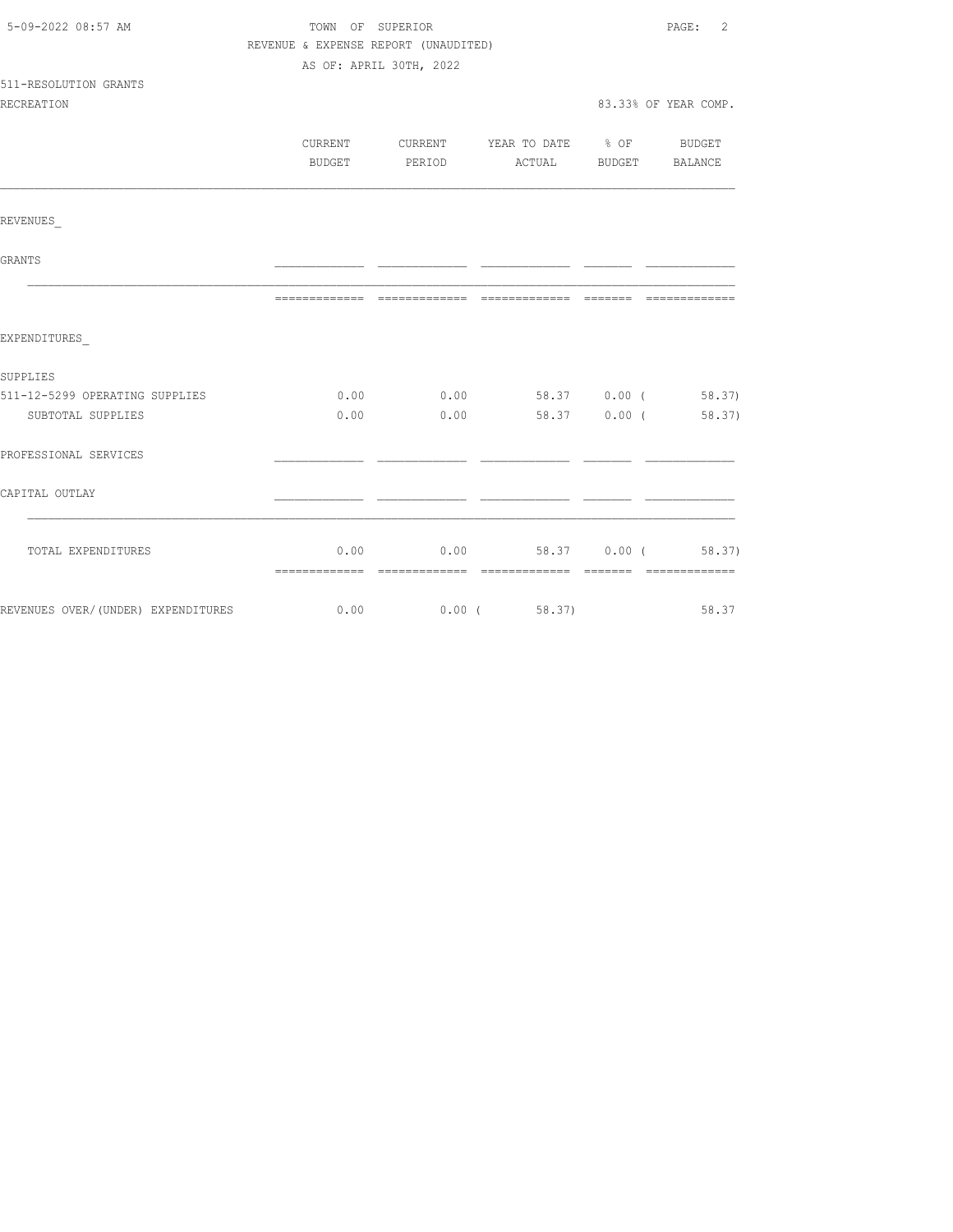|                                    | REVENUE & EXPENSE REPORT (UNAUDITED) |                         |                  |                    |                                                                                                                                                                                                                                                                                                                                                                                                                                                                                                     |
|------------------------------------|--------------------------------------|-------------------------|------------------|--------------------|-----------------------------------------------------------------------------------------------------------------------------------------------------------------------------------------------------------------------------------------------------------------------------------------------------------------------------------------------------------------------------------------------------------------------------------------------------------------------------------------------------|
|                                    |                                      | AS OF: APRIL 30TH, 2022 |                  |                    |                                                                                                                                                                                                                                                                                                                                                                                                                                                                                                     |
| 511-RESOLUTION GRANTS              |                                      |                         |                  |                    |                                                                                                                                                                                                                                                                                                                                                                                                                                                                                                     |
| ECONOMIC DEVELOPMENT               |                                      |                         |                  |                    | 83.33% OF YEAR COMP.                                                                                                                                                                                                                                                                                                                                                                                                                                                                                |
|                                    | CURRENT                              | CURRENT                 | YEAR TO DATE     | % OF               | <b>BUDGET</b>                                                                                                                                                                                                                                                                                                                                                                                                                                                                                       |
|                                    | <b>BUDGET</b>                        | PERIOD                  | ACTUAL           | <b>BUDGET</b>      | BALANCE                                                                                                                                                                                                                                                                                                                                                                                                                                                                                             |
| REVENUES                           |                                      |                         |                  |                    |                                                                                                                                                                                                                                                                                                                                                                                                                                                                                                     |
| GRANTS                             |                                      |                         |                  |                    |                                                                                                                                                                                                                                                                                                                                                                                                                                                                                                     |
| 511-19-4600 GRANT REVENUE          | 275,000.00                           | 0.00                    | 275,000.00       | 100.00             | 0.00                                                                                                                                                                                                                                                                                                                                                                                                                                                                                                |
| SUBTOTAL GRANTS                    | 275,000.00                           | 0.00                    | 275,000.00       | 100.00             | 0.00                                                                                                                                                                                                                                                                                                                                                                                                                                                                                                |
| TOTAL REVENUES                     | 275,000.00                           | 0.00                    | 275,000.00       | 100.00<br>-------- | 0.00                                                                                                                                                                                                                                                                                                                                                                                                                                                                                                |
| EXPENDITURES                       |                                      |                         |                  |                    |                                                                                                                                                                                                                                                                                                                                                                                                                                                                                                     |
| SUPPLIES                           |                                      |                         |                  |                    |                                                                                                                                                                                                                                                                                                                                                                                                                                                                                                     |
| 511-19-5299 OPERATING SUPPLIES     | 210,000.00                           | 0.00                    | 177,500.00 84.52 |                    | 32,500.00                                                                                                                                                                                                                                                                                                                                                                                                                                                                                           |
| SUBTOTAL SUPPLIES                  | 210,000.00                           | 0.00                    | 177,500.00 84.52 |                    | 32,500.00                                                                                                                                                                                                                                                                                                                                                                                                                                                                                           |
| PROFESSIONAL SERVICES              |                                      |                         |                  |                    |                                                                                                                                                                                                                                                                                                                                                                                                                                                                                                     |
| CAPITAL OUTLAY                     |                                      |                         |                  |                    |                                                                                                                                                                                                                                                                                                                                                                                                                                                                                                     |
| TOTAL EXPENDITURES                 | 210,000.00                           | 0.00                    | 177,500.00       | 84.52              | 32,500.00<br>$\begin{array}{cccccccccccccc} \multicolumn{2}{c}{} & \multicolumn{2}{c}{} & \multicolumn{2}{c}{} & \multicolumn{2}{c}{} & \multicolumn{2}{c}{} & \multicolumn{2}{c}{} & \multicolumn{2}{c}{} & \multicolumn{2}{c}{} & \multicolumn{2}{c}{} & \multicolumn{2}{c}{} & \multicolumn{2}{c}{} & \multicolumn{2}{c}{} & \multicolumn{2}{c}{} & \multicolumn{2}{c}{} & \multicolumn{2}{c}{} & \multicolumn{2}{c}{} & \multicolumn{2}{c}{} & \multicolumn{2}{c}{} & \multicolumn{2}{c}{} & \$ |
| REVENUES OVER/(UNDER) EXPENDITURES | 65,000.00                            | 0.00                    | 97,500.00        | $\left($           | 32,500.00)                                                                                                                                                                                                                                                                                                                                                                                                                                                                                          |

5-09-2022 08:57 AM TOWN OF SUPERIOR PAGE: 3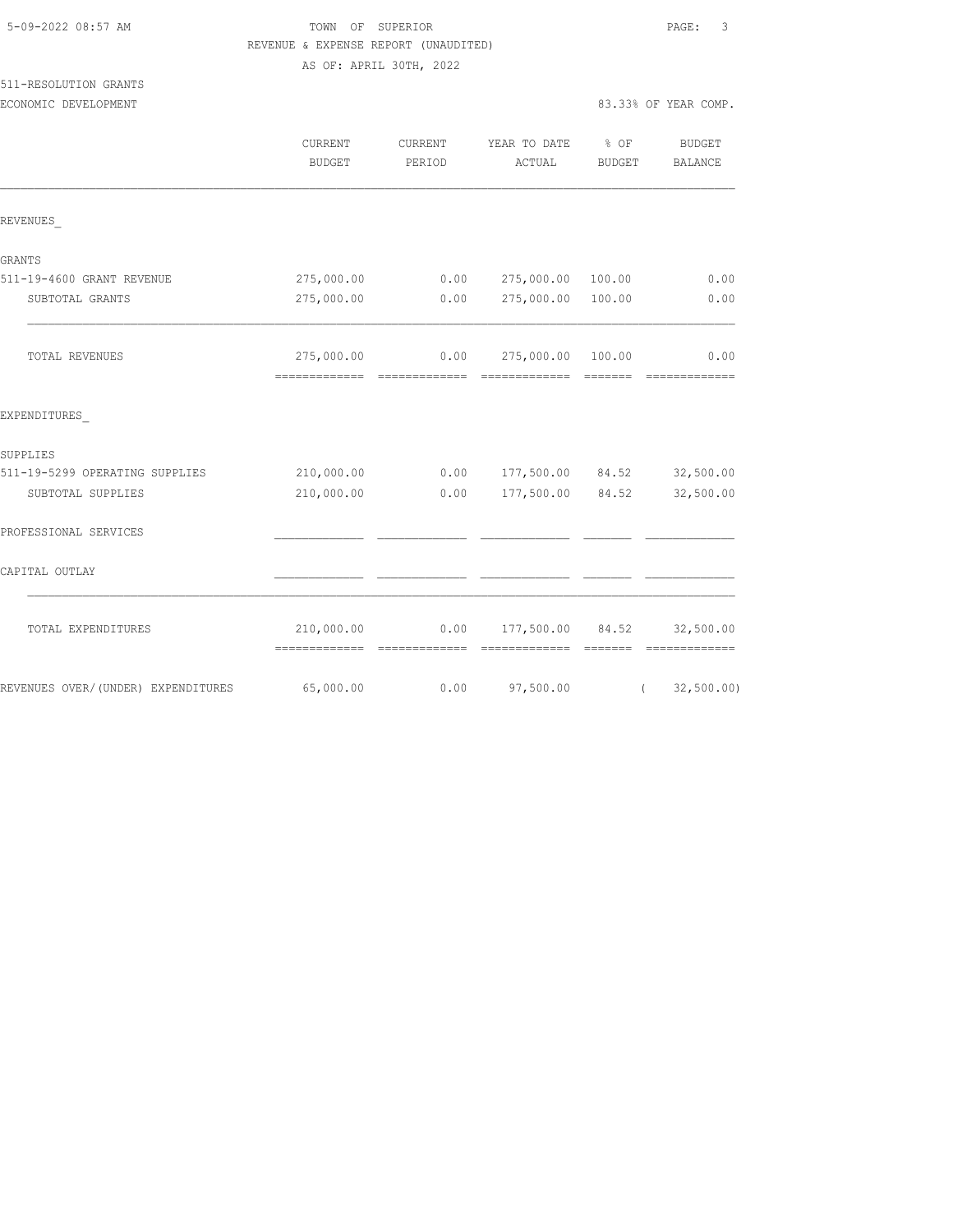| 5-09-2022 08:57 AM |  |
|--------------------|--|
|                    |  |

## TOWN OF SUPERIOR **Example 2018** PAGE: 4 REVENUE & EXPENSE REPORT (UNAUDITED) AS OF: APRIL 30TH, 2022

511-RESOLUTION GRANTS

|                                    | <b>CURRENT</b><br>BUDGET | CURRENT<br>PERIOD | YEAR TO DATE<br>ACTUAL | % OF<br>BUDGET | <b>BUDGET</b><br>BALANCE |
|------------------------------------|--------------------------|-------------------|------------------------|----------------|--------------------------|
|                                    |                          |                   |                        |                |                          |
| FUND TOTAL REVENUES                | 1,475,000.00             | 0.00              | 1,475,000.00           | 100.00         | 0.00                     |
| FUND TOTAL EXPENDITURES            | 3,710,000.00             | 1,024.89          | 194,950.08             | 5.25           | 3,515,049.92             |
| REVENUES OVER/(UNDER) EXPENDITURES | $(2, 235, 000, 00)$ (    |                   | 1,024.89) 1,280,049.92 |                | (3, 515, 049.92)         |
|                                    |                          |                   |                        |                | ------------             |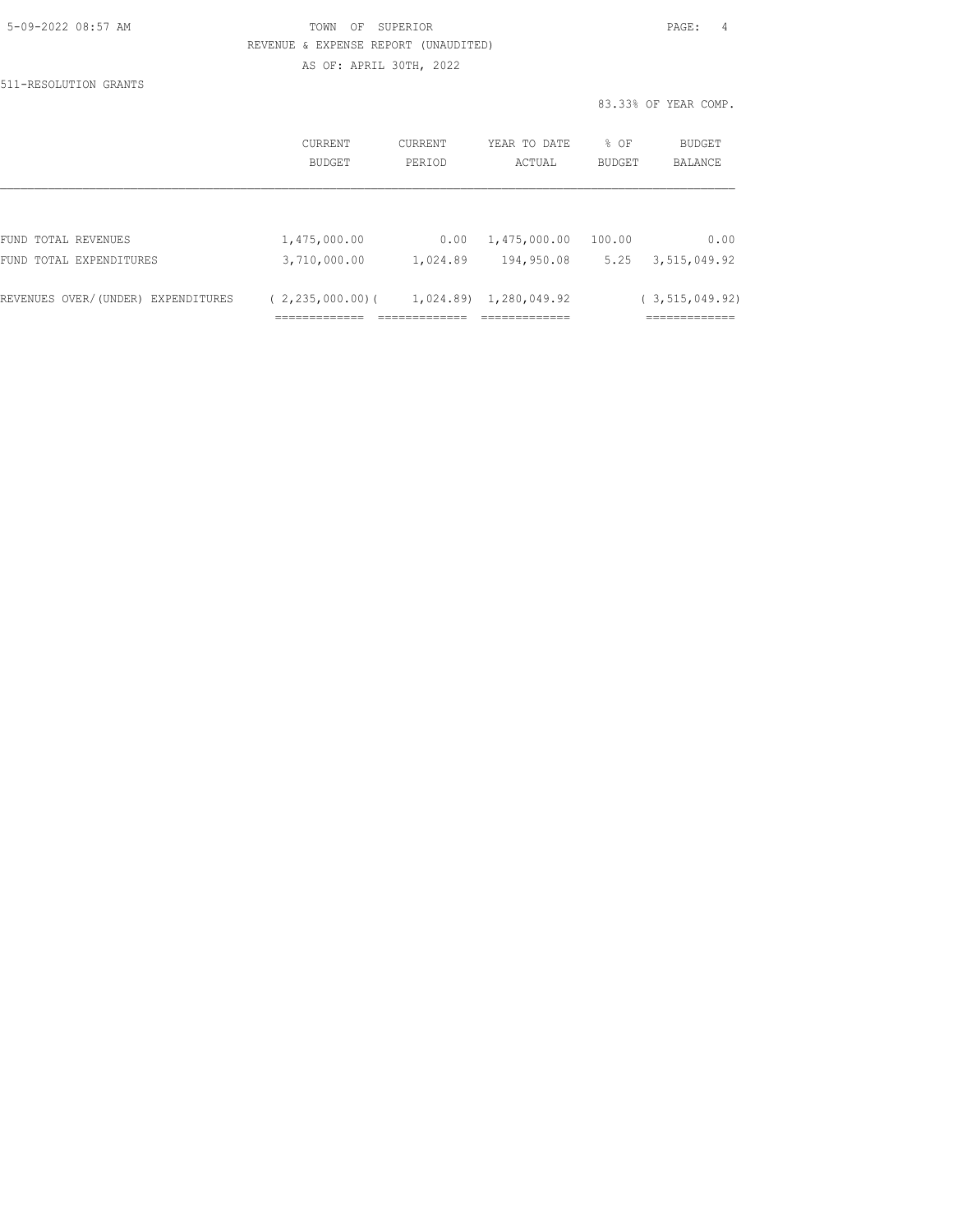| 5-09-2022 08:57 AM | OF SUPERIOR<br>TOWN                  | PAGE: 1              |
|--------------------|--------------------------------------|----------------------|
|                    | REVENUE & EXPENSE REPORT (UNAUDITED) |                      |
|                    | AS OF: APRIL 30TH, 2022              |                      |
| 512-AZCares Fund   |                                      |                      |
|                    |                                      | 83.33% OF YEAR COMP. |
|                    |                                      |                      |

| CURRENT       | CURRENT | YEAR TO DATE | % OF   | <b>BUDGET</b> |
|---------------|---------|--------------|--------|---------------|
| <b>BUDGET</b> | PERTOD  | ACTUAL       | BUDGET | BALANCE       |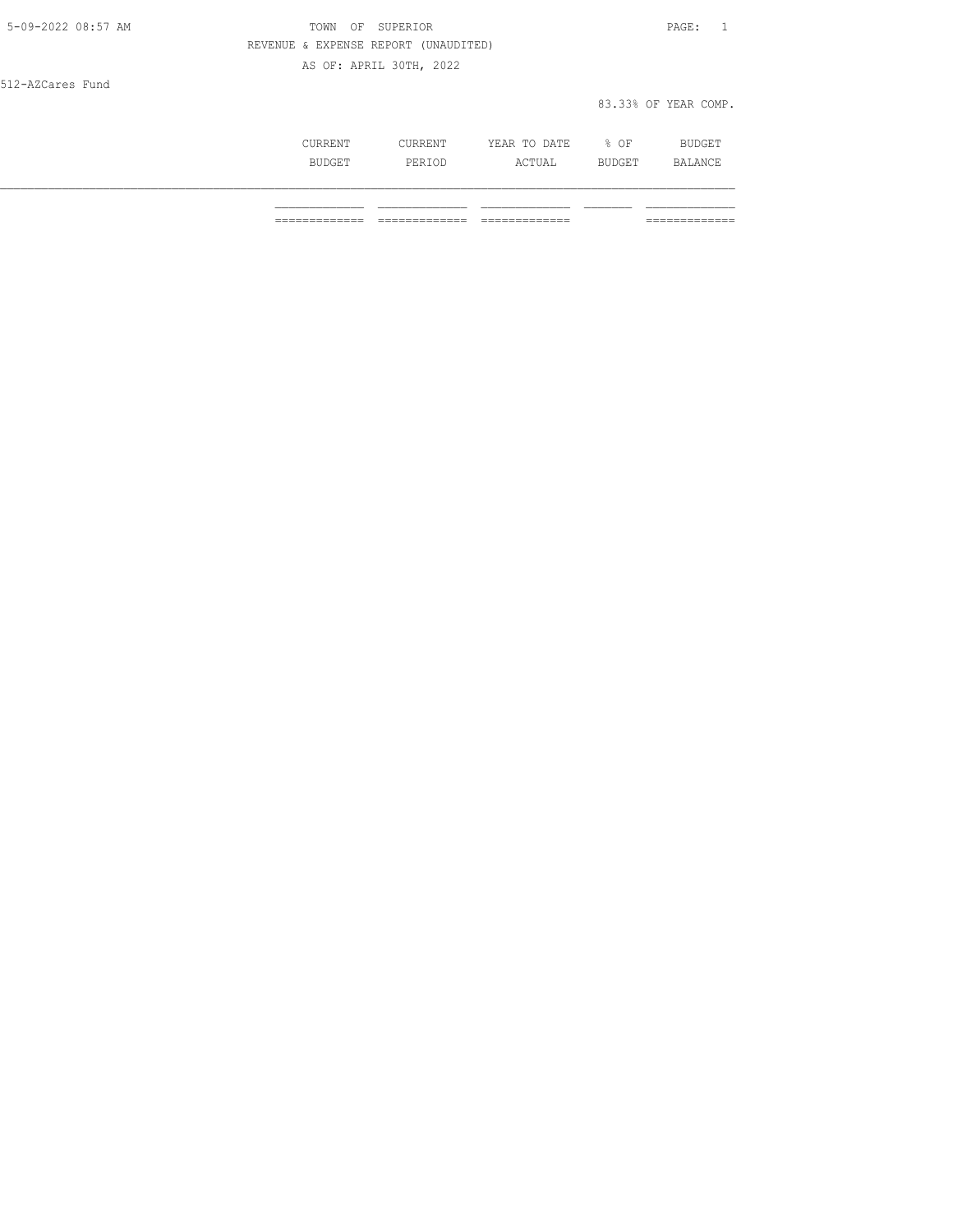| 5-09-2022 08:57 AM      | TOWN OF SUPERIOR                     |                         |                                  | PAGE: 1              |
|-------------------------|--------------------------------------|-------------------------|----------------------------------|----------------------|
|                         | REVENUE & EXPENSE REPORT (UNAUDITED) |                         |                                  |                      |
|                         |                                      | AS OF: APRIL 30TH, 2022 |                                  |                      |
| 513-POLICE GRANTS       |                                      |                         |                                  |                      |
| ATTORNEY GENERAL GRANTS |                                      |                         |                                  | 83.33% OF YEAR COMP. |
|                         | CURRENT                              |                         | CURRENT YEAR TO DATE % OF BUDGET |                      |
|                         | BUDGET                               | PERIOD                  | ACTUAL BUDGET BALANCE            |                      |
|                         |                                      |                         |                                  |                      |
| REVENUES                |                                      |                         |                                  |                      |
| <b>GRANTS</b>           |                                      |                         |                                  |                      |
|                         |                                      |                         |                                  | --------------       |
| EXPENDITURES            |                                      |                         |                                  |                      |
| SUPPLIES                |                                      |                         |                                  |                      |
| CAPITAL OUTLAY          |                                      |                         |                                  |                      |
|                         |                                      |                         |                                  |                      |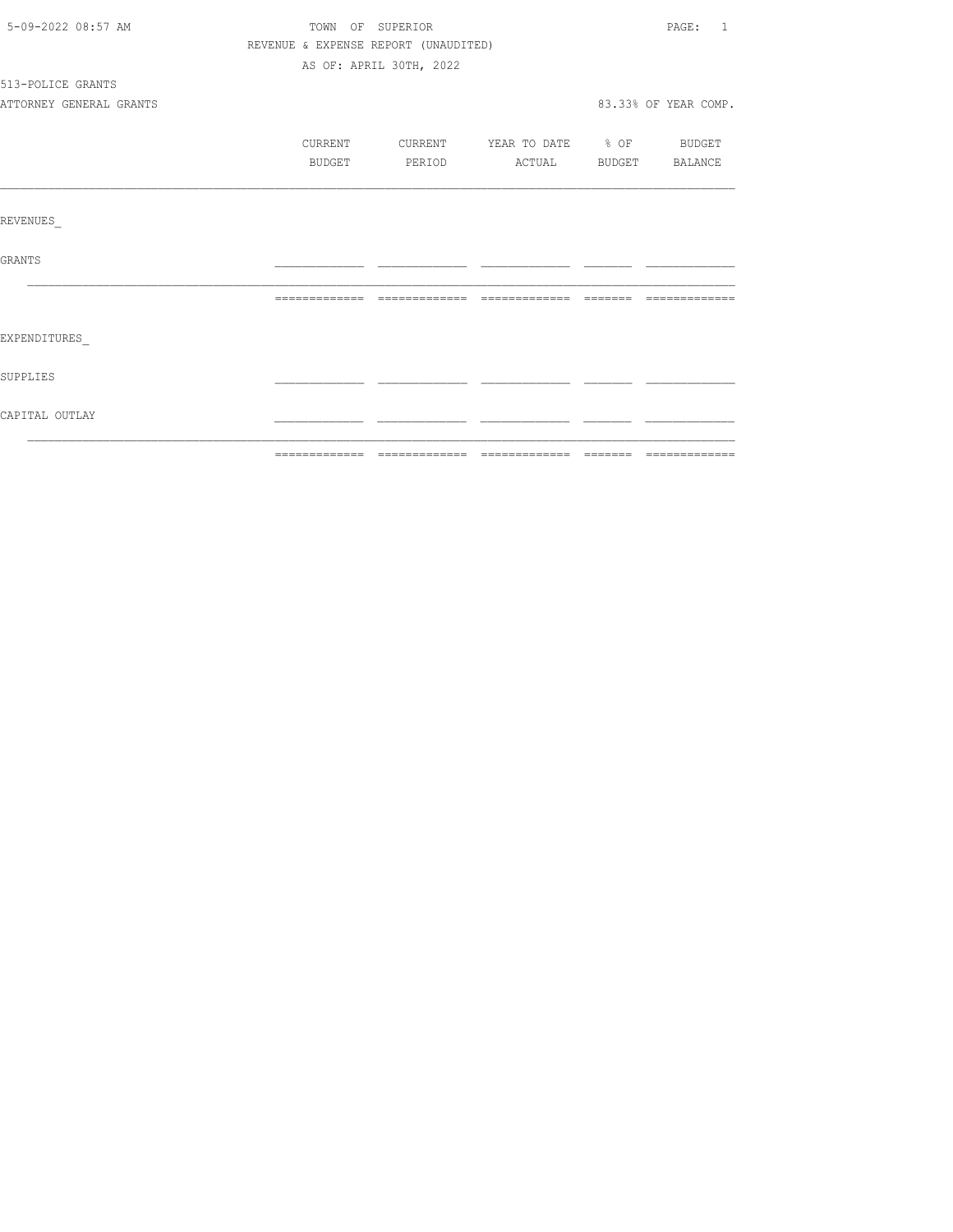| 5-09-2022 08:57 AM | TOWN<br>OF    | SUPERIOR                             |                                | $\mathcal{L}$<br>PAGE: |
|--------------------|---------------|--------------------------------------|--------------------------------|------------------------|
|                    |               | REVENUE & EXPENSE REPORT (UNAUDITED) |                                |                        |
|                    |               | AS OF: APRIL 30TH, 2022              |                                |                        |
| 513-POLICE GRANTS  |               |                                      |                                |                        |
| ESC GRANTS         |               |                                      |                                | 83.33% OF YEAR COMP.   |
|                    |               |                                      |                                |                        |
|                    | CURRENT       | CURRENT                              | YEAR TO DATE % OF              | BUDGET                 |
|                    | BUDGET        | PERIOD                               | ACTUAL                         | BUDGET BALANCE         |
| REVENUES           |               |                                      |                                |                        |
| <b>GRANTS</b>      |               |                                      |                                |                        |
|                    |               |                                      |                                |                        |
| EXPENDITURES       |               |                                      |                                |                        |
| CAPITAL OUTLAY     |               |                                      |                                |                        |
|                    | ============= |                                      | ============================== | ======= =============  |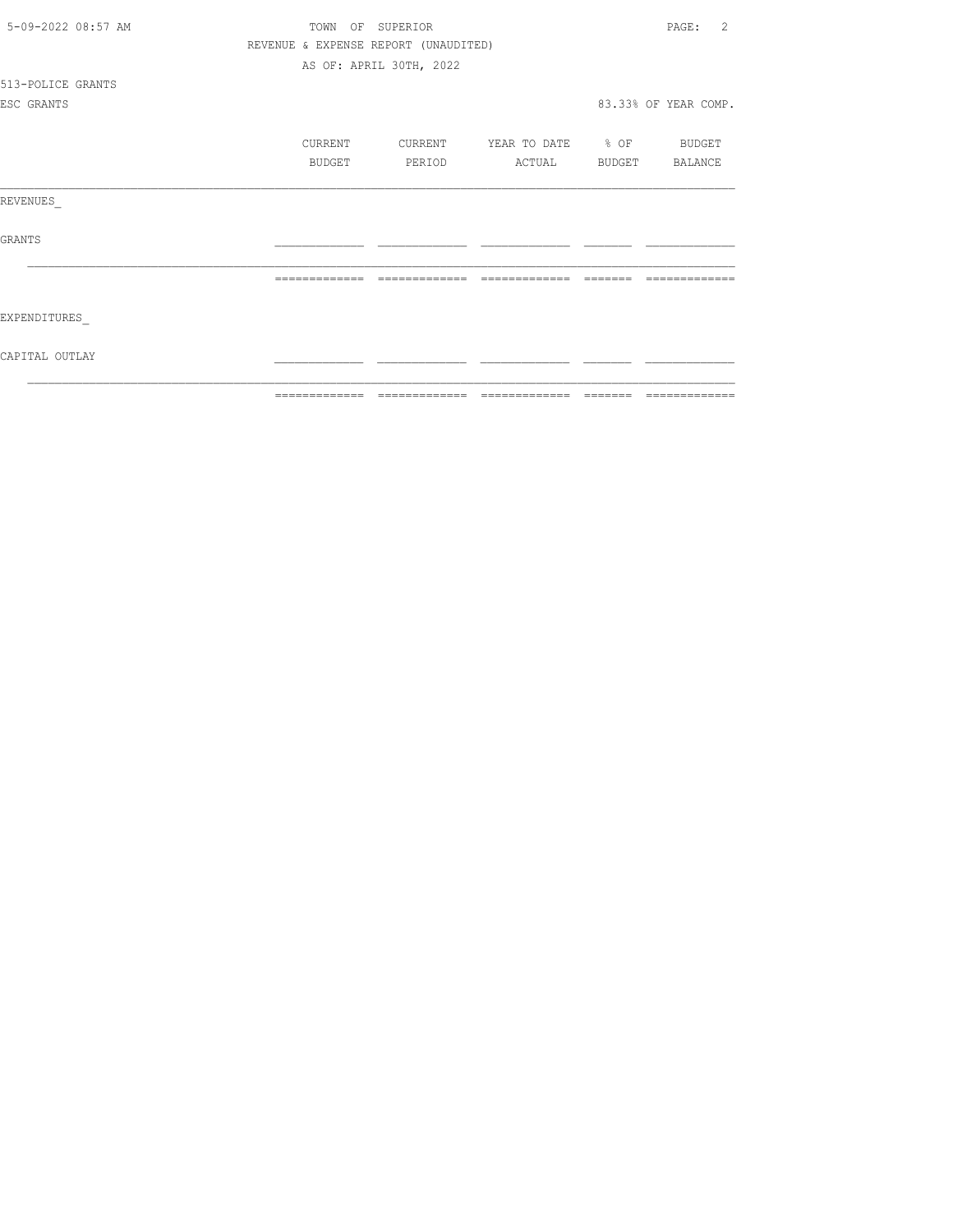| 5-09-2022 08:57 AM | TOWN          | OF SUPERIOR                          |                          |          | 3<br>PAGE:           |
|--------------------|---------------|--------------------------------------|--------------------------|----------|----------------------|
|                    |               | REVENUE & EXPENSE REPORT (UNAUDITED) |                          |          |                      |
|                    |               | AS OF: APRIL 30TH, 2022              |                          |          |                      |
| 513-POLICE GRANTS  |               |                                      |                          |          |                      |
| GOHS GRANTS        |               |                                      |                          |          | 83.33% OF YEAR COMP. |
|                    | CURRENT       | CURRENT                              | YEAR TO DATE % OF BUDGET |          |                      |
|                    | BUDGET        | PERIOD                               | ACTUAL BUDGET BALANCE    |          |                      |
| REVENUES           |               |                                      |                          |          |                      |
| GRANTS             |               |                                      |                          |          |                      |
|                    |               |                                      |                          |          |                      |
| EXPENDITURES       |               |                                      |                          |          |                      |
| CAPITAL OUTLAY     |               |                                      |                          |          |                      |
|                    | ============= | -------------                        | --------------           | -------- | =============        |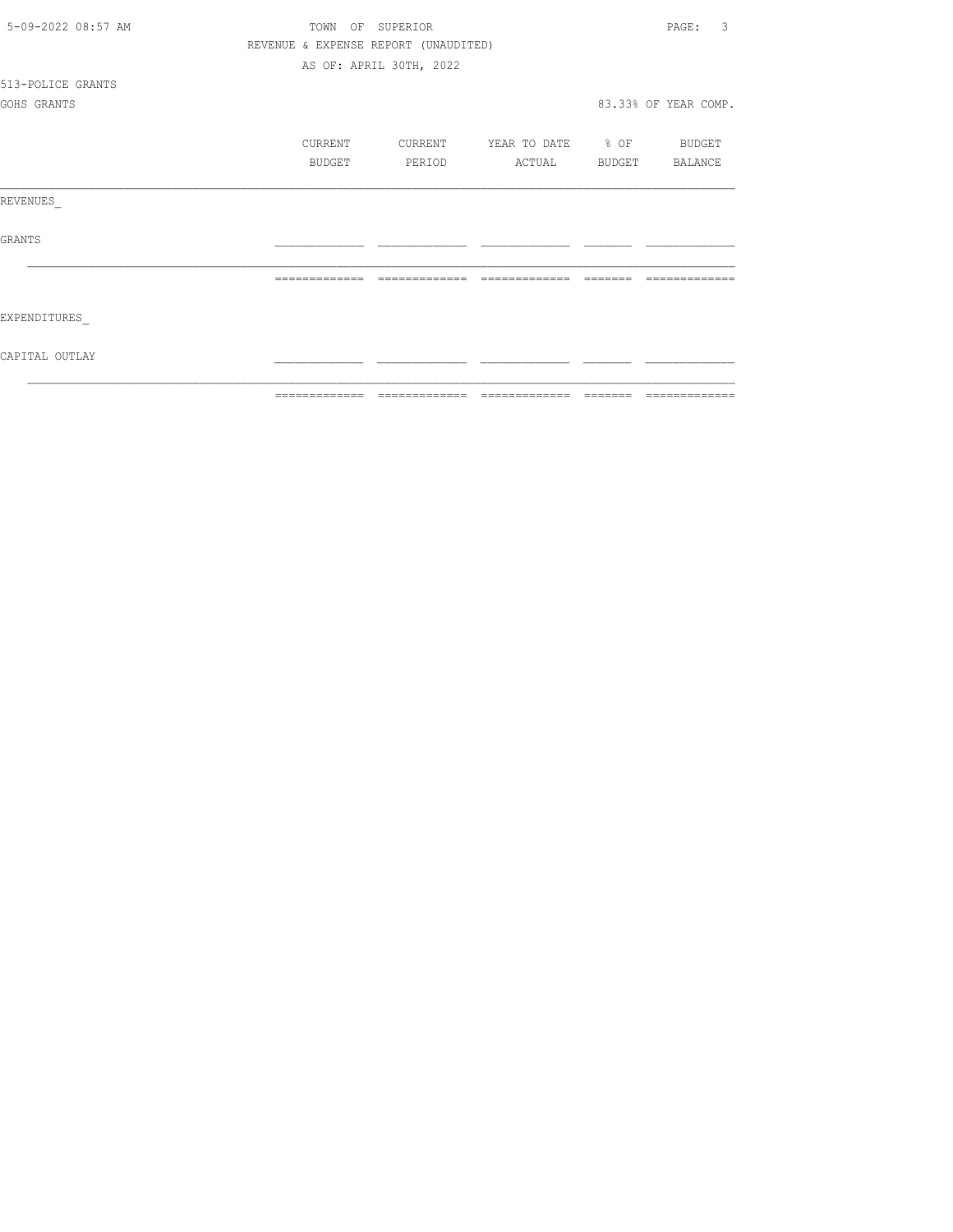| CAPITAL OUTLAY     |         |                                      |                          |                         |
|--------------------|---------|--------------------------------------|--------------------------|-------------------------|
| SUPPLIES           |         |                                      |                          |                         |
| EXPENDITURES       |         |                                      |                          |                         |
|                    |         |                                      |                          | --------------          |
| GRANTS             |         |                                      |                          |                         |
| REVENUES           |         |                                      |                          |                         |
|                    | BUDGET  | PERIOD                               | ACTUAL                   | BUDGET BALANCE          |
|                    | CURRENT | CURRENT                              | YEAR TO DATE % OF BUDGET |                         |
| DOHS GRANTS        |         |                                      |                          | 83.33% OF YEAR COMP.    |
| 513-POLICE GRANTS  |         |                                      |                          |                         |
|                    |         | AS OF: APRIL 30TH, 2022              |                          |                         |
|                    |         | REVENUE & EXPENSE REPORT (UNAUDITED) |                          |                         |
| 5-09-2022 08:57 AM |         | TOWN OF SUPERIOR                     |                          | PAGE:<br>$\overline{4}$ |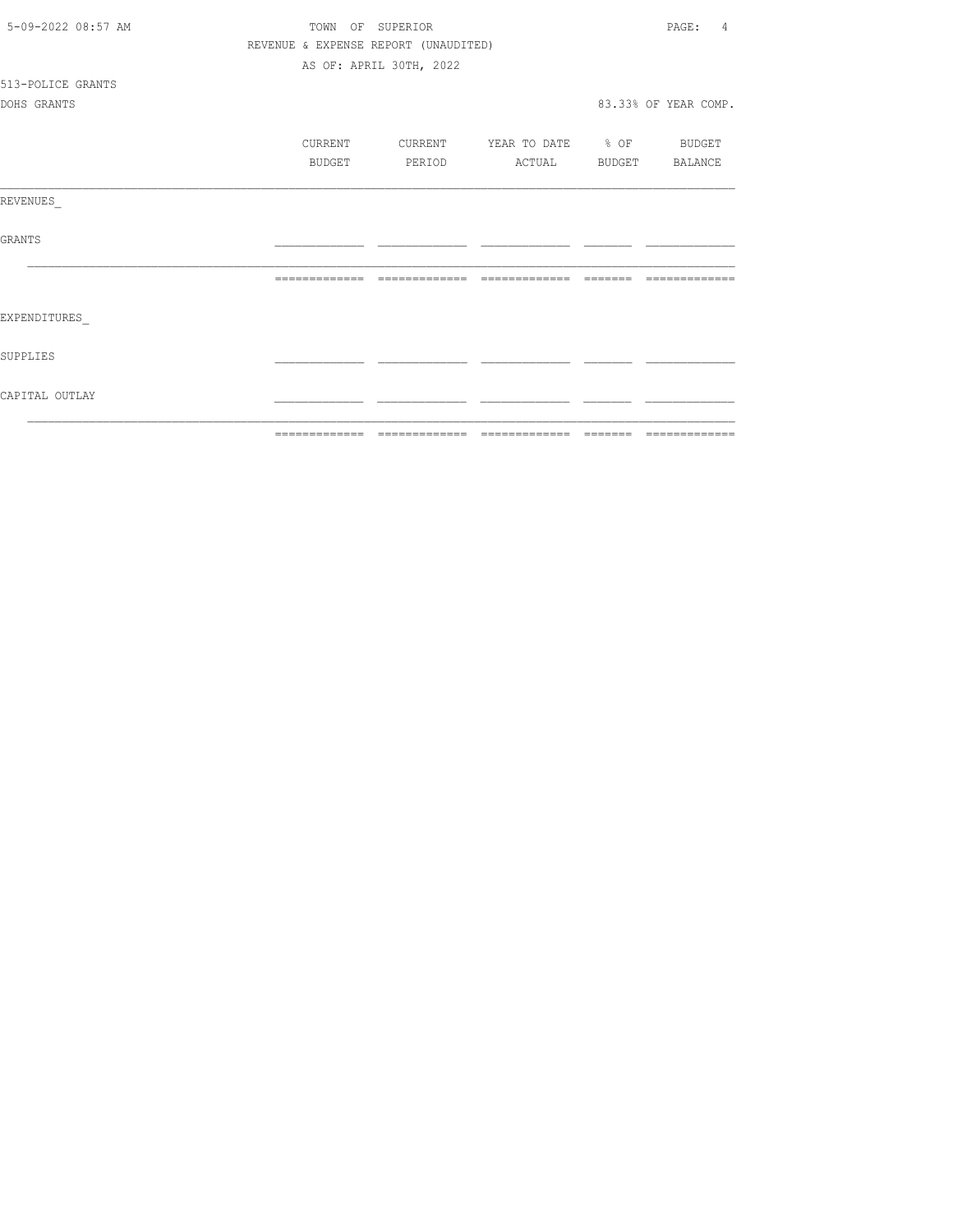| 5-09-2022 08:57 AM | TOWN<br>OF SUPERIOR                  | PAGE: 5              |  |
|--------------------|--------------------------------------|----------------------|--|
|                    | REVENUE & EXPENSE REPORT (UNAUDITED) |                      |  |
|                    | AS OF: APRIL 30TH, 2022              |                      |  |
| 513-POLICE GRANTS  |                                      |                      |  |
|                    |                                      | 83.33% OF YEAR COMP. |  |
|                    |                                      |                      |  |

 CURRENT CURRENT YEAR TO DATE % OF BUDGET BUDGET PERIOD ACTUAL BUDGET BALANCE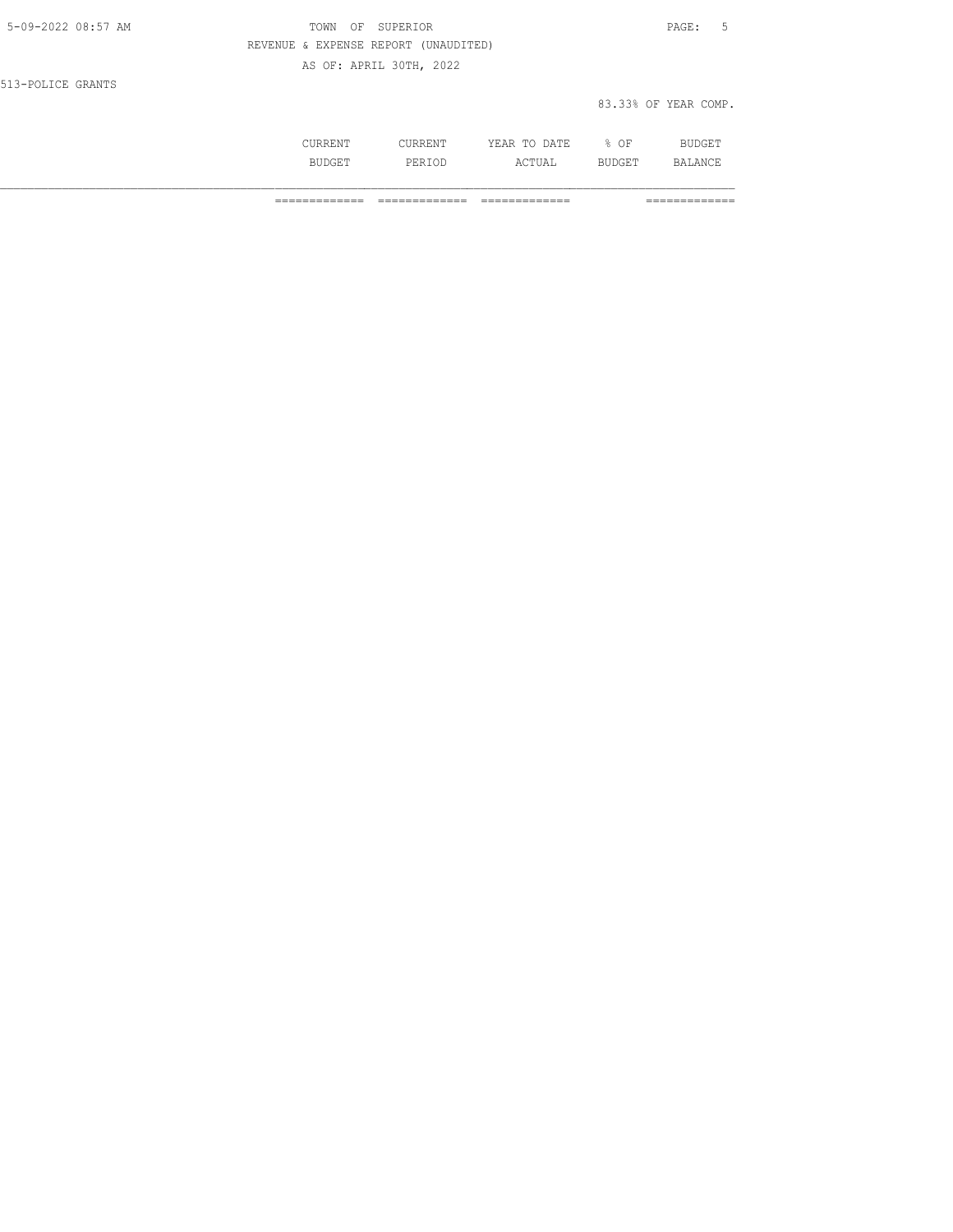| REVENUE & EXPENSE REPORT (UNAUDITED) |                |                                                                                                                                                                                                                                                                                                                                              |
|--------------------------------------|----------------|----------------------------------------------------------------------------------------------------------------------------------------------------------------------------------------------------------------------------------------------------------------------------------------------------------------------------------------------|
|                                      |                |                                                                                                                                                                                                                                                                                                                                              |
| AS OF: APRIL 30TH, 2022              |                |                                                                                                                                                                                                                                                                                                                                              |
|                                      |                |                                                                                                                                                                                                                                                                                                                                              |
|                                      |                | 83.33% OF YEAR COMP.                                                                                                                                                                                                                                                                                                                         |
|                                      |                |                                                                                                                                                                                                                                                                                                                                              |
|                                      |                |                                                                                                                                                                                                                                                                                                                                              |
|                                      |                |                                                                                                                                                                                                                                                                                                                                              |
|                                      |                |                                                                                                                                                                                                                                                                                                                                              |
|                                      |                |                                                                                                                                                                                                                                                                                                                                              |
|                                      |                |                                                                                                                                                                                                                                                                                                                                              |
|                                      |                |                                                                                                                                                                                                                                                                                                                                              |
|                                      |                |                                                                                                                                                                                                                                                                                                                                              |
|                                      |                |                                                                                                                                                                                                                                                                                                                                              |
|                                      |                |                                                                                                                                                                                                                                                                                                                                              |
|                                      |                |                                                                                                                                                                                                                                                                                                                                              |
|                                      |                |                                                                                                                                                                                                                                                                                                                                              |
|                                      |                |                                                                                                                                                                                                                                                                                                                                              |
|                                      |                |                                                                                                                                                                                                                                                                                                                                              |
|                                      |                |                                                                                                                                                                                                                                                                                                                                              |
|                                      |                |                                                                                                                                                                                                                                                                                                                                              |
| BUDGET<br>=============              | -------------- | CURRENT CURRENT YEAR TO DATE % OF BUDGET<br>PERIOD ACTUAL BUDGET BALANCE<br>=======<br>$0.00$ 2,500.00 25,523.50 0.00 ( 25,523.50)<br>SUBTOTAL GENERAL BUSINESS EXPENSE $0.00$ 2,500.00 25,523.50 0.00 (25,523.50)<br>$0.00$ 2,500.00 25,523.50 0.00 (25,523.50)<br>REVENUES OVER/(UNDER) EXPENDITURES 6.00 (2,500.00) (25,523.50) 25,523.50 |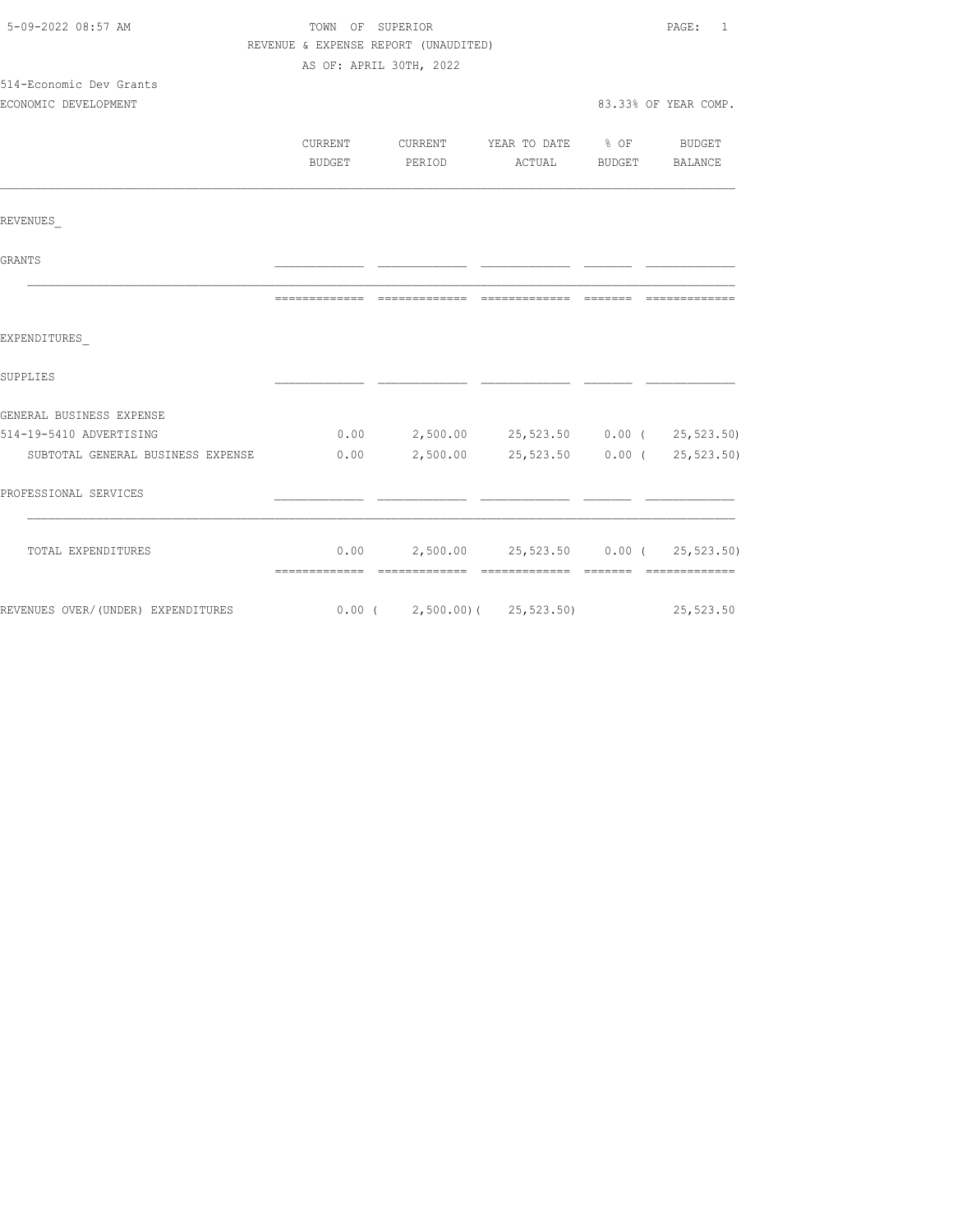#### 5-09-2022 08:57 AM TOWN OF SUPERIOR PAGE: 2 REVENUE & EXPENSE REPORT (UNAUDITED) AS OF: APRIL 30TH, 2022

514-Economic Dev Grants

|                                    | CURRENT<br>BUDGET | CURRENT<br>PERIOD | YEAR TO DATE<br>ACTUAL | % OF<br>BUDGET | BUDGET<br>BALANCE         |
|------------------------------------|-------------------|-------------------|------------------------|----------------|---------------------------|
| FUND TOTAL EXPENDITURES            | 0.00              | 2,500.00          | 25,523.50              | $0.00$ (       | 25,523.50)                |
| REVENUES OVER/(UNDER) EXPENDITURES | 0.00(             | $2,500.00$ ) (    | 25,523.50)             |                | 25,523.50<br>____________ |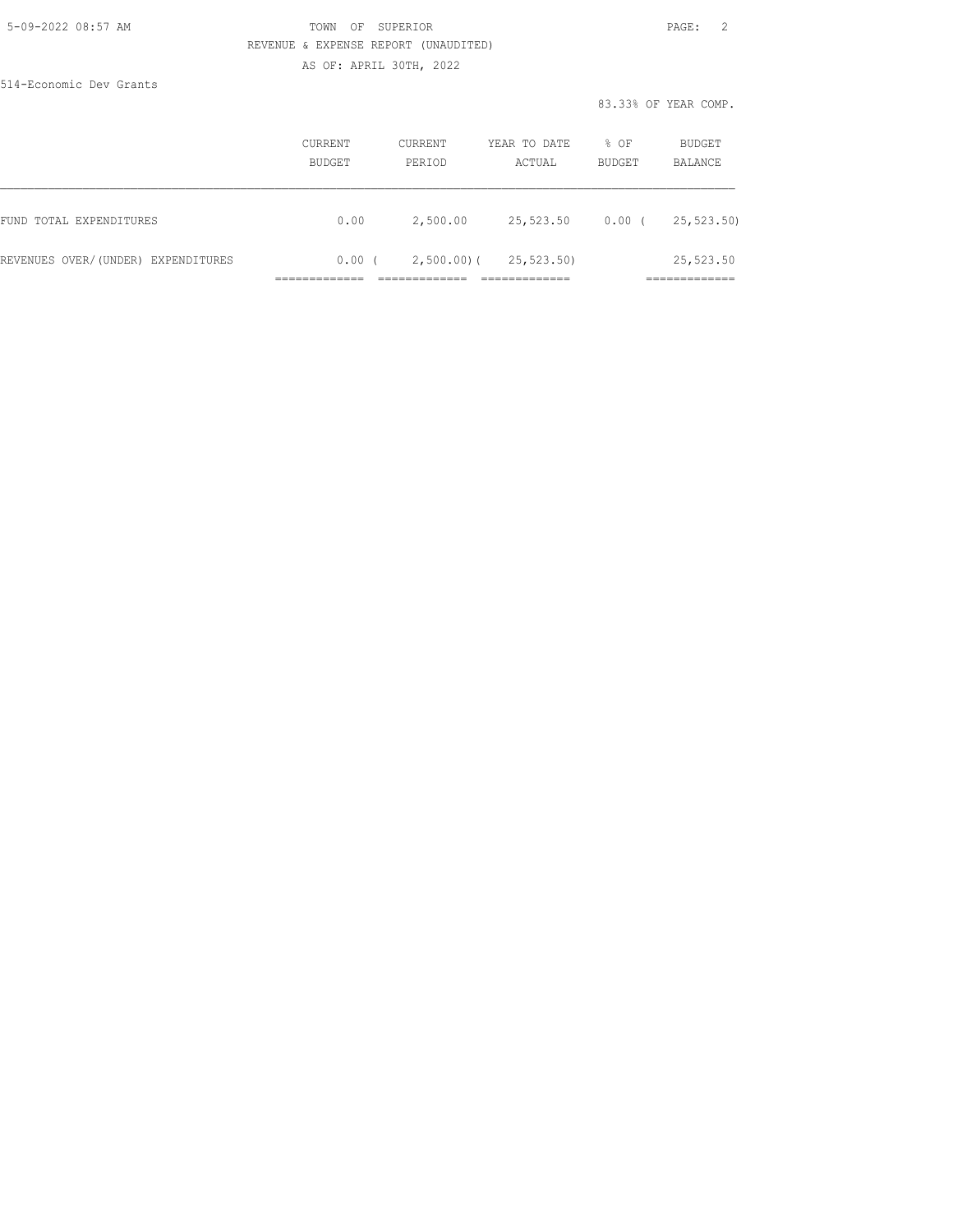| 5-09-2022 08:57 AM       | TOWN OF SUPERIOR |                                      |                                  |  | PAGE: 1              |  |  |
|--------------------------|------------------|--------------------------------------|----------------------------------|--|----------------------|--|--|
|                          |                  | REVENUE & EXPENSE REPORT (UNAUDITED) |                                  |  |                      |  |  |
|                          |                  | AS OF: APRIL 30TH, 2022              |                                  |  |                      |  |  |
| 800-FIRE DEPT PENSION    |                  |                                      |                                  |  |                      |  |  |
| NON-DEPARTMENTAL         |                  |                                      |                                  |  | 83.33% OF YEAR COMP. |  |  |
|                          |                  |                                      |                                  |  |                      |  |  |
|                          | CURRENT          |                                      | CURRENT YEAR TO DATE % OF BUDGET |  |                      |  |  |
|                          | BUDGET           |                                      | PERIOD ACTUAL BUDGET BALANCE     |  |                      |  |  |
|                          |                  |                                      |                                  |  |                      |  |  |
| REVENUES                 |                  |                                      |                                  |  |                      |  |  |
| <b>BUSINESS SERVICES</b> |                  |                                      |                                  |  |                      |  |  |
| MISCELLANEOUS            |                  |                                      |                                  |  |                      |  |  |
| CONTINGENCY              |                  |                                      |                                  |  |                      |  |  |
|                          |                  |                                      |                                  |  |                      |  |  |
|                          |                  |                                      |                                  |  |                      |  |  |
| EXPENDITURES             |                  |                                      |                                  |  |                      |  |  |
| SUPPLIES                 |                  |                                      |                                  |  |                      |  |  |
| DEBT SERVICE             |                  |                                      |                                  |  |                      |  |  |
|                          |                  |                                      |                                  |  |                      |  |  |
|                          |                  |                                      |                                  |  |                      |  |  |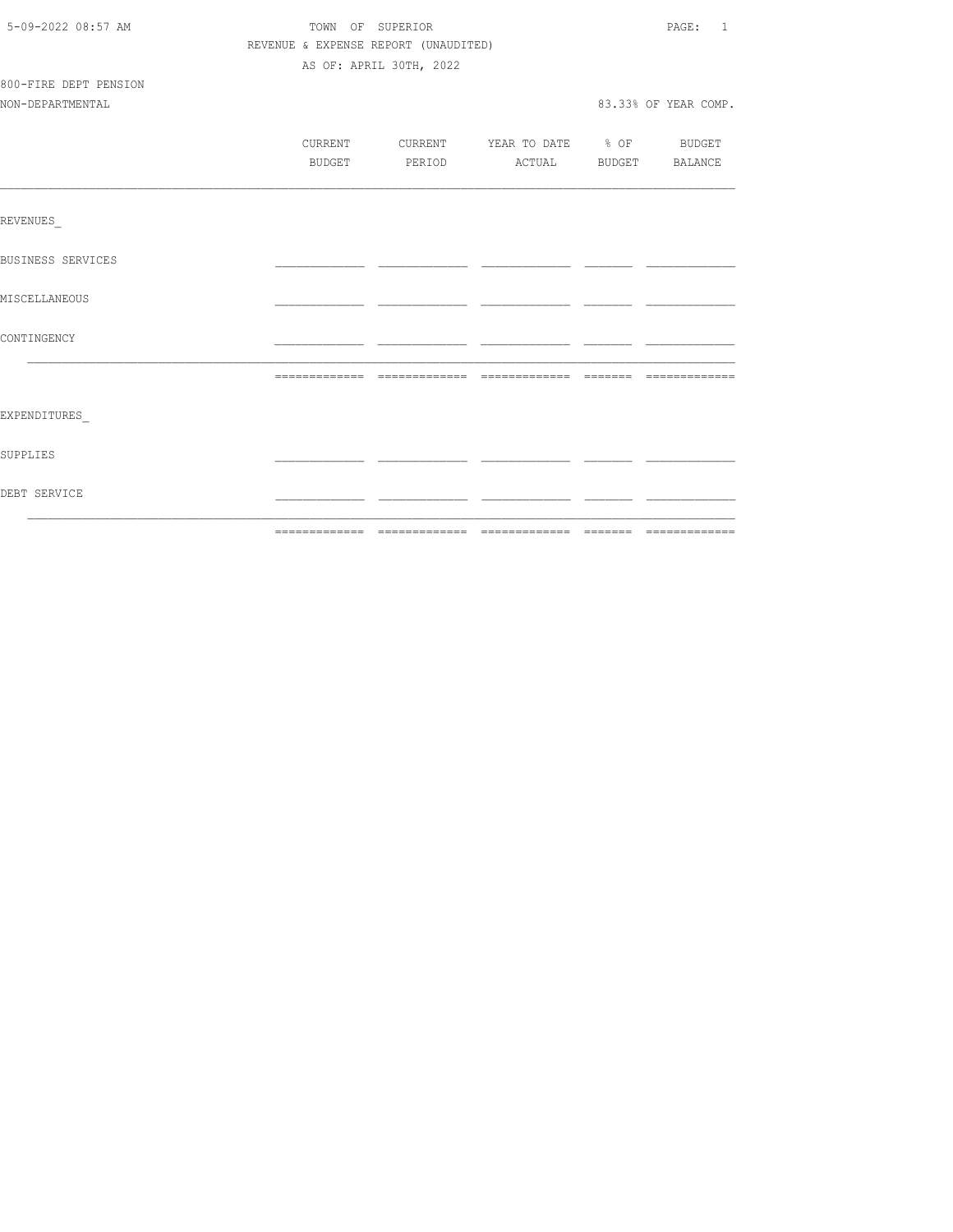| 5-09-2022 08:57 AM    | TOWN OF SUPERIOR                     | PAGE: 2              |
|-----------------------|--------------------------------------|----------------------|
|                       | REVENUE & EXPENSE REPORT (UNAUDITED) |                      |
|                       | AS OF: APRIL 30TH, 2022              |                      |
| 800-FIRE DEPT PENSION |                                      |                      |
|                       |                                      | 83.33% OF YEAR COMP. |

 CURRENT CURRENT YEAR TO DATE % OF BUDGET BUDGET PERIOD ACTUAL BUDGET BALANCE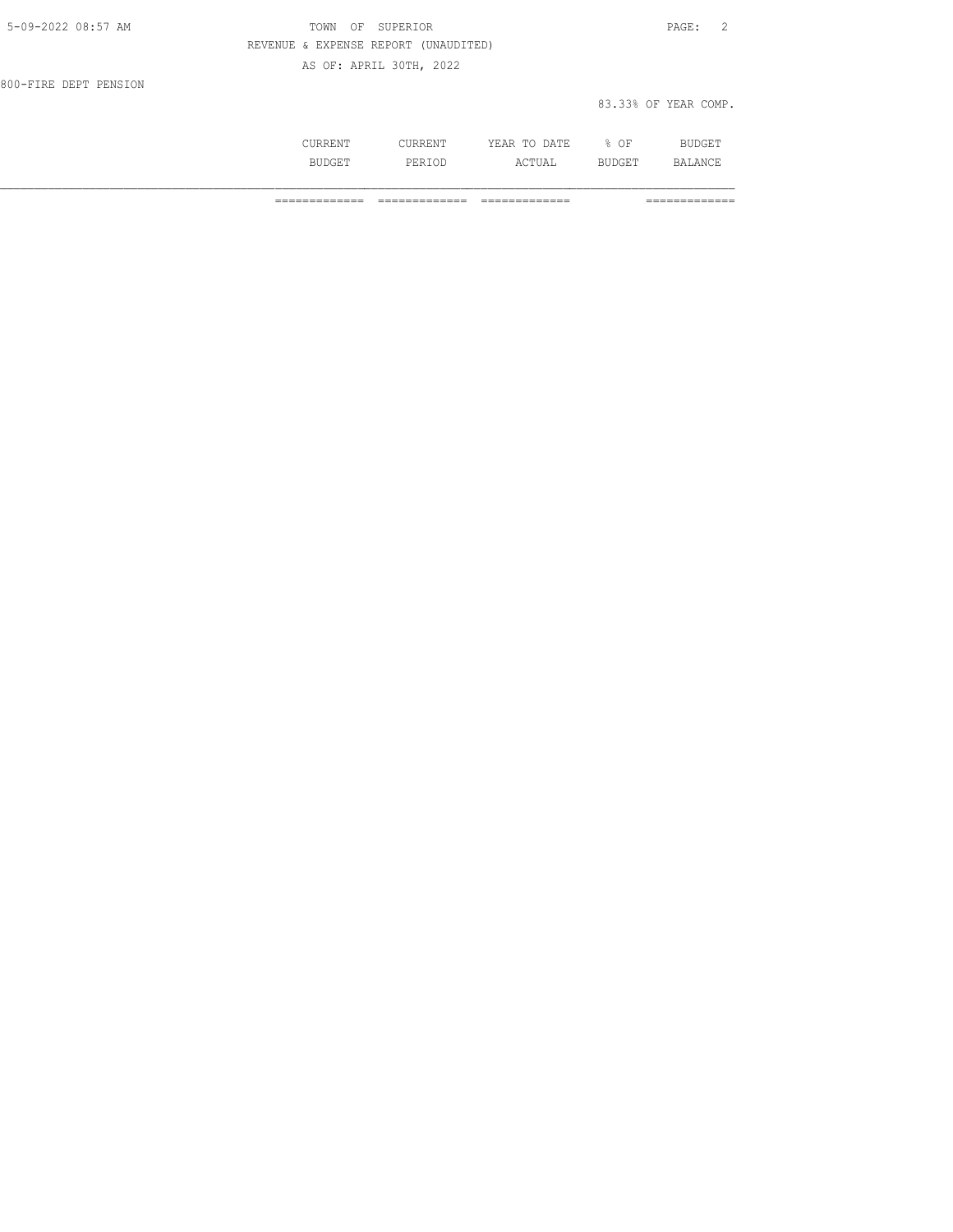| 5-09-2022 08:57 AM |                                      | TOWN OF SUPERIOR        |                          | PAGE: 1              |
|--------------------|--------------------------------------|-------------------------|--------------------------|----------------------|
|                    | REVENUE & EXPENSE REPORT (UNAUDITED) |                         |                          |                      |
|                    |                                      | AS OF: APRIL 30TH, 2022 |                          |                      |
| 810-LGIP           |                                      |                         |                          |                      |
| NON-DEPARTMENTAL   |                                      |                         |                          | 83.33% OF YEAR COMP. |
|                    | CURRENT                              | CURRENT                 | YEAR TO DATE % OF BUDGET |                      |
|                    | BUDGET                               | PERIOD                  | ACTUAL                   | BUDGET BALANCE       |
|                    |                                      |                         |                          |                      |
| REVENUES           |                                      |                         |                          |                      |
| BUSINESS SERVICES  |                                      |                         |                          |                      |
|                    |                                      |                         |                          |                      |
| EXPENDITURES       |                                      |                         |                          |                      |
| SUPPLIES           |                                      |                         |                          |                      |
|                    |                                      |                         |                          |                      |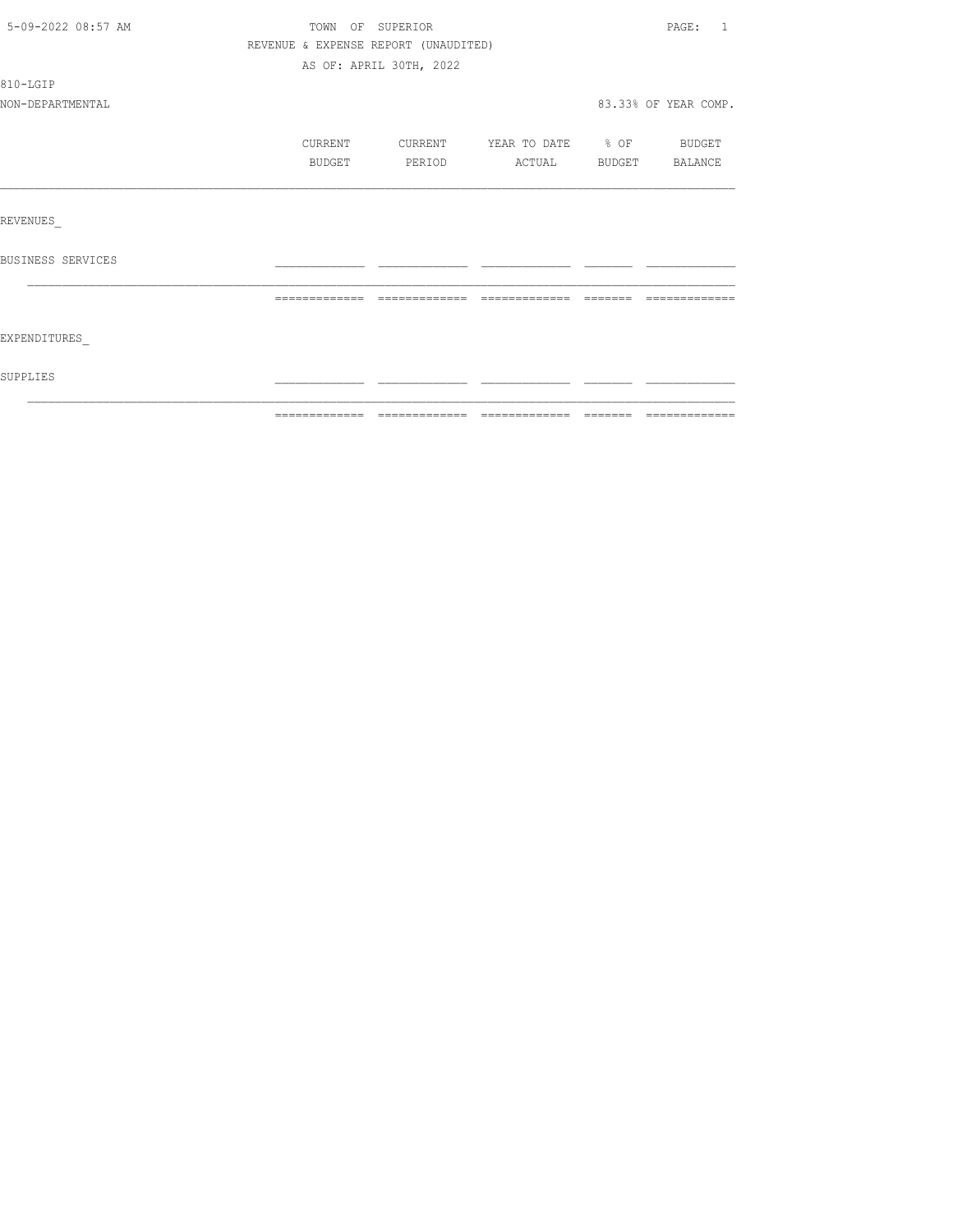| 5-09-2022 08:57 AM | OF SUPERIOR<br>TOWN                  | PAGE:<br>$\overline{2}$ |
|--------------------|--------------------------------------|-------------------------|
|                    | REVENUE & EXPENSE REPORT (UNAUDITED) |                         |
|                    | AS OF: APRIL 30TH, 2022              |                         |
| 810-LGIP           |                                      |                         |
|                    |                                      | 83.33% OF YEAR COMP.    |
|                    |                                      |                         |

 CURRENT CURRENT YEAR TO DATE % OF BUDGET BUDGET PERIOD ACTUAL BUDGET BALANCE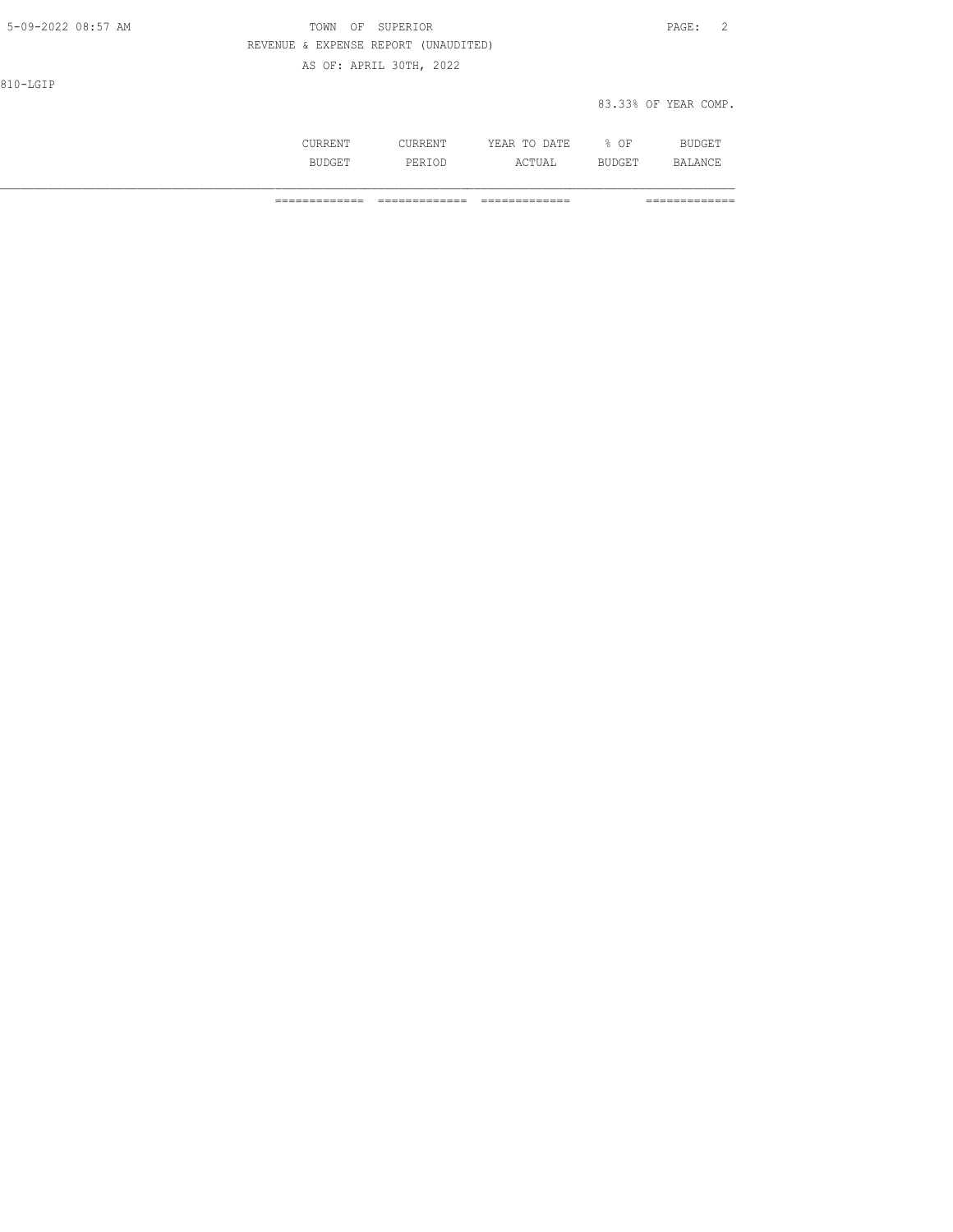| 5-09-2022 08:57 AM | TOWN OF SUPERIOR                     |                         |                          | PAGE:<br>-1          |
|--------------------|--------------------------------------|-------------------------|--------------------------|----------------------|
|                    | REVENUE & EXPENSE REPORT (UNAUDITED) |                         |                          |                      |
|                    |                                      | AS OF: APRIL 30TH, 2022 |                          |                      |
| 820-EXPLORERS      |                                      |                         |                          |                      |
| NON-DEPARTMENTAL   |                                      |                         |                          | 83.33% OF YEAR COMP. |
|                    | CURRENT                              | CURRENT                 | YEAR TO DATE % OF BUDGET |                      |
|                    | BUDGET                               | PERIOD                  | ACTUAL                   | BUDGET BALANCE       |
|                    |                                      |                         |                          |                      |
| REVENUES           |                                      |                         |                          |                      |
| MISCELLANEOUS      |                                      |                         |                          |                      |
|                    |                                      |                         | $---$                    |                      |
| EXPENDITURES       |                                      |                         |                          |                      |
| SUPPLIES           |                                      |                         |                          |                      |
|                    |                                      |                         |                          |                      |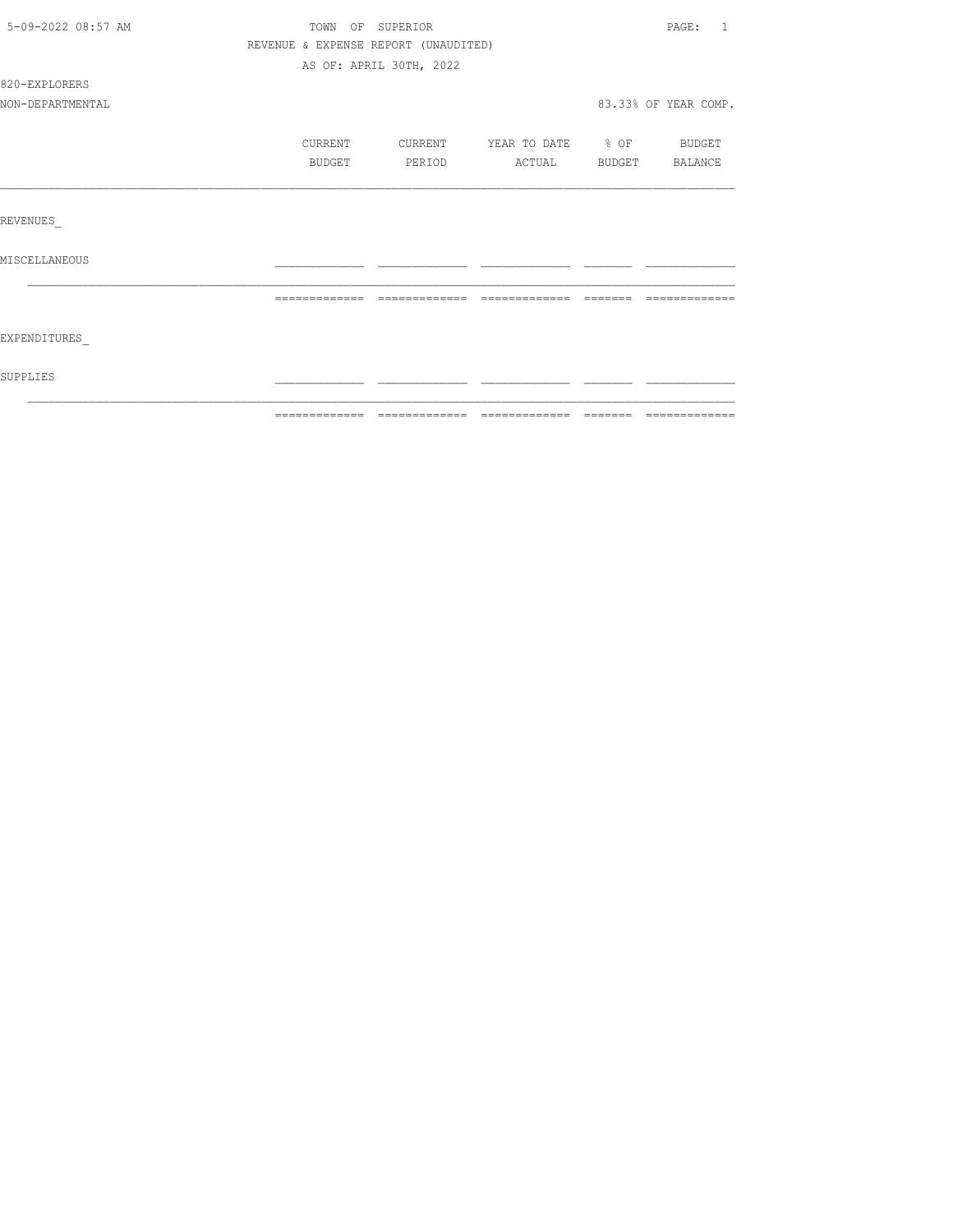| 5-09-2022 08:57 AM | TOWN OF SUPERIOR                     | PAGE: 2              |
|--------------------|--------------------------------------|----------------------|
|                    | REVENUE & EXPENSE REPORT (UNAUDITED) |                      |
|                    | AS OF: APRIL 30TH, 2022              |                      |
| 820-EXPLORERS      |                                      |                      |
|                    |                                      | 83.33% OF YEAR COMP. |

|                | 17<br>.<br>----<br>----- | OF<br>ັ |  |
|----------------|--------------------------|---------|--|
| - 11.5<br>- 14 | ---                      | ---     |  |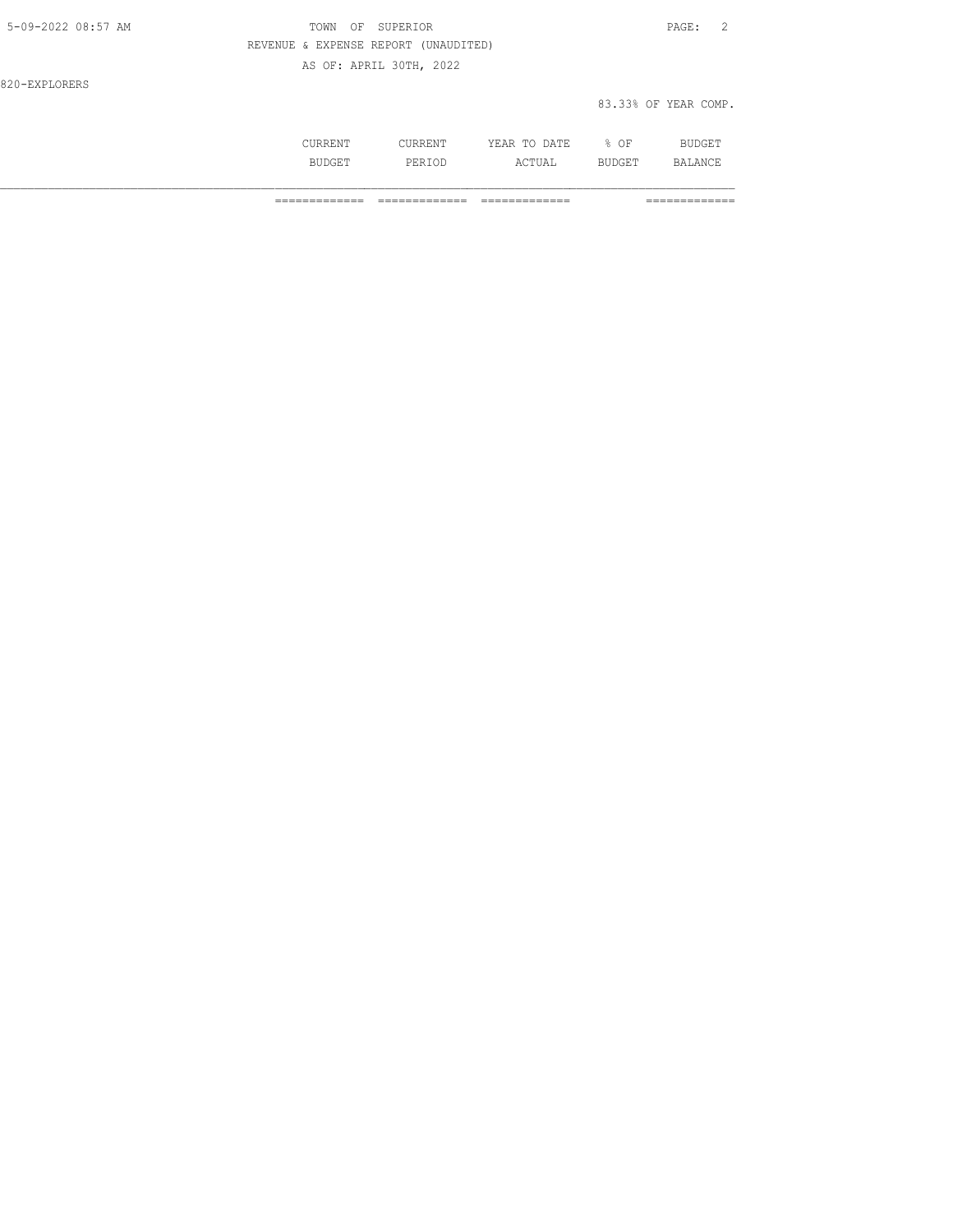| 5-09-2022 08:57 AM |  |
|--------------------|--|
|                    |  |

# TOWN OF SUPERIOR **Example 2018** PAGE: 1 REVENUE & EXPENSE REPORT (UNAUDITED)

AS OF: APRIL 30TH, 2022

| 830-TOYS FOR TOTS |  |  |
|-------------------|--|--|
|                   |  |  |

|                                    | CURRENT<br><b>BUDGET</b> | CURRENT<br>PERIOD | YEAR TO DATE % OF<br>ACTUAL                                                                                                                                                                                                                                                                                                                                                                                                                                                            | BUDGET          | BUDGET<br>BALANCE         |
|------------------------------------|--------------------------|-------------------|----------------------------------------------------------------------------------------------------------------------------------------------------------------------------------------------------------------------------------------------------------------------------------------------------------------------------------------------------------------------------------------------------------------------------------------------------------------------------------------|-----------------|---------------------------|
| REVENUES                           |                          |                   |                                                                                                                                                                                                                                                                                                                                                                                                                                                                                        |                 |                           |
| GRANTS                             |                          |                   |                                                                                                                                                                                                                                                                                                                                                                                                                                                                                        |                 |                           |
| 830-00-4600 OTHER REVENUE          | 0.00                     | 0.00              | 7,075.00 0.00 ( 7,075.00)                                                                                                                                                                                                                                                                                                                                                                                                                                                              |                 |                           |
| SUBTOTAL GRANTS                    | 0.00                     | 0.00              |                                                                                                                                                                                                                                                                                                                                                                                                                                                                                        | 7,075.00 0.00 ( | 7,075.00)                 |
| TOTAL REVENUES                     | 0.00                     |                   | $0.00$ 7,075.00 0.00 ( 7,075.00)                                                                                                                                                                                                                                                                                                                                                                                                                                                       |                 |                           |
| EXPENDITURES                       |                          |                   |                                                                                                                                                                                                                                                                                                                                                                                                                                                                                        |                 |                           |
| SUPPLIES                           |                          |                   |                                                                                                                                                                                                                                                                                                                                                                                                                                                                                        |                 |                           |
| 830-00-5299 OPERATING SUPPLIES     | 0.00                     |                   | $0.00$ 2,570.98 0.00 ( 2,570.98)                                                                                                                                                                                                                                                                                                                                                                                                                                                       |                 |                           |
| SUBTOTAL SUPPLIES                  | 0.00                     | 0.00              |                                                                                                                                                                                                                                                                                                                                                                                                                                                                                        |                 | 2,570.98 0.00 ( 2,570.98) |
| TOTAL EXPENDITURES                 | 0.00                     | 0.00              | 2,570.98 0.00 (2,570.98)                                                                                                                                                                                                                                                                                                                                                                                                                                                               |                 |                           |
|                                    | =============            | =============     | $\begin{array}{cccccccccccccc} \multicolumn{2}{c}{} & \multicolumn{2}{c}{} & \multicolumn{2}{c}{} & \multicolumn{2}{c}{} & \multicolumn{2}{c}{} & \multicolumn{2}{c}{} & \multicolumn{2}{c}{} & \multicolumn{2}{c}{} & \multicolumn{2}{c}{} & \multicolumn{2}{c}{} & \multicolumn{2}{c}{} & \multicolumn{2}{c}{} & \multicolumn{2}{c}{} & \multicolumn{2}{c}{} & \multicolumn{2}{c}{} & \multicolumn{2}{c}{} & \multicolumn{2}{c}{} & \multicolumn{2}{c}{} & \multicolumn{2}{c}{} & \$ | --------        | - ==============          |
| REVENUES OVER/(UNDER) EXPENDITURES | 0.00                     |                   | $0.00$ $4,504.02$ $(4,504.02)$                                                                                                                                                                                                                                                                                                                                                                                                                                                         |                 |                           |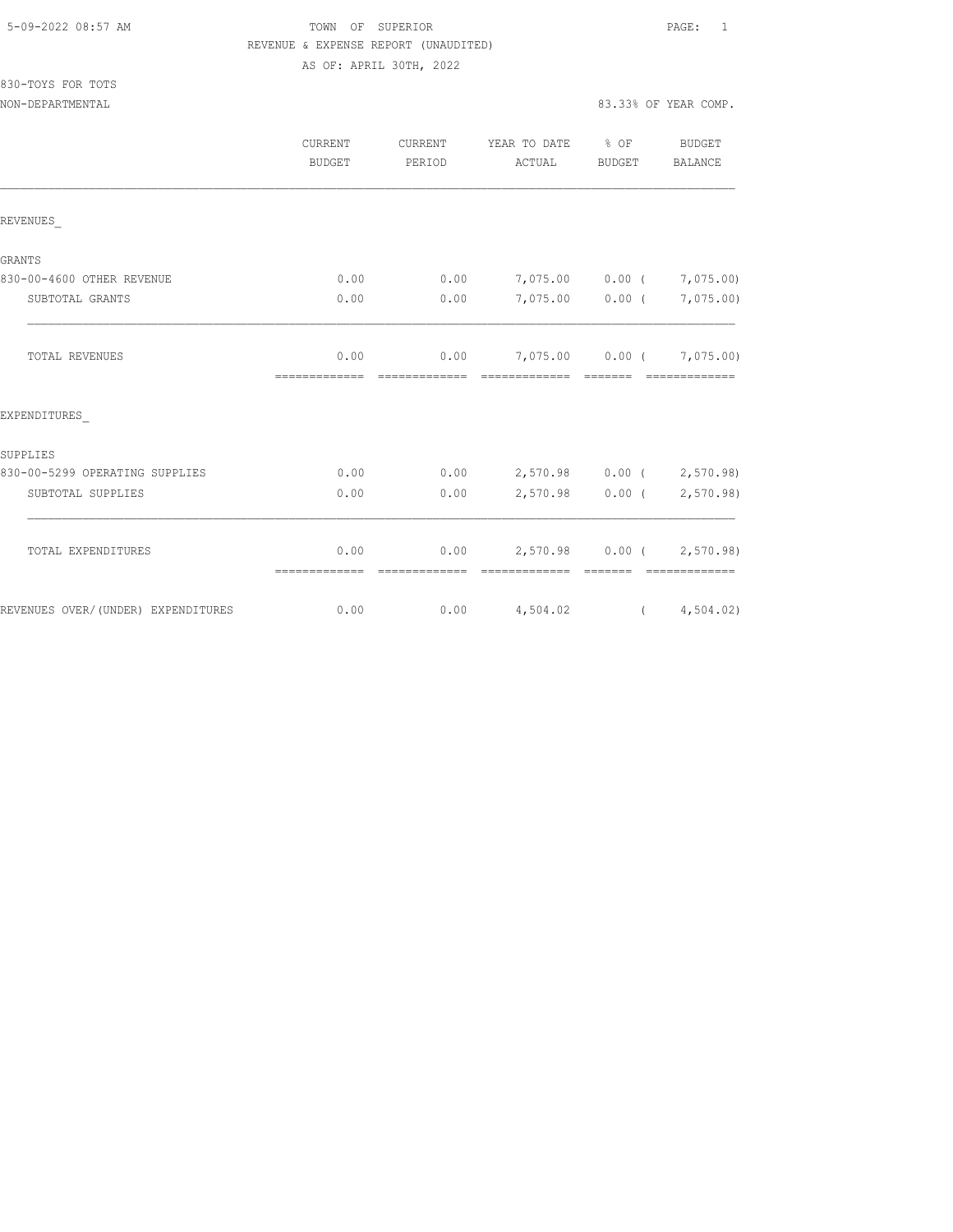#### 5-09-2022 08:57 AM TOWN OF SUPERIOR PAGE: 2 REVENUE & EXPENSE REPORT (UNAUDITED) AS OF: APRIL 30TH, 2022

830-TOYS FOR TOTS

|                                    | CURRENT<br><b>BUDGET</b> | CURRENT<br>PERIOD | YEAR TO DATE<br>ACTUAL | % OF<br><b>BUDGET</b> | BUDGET<br><b>BALANCE</b> |
|------------------------------------|--------------------------|-------------------|------------------------|-----------------------|--------------------------|
|                                    |                          |                   |                        |                       |                          |
| FUND TOTAL REVENUES                | 0.00                     | 0.00              | 7,075.00               | 0.00(                 | 7,075.00)                |
| FUND TOTAL EXPENDITURES            | 0.00                     | 0.00              | 2,570.98               | 0.00                  | 2,570.98                 |
| REVENUES OVER/(UNDER) EXPENDITURES | 0.00                     | 0.00              | 4,504.02               |                       | 4,504.02                 |
|                                    |                          |                   |                        |                       |                          |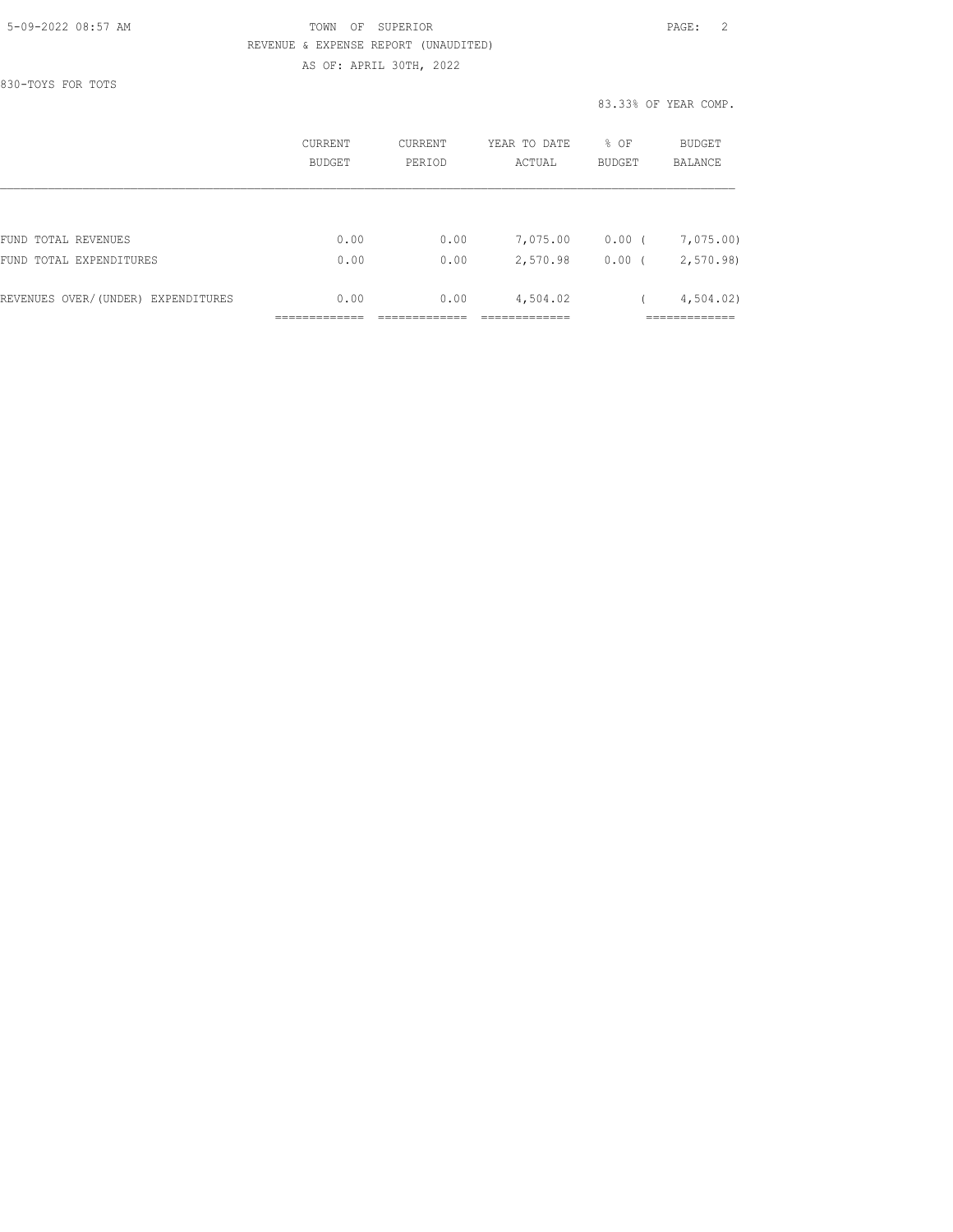|                          | =============                        | =============           | =============         | ======= | =============        |
|--------------------------|--------------------------------------|-------------------------|-----------------------|---------|----------------------|
| NON-OPERATING            |                                      |                         |                       |         |                      |
| SUPPLIES                 |                                      |                         |                       |         |                      |
| EXPENDITURES             |                                      |                         |                       |         |                      |
|                          |                                      |                         |                       |         |                      |
|                          | BUDGET                               | PERIOD                  | ACTUAL BUDGET BALANCE |         |                      |
|                          | CURRENT                              | CURRENT                 | YEAR TO DATE % OF     |         | BUDGET               |
| NON-DEPARTMENTAL         |                                      |                         |                       |         | 83.33% OF YEAR COMP. |
| 840-GENERAL FIXED ASSETS |                                      |                         |                       |         |                      |
|                          |                                      | AS OF: APRIL 30TH, 2022 |                       |         |                      |
|                          | REVENUE & EXPENSE REPORT (UNAUDITED) |                         |                       |         |                      |
| 5-09-2022 08:57 AM       |                                      | TOWN OF SUPERIOR        |                       |         | PAGE: 1              |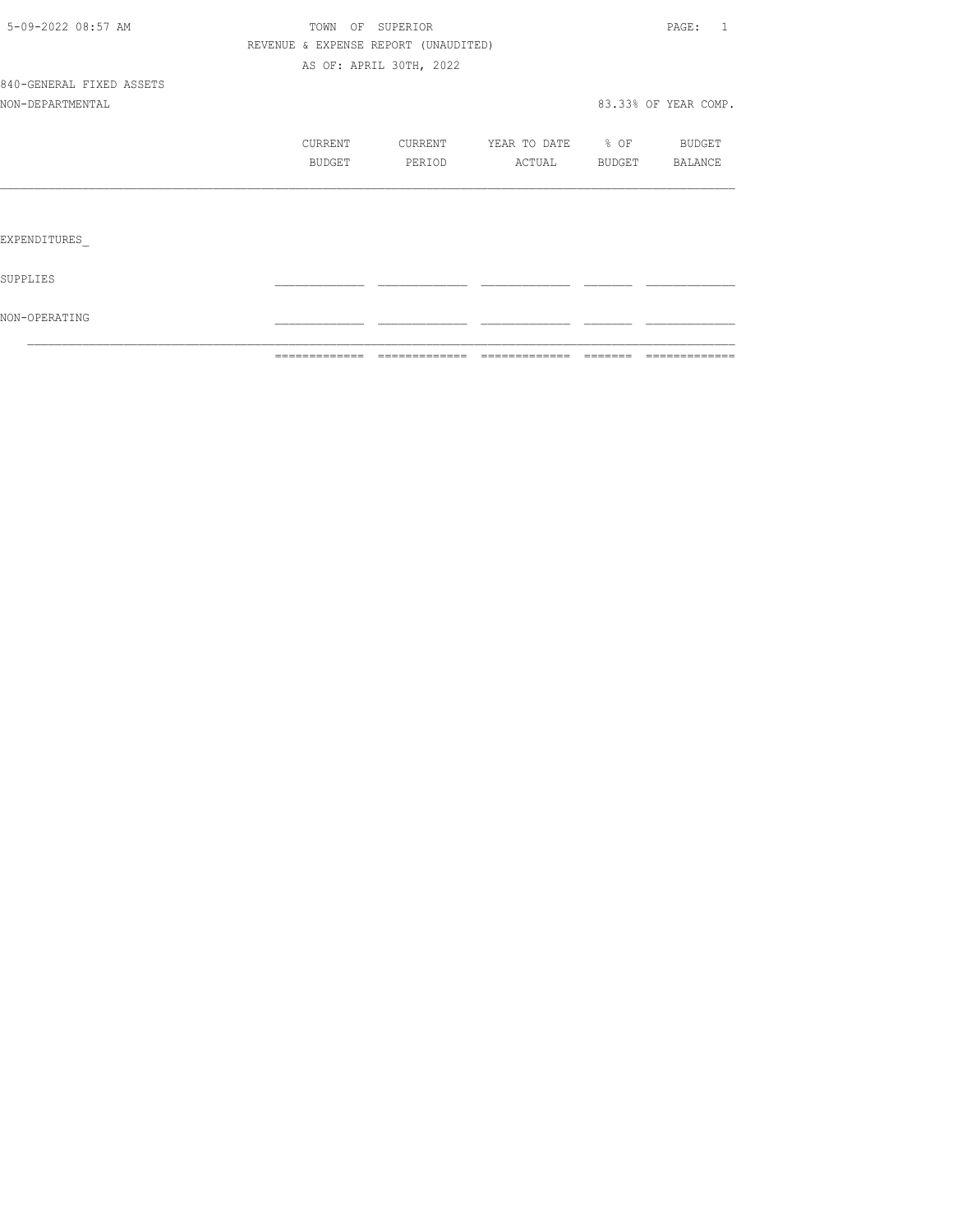| 5-09-2022 08:57 AM       | TOWN OF SUPERIOR                     | PAGE: 2              |
|--------------------------|--------------------------------------|----------------------|
|                          | REVENUE & EXPENSE REPORT (UNAUDITED) |                      |
|                          | AS OF: APRIL 30TH, 2022              |                      |
| 840-GENERAL FIXED ASSETS |                                      |                      |
|                          |                                      | 83.33% OF YEAR COMP. |

| .   | .      | ነ∆ ጥፑ<br>. .<br>ш,<br>$\sim$<br>----<br>-- | ΟF<br>u. |                |
|-----|--------|--------------------------------------------|----------|----------------|
|     |        |                                            |          |                |
| --- | ⊤י⊡ כ. | ---                                        | ----     | $\mathbb{R}^n$ |
|     |        |                                            |          |                |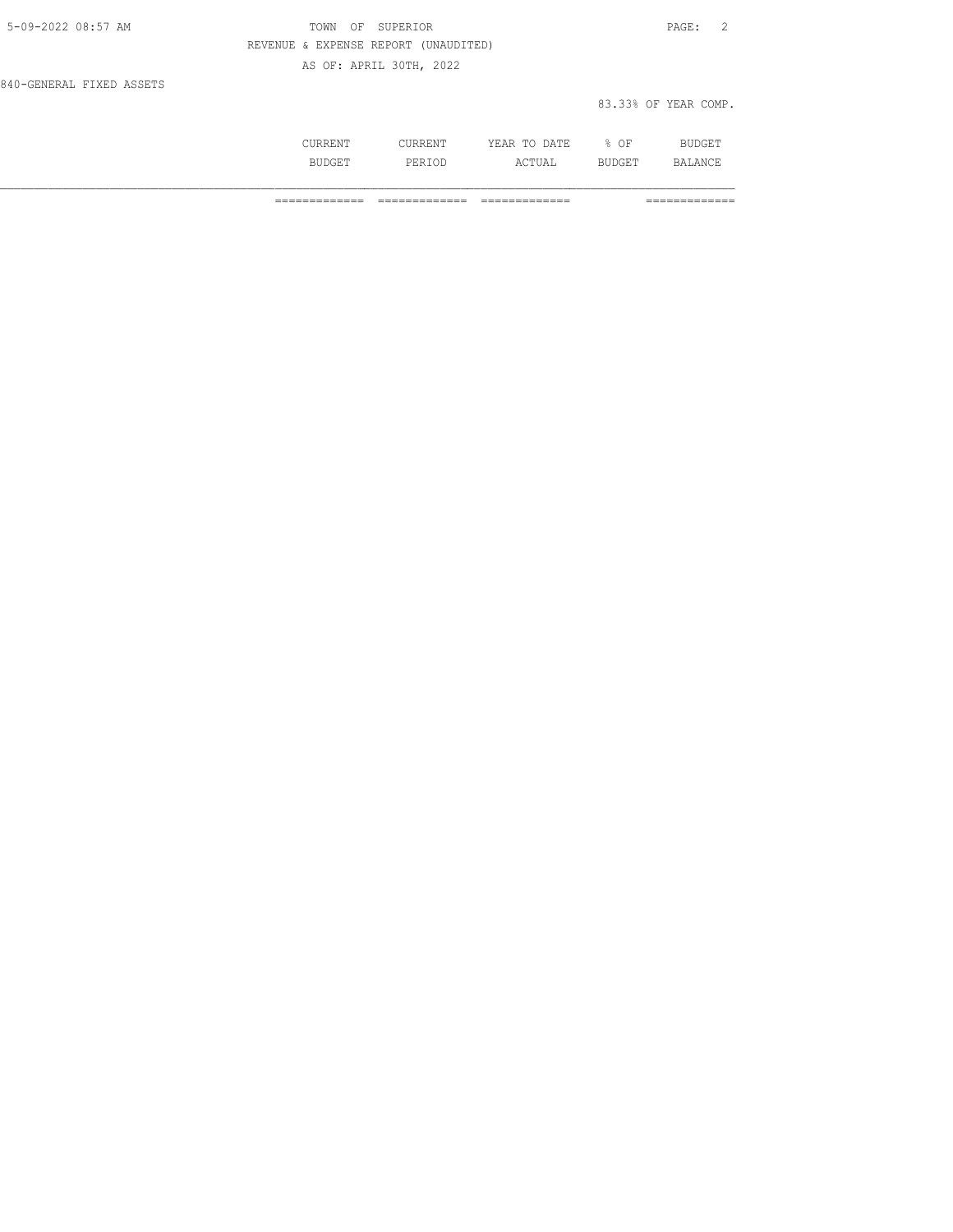| 5-09-2022 08:57 AM   | TOWN<br>OF | SUPERIOR                             |              |        | PAGE:                |
|----------------------|------------|--------------------------------------|--------------|--------|----------------------|
|                      |            | REVENUE & EXPENSE REPORT (UNAUDITED) |              |        |                      |
|                      |            | AS OF: APRIL 30TH, 2022              |              |        |                      |
| 850-GENERAL L/T DEBT |            |                                      |              |        |                      |
| NON-DEPARTMENTAL     |            |                                      |              |        | 83.33% OF YEAR COMP. |
|                      | CURRENT    | <b>CURRENT</b>                       | YEAR TO DATE | % OF   | BUDGET               |
|                      | BUDGET     | PERIOD                               | ACTUAL       | BUDGET | BALANCE              |
|                      |            |                                      |              |        |                      |
|                      |            |                                      |              |        |                      |
| EXPENDITURES         |            |                                      |              |        |                      |

 ${\tt SUPPLIES}$